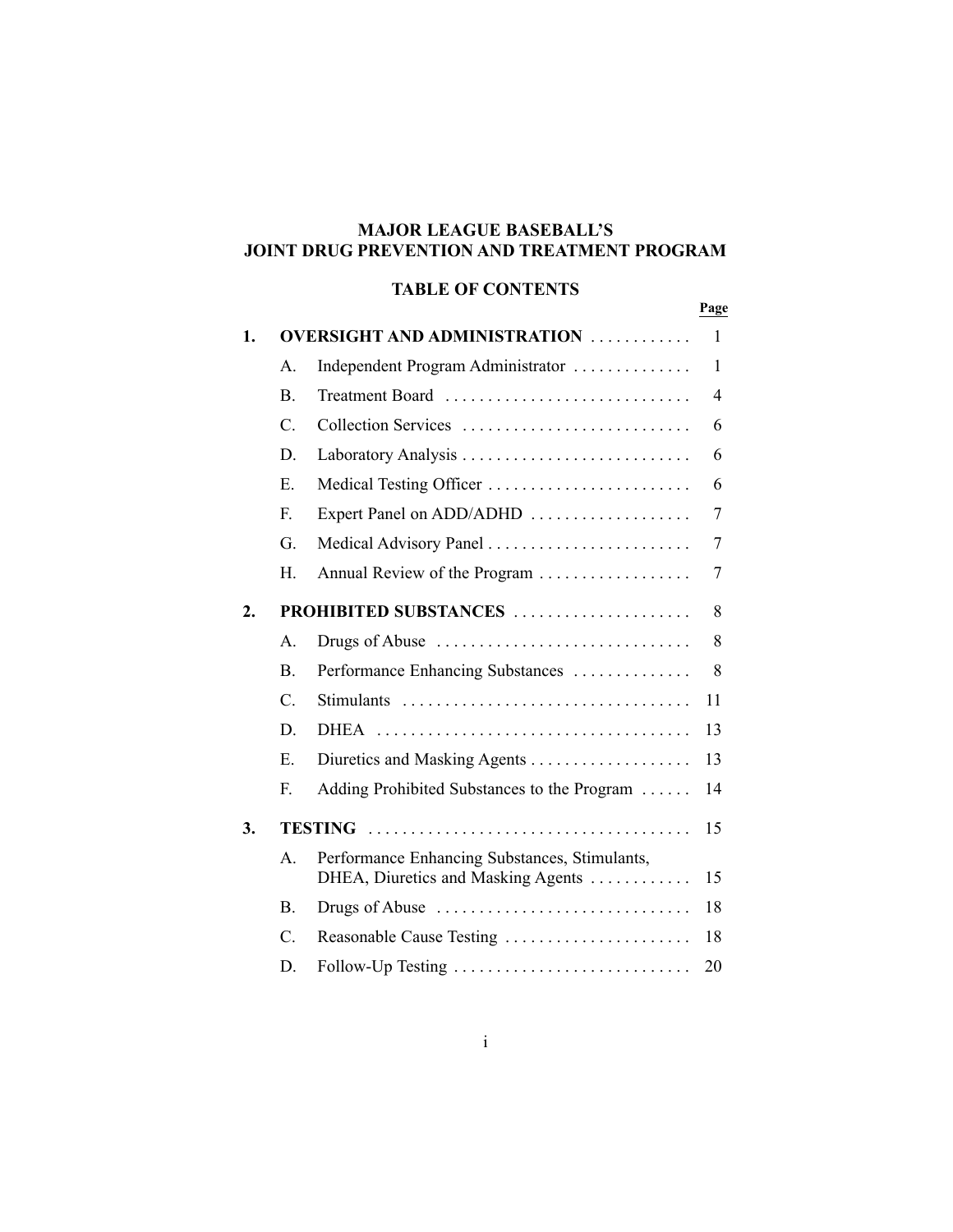|    |                |                                                                                                                                   | Page |
|----|----------------|-----------------------------------------------------------------------------------------------------------------------------------|------|
|    | Ε.             | Collection Procedures and Testing Protocols                                                                                       | 21   |
|    | $F_{\cdot}$    | Positive Test Results                                                                                                             | 21   |
|    | G.             |                                                                                                                                   | 21   |
|    | Н.             | Multiple Disciplines for the Same Use                                                                                             | 22   |
|    | L              | Therapeutic Use Exemption                                                                                                         | 22   |
| 4. |                | <b>EVALUATION AND TREATMENT FOR DRUGS</b>                                                                                         | 26   |
|    | $\mathsf{A}$ . | Initial Evaluation                                                                                                                | 26   |
|    | B.             |                                                                                                                                   | 26   |
|    | C.             | Failure to Comply with a Treatment Program                                                                                        | 27   |
|    | D.             |                                                                                                                                   | 28   |
| 5. |                | <b>CONFIDENTIAL INFORMATON</b>                                                                                                    | 29   |
|    | $\mathsf{A}$   |                                                                                                                                   | 29   |
|    | $\mathbf{B}$ . | Prohibition of Disclosure of Confidential                                                                                         | 29   |
|    | $C_{\cdot}$    | Public Disclosure of Player's Suspension                                                                                          | 31   |
|    | D              | Disclosure of Information to Clubs                                                                                                | 32   |
|    | E.             | Public Statements Undermining Integrity of<br>the Program $\ldots \ldots \ldots \ldots \ldots \ldots \ldots \ldots \ldots \ldots$ | 32   |
|    | F.             |                                                                                                                                   | 35   |
|    | G.             | Maintenance of Testing Records                                                                                                    | 35   |
| 6. |                | <b>DISCLOSURE IN RESPONSE TO LEGAL</b>                                                                                            | 35   |
| 7. |                |                                                                                                                                   | 37   |
|    | $\mathsf{A}$ . | Performance Enhancing Substance Violations                                                                                        | 37   |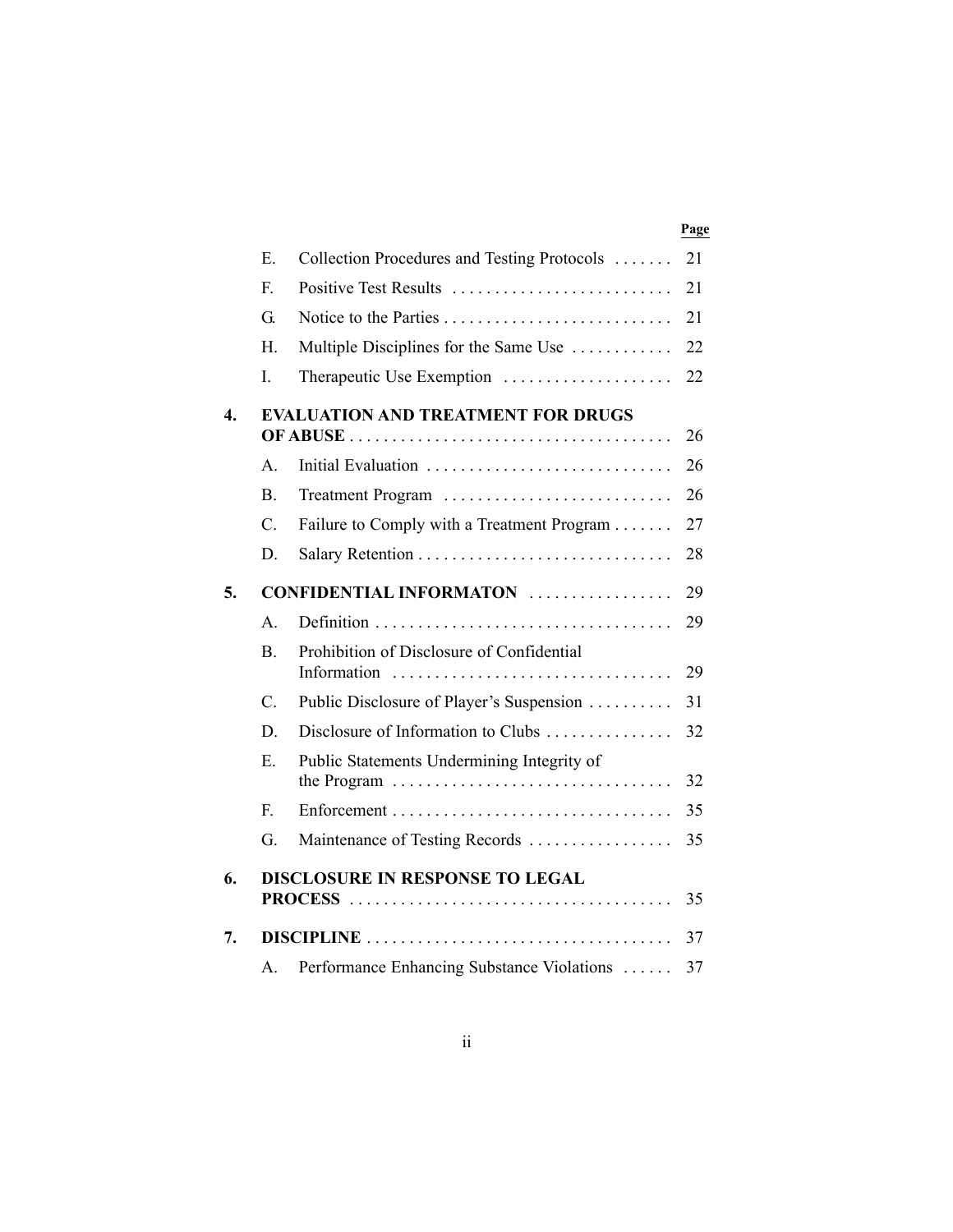|    |                 |                                                                                                                                                                        | rage |
|----|-----------------|------------------------------------------------------------------------------------------------------------------------------------------------------------------------|------|
|    | B.              | Stimulant Violations                                                                                                                                                   | 38   |
|    | $\mathcal{C}$ . | DHEA Violations                                                                                                                                                        | 39   |
|    | D               | Failure to Comply with an Initial Evaluation<br>or a Treatment Program                                                                                                 | 39   |
|    | Ε.              | Conviction for the Use or Possession of a<br>Prohibited Substance                                                                                                      | 41   |
|    | F.              | Participation in the Sale or Distribution of a<br>Prohibited Substance                                                                                                 | 42   |
|    | G.              | Other Violations                                                                                                                                                       | 43   |
|    | H.              |                                                                                                                                                                        | 44   |
|    | I.              | Placement on and Reinstatement from<br>Restricted List                                                                                                                 | 46   |
|    | J.              | Completion of Minor League Discipline                                                                                                                                  | 47   |
|    | K.              | Multiple Substances                                                                                                                                                    | 48   |
|    | L.              | Notice to the Player                                                                                                                                                   | 49   |
|    | M.              | Exclusive Discipline                                                                                                                                                   | 49   |
| 8. |                 |                                                                                                                                                                        | 49   |
|    | A.              |                                                                                                                                                                        | 49   |
|    | B <sub>1</sub>  | Challenges to a Positive Test Result                                                                                                                                   | 50   |
|    | $\mathcal{C}$ . | Procedures for Appeal of a Positive Test Result<br>for a Performance Enhancing Substance or a<br>Second and Subsequent Positive Test Result<br>for a Stimulant or DHEA | 52   |
|    | D.              | Appeal of Discipline Issued Pursuant to                                                                                                                                | 55   |
|    | Е.              |                                                                                                                                                                        | 56   |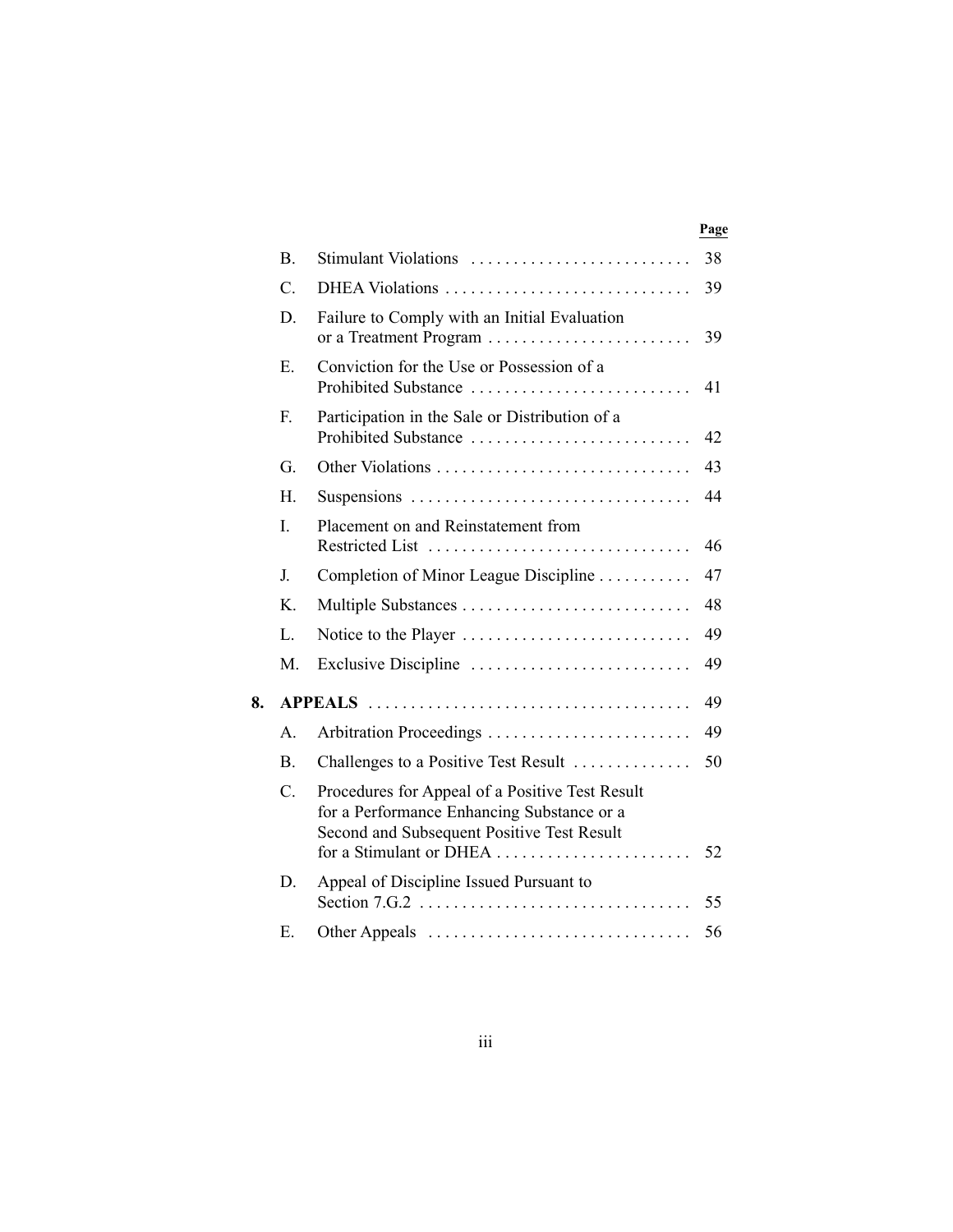|                                       | Page |
|---------------------------------------|------|
| 9. EDUCATIONAL PROGRAMS AND MATERIALS | -56  |
|                                       |      |
|                                       |      |
|                                       |      |
|                                       |      |
|                                       |      |
|                                       |      |
|                                       |      |
|                                       |      |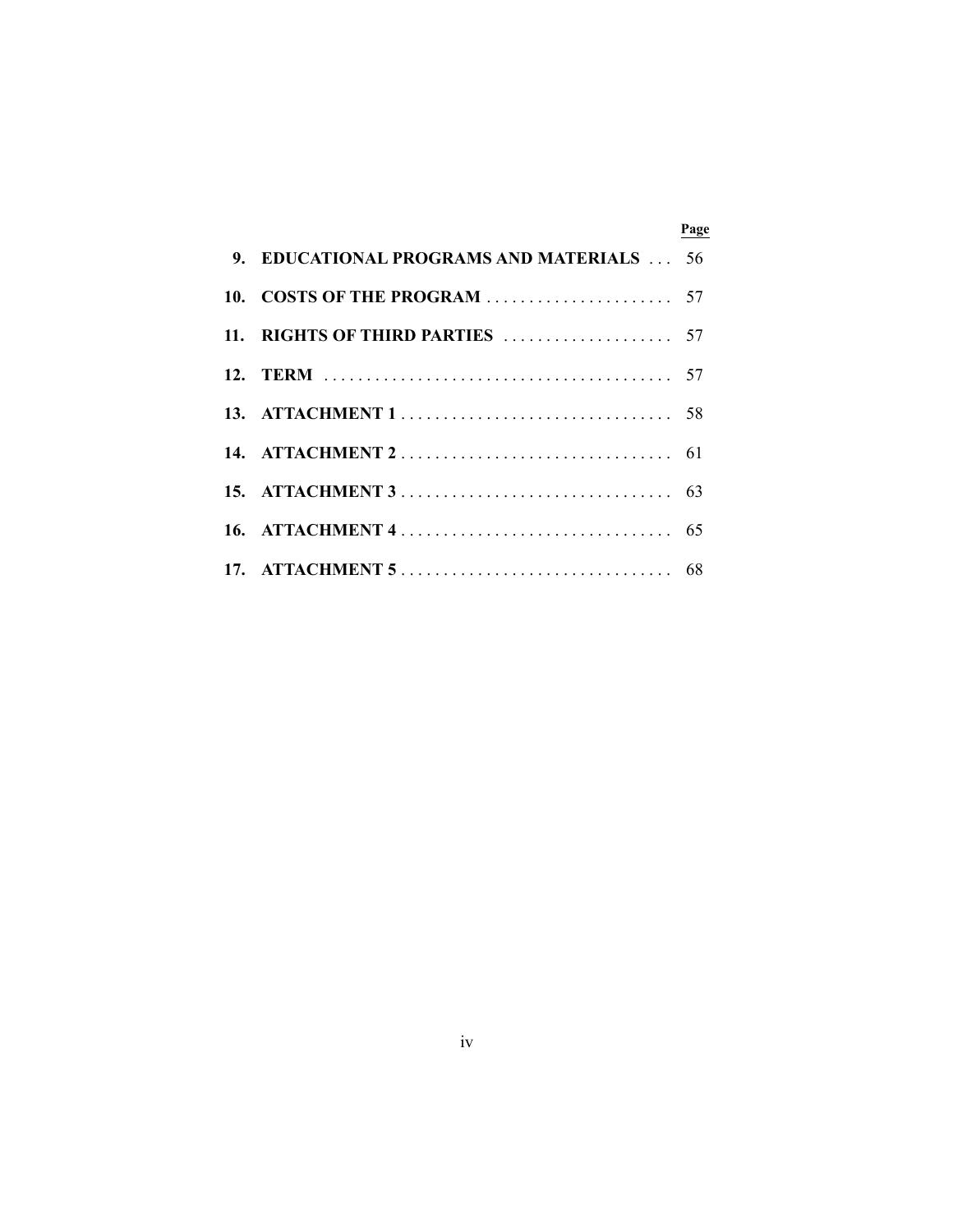# **MAJOR LEAGUE BASEBALL**'**S JOINT DRUG PREVENTION AND TREATMENT PROGRAM**

Major League Baseball's Joint Drug Prevention and Treatment Program ("Program") was established by agreement of the Office of the Commissioner of Baseball and the Major League Baseball Players Association (the "Commissioner's Office," the "Players Association" and, jointly, the "Parties") to: (i) educate Players on the risks associated with the use of Prohibited Substances (defined in Section 2 below); (ii) deter and end the use of Prohibited Substances by Players; and (iii) provide for, in keeping with the overall purposes of the Program, an orderly, systematic, and cooperative resolution of any disputes that may arise concerning the existence, interpretation, or application of this Program. Except as otherwise provided herein, any dispute arising under the Program shall be subject to resolution through the Grievance Procedure of the Basic Agreement.

The Program covers: (i) all Players on the Major League Clubs' 40-man rosters; (ii) any Player who becomes a free agent under Article XIX or Article XX of the Basic Agreement; (iii) any Player who is released from a Major League roster unless the Player voluntarily retires or signs a Minor League contract or a contract with a club in an unaffiliated professional baseball league; and (iv) Foreign Professionals and Certain Free Agents, as specified in Attachments 3 and 4 to the Program ("Players").

### **1. OVERSIGHT AND ADMINISTRATION**

### **A. Independent Program Administrator**

1. Selection and Tenure

(a) The Parties shall jointly select an individual to serve as the Independent Program Administrator ("IPA"). Such individual shall have no affiliation with the Commissioner's Office, any Major League Club or the Players Association.

(b) The IPA shall be appointed for an initial term commencing with the Effective Date of the Program and ending on December 31, 2021 ("Initial Term"). Thereafter, the IPA shall continue to serve successive five (5) year subsequent terms until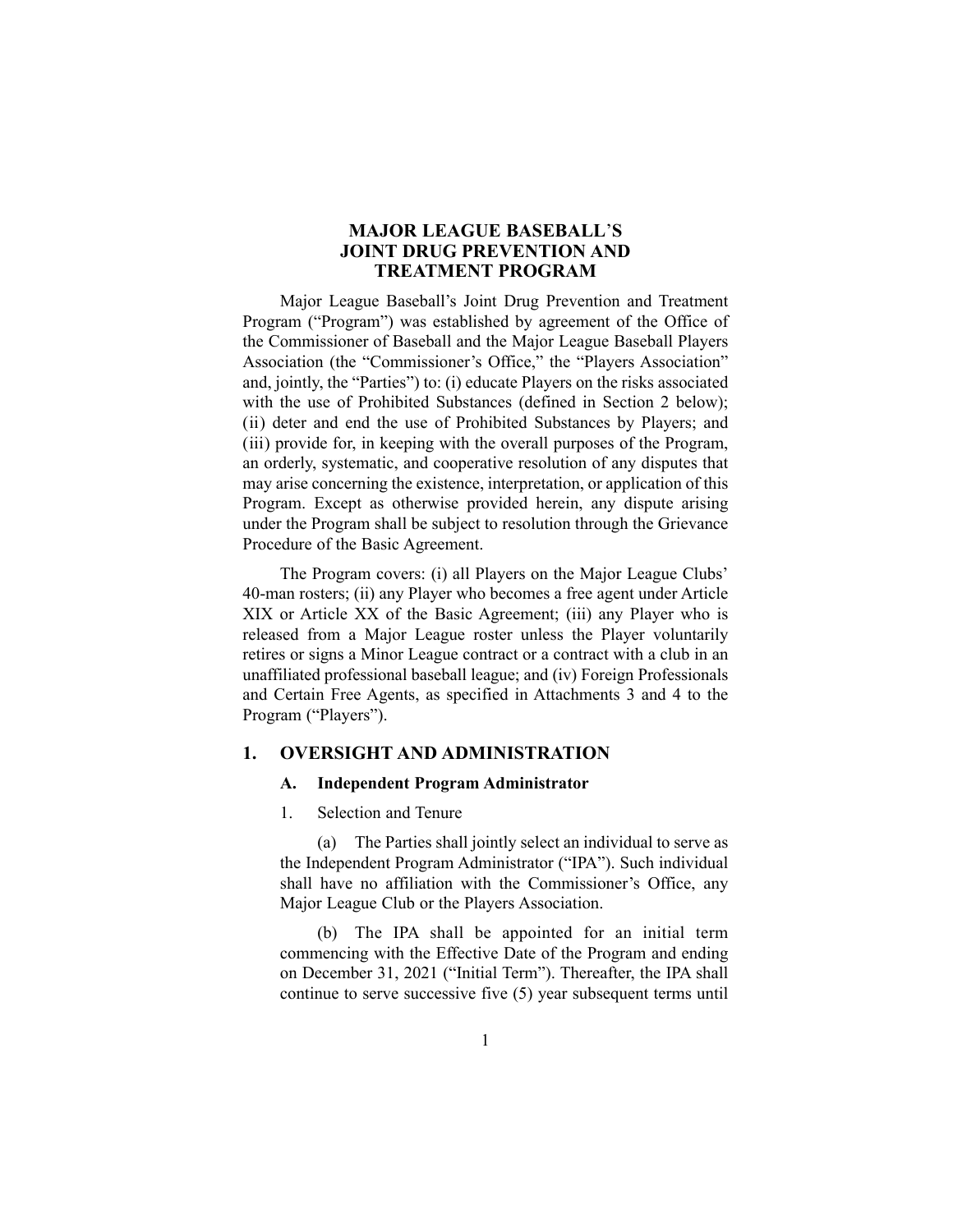either Party serves the other with written notice to replace the IPA at least sixty (60) days prior to the expiration of the IPA's term. If the IPA resigns, or is removed pursuant to the procedures set forth in Sections  $1.A.1(c)$ ,  $1.A.1(d)$ ,  $1.A.1(e)$  and  $1.A.1(f)$  below prior to the expiration of the Initial Term or a subsequent term, the new IPA shall be appointed for a term that expires on the fifth December 31 following the appointment.

(c) During the Initial Term or any Subsequent Term, the IPA may be removed for acting in a manner inconsistent with the Program or for misconduct that affects his ability to perform as IPA. A Party shall immediately notify the other (and the Panel Chair) if it believes that grounds exist for the removal of the IPA. The Parties will then jointly serve written notice on the IPA of their intention to remove him. Within seven (7) days of the service on the IPA of the written notice, the Parties shall attempt to agree on an Interim IPA who shall serve until the IPA is reinstated or until a new IPA begins his appointed term. The Interim IPA shall have no affiliation with the Commissioner's Office, any Major League Club or the Players Association. In the event the Parties are unable to agree on an Interim IPA within the seven (7) day period, they shall present a list of candidates to the Panel Chair, as defined in Article  $XI(A)(9)$  of the Basic Agreement, by 5:00 PM (ET) on the first business day following the end of the seven (7) day period. Within five (5) days of receipt of the list, the Panel Chair, after consultation with the Parties, will select the Interim IPA.

(d) Within seven (7) days of receipt by the IPA of a written notice of removal, a proceeding before the Arbitration Panel, as defined in Article  $XI(A)(9)$  of the Basic Agreement, shall be commenced to determine whether grounds exist for the removal of the IPA. Both Parties and the IPA shall have the right to present evidence to the Arbitration Panel, which shall render a decision within ten (10) days of the close of the hearing.

(e) If the IPA is removed by decision of the Arbitration Panel, the Parties shall have thirty (30) days to attempt to select a successor. If the Parties are unable to select a successor by the thirtieth day, they shall present a list of candidates to the Panel Chair by 5:00 PM (ET) on the first business day following the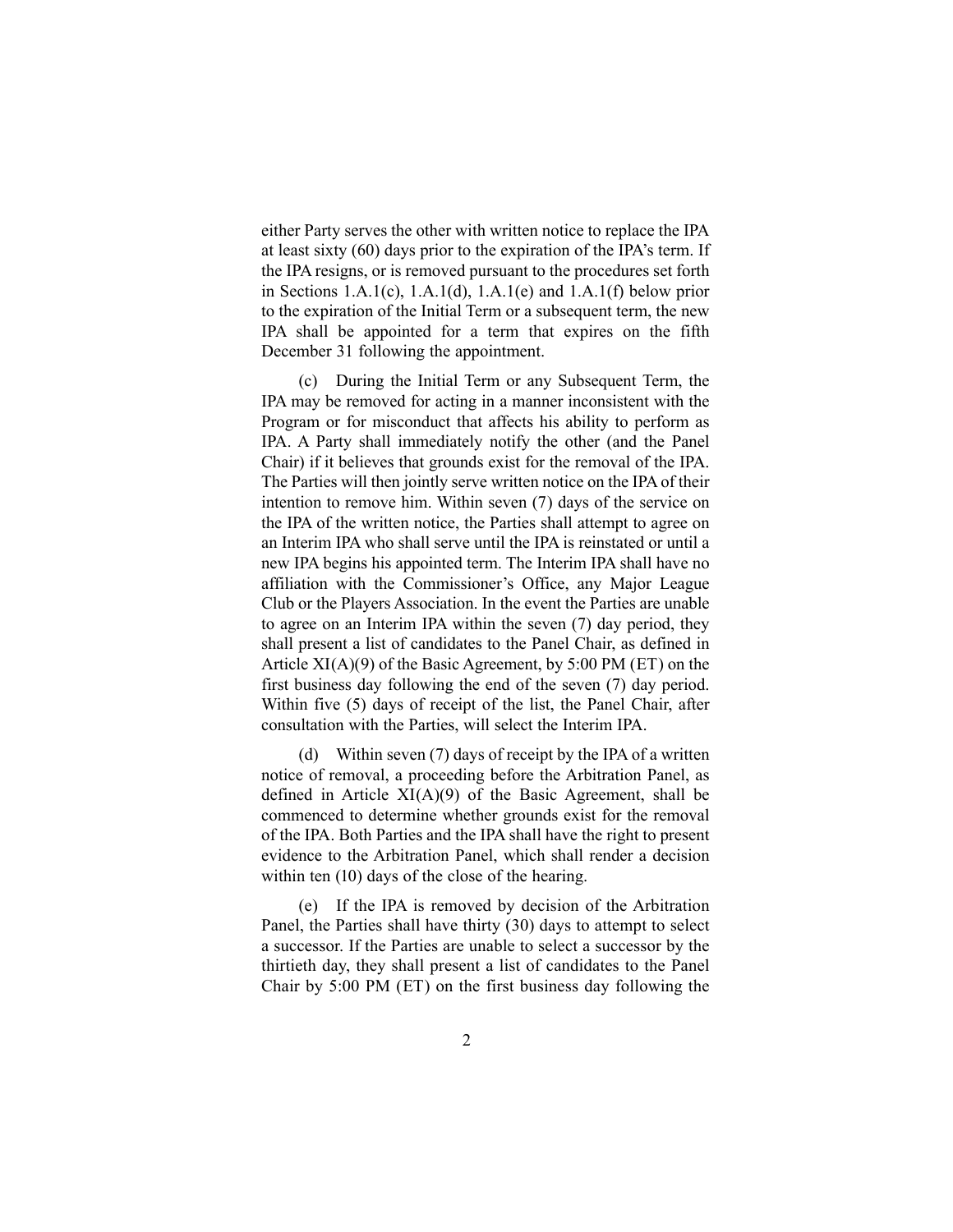end of the 30-day period. Within ten (10) days of receipt of the list, the Panel Chair, after consultation with the Parties, will select the new IPA.

(f) If an IPA's term is not renewed by the Parties, or an IPA resigns prior to the expiration of his term, the Parties shall appoint an Interim IPA who shall serve until a permanent IPA is selected. In the circumstance when an IPA's term is not renewed, the Parties shall attempt to agree by December 1 on an Interim IPA who shall serve in the event that a permanent IPA is not selected by the Parties by December 31. In the circumstance when an IPA resigns, the Parties shall attempt to agree on an Interim IPA within seven (7) days of notification by the IPA of his or her resignation decision. In the event the Parties are unable to agree on an Interim IPA by December 1 (in the case of a nonrenewal), or within the seven (7) day period (in the case of a resignation), they shall present a list of candidates to the Panel Chair by 5:00 PM (ET) on the first business day following the end of the applicable period. Within five (5) days of receipt of the list, the Panel Chair, after consultation with the Parties, will select the Interim IPA.

2. The IPA shall have the following duties and responsibilities:

(a) To administer the Program's testing requirements, from the scheduling of the collection of urine and blood specimens (consistent with Section 3 below) to the reporting of test results to the Parties;

(b) To monitor, maintain and supervise the collection procedures, laboratory analysis and testing protocols set forth in the Collection Procedures and Testing Protocols of the Program;

(c) To audit the test results of the Program and to review all aspects of the operation of the Program, including the performance of Comprehensive Drug Testing, Inc. ("CDT") and the Montreal Laboratory (as defined in Section 1.D below);

(d) To communicate with CDT and the Montreal Laboratory regarding the collection, transmission and analysis of urine and blood specimens;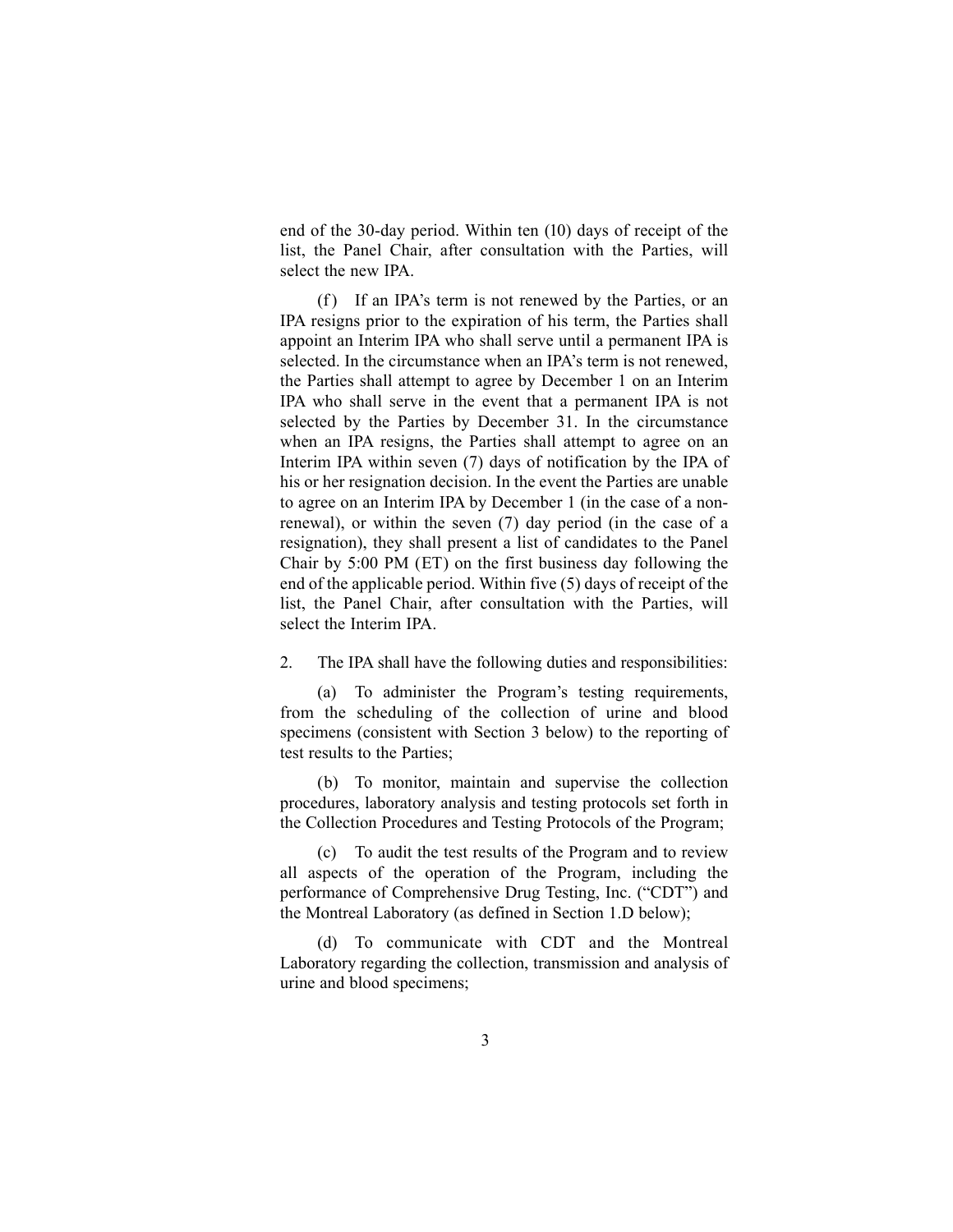(e) To administer the Therapeutic Use Exemption process as set forth in Section 3.I below;

(f) To prepare and publicly release a report by December 1 of each year that sets forth the number of tests conducted, the number of adverse analytical findings reported by the Montreal Laboratory that resulted in discipline, the substances involved in the adverse analytical findings that resulted in discipline, the number of non-analytical positives that resulted in discipline, and the number of Therapeutic Use Exemptions broken down by category of medication (ADD/ADHD, hypertension, etc.). In addition, in the December 1, 2020 public report, the IPA shall include the total number of in-season tests and off-season tests conducted during the previous five (5) years; and

(g) To take any and all other reasonable actions necessary to ensure the proper administration of the Program and confidentiality of Program records.

3. The IPA shall have no authority to discipline Players for violations of the Program. All such authority shall repose in the Commissioner's Office. The IPA shall have no authority to investigate or make findings with respect to possible violations of the Program, except as otherwise provided for in the Program.

4. The IPA will schedule quarterly joint status conferences with the Parties to provide information regarding the operation of the Program, including a review of the collection procedures and testing protocols, and any proposals regarding changes thereto. The IPA may invite CDT, the Medical Testing Officer, and/or the Chairperson of the Expert Panel to participate in these conferences.

5. Other than as expressly authorized in the Program, the IPA shall discuss the Program and its operation only with representatives of the Parties.

### **B. Treatment Board**

1. The Treatment Board shall be responsible for supervising the treatment of Players who are involved or suspected to be involved with a Drug of Abuse as defined in Section 2.A below. As described in Section 4 of the Program, the Treatment Board shall be responsible for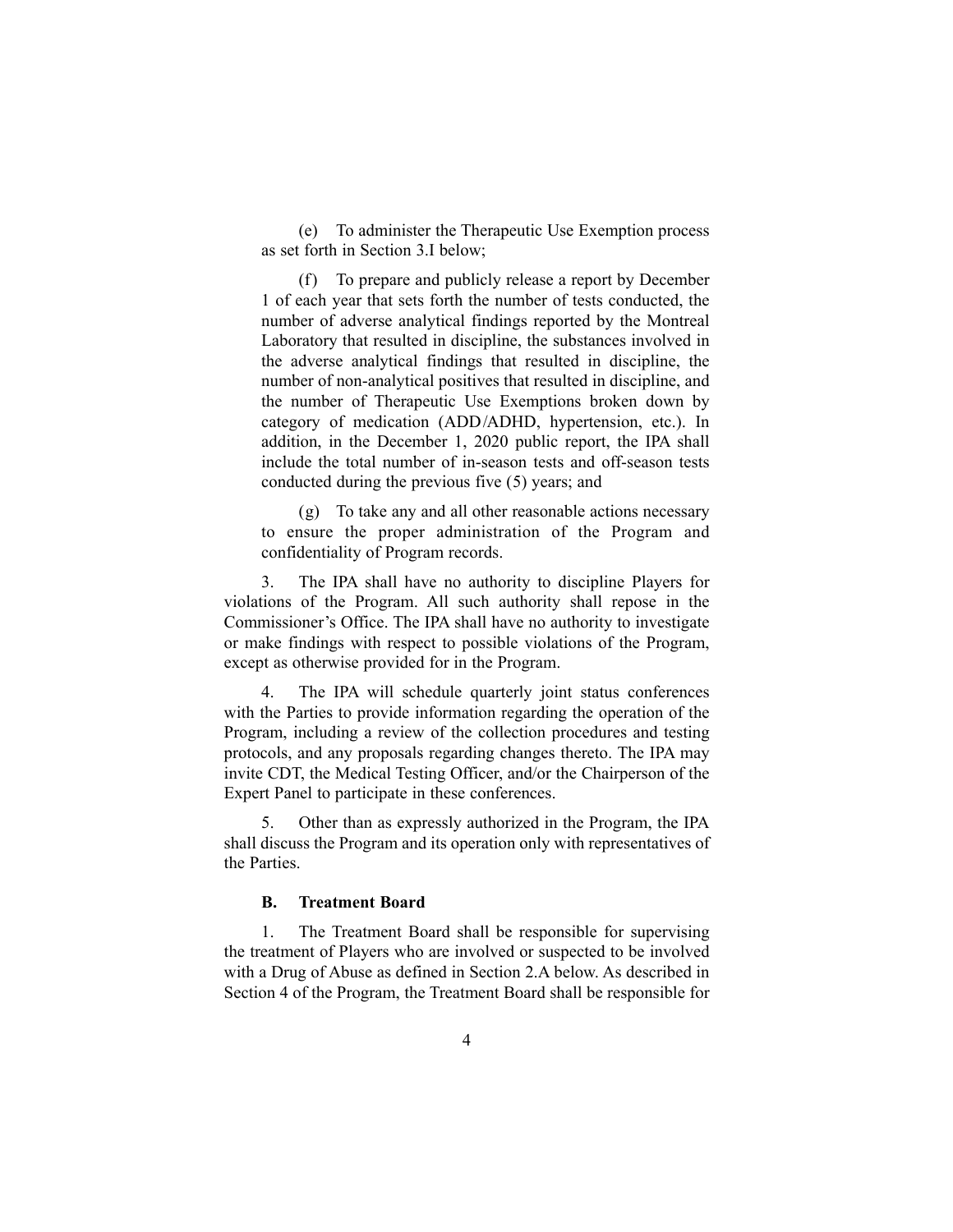the evaluation and treatment of Players who use, or are suspected of using, Drugs of Abuse, including evaluating such Players; developing, or participating in the development of, individualized programs for Players when appropriate ("Treatment Programs"); and monitoring and supervising the progress of Players in Treatment Programs and compliance with such Treatment Programs.

2. The Treatment Board shall be composed of one medical representative ("Medical Representative") from each of the Parties (each of whom shall be a licensed physician expert in the diagnosis and treatment of chemical use and abuse problems), and one other representative ("Party Representative") from each of the Parties (each of whom shall be a licensed attorney). The respective representatives shall be appointed and removed by the Commissioner's Office or the Players Association at will and shall not serve a minimum term.

3. The Treatment Board shall endeavor to reach a unanimous decision with respect to all matters committed to it. When a unanimous decision cannot be reached, a majority decision shall govern. If a majority decision cannot be reached, the following procedures will be followed:

(a) The Party Representatives shall select two (2) individuals to be available as fifth members of the Treatment Board (the "Fifth Member"). The Fifth Members shall be labor arbitrators who are affiliated with either the American Arbitration Association or the National Academy of Arbitrators. The two (2) individuals selected as potential Fifth Members will serve for one-year terms beginning on January 1 and ending on December 31. Unless a Party notifies the other in writing by October 31 of each year of its intent to replace a Fifth Member, the Fifth Member's term will be automatically renewed for an additional year.

(b) If the Treatment Board cannot reach a majority decision on any issue, either Party shall have the right to appoint a Fifth Member to resolve the dispute by providing written notice to the other Party. The Fifth Member shall be appointed within twenty-four (24) hours of the time that written notice is served by the Party requesting the appointment. Unless a provision of the Program provides for a specific time period (e.g., Reasonable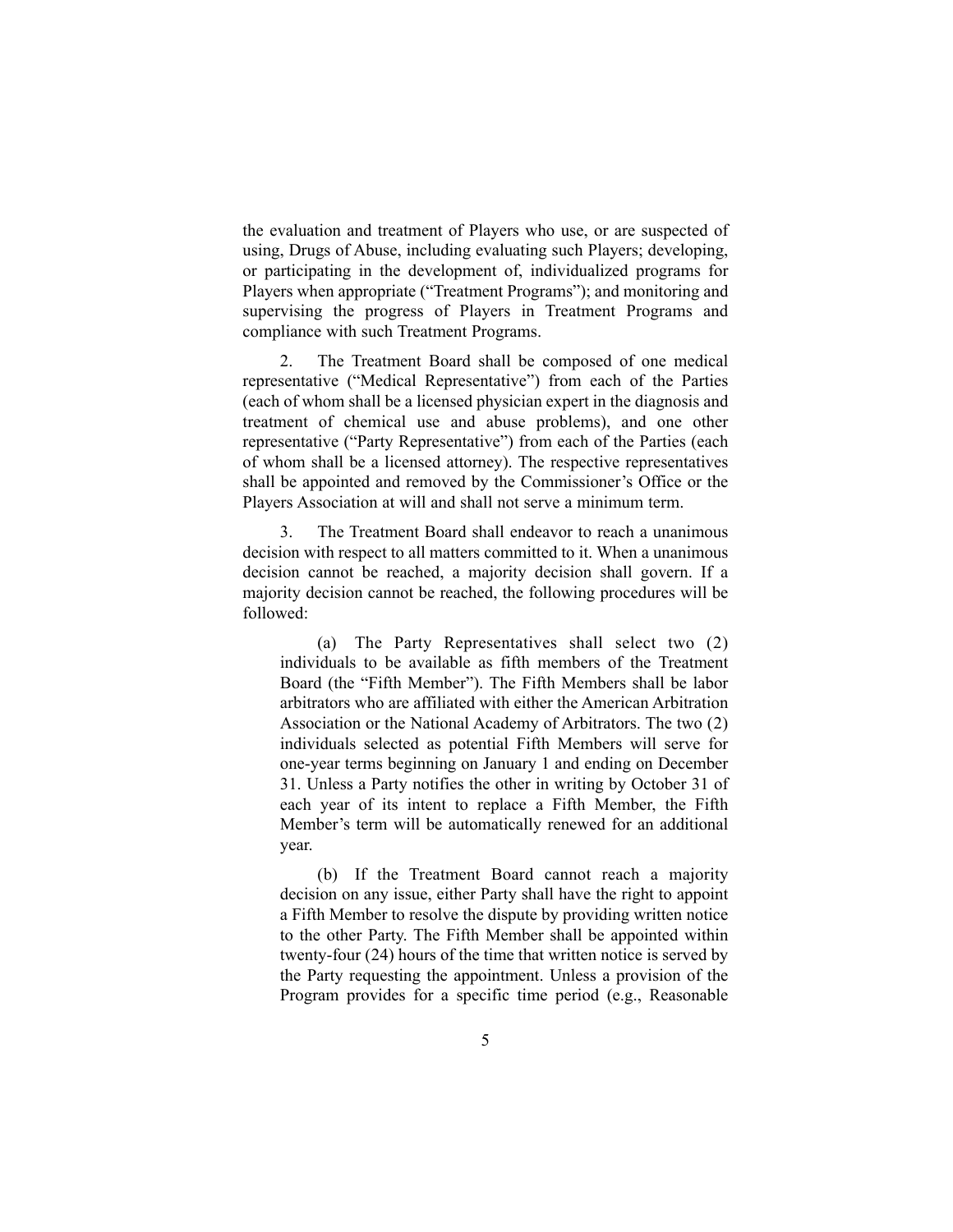Cause Testing), the Fifth Member shall hold a conference with the other members of the Treatment Board as soon as practicable following his or her appointment, and a vote of the Treatment Board (including the Fifth Member) will occur within a time frame agreed upon by the Parties, or as determined by the Fifth Member.

(c) The Parties shall alternate the appointment of the two (2) Fifth Members. However, if one of the Fifth Members is not available to resolve the dispute in the time frame set forth in subparagraph 3(b) above, and the other Fifth Member is available, the Fifth Member who is available will be appointed absent a contrary agreement by the Parties.

#### **C. Collection Services**

For the term of this Program, CDT will collect all urine and blood specimens under the Program and will be responsible for the transport of such specimens.

#### **D. Laboratory Analysis**

For the term of this Program, laboratory analysis under the Program shall be performed by the World Anti-Doping Agency certified laboratory known as Laboratoire de Controle du Dopage (INRS – Institut Armand-Frappier) in Montreal, Quebec, Canada (the "Montreal Laboratory").

#### **E. Medical Testing Officer**

1. The Director of the Montreal Laboratory shall be the Medical Testing Officer and shall conduct all of the testing of Player specimens collected pursuant to Sections 3 and 4 below.

2. The Medical Testing Officer shall also make the determinations called for in Section 3.H of the Program and, by notification to the IPA, shall advise on other scientific issues associated with the testing required by the Program; provided, however, that, unless jointly requested by the Parties, the Medical Testing Officer shall not test any specimen or substance other than urine and blood specimens collected from Players pursuant to Sections 3 and 4 below.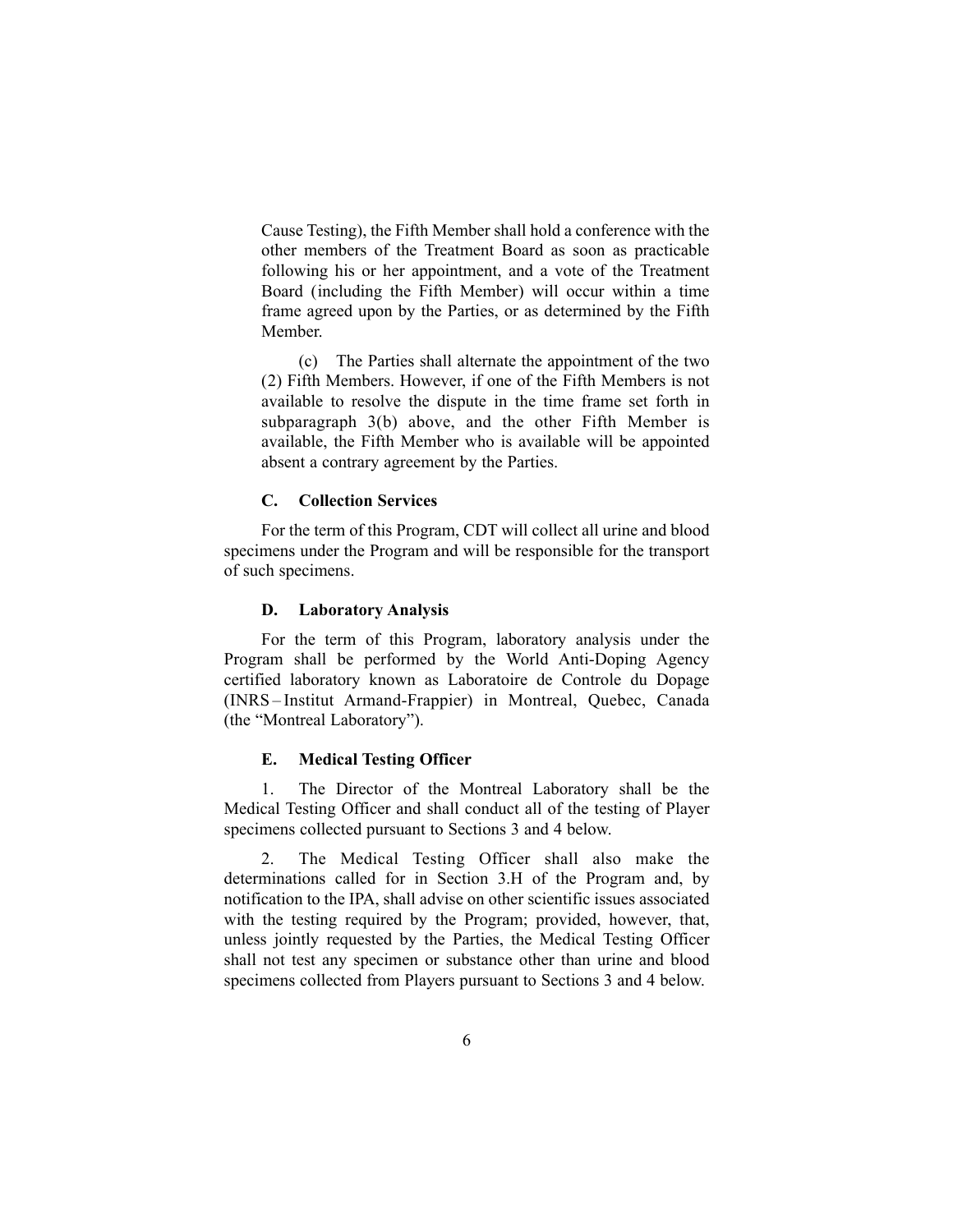#### **F. Expert Panel on ADD/ADHD**

The Parties shall appoint three (3) independent psychiatrists with an expertise in adult ADD/ADHD to serve on the Expert Panel on ADD/ADHD ("Expert Panel"). The members of the Expert Panel shall serve five-year terms. The Parties shall also select one of the members of the Expert Panel to serve as the Chairperson. Unless a Party notifies the other in writing on or before October 31 of the last year of a fiveyear term of its intent to replace a member of the Expert Panel, the member's term will be automatically renewed for an additional year. The Expert Panel shall perform the functions set forth in Section 3.I of the Program.

#### **G. Medical Advisory Panel**

The Parties shall appoint one (1) board-certified endocrinologist, one (1) board-certified physician with expertise in general medicine, and one (1) board-certified physician with expertise in sports medicine to the Medical Advisory Panel. The members of the Medical Advisory Panel shall serve five-year terms. Unless a Party notifies the other in writing on or before October 31 of the last year of a five-year term of its intent to replace a member of the Medical Advisory Panel, the member's term will be automatically renewed for an additional year. The Medical Advisory Panel shall perform the functions set forth in Section 3.I of the Program.

### **H. Annual Review of the Program**

Within thirty (30) days of the conclusion of the World Series, the Parties will meet with the IPA, the Medical Testing Officer, a representative from CDT, and the Chairperson of the Expert Panel regarding potential changes to the Program based on developments during the previous year. The Parties shall have an obligation to meet and confer on any recommendations or suggestions offered by the IPA, Medical Testing Officer, CDT representative, or Chairperson of the Expert Panel, or offered by either Party, in an effort to agree on the implementation of those recommendations or suggestions. Any agreements on changes proposed at the Annual Review meeting (including any additional Prohibited Substances) must be reached by the Parties by February 1 of the subsequent year.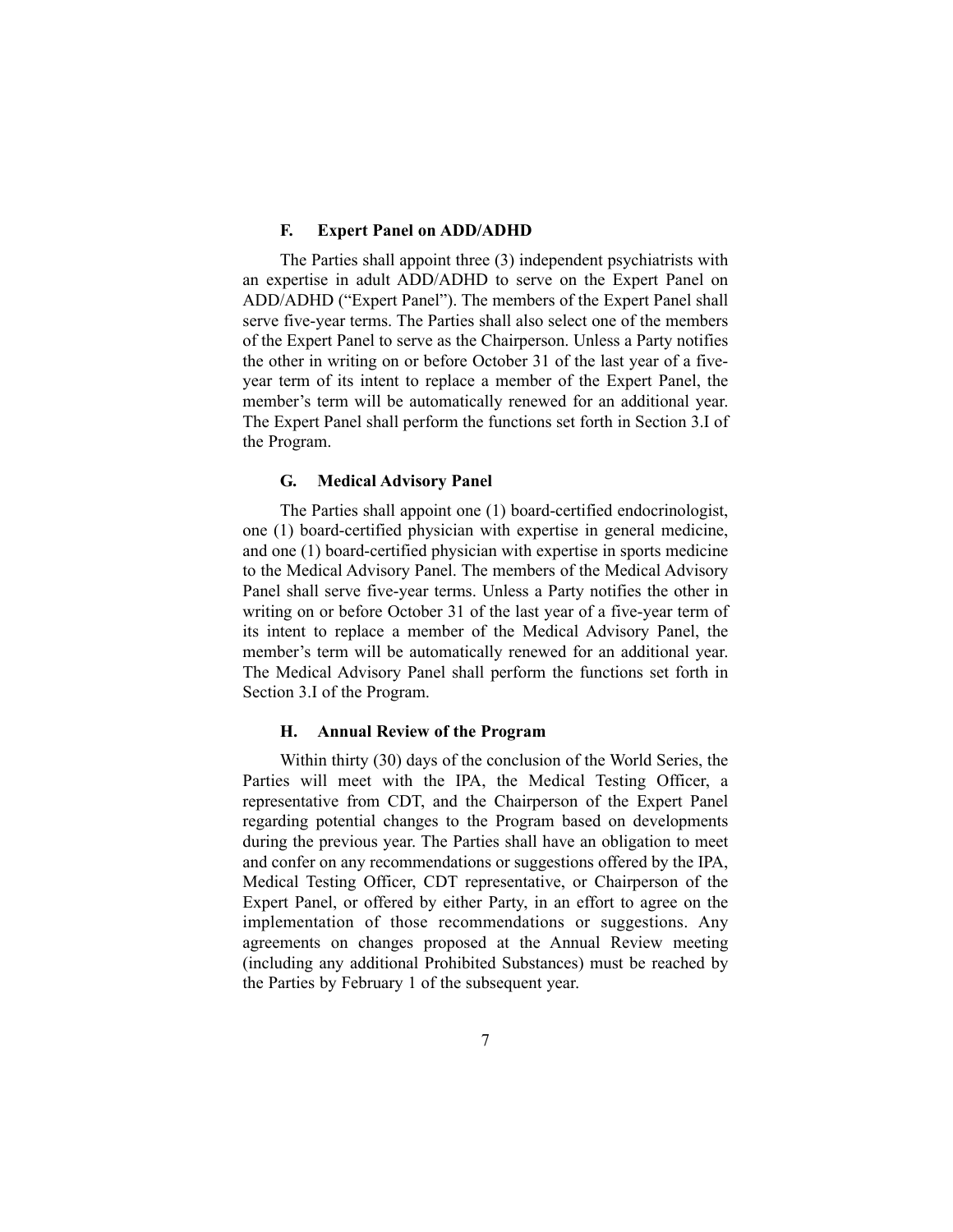# **2. PROHIBITED SUBSTANCES**

Except as provided in Section 3.I. herein ("Therapeutic Use Exemption"), all Players shall be prohibited from using, possessing, selling, facilitating the sale of, distributing, or facilitating the distribution of any Drug of Abuse, Performance Enhancing Substance, Stimulant, DHEA, Diuretic and/or Masking Agent (collectively referred to as "Prohibited Substances").

#### **A. Drugs of Abuse**

Any and all drugs or substances included on Schedules I and II of the Code of Federal Regulations' Schedule of Controlled Substances ("Schedule I or Schedule II"), as amended from time to time, shall be considered Drugs of Abuse covered by the Program; provided, however, that the drugs and substances defined as Stimulants in Section 2.C below shall be treated as Stimulants rather than as Drugs of Abuse where expressly indicated in the Program. The following substances and their analogs are covered by the Program as Drugs of Abuse, their Schedule classification notwithstanding:

- 1. Natural Cannabinoids (e.g., THC, Hashish and Marijuana)
- 2. Synthetic THC and Cannabimimetics (e.g., K2 and Spice)
- 3. Cocaine
- 4. LSD
- 5. Opiates (e.g., Oxycodone, Heroin, Codeine, and Morphine)
- 6. Methylenedioxyamphetamine (MDA)
- 7. Methylenedioxymethamphetamine (MDMA, Ecstasy)
- 8. "Bath Salts" (i.e., Cathinone and Synthetic Cathinones)
- 9. GHB
- 10. Phencyclidine (PCP)

### **B. Performance Enhancing Substances**

Any and all anabolic androgenic steroids covered by Schedule III of the Code of Federal Regulations' Schedule of Controlled Substances ("Schedule III"), as amended from time to time, and the categories of hormones and agents with antiestrogenic activity that are set forth in Nos. 68 – 74 below, shall be considered Performance Enhancing Substances covered by the Program. Anabolic androgenic steroids, hormones, and agents with antiestrogenic activity, that may not be lawfully obtained or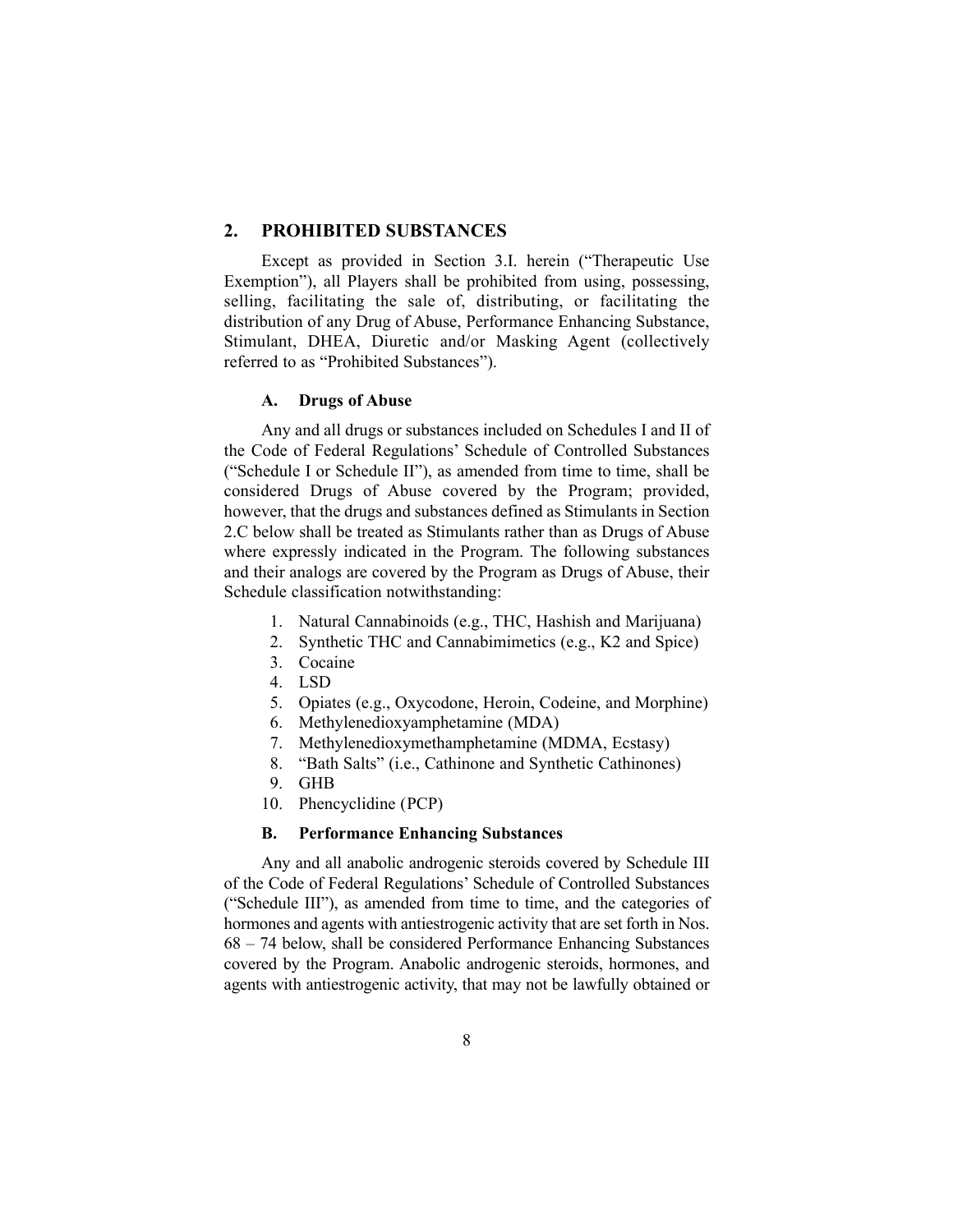used in the United States (including, for example, "designer steroids" and peptide hormones) also shall be considered Performance Enhancing Substances irrespective of whether they are covered by Schedule III. The following is a non-exhaustive list of substances that shall be considered Performance Enhancing Substances covered by the Program:

- 1. Androstadienedione
- 2. Androstanediol
- 3. Androstanedione
- 4. Androstatrienedione (ATD)
- 5. Androstenediol
- 6. Androstenedione
- 7. Androst-2-en-17-one (2-Androstenone, Delta-2)
- 8. Androstenetrione (6-OXO)
- 9. Bolandiol
- 10. Bolasterone
- 11. Boldenone
- 12. Boldione
- 13. Calusterone
- 14. Clenbuterol
- 15. Clostebol (Chlortestosterone, 4-Chlortestosterone)
- 16. Danazol
- 17. Dehydrochlormethyltestosterone (DHCMT, Oral Turinabol)
- 18. Desoxy-methyltestosterone
- 19. Δ1-dihydrotestosterone
- 20. 4-dihydrotestosterone
- 21. Drostanolone
- 22. Epi-dihydrotestosterone
- 23. Epitestosterone
- 24. Ethylestrenol
- 25. Fluoxymesterone
- 26. Formebolone
- 27. Furazabol
- 28. 13a-ethyl-17a-hydroxygon-4-en-3-one
- 29. Gestrinone
- 30. 4-hydroxytestosterone
- 31. 4-hydroxy-19-nortestosterone
- 32. Mestanolone
- 33. Mesterolone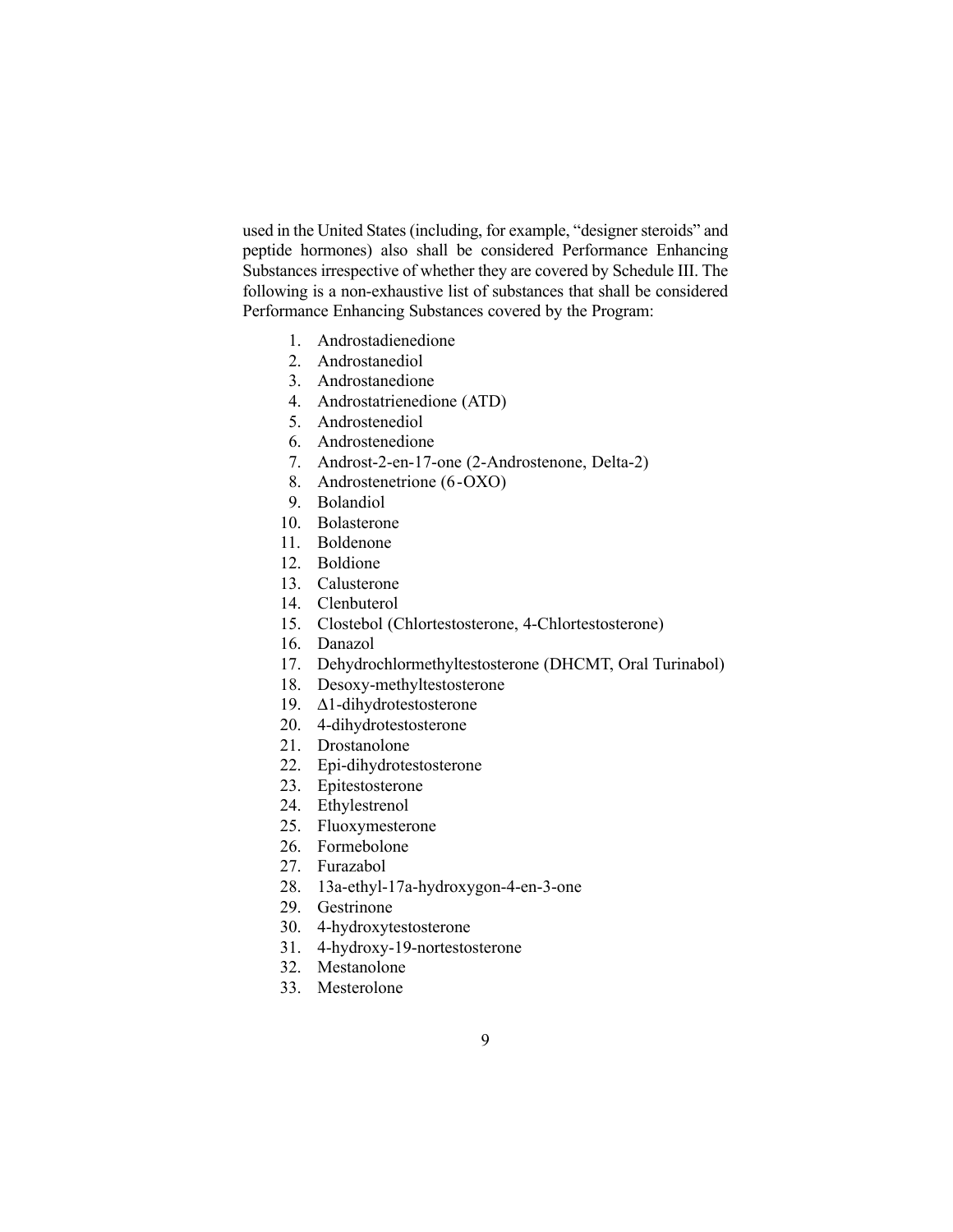- 34. Methandienone
- 35. Methandriol
- 36. Methasterone (Superdrol)
- 37. Methenolone
- 38. Methyldienolone
- 39. Methylnortestosterone
- 40. Methylstenbolone (Ultradrol, M-Sten)
- 41. Methyltestosterone
- 42. Methyltrienolone (Metribolone)
- 43. Mibolerone
- 44. Mildronate (Meldonium)
- 45. 17a-methyl-Δ1-dihydrotestosterone
- 46. Nandrolone
- 47. Norandrostenediol
- 48. Norandrostenedione
- 49. Norbolethone
- 50. Norclostebol
- 51. Norethandrolone
- 52. Oxabolone
- 53. Oxandrolone
- 54. Oxymesterone
- 55. Oxymetholone
- 56. Prostanozol
- 57. Quinbolone
- 58. Selective Androgen Receptor Modulators (SARMs)
- 59. Stanozolol
- 60. Stenbolone
- 61. Testosterone
- 62. Tetrahydrogestrinone
- 63. Tibolone
- 64. Trenbolone
- 65. Zeranol
- 66. Zilpaterol
- 67. Any salt, ester or ether of a drug or substance listed above
- 68. Human Growth Hormone (hGH), Secretagogues and Peptides, including Alexamorelin, Anamorelin, AOD-9604, CJC-1295, Growth Hormone Releasing Hormone (GHRH), Growth Hormone Releasing Peptides (GHRP), Hexarelin,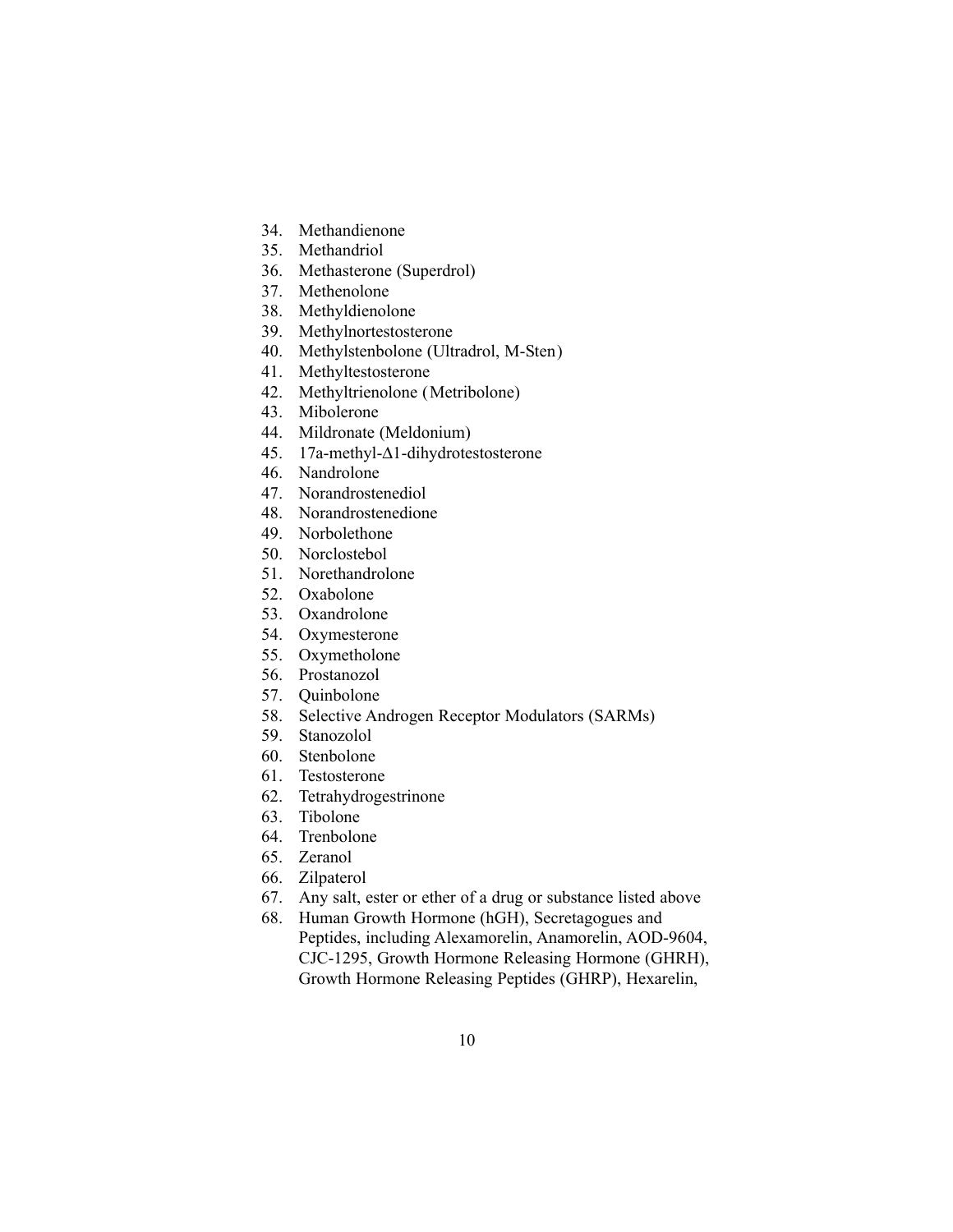Ibutamoren (MK-0677), Ipamorelin, Myostatin Inhibitors, Pralmorelin, Sermorelin, Tesamorelin, Thymosin Beta 4 (TB-500), and Triptorelin

- 69. Insulin-like Growth Factor (IGF-1), including all isomers of IGF-1 sometimes referred to as Mechano Growth Factors
- 70. Chorionic Gonadotrophin (hCG) and Luteinizing Hormone (LH)
- 71. Aromatase Inhibitors, including Anastrozole, Letrozole, Aminoglutethimide, Exemestane, Formestane, and Testolactone
- 72. Selective Estrogen Receptor Modulators, including Raloxifen, Tamoxifen, and Toremifen
- 73. Other Anti-estrogens, including Clomiphene, Cyclofenil, and Fulvestrant
- 74. Metabolic Modulators, including Peroxisome Proliferator Activated Receptor δ (PPARδ) agonists, including GW 1516, GW 0742, and AICAR
- 75. Erythropoiesis-Stimulating Agents, including Erythropoietin (EPO)
- 76. HIF Stabilizers, including Roxadustat (FG-4592), Molidustat (BAY 85-3934), FG-2216, and BAY 87-2243

## **C. Stimulants**

The following substances (including all D and L isomers, where relevant) shall be considered Stimulants covered by the Program:

- 1. Adrafinil
- 2. Amfepramone (Diethylpropion)
- 3. Amiphenazole
- 4. Amphetamine
- 5. Amphetaminil
- 6. Armodafinil
- 7. Benfluorex
- 8. Benzphetamine
- 9. Benzylpiperazine
- 10. Bromantan
- 11. Carphedon
- 12. Cathine (Norpseudoephedrine)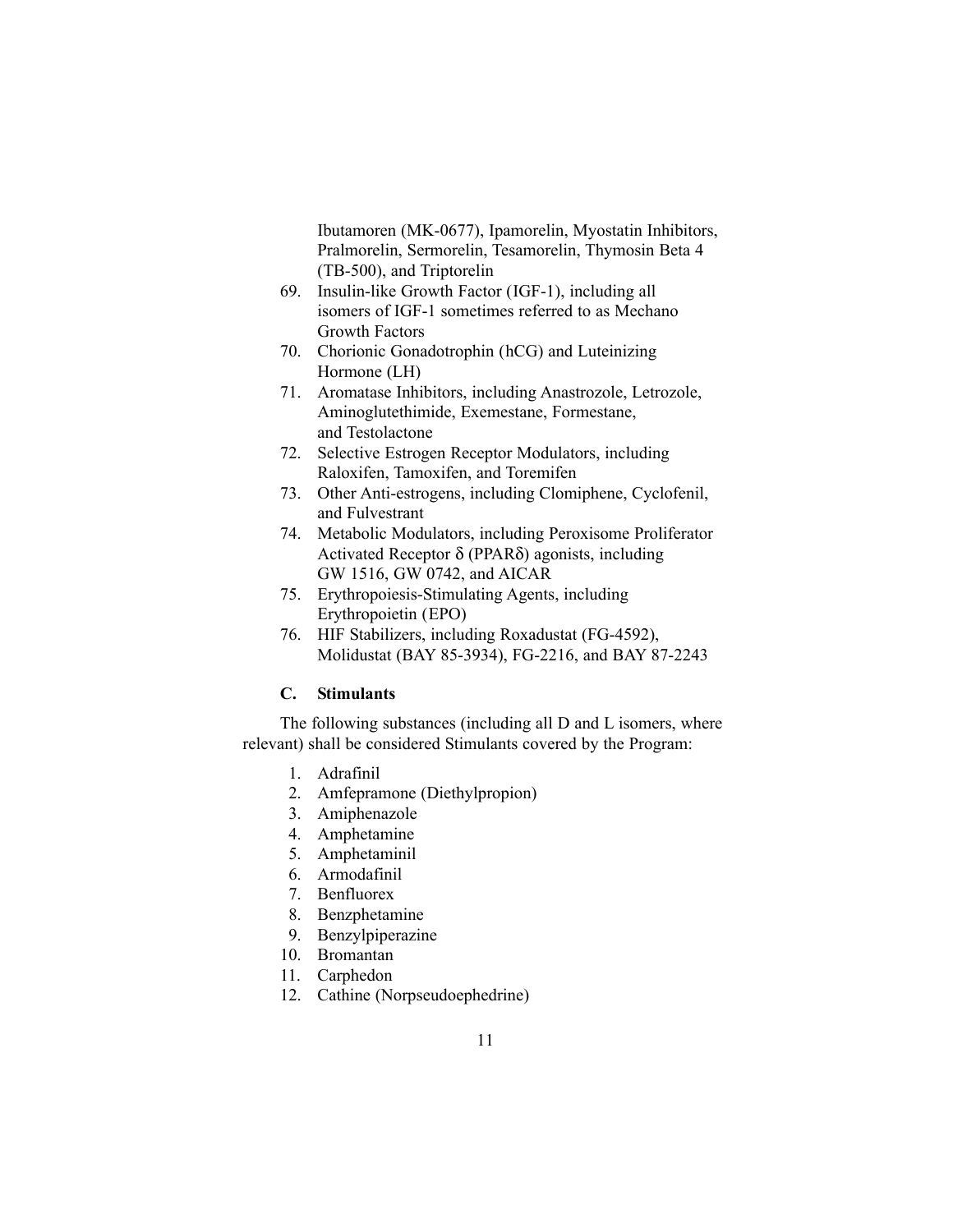- 13. Clobenzorex
- 14. Cropropamide
- 15. Crotetamide
- 16. Dimethylamphetamine
- 17. 1,3-Dimethylbutylamine (DMBA)
- 18. Ephedrine
- 19. Etamivan
- 20. Ethylamphetamine
- 21. Etilefrine
- 22. Famprofazone
- 23. Fenbutrazate
- 24. Fencamfamine
- 25. Fenethylline
- 26. Fenfluramine
- 27. Fenproporex
- 28. Furfenorex
- 29. Heptaminol
- 30. Isometheptene
- 31. Meclofenoxate
- 32. Mefenorex
- 33. Mephentermine
- 34. Mesocarb
- 35. Methamphetamine (Methylamphetamine)
- 36. Methylephedrine
- 37. Methylhexaneamine (Dimethylamylamine, DMAA)
- 38. Methylphenidate
- 39. Modafinil
- 40. N,alpha-Diethylphenylethylamine (N,a-DEPEA)
- 41. N-ethyl-1-phenyl-2-butanamine
- 42. Nikethamide
- 43. Norfenefrine
- 44. Norfenfluramine
- 45. Octopamine
- 46. Oxilofrine (Methylsynephrine)
- 47. Pemoline
- 48. Pentetrazol
- 49. Phentermine
- 50. Phenpromethamine
- 51. Prenylamine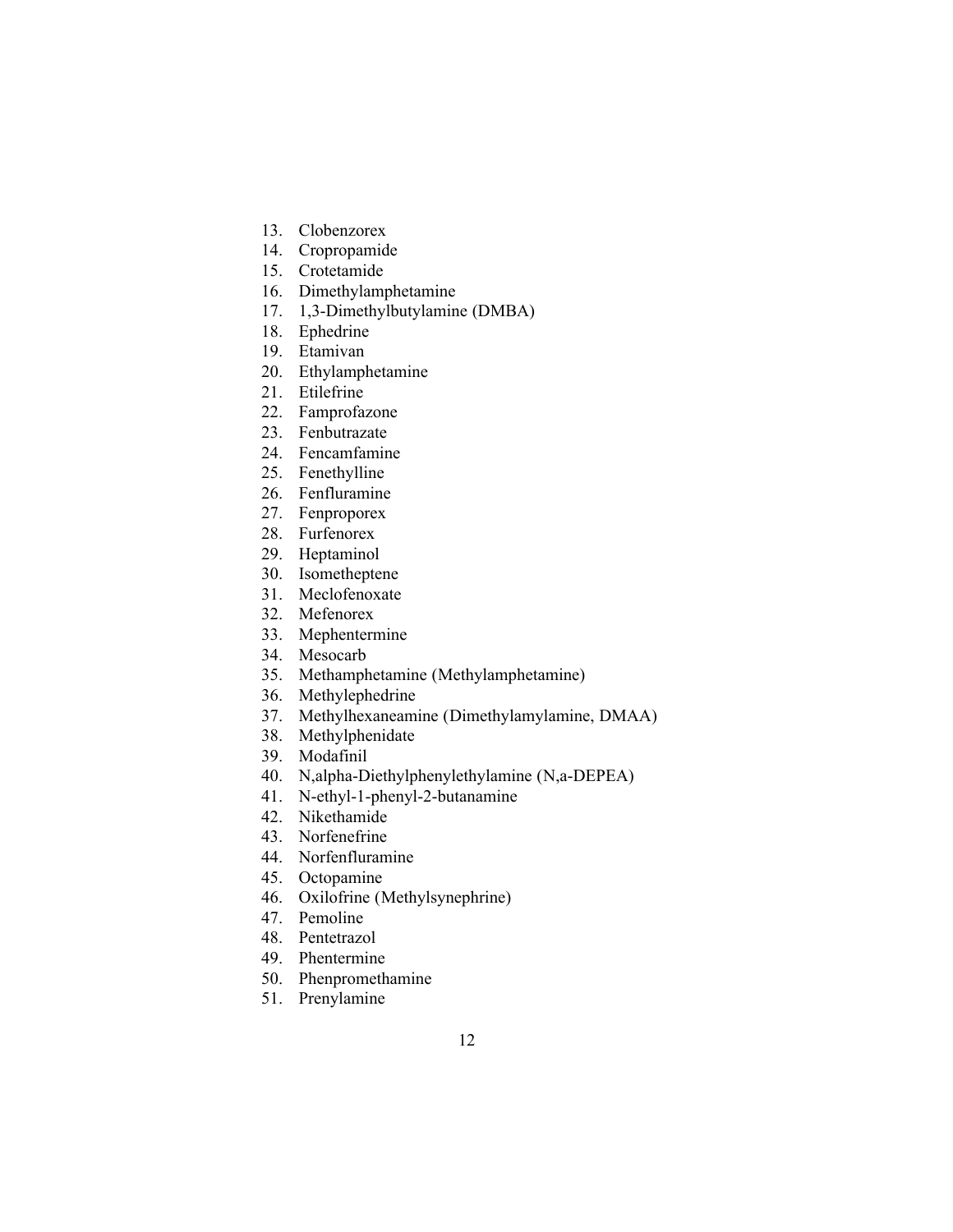- 52. Prolintane
- 53. Phendimetrazine (Phenmetrazine)
- 54. Propylhexedrine
- 55. Sibutramine
- 56. Tuaminoheptane

# **D. Dehydroepiandrosterone (DHEA)**

DHEA is a Prohibited Substance covered by the Program.

### **E. Diuretics and Masking Agents**

The following substances shall be considered Diuretics and Masking Agents covered by the Program:

- 1. Acetazolamide
- 2. Althiazide
- 3. Amiloride
- 4. Azosemide
- 5. Bemethizide
- 6. Bendroflumethiazide
- 7. Benzthiazide
- 8. Brinzolamide
- 9. Bumetanide
- 10. Buthiazide
- 11. Canrenone
- 12. Chloraminophenamide
- 13. Chlorazanil
- 14. Chlorothiazide
- 15. Chlorthalidone
- 16. Clofenamide
- 17. Clopamide
- 18. Clorexolone
- 19. Conivaptan
- 20. Cyclopenthiazide
- 21. Cyclothiazide
- 22. Desmopressin
- 23. Dichlorphenamide
- 24. Dorzolamide
- 25. Epithiazide
- 26. Eplerenone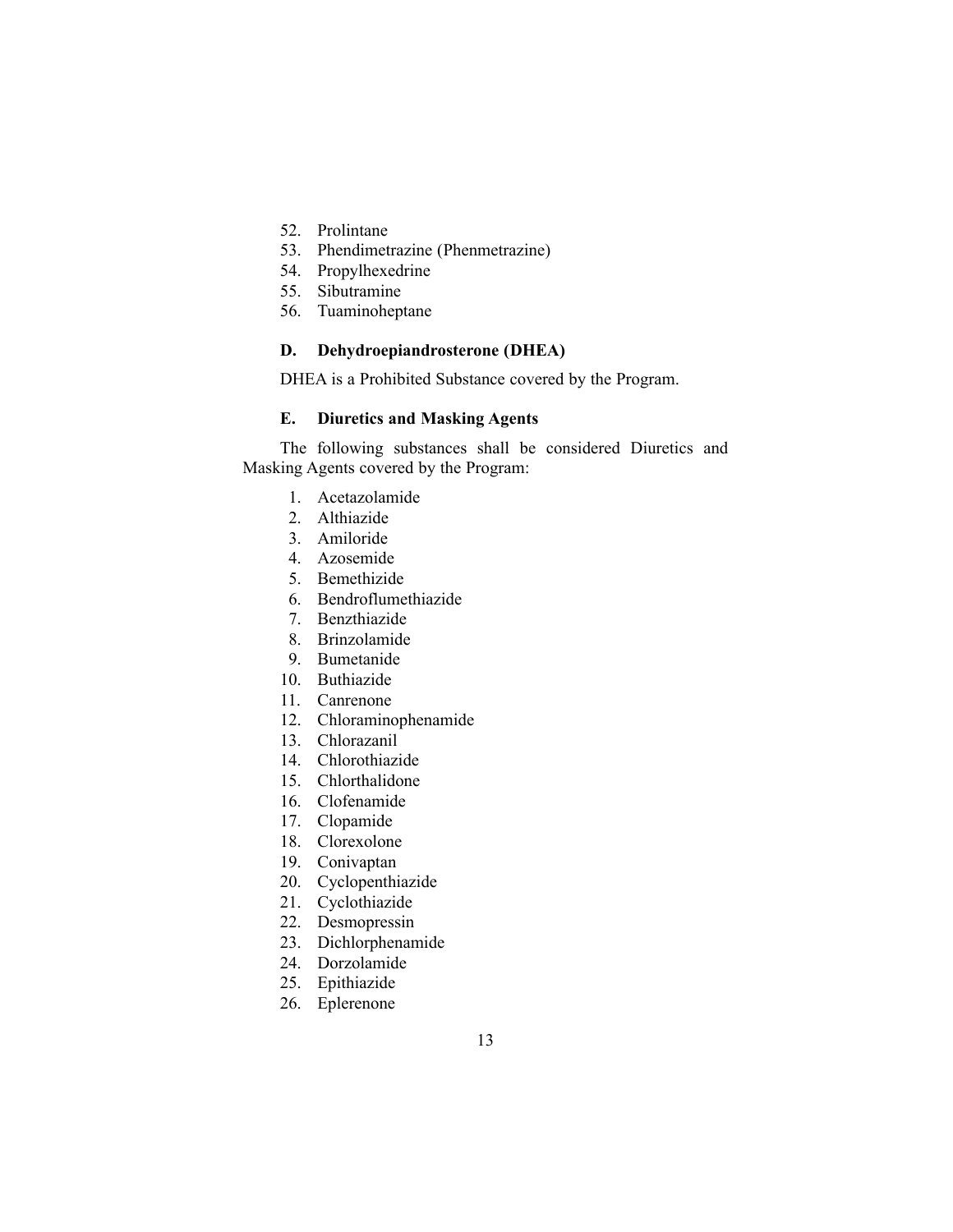- 27. Ethacrynic Acid
- 28. Etozolin
- 29. Fenquizone
- 30. Flumethiazide
- 31. Furosemide
- 32. Hydrochlorothiazide
- 33. Hydroflumethiazide
- 34. Indapamide
- 35. Lixivaptan
- 36. Lypressin
- 37. Mebutizide
- 38. Mefruside
- 39. Metazolamide
- 40. Methylclothiazide
- 41. Meticrane
- 42. Metolazone
- 43. Mozavaptan
- 44. Piretanide
- 45. Polythiazide
- 46. Probenecid
- 47. Quinetazone
- 48. Relcovaptan
- 49. Spironolactone
- 50. Sulfinpyrazole
- 51. Tienilic Acid
- 52. Tolvaptan
- 53. Torasemide
- 54. Triamterene
- 55. Trichlormethiazide
- 56. Xipamide

### **F. Adding Prohibited Substances to the Program**

During the term of the Program, Prohibited Substances may be added to this Section 2 by the agreement of the Parties, except that the addition by the federal government of a substance to Schedule I, II or III shall automatically result in that substance being added to this Section 2, as a Drug of Abuse, Performance Enhancing Substance or Stimulant, as appropriate. The Commissioner's Office shall be responsible for notifying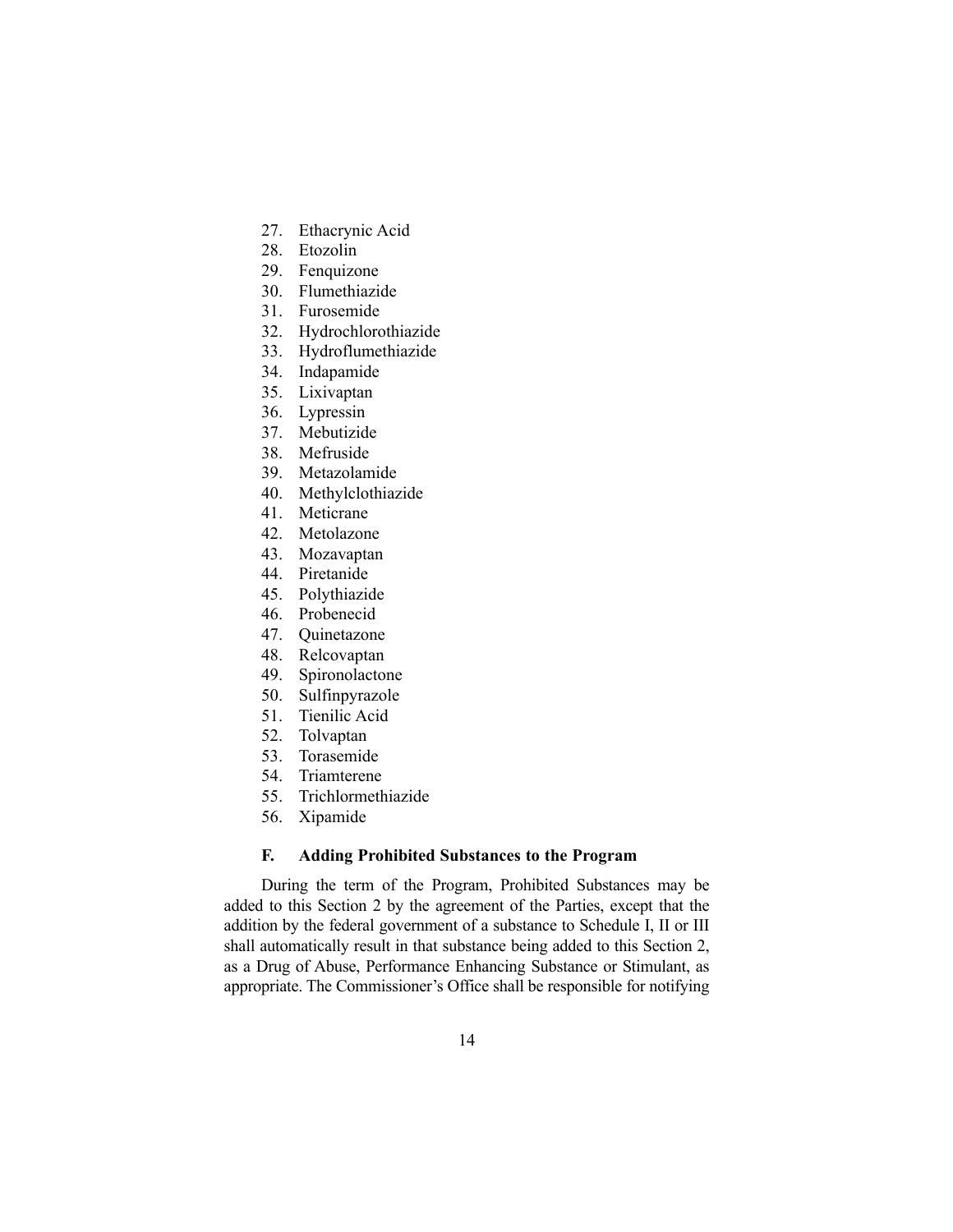all Players of newly added Prohibited Substances, and obtaining a signed confirmation of receipt from each Player. The Parties agree that the notice obligations of the Commissioner's Office are met if the agreed-upon notice procedures are followed but a Player refuses to cooperate with the notice procedures, including refusing to sign the confirmation of receipt.

# **3. TESTING**

# **A. Performance Enhancing Substances, Stimulants, DHEA, Diuretics and Masking Agents**

1. Mandatory Testing. During each championship season covered by the Program (which, for purposes of this Section 3, shall commence with the first Spring Training voluntary reporting date and conclude with the final day of the post-season), all Players shall be tested for the presence of Performance Enhancing Substances, Stimulants, DHEA, Diuretics and Masking Agents as follows:

(a) Each Player will be subject to an unannounced urine specimen collection upon reporting to Spring Training. Urine specimen collections under this Section 3.A.1(a) will be conducted in conjunction with the Clubs' Spring Training physicals, to the extent practicable for CDT and taking into consideration the facilities utilized by the Club for its Spring Training physicals. If a Player does not attend Spring Training or reports to Spring Training after his Club's mandatory Spring Training tests have been conducted, the Player shall be subject to an unannounced urine specimen collection immediately upon reporting to his Club.

(b) All Players will be randomly selected for an unannounced mandatory urine specimen collection at a randomly selected date and time during the championship season.

(c) All Players will be randomly selected for an unannounced mandatory urine specimen collection at a randomly selected date and time during the off-season (which, for purposes of this Section 3, shall be the period not covered by the definition of the championship season contained in Section 3.A.1 above); provided, however, that any off-season urine specimen collections shall be tested only for the presence of Performance Enhancing Substances, DHEA, Diuretics and Masking Agents.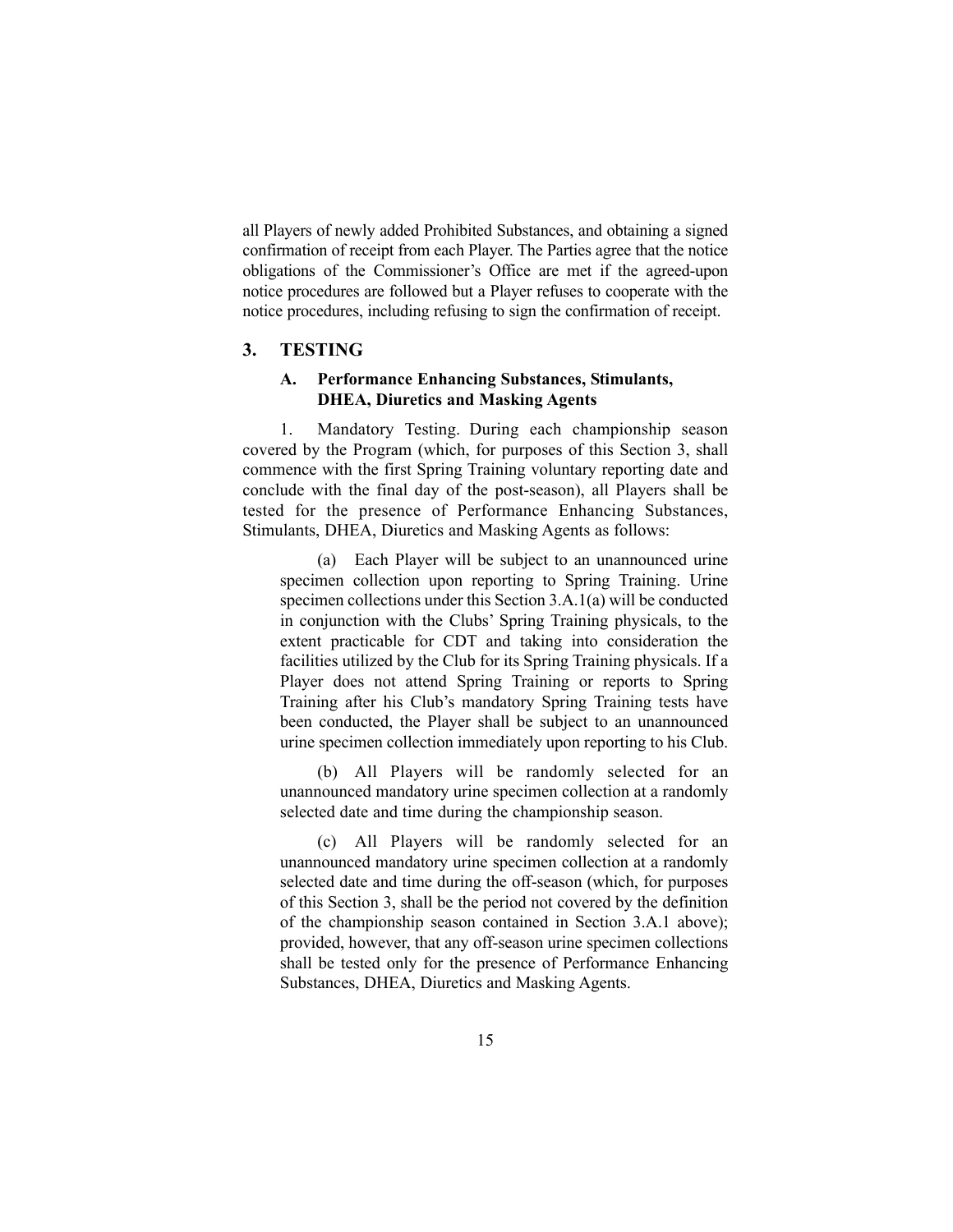2. Additional Random Testing. In addition to the urine specimen collections conducted pursuant to Section 3.A.1 above, the IPA shall conduct:

(a) 4,800 urine specimen collections of randomly-selected Players at unannounced times during each championship season (of which at least 200 will be conducted during Spring Training) that shall be tested for the presence of Performance Enhancing Substances, Stimulants, DHEA, Diuretics and Masking Agents.

(b) 350 urine specimen collections at unannounced times during each off-season; provided, however, that any off-season urine specimen collections shall be tested only for the presence of Performance Enhancing Substances, DHEA, Diuretics and Masking Agents.

There shall be no limit on the number of urine specimen collections that a Player may be randomly selected for each year under this Section 3.A.2.

3. Blood Collections for hGH. Effective at the start of 2017 Spring Training, the Biomarker blood test for hGH will be used in place of the Isoform blood test.

(a) Each Player will be randomly selected for a mandatory unannounced blood specimen collection during each championship season. All in-season blood specimen collections will be collected post-game from the non-dominant arms of Players (unless a Player requests otherwise), and will be tested for the presence of hGH only.

(b) In addition to the blood specimen collections conducted pursuant to Section 3.A.3(a) above, the IPA shall conduct 500 blood specimen collections of randomly-selected Players at unannounced times during each championship season covered by the Program. The blood specimen will be tested for the presence of hGH only.

(c) In addition to the blood specimen collections conducted pursuant to Section 3.A.3(a) and (b) above, the IPA shall conduct 400 blood specimen collections at unannounced times during each off-season covered by the Program. All off-season blood specimen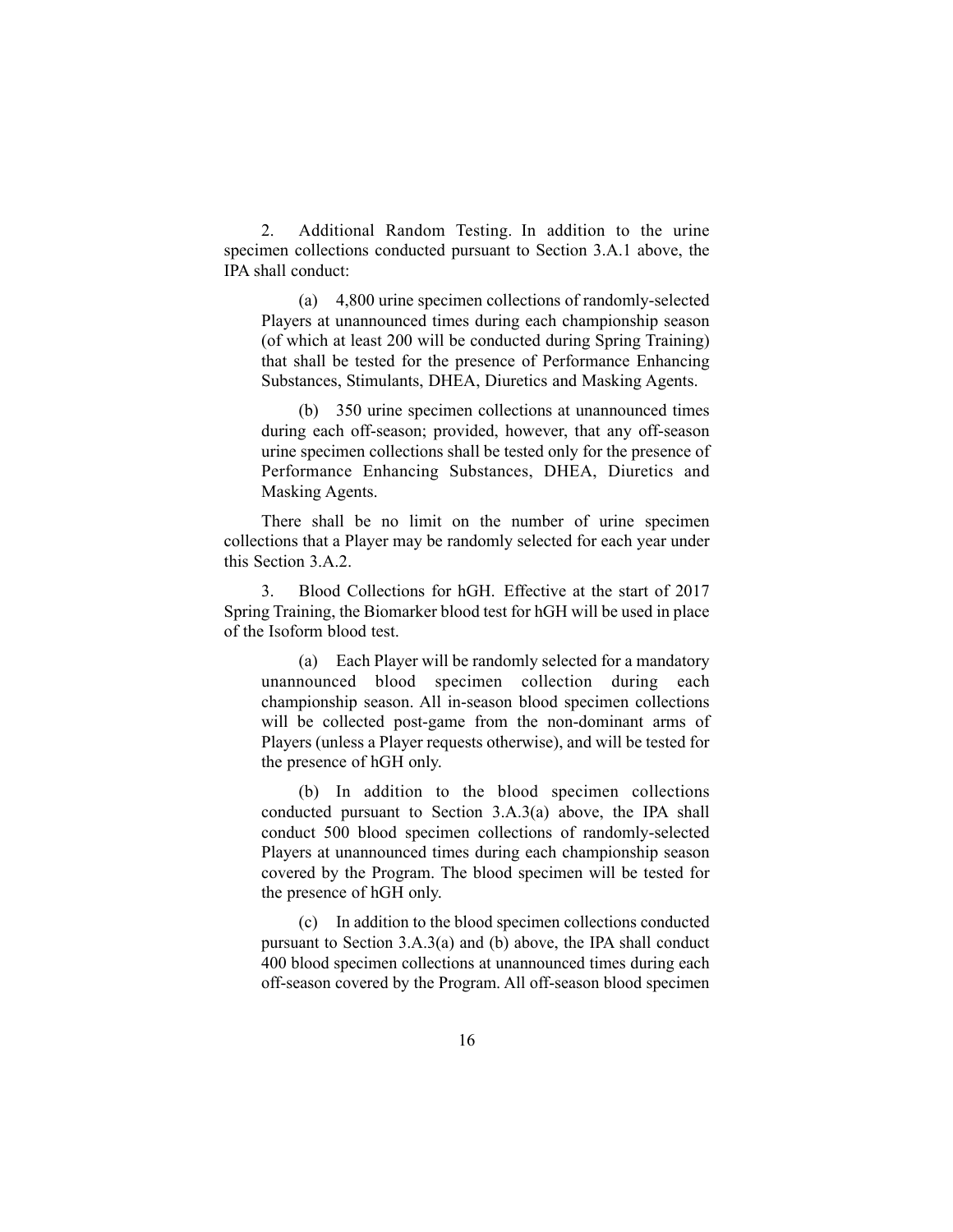collections will be conducted with urine specimen collections, and will be tested for the presence of hGH only.

There shall be no limit on the number of blood specimen collections that a Player may be randomly selected for each year under this Section 3.A.3.

4. Longitudinal Profile Program. A longitudinal profile program will be established for each Player in accordance with this Section 3.A.4. The sole purpose of the longitudinal profile program is to assist the Montreal Laboratory in determining which urine specimens shall be subjected to carbon isotope ratio mass spectrometry ("IRMS") analysis.

(a) CDT will assign each Player a unique personal identification number. A Player's personal identification number will remain the same for all periods of time he is covered by the Program, and will only be used for the purposes described in this Section 3.A.4. CDT will not disclose the personal identification number that corresponds to the Player's name to any individual other than the IPA.

(b) The Montreal Laboratory will maintain a secure, separate database for each Player's personal identification number that contains the corresponding Baseline Testosterone/Epitestosterone ("T/E") ratio and standard deviation (referred to collectively as the "Baseline Values"). This database will not contain any identifying information for the Players. The Baseline Values will be calculated by averaging a Player's T/E ratio and normalized concentrations of Testosterone, Epitestosterone, Androsterone, Etiocholanolone, DHEA, 5a-androstanediol and 5b-androstanediol, respectively, from three negative tests conducted under the Program. Values that are altered because of ethanol or other substances will not be included in the calculation of a Player's Baseline Values. After a Player's Baseline Values are established, those values will be updated on a rolling basis in the discretion of the Medical Testing Officer.

(c) The Montreal Laboratory will consider the Baseline Values in comparison to subsequent tests identified with a Player's personal identification number in determining whether it will conduct an IRMS analysis on a urine specimen. The decision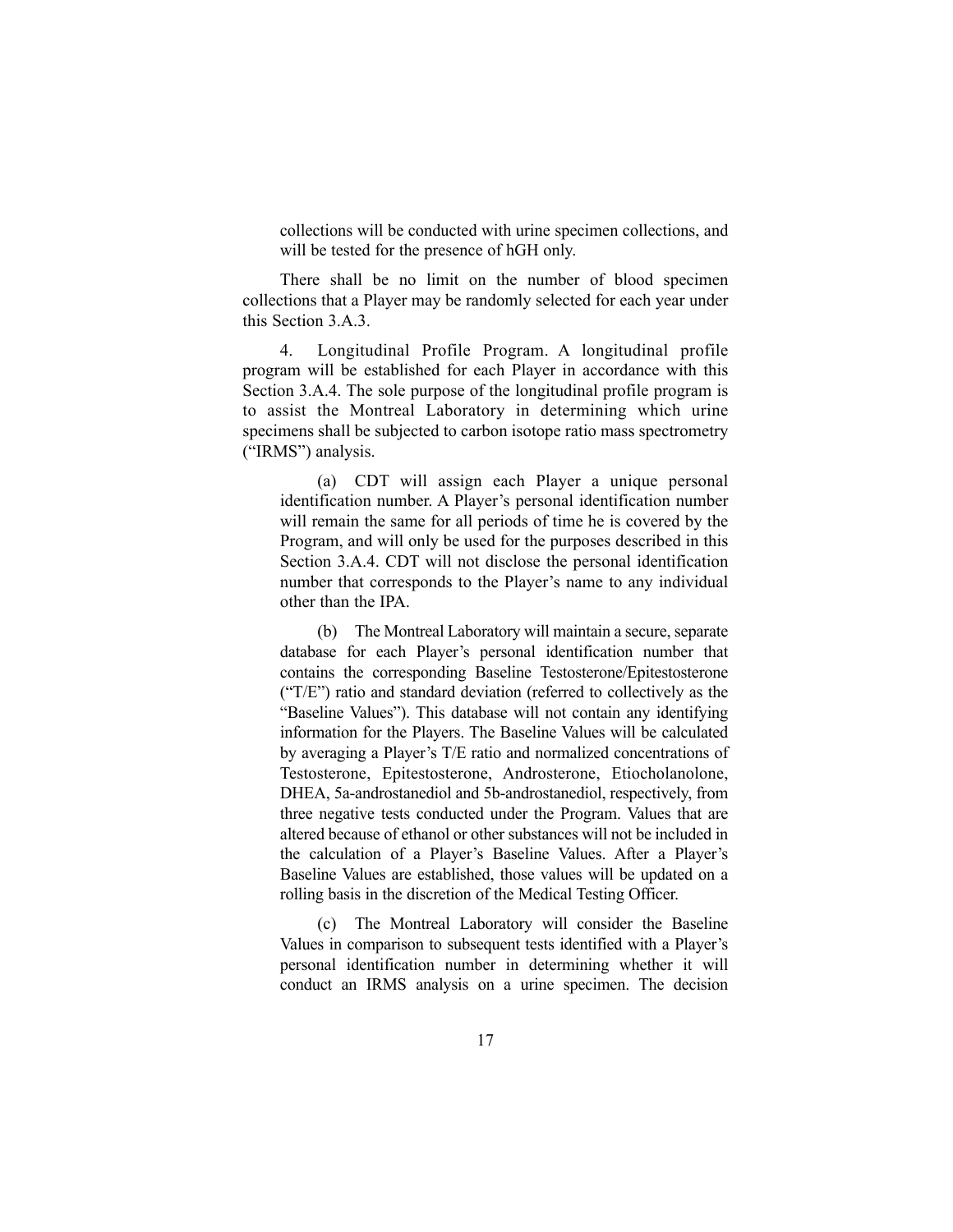regarding whether to conduct an IRMS analysis on a urine specimen for any other reason, and the reasons for conducting such an analysis, will remain in the absolute discretion of the Medical Testing Officer. The Montreal Laboratory will be permitted to maintain data on all urine specimens collected from a Player for the length of his career to rule out possible urine substitution or manipulation.

5. IRMS Testing. In addition to any IRMS analysis that the Montreal Laboratory conducts as part of its standard operating practices and the longitudinal profile program described in Section 3.A.4 above, the Montreal Laboratory or the IPA will randomly select urine specimens to ensure that IRMS analysis is conducted on at least one urine specimen from every Player during each championship season covered by the Program.

6. Testing will be conducted only pursuant to a scientificallyvalidated test. If a scientifically-validated test is not currently available for a Prohibited Substance, but becomes available during the term of this Program, testing will be conducted for that Prohibited Substance.

7. Consistent with the terms of the Program, and unless otherwise specified, the schedule and timing of urine and blood specimen collections shall be conducted under the direction of the IPA.

#### **B. Drugs of Abuse**

Except as set forth in Sections 3.C.2, 4.A or 4.B, Players shall not be subject to testing for any Drugs of Abuse. Testing ordered by the Treatment Board under Section 3.C below or as part of a Treatment Program established under Section 4.B below may be conducted on a continuing basis as determined by the Treatment Board.

#### **C. Reasonable Cause Testing**

1. Performance Enhancing Substances, Stimulants, DHEA, Diuretics and Masking Agents

(a) In the event that either Party has information that gives it reasonable cause to believe that a Player has, in the previous 12-month period, engaged in the use, possession, sale or distribution of a Performance Enhancing Substance (including hGH), Stimulant, DHEA, Diuretic or Masking Agent, the Party shall provide the other Party, either orally or in writing, with a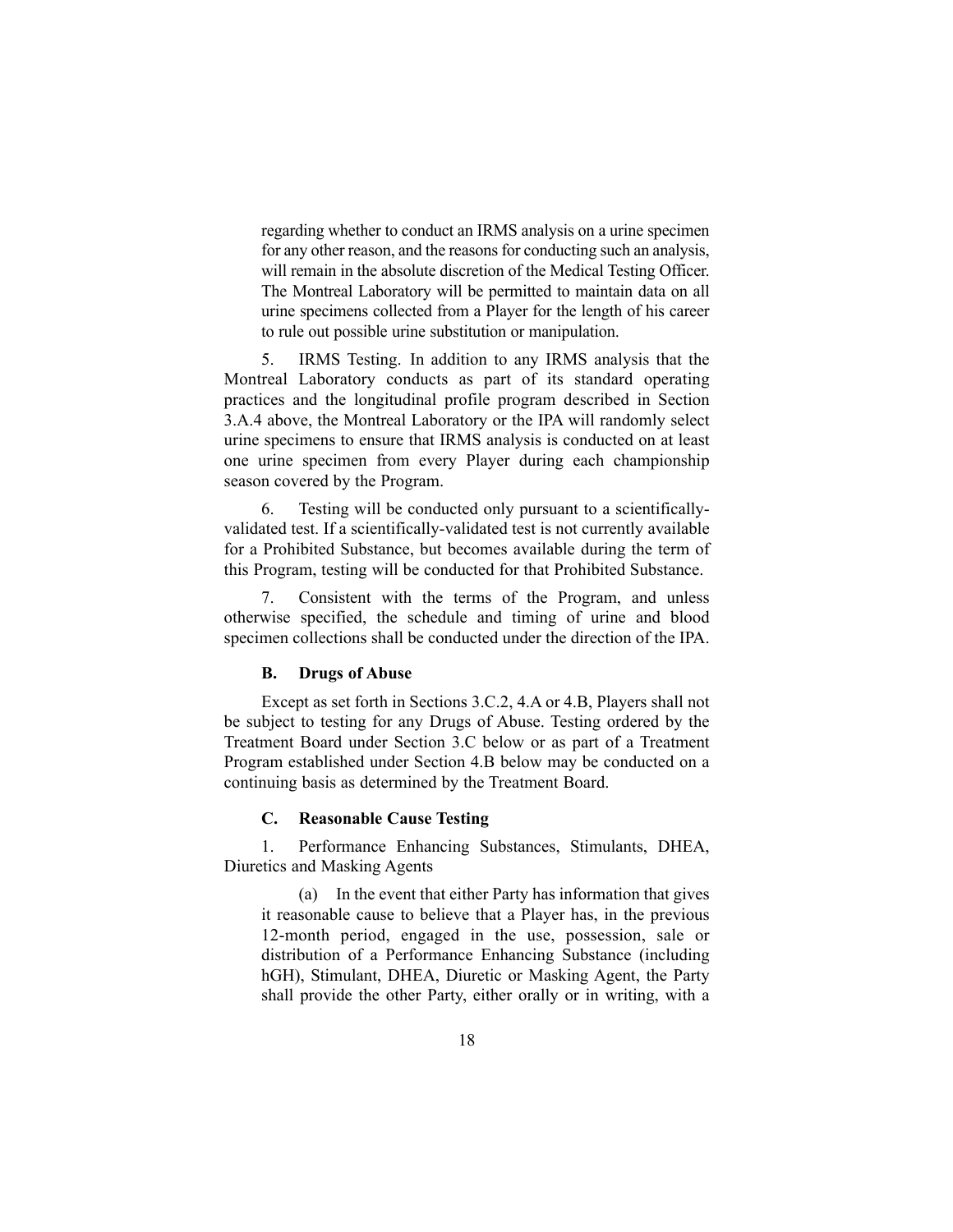description of its information ("Reasonable Cause Notification"), and the Player will be subject to an immediate urine and/or blood specimen collection, or a program of testing, as determined by the IPA, to commence no later than 48 hours after the Reasonable Cause Notification was provided.

(b) Notwithstanding the foregoing, if a Party receiving Reasonable Cause Notification disputes the existence of reasonable cause, that Party shall have the right to commence a proceeding before the Panel Chair within 48 hours after receipt of the Reasonable Cause Notification, and the Panel Chair will determine whether reasonable cause exists to subject the Player to testing. No reasonable cause testing of the Player will occur until the completion of the proceeding before the Panel Chair. The proceeding before the Panel Chair may be conducted by conference call at the request of either Party, and shall be completed within 48 hours from the time the Panel Chair was notified of the existence of the dispute. The Panel Chair shall issue his decision within 24 hours of the completion of the proceeding, and if the Panel Chair finds that reasonable cause exists, the testing or testing program shall commence within 48 hours of his decision.

#### 2. Drugs of Abuse

(a) In the event that either Party has information that gives it reasonable cause to believe that a Player has, in the previous 12 month period, engaged in the use, possession, sale or distribution of a Drug of Abuse, the Party shall provide Reasonable Cause Notification to the Treatment Board, and the Player will be subject to an immediate test, or program of testing, as determined by the Treatment Board, to commence no later than 48 hours after the Reasonable Cause Notification was provided.

(b) Notwithstanding the foregoing, if the Treatment Board fails to reach a majority vote on the existence of reasonable cause, a Fifth Member shall cast the decisive vote on whether reasonable cause exists to subject the Player to testing. No reasonable cause testing of the Player will occur until the Fifth Member casts his or her vote. The Treatment Board will conduct a conference call within 48 hours after the appointment of the Fifth Member. The Fifth Member shall issue his or her decision within 24 hours of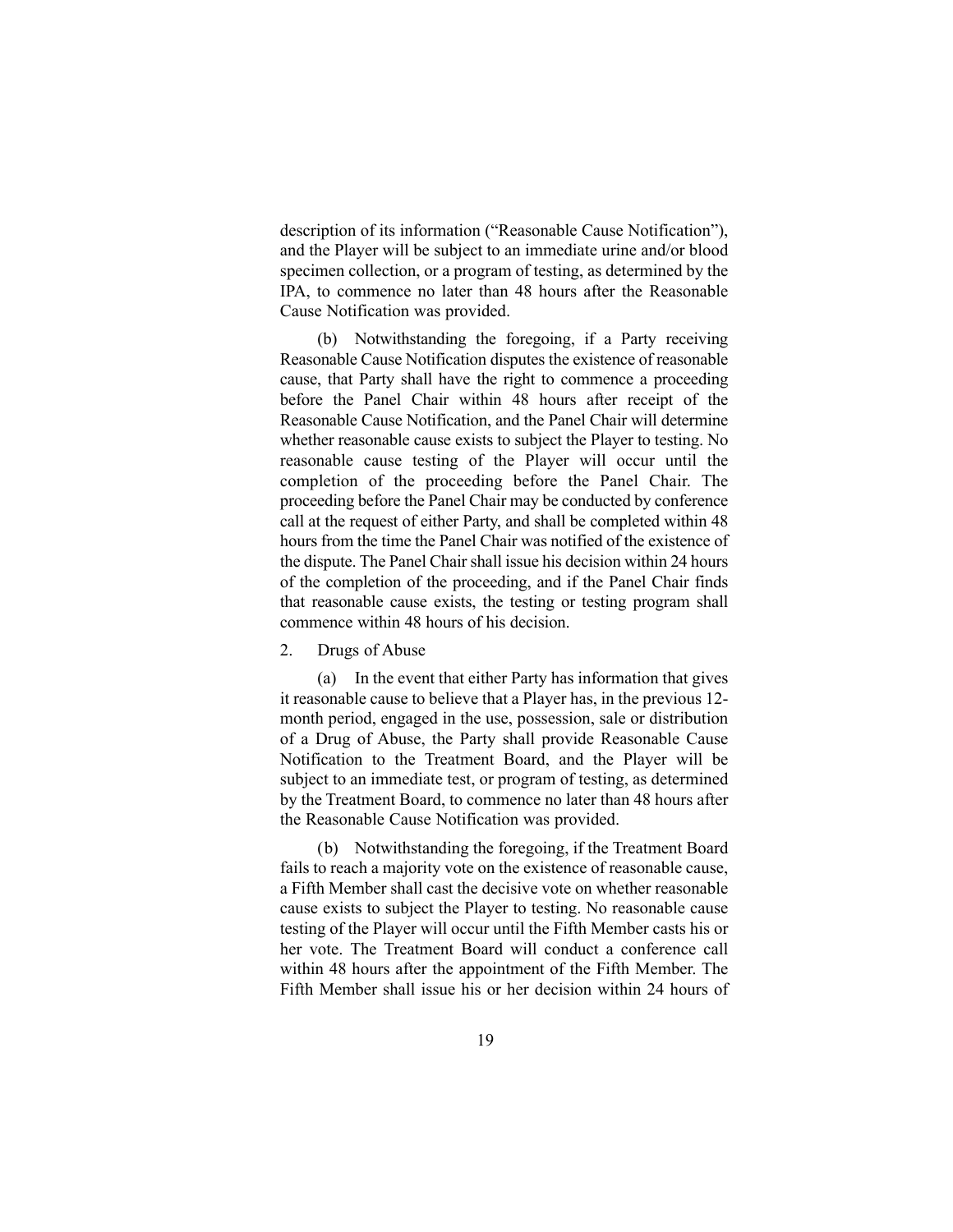the completion of the conference call, and if the Fifth Member finds that reasonable cause exists, the testing or testing program shall commence within 24 hours of his or her decision.

## **D. Follow-Up Testing**

A Player who is disciplined under Sections 7.A, 7.B, 7.C, 7.E, 7.F or 7.G, or has otherwise violated the Program through the use or possession of a Performance Enhancing Substance, Stimulant or DHEA, shall be subject to the following mandatory follow-up testing program, administered by the IPA:

1. Performance Enhancing Substances: Six (6) unannounced urine collections and three (3) unannounced blood collections over the twelve (12) months following the violation that resulted in the follow-up testing, and six (6) unannounced urine collections and three (3) unannounced blood collections in every subsequent year in the Player's career during which he is on a Club's 40-man roster. Notwithstanding the foregoing, a Player will not be subject to career-long follow-up testing if the Arbitration Panel reduced the length of the Player's suspension pursuant to Section 8.B.4 below based on its determination that the Player's positive test result was not the result of his significant fault or negligence.

2. Stimulants and DHEA: Six (6) unannounced urine collections over the twelve (12) months following the violation that resulted in the follow-up testing.

Follow-up testing conducted pursuant to this Section 3.D shall be in addition to any testing conducted pursuant to Section 3 above or Section 4.B below, and shall not count against the number of tests permitted pursuant to Section 3.A.1, 3.A.2 or 3.A.3 above. A Player shall be subject to follow-up tests under this Section when he is on the Disabled List, Restricted List or Suspended List. The IPA shall schedule at least one follow-up urine and blood specimen collection while a Player is on the Restricted List as a result of a violation of the Program.

A positive test result from any follow-up test shall be treated as any other positive test result from a test conducted pursuant to Section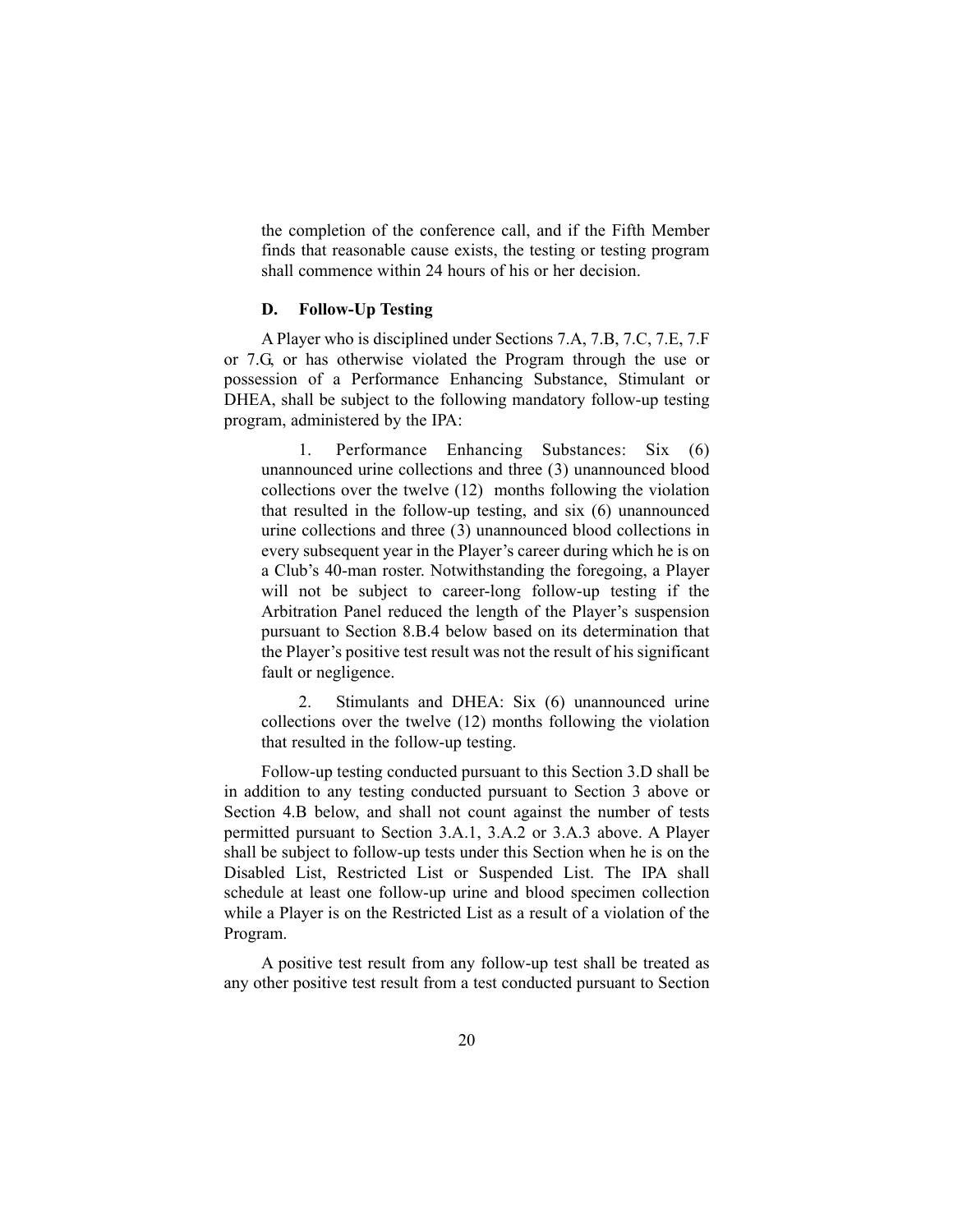3.A above, including for disciplinary purposes. Follow-up testing shall be for the presence of Performance Enhancing Substances, Stimulants, DHEA, Diuretics and Masking Agents, but not for Drugs of Abuse.

### **E. Collection Procedures and Testing Protocols**

All testing conducted pursuant to the Program shall be conducted in compliance with the Collection Procedures and Testing Protocols of the Program and the protocols of the Montreal Laboratory.

### **F. Positive Test Results**

Any test conducted under the Program will be considered "positive" under the following circumstances:

1. Except as set forth in Section 3.H, 3.I or 8.B below, if any substance identified in the test results meets the levels set forth in the Collection Procedures and Testing Protocols of the Program.

2. A Player refuses or, without good cause, fails to take a test pursuant to Section 3.A, 3.C, or 3.D, or otherwise engages in activity that prevents the collection of a specimen for testing as contemplated by the Program.

3. A Player attempts to substitute, dilute, mask or adulterate a specimen or in any other manner alter a test.

The determination of whether a test is "positive" under Section 3.F.2 and 3.F.3 shall be made by the IPA. The presence of a Diuretic or Masking Agent in a Player's urine specimen shall result in the Player being re-tested. The presence of a Diuretic or Masking Agent in a Player's urine specimen shall be treated as a positive test result if the IPA determines that the Player intended to avoid detection of his use of another Prohibited Substance.

### **G. Notice to the Parties**

The IPA shall notify the Parties upon receipt of a positive test result. Any notice of a positive test result provided to the Parties by the IPA after 6:00 PM (ET) shall be considered to be received the next day. The Players Association shall notify the Player of a positive test result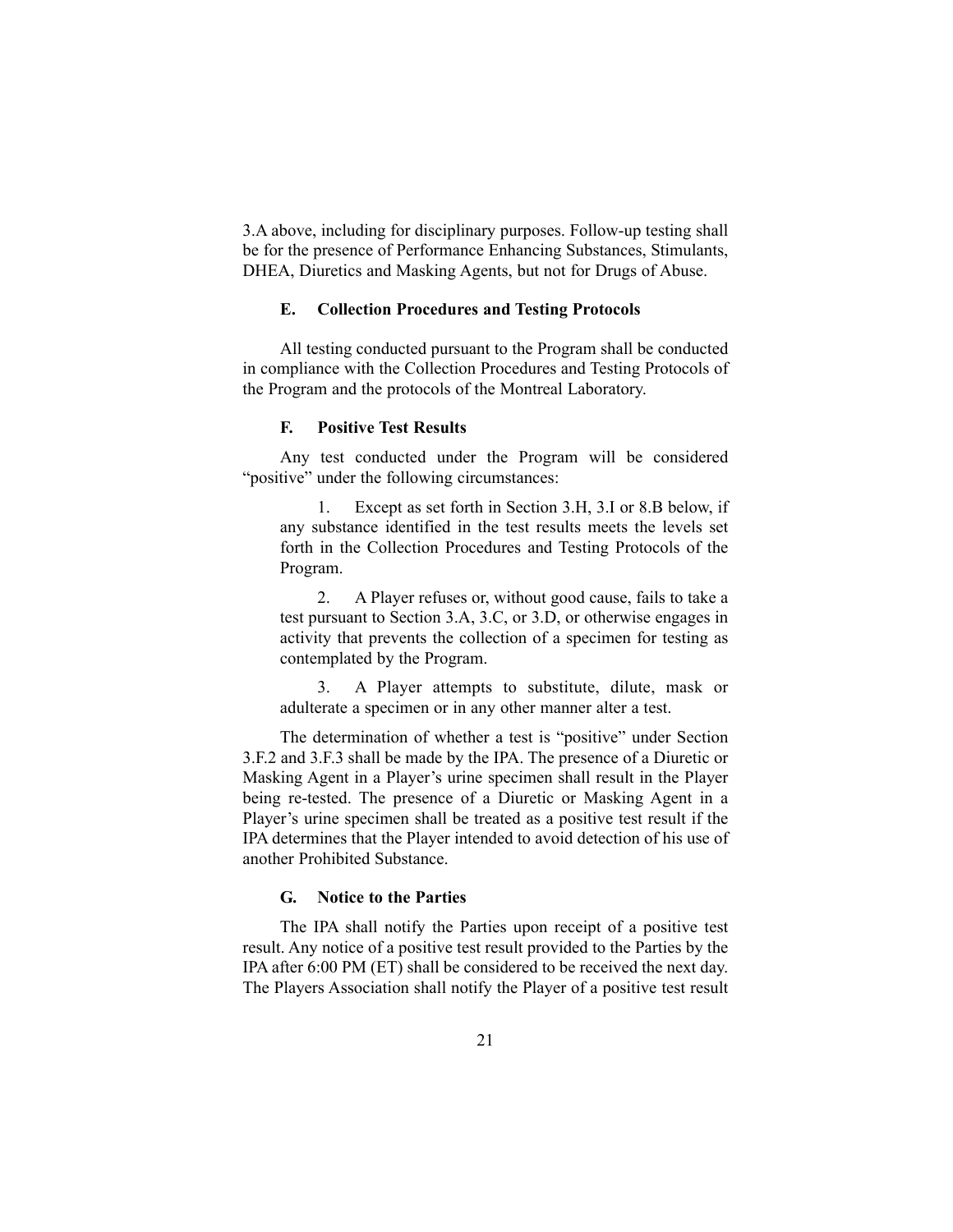as promptly as possible, but in no event later than 72 hours from the IPA's notification to the Parties of the positive test result, or, in the case of a non-analytical positive, the Commissioner's Office's notification of the Association.

### **H. Multiple Disciplines for the Same Use**

Players shall not be subjected to multiple disciplines as a result of the same use of a Prohibited Substance. Whenever a Player alleges that a positive test result under the Program is the result of the same use of a Prohibited Substance that produced a prior positive test result (under either this Program or Major League Baseball's Minor League Drug Prevention and Treatment Program, (the "Minor League Drug Program"), the IPA shall refer the matter to the Medical Testing Officer for a determination as to whether, in the Medical Testing Officer's opinion, the subsequent positive test result was from the same use. The Medical Testing Officer should treat the subsequent positive test as resulting from a separate use of a Prohibited Substance only if she concludes with reasonable certainty that it was not from the same use of that substance that caused the initial positive test. (See Section  $8.C.1(b)$  below.)

### **I. Therapeutic Use Exemption**

1. A Player authorized to administer a Prohibited Substance through a valid, medically appropriate prescription provided by a duly licensed physician shall receive a Therapeutic Use Exemption ("TUE"), provided that the Player otherwise satisfies any and all other applicable requirements and conditions for a TUE set forth in the Program or agreed upon by the Parties. To be "medically appropriate," the Player must have a documented medical need under the standards accepted in the United States or Canada for the prescription in the prescribed dosage. Notwithstanding the foregoing, TUE applications for the use of Testosterone, Chorionic Gonadotrophin (hCG), and Clomiphene will be governed by the Guidelines for Therapeutic Use Exemption Applications for Androgen Deficiency/Hypogonadism attached hereto as Attachment 1. A specimen which is found to contain a Prohibited Substance will not be deemed a positive test result if such specimen was provided by a Player with an effective TUE for that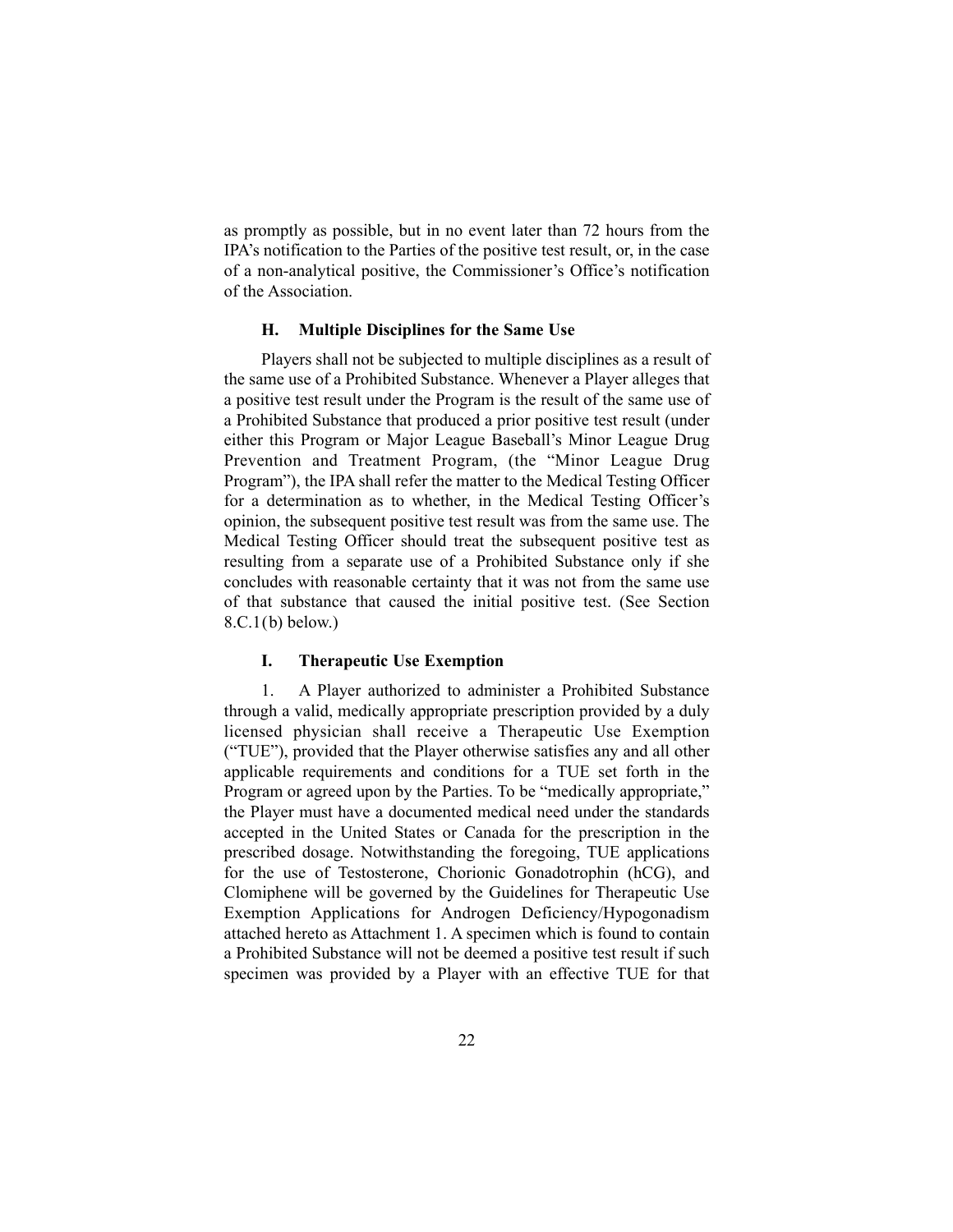substance. A Player with a TUE for a Prohibited Substance does not violate the Program by possessing or using that substance.

2. A Player seeking a TUE must notify, or cause the issuing physician to notify, the IPA of the existence of the prescription. Whenever requested to do so by the IPA, the Player shall provide, or cause the issuing physician to provide, documentation supporting the issuance of the prescription. If the issuing physician is not duly licensed in the United States or Canada, the IPA shall request that the Player provide such documentation. The IPA shall notify the Player and the Parties if additional information to support a TUE application is needed or if documentation is missing. Team physicians are prohibited from writing prescriptions for Controlled Substances for Players that are not within the physician's scope of practice (*e.g.*, medication to treat ADD/ADHD).

3. The IPA shall adhere to the following process when ruling on new TUE applications for a Stimulant:

(a) For TUE applications in which the Player: (i) was diagnosed with ADD/ADHD by an MLB-Certified Clinician through the use of the Adult ADHD Clinical Diagnostic Scale (ACDS), or is diagnosed by an MLB-Certified Clinician for another neurobehavioral or psychological condition requiring treatment with a Stimulant; and (ii) submits all required TUE documentation (including, but not limited to, an impairment scale, and in the case of a renewal TUE application, pharmacy records) in support of the application, the IPA may grant the application without referring the application to the Expert Panel. The IPA may speak to the MLB-Certified Clinician, and request that the MLB-Certified Clinician provide additional information, in determining the disposition of the application. If the IPA is not prepared to grant the application, he shall refer the application to the Expert Panel, and the procedures described in Section 3.I.3(b) below will be followed.

(b) For TUE applications in which the Player was not diagnosed by an MLB-Certified Clinician, or in which the IPA is not prepared to grant the application pursuant to Section 3.I.3(a) above, the IPA shall, after the Player submits all required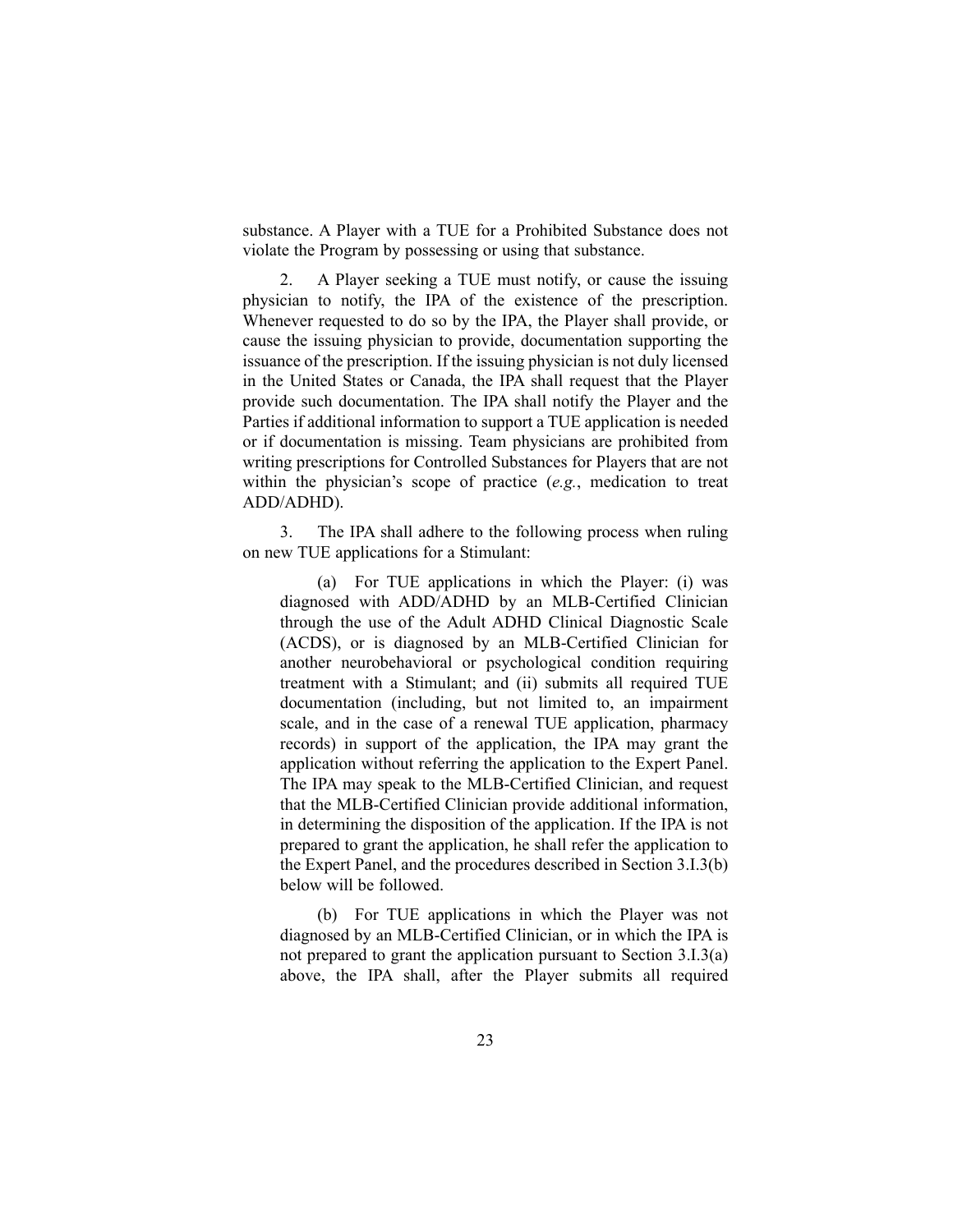documentation, refer the application to the Chairperson of the Expert Panel, and the Chairperson will assign the application to a member of the Expert Panel. In evaluating each application, the Expert Panel member shall have the authority to: (i) request additional information from the Player or his physician, including, but not limited to, pharmacy records; (ii) request that the Player's physician perform additional diagnostic tests including, but not limited to, an impairment scale; (iii) request to speak to the Player and/or his family members; and/or (iv) request that the Player be evaluated by an MLB-Certified Clinician. The Chairperson shall report to the IPA the Expert Panel member's recommendation regarding whether the TUE should be granted or denied. If the Expert Panel member recommends that a TUE application be denied, the Expert Panel member shall provide a concise written summary of his or her reasons, including whether the information submitted to the Expert Panel was insufficient to support a diagnosis or the use of the prescribed medication. The IPA will then issue a denial pursuant to Section 3.I.6 below. The Player retains his right to challenge any denial pursuant to Section 8.C of the Program. If the Expert Panel member recommends that the TUE be granted, the IPA will grant the application.

4. The IPA shall adhere to the following process when ruling on new TUE applications for non-Stimulants:

(a) The IPA will refer new TUE applications to the member of the Medical Advisory Panel in the appropriate specialty. If no member of the Medical Advisory Panel has the appropriate expertise to evaluate the TUE application, the IPA may refer the matter to an outside expert of his choosing.

(b) The member of the Medical Advisory Panel assigned the application shall have the authority to: (i) request additional information from the Player or his physician; (ii) request that the Player's physician perform additional diagnostic tests; (iii) request to speak to the Player; and/or (iv) request that the Player be evaluated by a specialist in a particular area of medicine.

(c) The member of the Medical Advisory Panel who reviewed the application shall provide a recommendation to the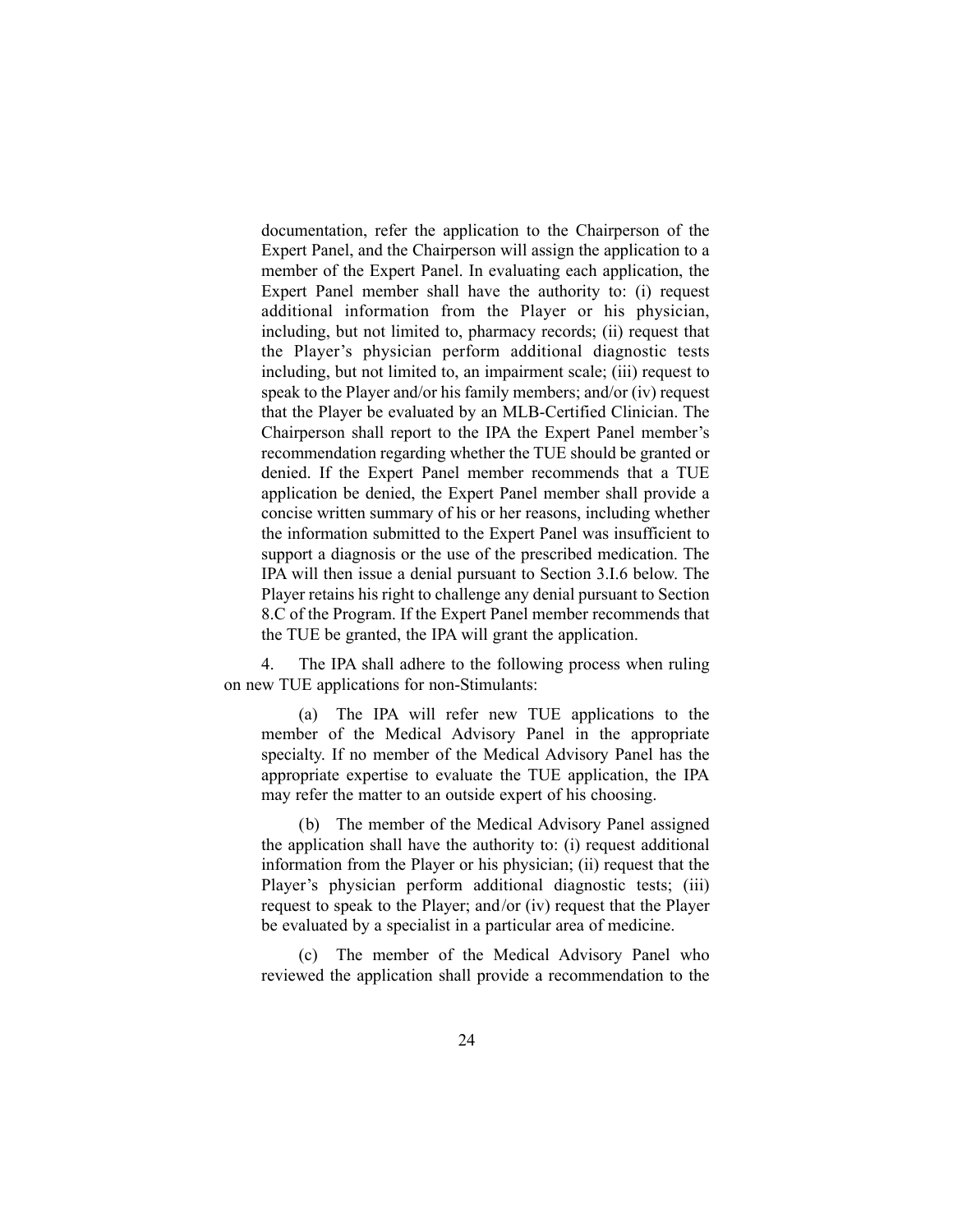IPA regarding whether the TUE should be denied or granted. If the Medical Advisory Panel member recommends that a TUE application be denied, he or she shall provide a concise written summary of the reasons, including whether the information submitted to the Panel member was insufficient to support the diagnosis of the condition or use of the prescribed medication. The IPA is not required to accept the recommendation of the Medical Advisory Panel member, but must disclose to the Parties when a TUE decision differs from the recommendations of the Medical Advisory Panel and provide a concise written summary of the reasons he or she is not accepting the recommendation. The Player retains his right to challenge any denial pursuant to Section 8.C of the Program.

5. The IPA shall have authority to determine whether to grant an application to renew an existing TUE, or to terminate an existing TUE, without referring the application to the Expert Panel or Medical Advisory Panel. The Player retains his right to challenge any denial pursuant to Section 8.C of the Program.

6. The IPA shall report the determination on a complete TUE application to the Player and to the Parties within twenty-one (21) days of submission and, in the event of a denial, forward to the Parties the documentation received and all other material reviewed in reaching that determination. (See Section 8.C.1(c) below.) A Player may challenge any denial pursuant to Section 8.C of the Program.

7. A TUE shall be effective from the date the Player notified, or caused the issuing physician to notify, the IPA of the existence of the prescription involved, and shall not be effective for any use or possession of a Prohibited Substance prior to that date. A Player who is determined not to qualify for a TUE may not challenge a determination that he violated the Program by contending, in connection with a "no fault or negligence" defense, a "no significant fault or negligence" defense or otherwise, that he believed he would qualify or had qualified for a TUE; however, a Player is not otherwise precluded from introducing evidence of medical treatment in support of such a challenge.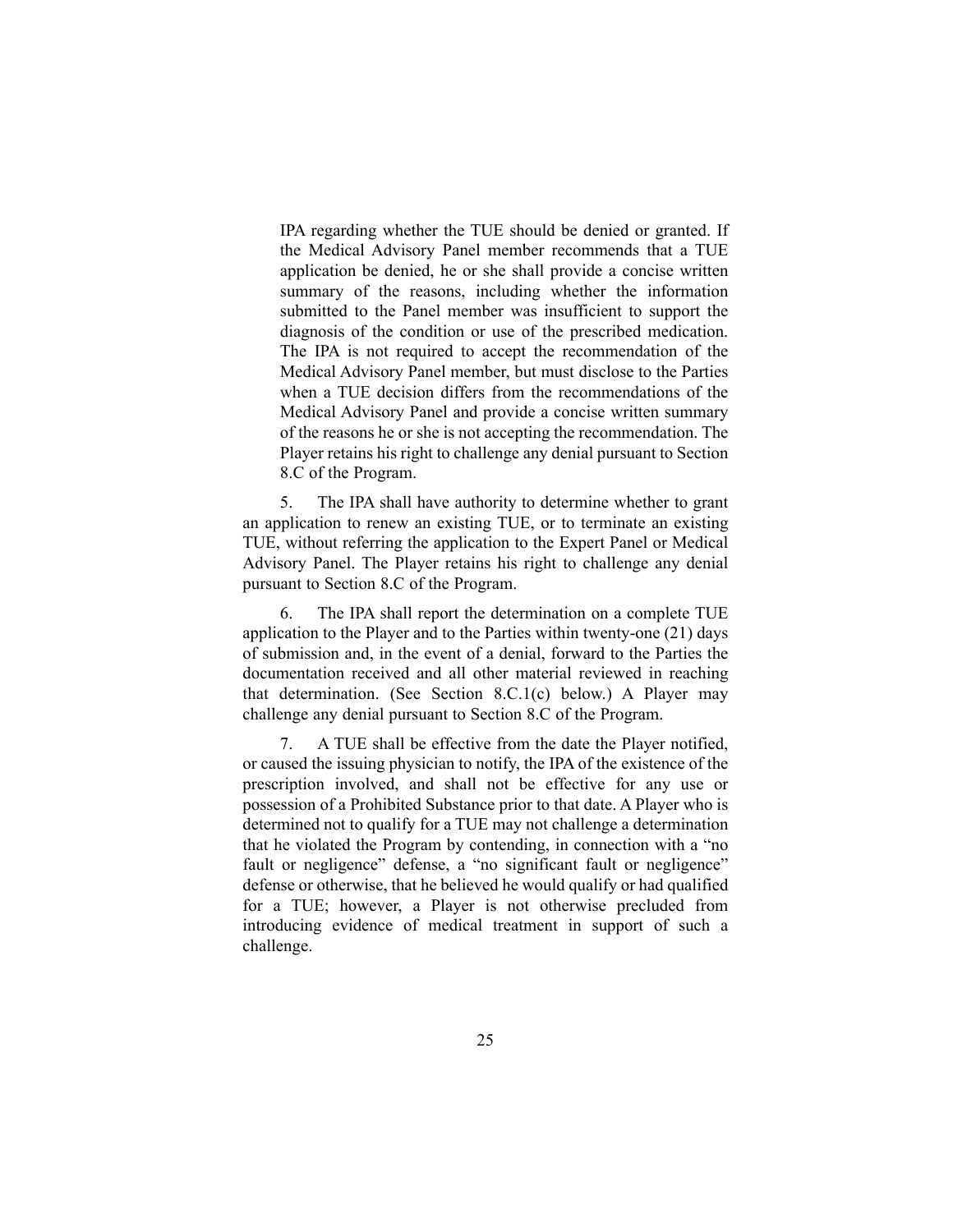### **4. EVALUATION AND TREATMENT FOR DRUGS OF ABUSE**

A Player will be referred to the Treatment Board as a result of the use or suspected use of a Drug of Abuse. After a Player has tested positive for a Drug of Abuse for the first time, or is otherwise found to have used or possessed a Drug of Abuse, all subsequent positive test results for a Drug of Abuse, or other evidence of use or possession of a Drug of Abuse by the Player, will be referred to the Treatment Board for a determination whether the Player has complied with his Treatment Program and whether a new or revised Treatment Program is warranted.

### **A. Initial Evaluation**

A Player found to have used or possessed a Drug of Abuse through a positive test result or otherwise, or who is suspected of having done so, will be referred to the Treatment Board for an Initial Evaluation (the "Initial Evaluation"). Any non 40-man roster players who have tested positive for a Drug of Abuse under the Minor League Drug Program in the previous twelve (12) months will be referred to the Treatment Board to continue their Treatment Program upon being added to the 40-man roster. The purpose of the Initial Evaluation is to ascertain whether the Player shall be placed on a Treatment Program and, if so, the type of Treatment Program that, in the opinion of the Treatment Board, would be most effective for the Player involved. The Initial Evaluation shall include at least one meeting between the Player and one or both of the Medical Representatives. After the first meeting, the Medical Representatives may determine that additional meetings and/or medical examinations, including a drug test, are necessary to complete the Initial Evaluation.

#### **B. Treatment Program**

1. After concluding the Initial Evaluation, and consulting with the other Treatment Board members, the Medical Representatives shall determine whether the Player should be placed on a Treatment Program, and, if so, the type of Treatment Program that, in the opinion of the Treatment Board, would be most effective. In devising the Treatment Program, the Medical Representatives may consult with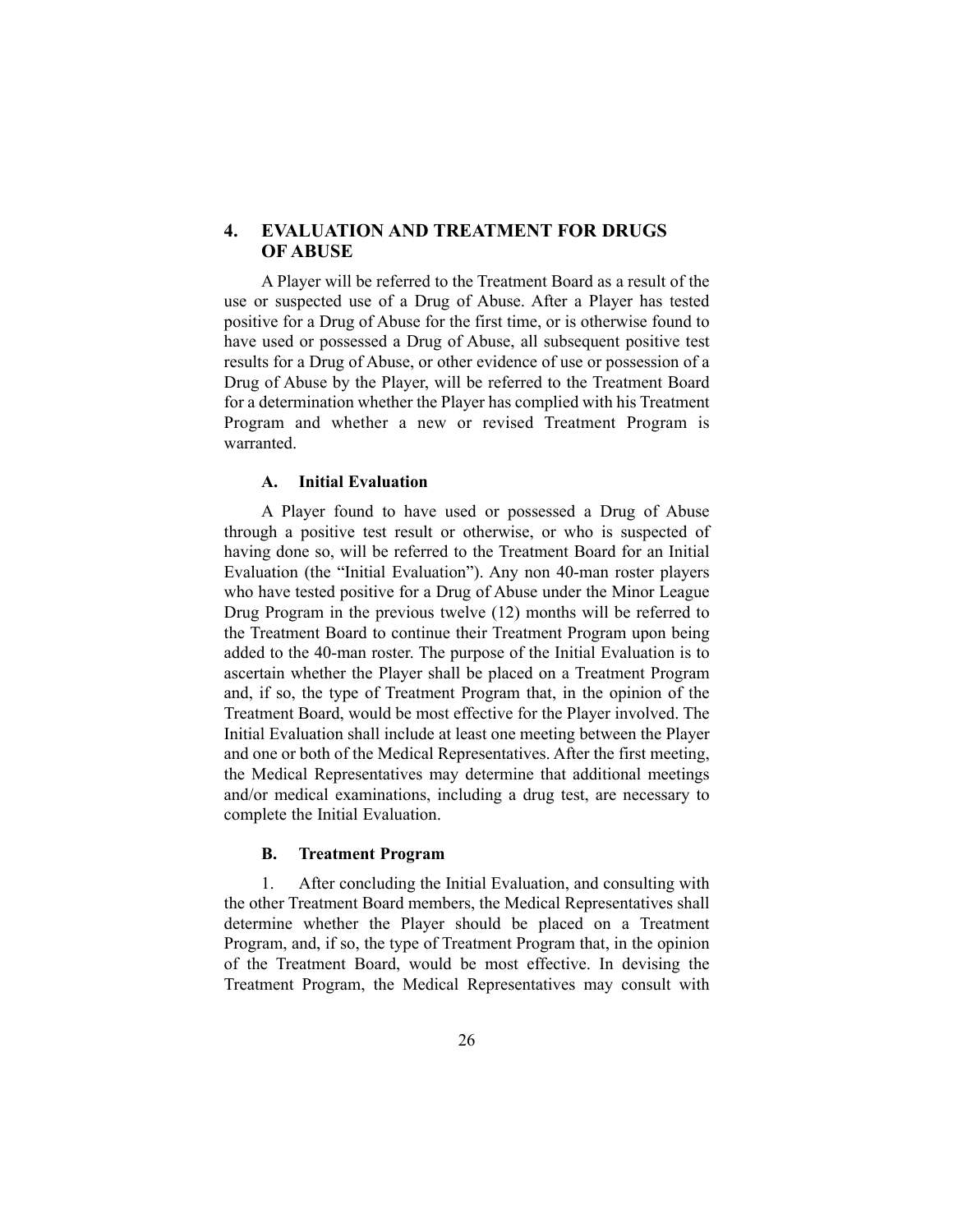other treating physicians or experts in the field and, unless the Treatment Board agrees otherwise, may not divulge the Player's name. The Treatment Program may include any or all of the following: counseling, inpatient treatment, outpatient treatment, follow-up testing, and alcohol monitoring through ethanol (and metabolite) testing if requested by the Player's treating doctor.

2. The Treatment Program must be in writing and signed by the Player, unless the Treatment Board approves an electronic method of confirming receipt of a Treatment Program. The Medical Representatives must inform the Player of the initial duration and content of the Treatment Program. During the course of the Player's Treatment Program, the Medical Representatives may change the duration (either longer or shorter) and the content of the Treatment Program, depending on the Player's progress. The Treatment Program may, upon determination by the Medical Representatives, be administered by someone other than the Medical Representatives (including a Club's Employee Assistance Professional ("EAP") and/or physician), but the Medical Representatives shall maintain overall supervision of the Treatment Program. The health care professionals treating the Player must provide the Medical Representatives, at a frequency identified in the Treatment Program, with regular written status reports on a standardized form that detail the Player's progress and compliance with the Treatment Program.

#### **C. Failure to Comply with a Treatment Program**

1. The Treatment Board will determine whether a Player has failed to cooperate with his Initial Evaluation or has failed to comply with his Treatment Program.

2. If the Treatment Board fails to reach a majority vote on whether a Player has failed to cooperate with his Initial Evaluation, or has failed to comply with his Treatment Program, the Fifth Member shall cast the deciding vote. The Fifth Member shall base his or her determination on the criteria set forth in Section 4.C.3 below.

3. The Treatment Board, including the Fifth Member when necessary, will make its determination whether a Player has failed to cooperate with an Initial Evaluation, or comply with a Treatment Program, by applying the following criteria: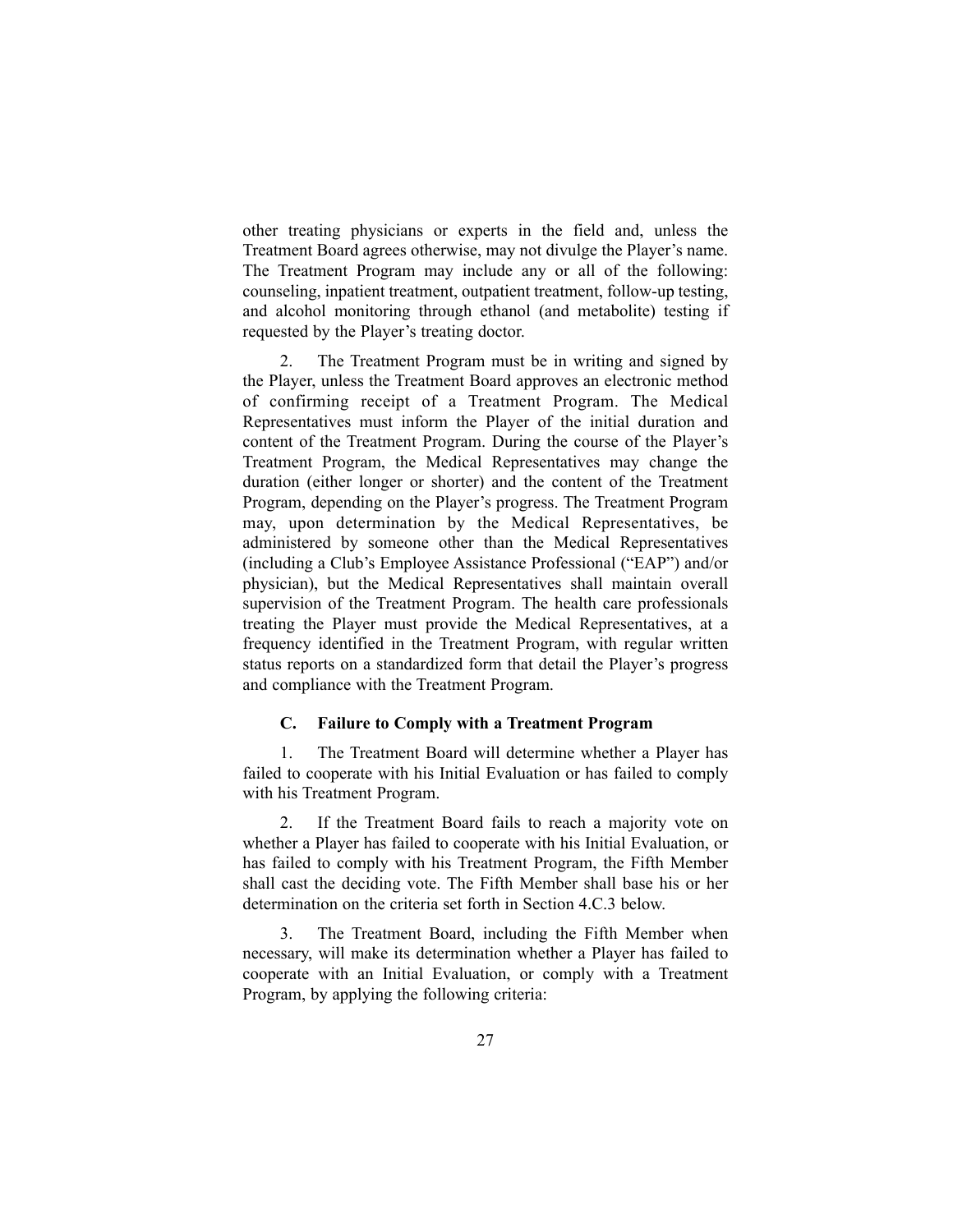(a) A Player who refuses to submit to an Initial Evaluation, including any follow-up meetings or tests requested by the Medical Representatives, will be deemed to have violated Section 4.A of the Program.

(b) A Player who consistently fails to participate in mandatory sessions with his assigned health care professional will be deemed to have failed to comply with his Treatment Program.

(c) Absent a compelling justification, a Player will be presumed to have failed to comply with his Treatment Program if his assigned health care professional informs the Treatment Board in a status report that the Player is not cooperating with the requirements of his Treatment Program.

(d) If a Player tests positive for a Drug of Abuse after his evaluation by the Treatment Board and written commitment to a Treatment Program (excluding residual positives), the Player shall have the burden of convincing the Treatment Board (including any Fifth Member) that the positive test result did not result from a lack of commitment by the Player to his Treatment Program. In determining whether the Player has met his burden, the Treatment Board shall consider, among other things: (a) the Player's history of positive test results; (b) the evaluation of the Player's treating professional; and (c) the Player's willingness to consider other treatment options such as in-patient therapy.

4. Players who fail to cooperate with their Initial Evaluations or comply with their Treatment Programs will be subject to immediate discipline as set forth in Section 7.D of the Program.

#### **D. Salary Retention**

A Player shall be entitled to salary retention, over the course of his career, for the first thirty (30) days he is required under a Treatment Program to be in inpatient or outpatient treatment necessitating his absence from the Club. A Player shall be entitled to one-half salary retention, over the course of his career, for the thirty-first through sixtieth days he is required, under a Treatment Program, to be in inpatient treatment or outpatient treatment necessitating his absence from the Club. A Player shall not be entitled to salary retention, over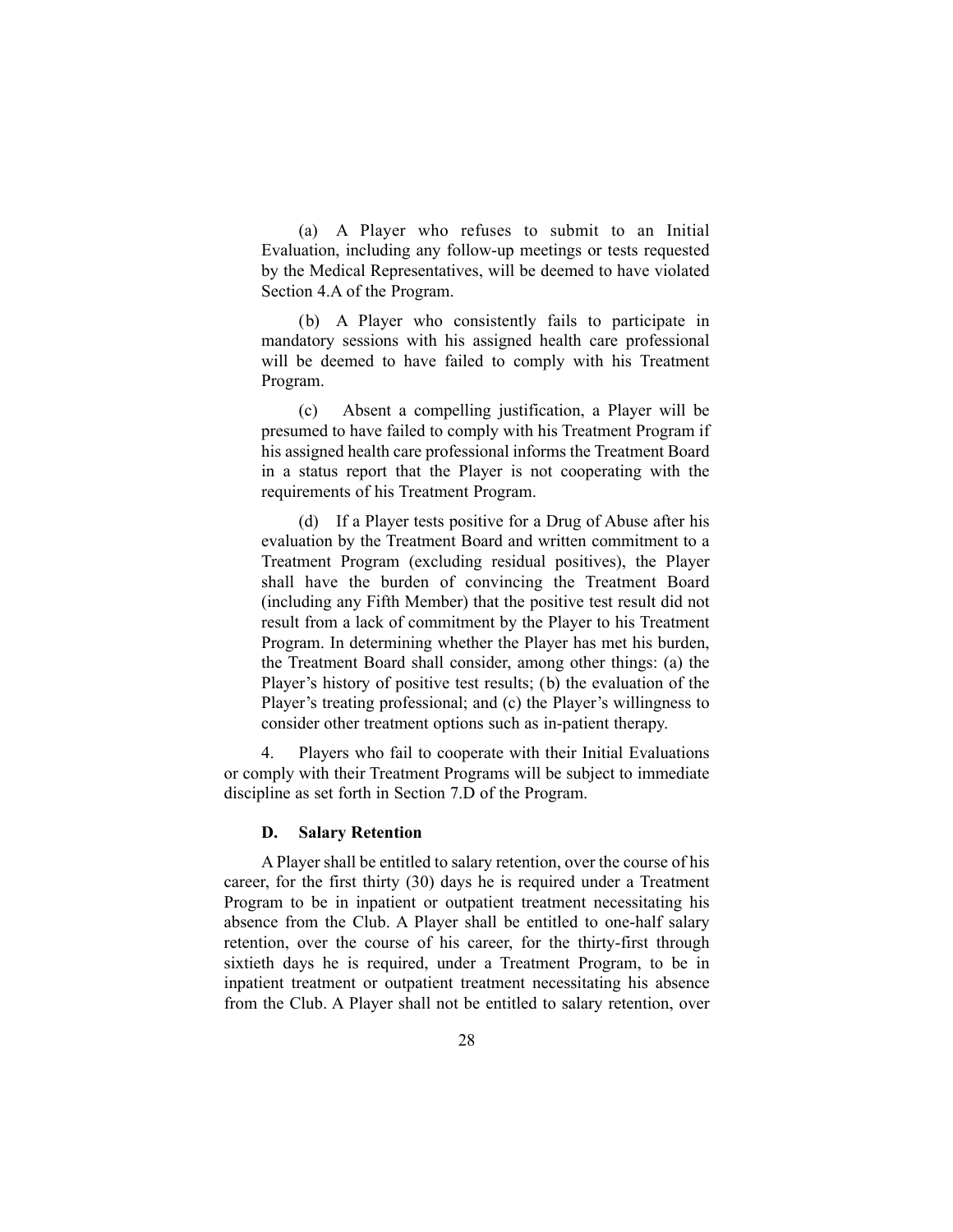the course of his career, for any period beyond the sixtieth day in the event he is required, under a Treatment Program or otherwise, to be in inpatient treatment or outpatient treatment necessitating his absence from the Club.

### **5. CONFIDENTIAL INFORMATION**

The confidentiality of Player information is essential to the Program's success. To ensure that confidentiality is protected in all aspects of the Program's operation, the Parties agree to the following confidentiality provisions.

#### **A. Definition**

"Confidential Information" shall include the following categories of information: (i) all documents or information relating to testing performed on a Player pursuant to Section 3 of the Program; (ii) all documents or information relating to Therapeutic Use Exemptions pursuant to Section 3.I of the Program; (iii) all documents or information relating to a Player's involvement with the Treatment Board as set forth in Section 4 of the Program; (iv) all documents or information relating to the discipline imposed on a Player; (v) the decision of the Arbitration Panel, and the record of proceedings before the Panel (including transcripts, exhibits, testimony and arguments); (vi) all documents or information received by the Parties from the Medical Testing Officer, the IPA, the Treatment Board, CDT, or any other third parties with whom the Parties jointly consult in connection with the administration of the Program; and (vii) all documents or information uncovered by the Commissioner's Office while investigating allegations that a Player has violated the Program (and the fact that an investigation is being conducted or has been conducted). "Confidential Information" shall not include information that has previously been made public or is made public by a source other than the Commissioner's Office (or its respective employees, agents or consultants).

#### **B. Prohibition of Disclosure of Confidential Information**

1. Except as specifically provided for in this Section 5, the Commissioner's Office, the Players Association, the Treatment Board, the IPA, the Medical Testing Officer, the Expert Panel on ADD/ADHD,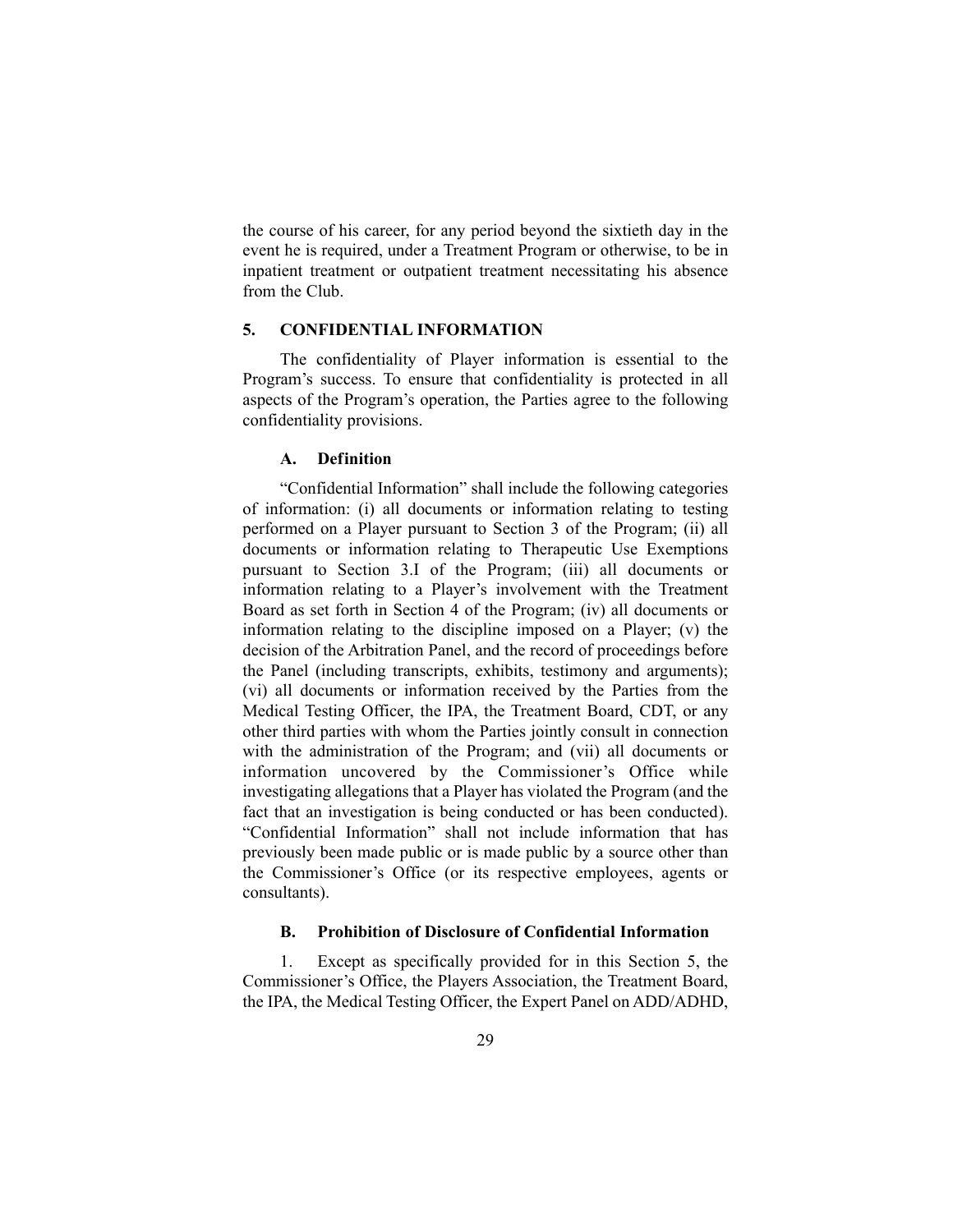the Medical Advisory Panel, CDT, any other third parties with whom the Parties jointly consult in connection with the administration of the Program, Club Personnel, and Players (and all of their members, affiliates, agents, consultants and employees) are prohibited from disclosing Confidential Information.

2. The Players Association, the Commissioner's Office and a Player may disclose Confidential Information to their respective attorneys (or certified agents), experts, or potential fact witnesses in connection with or in anticipation of a grievance or potential grievance challenging a Player's discipline or potential discipline. Each Party is responsible for ensuring that the individuals to whom they disclose Confidential Information pursuant to this Section 5.B.2 maintain the confidentiality of the information, and each Party will be deemed responsible for any unauthorized disclosures by persons to whom they provide Confidential Information.

3. If allegations relating to a Player's alleged violation of the Program that do not involve a positive test result become public through a source other than the Commissioner's Office or a Club (or their respective employees, agents, or consultants), the Commissioner's Office shall be permitted to issue a public statement stating that it is conducting an investigation of the allegations, and the Players Association shall be permitted to issue a public statement stating that it is monitoring the situation. Neither party shall disclose any Confidential Information unless otherwise authorized to do so under this Section 5.

4. The IPA may issue the reports contemplated by Section 1.A.2(f) and the Commissioner's Office and Players Association may provide a summary of the tests conducted pursuant to the Program (including the number of tests conducted and the number of positives broken down by Prohibited Substances) to a Congressional committee (or other legislative body with appropriate jurisdiction) requesting such information pursuant to a subpoena or other investigative effort, provided that the annual report or the summary provided by one or more of the Parties does not disclose the name(s) (or other identifying characteristics) of any particular Player(s).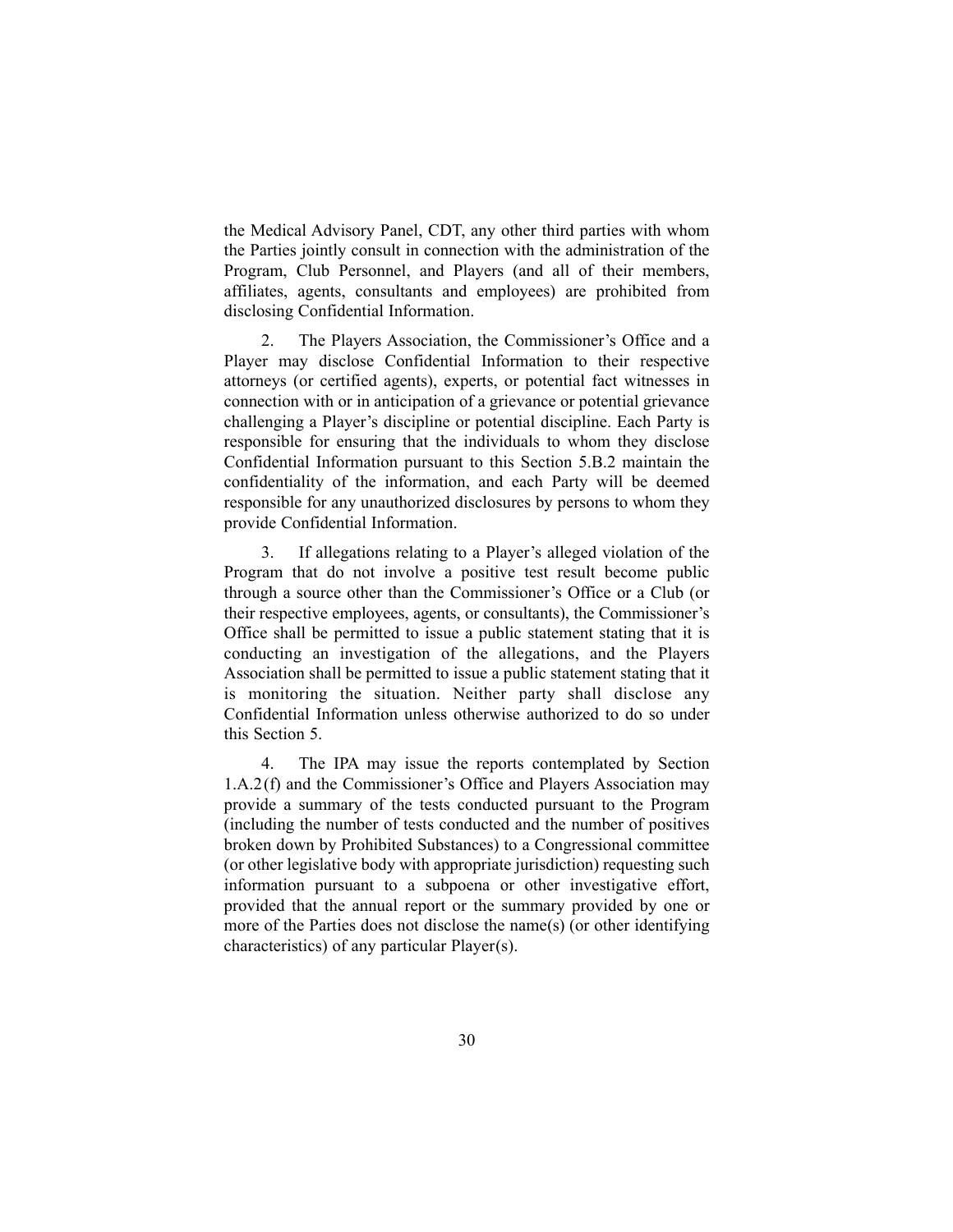#### **C. Public Disclosure of Player**'**s Suspension**

1. The Commissioner's Office may issue a statement announcing the suspension of a Player pursuant to Section 7 of the Program which includes the length of the suspension and the specific substance(s) and the category of Prohibited Substance (e.g., Performance Enhancing Substance, Stimulant or DHEA) for which the Player tested positive or was found to have used, possessed, sold or distributed in the case of a violation of Sections 7.E., 7.F, or 7.G. The Commissioner's Office also may disclose if a Player's suspension is for a violation of Section 3.F.2 or 3.F.3. In the case of a suspension for a violation of Section 7.D (but not a fine), the Commissioner's Office may disclose that the Player was suspended for a violation involving a Drug of Abuse.

2. The Commissioner's Office may not announce the suspension of a Player in accordance with Section 5.C.1 above if the discipline is stayed pursuant to Section 8.C.3 or 8.D.1 of the Program. Notwithstanding the foregoing, the Commissioner's Office may publicly announce the discipline of a Player disciplined pursuant to Section 7.G.2 of the Program when such discipline is stayed if the allegations relating to the Player's violation of the Program previously have been made public through a source other than the Commissioner's Office or a Club (or their respective employees, agents, or consultants).

3. The Commissioner's Office shall enter a Player's suspension into the Electronic Baseball Information System as a suspension for a specified number of days or games for violation of the Program. However, the Commissioner's Office may not enter the suspension of a Player into the Electronic Baseball Information System if the discipline is stayed pursuant to Section 8.C.3 or 8.D.1 of the Program.

4. If the discipline of a Player is stayed pursuant to Sections 8.C.3 or 8.D.1 of the Program, and the Panel determines that no discipline is appropriate, Confidential Information as defined in Section 5.A shall also include the fact that an arbitration hearing occurred.

5. The Player's Club may issue a public statement in response to the announcement of a Player's suspension under this Section 5.C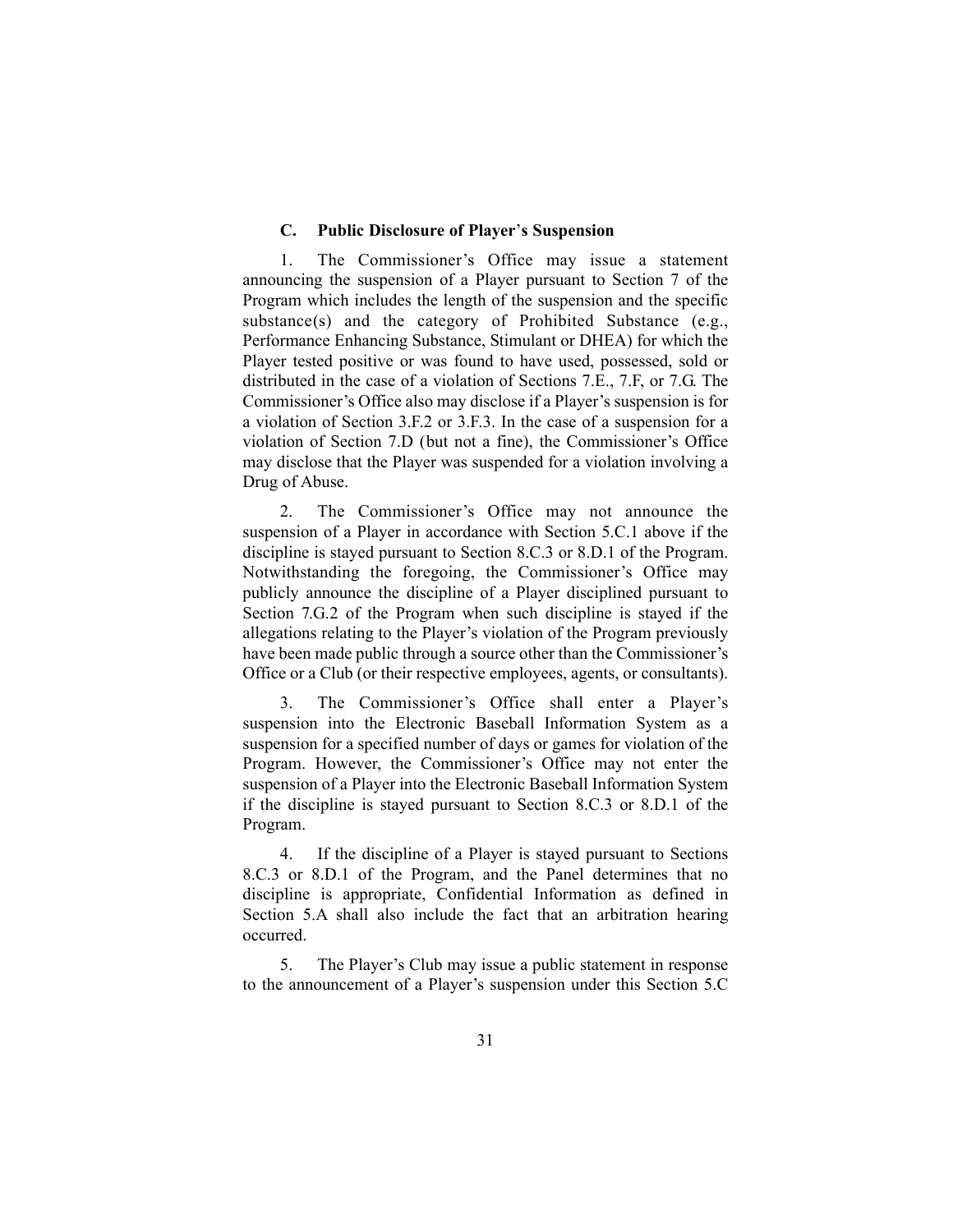provided that a draft of the statement is sent to the Players Association at least sixty (60) minutes prior to its issuance, and the Club considers in good faith any comments provided by the Players Association.

6. The Player may issue a public statement in response to the announcement of his suspension under this Section 5.C provided that a draft of the statement is sent to the Commissioner's Office at least sixty (60) minutes prior to its issuance, and the Player considers in good faith any comments provided by the Commissioner's Office or the Player's Club.

#### **D. Disclosure of Information to Clubs**

1. The Commissioner's Office may notify a Club's General Manager when a Player is placed on a Treatment Program. A Club whose Player is on a Treatment Program is prohibited from disclosing any information regarding the Player's Treatment Program, his progress thereunder, and any discipline imposed upon the Player by the Commissioner's Office to the public, the media or other Clubs. Notwithstanding this prohibition, a Club is permitted to discuss a Player's Treatment Program progress with another Club that is interested in acquiring such Player's contract if the Club receives the Player's prior written consent to release his Treatment Program history.

2. The Treatment Board also may advise Club personnel, including the Club physician or the Club's EAP, of the requirements of a Player's Treatment Program to the extent necessary to effectively administer the Treatment Program or monitor the Player's compliance with such program.

# **E. Public Statements Undermining Integrity of the Program**

1. If the Players Association, a Player or a Player's representative(s) make public statements which: (i) undermine the integrity and/or credibility of the Program; (ii) disparage the IPA, representatives of CDT, or the Montreal Laboratory; or (iii) discuss evidence uncovered by the Commissioner's Office in an investigation, potential defenses in an arbitration, or the credibility of potential witnesses, the Commissioner's Office shall have the right to disclose Confidential Information regarding the Player's actual or alleged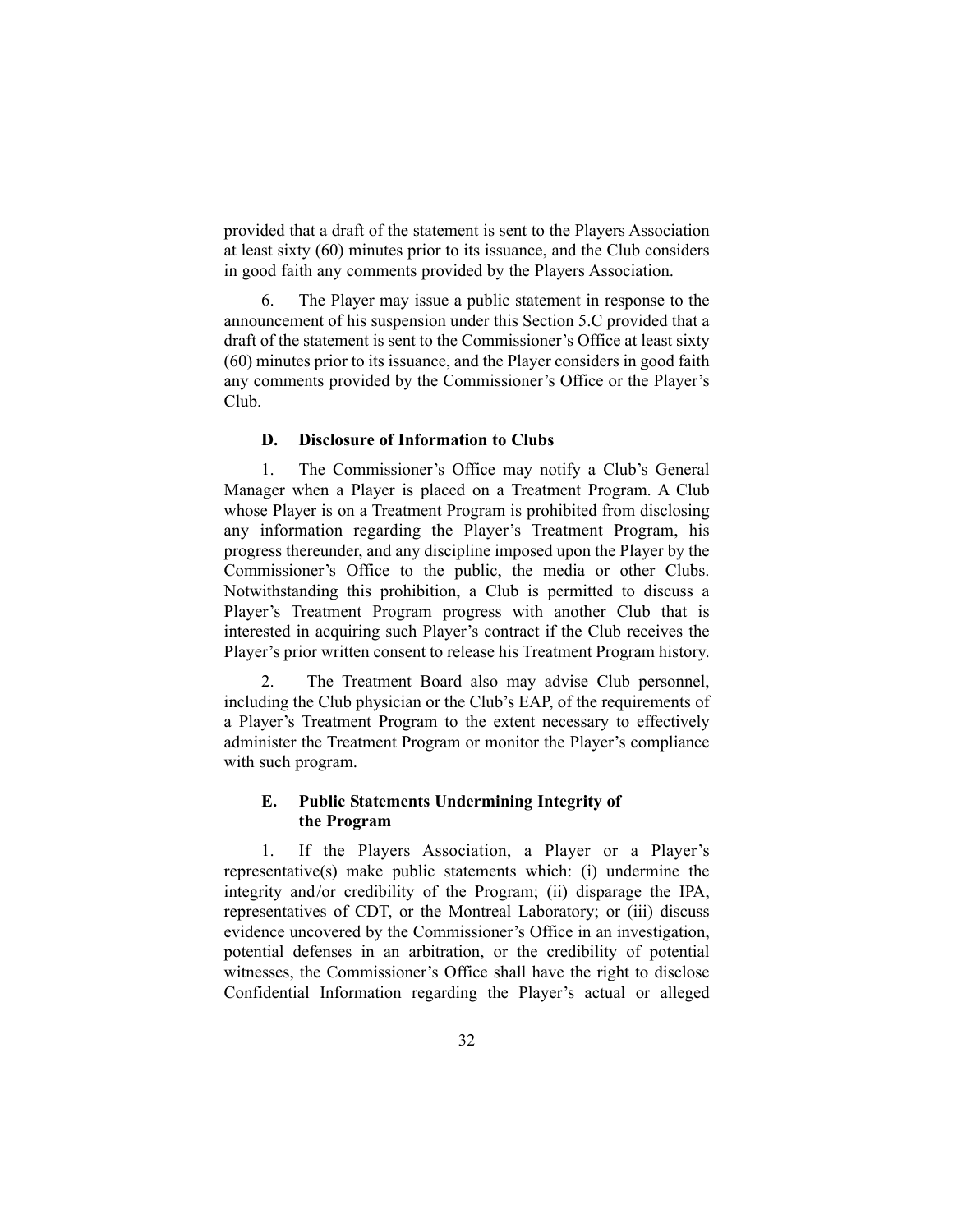violation of the Program to respond to the public statements. The Commissioner's Office may disclose Confidential Information only in response to a public statement(s) if it believes in good faith that the disclosure of the Confidential Information is necessary to respond adequately to the substance of the triggering statement(s).

2. The Commissioner's Office's right to respond under this Section shall not be triggered by a general denial that the Player violated the Program, a general denial of the allegations, a statement that the Player intends to challenge discipline through the grievance and arbitration process, or comments or a statement of which the substance was approved in advance by the Commissioner's Office. The Commissioner's Office may not issue a public response that discloses Confidential Information unless and until it has provided the Players Association with notice of its intention to respond to specific comments under this Section 5.E (such notice to include a written summary of its proposed response). If the Players Association believes the Commissioner's Office's proposed response violates this Section 5.E, it may seek an order from the Panel Chair preventing the Commissioner's Office from issuing its intended response pursuant to the following procedures:

(a) The Players Association must attempt to contact the Panel Chair to schedule a telephone hearing within sixty (60) minutes of receiving the written summary provided by the Commissioner's Office. The Panel Chair shall schedule a telephone hearing to resolve the issue as soon as possible, but no later than two hours after being contacted by the Players Association. If the Players Association is unable to reach the Panel Chair within sixty (60) minutes of receiving the written summary, or the Panel Chair is unable to conduct a telephone hearing within two hours of being contacted by the Players Association, the Parties shall contact the Alternate Panel Chair to determine whether he or she can schedule a telephone hearing within two hours of being notified of the matter.

(b) The Panel Chair, or Alternate Panel Chair, shall endeavor to issue a ruling on the Players Association's application immediately upon the conclusion of the telephone hearing and, in all cases, within one hour of the conclusion of the telephone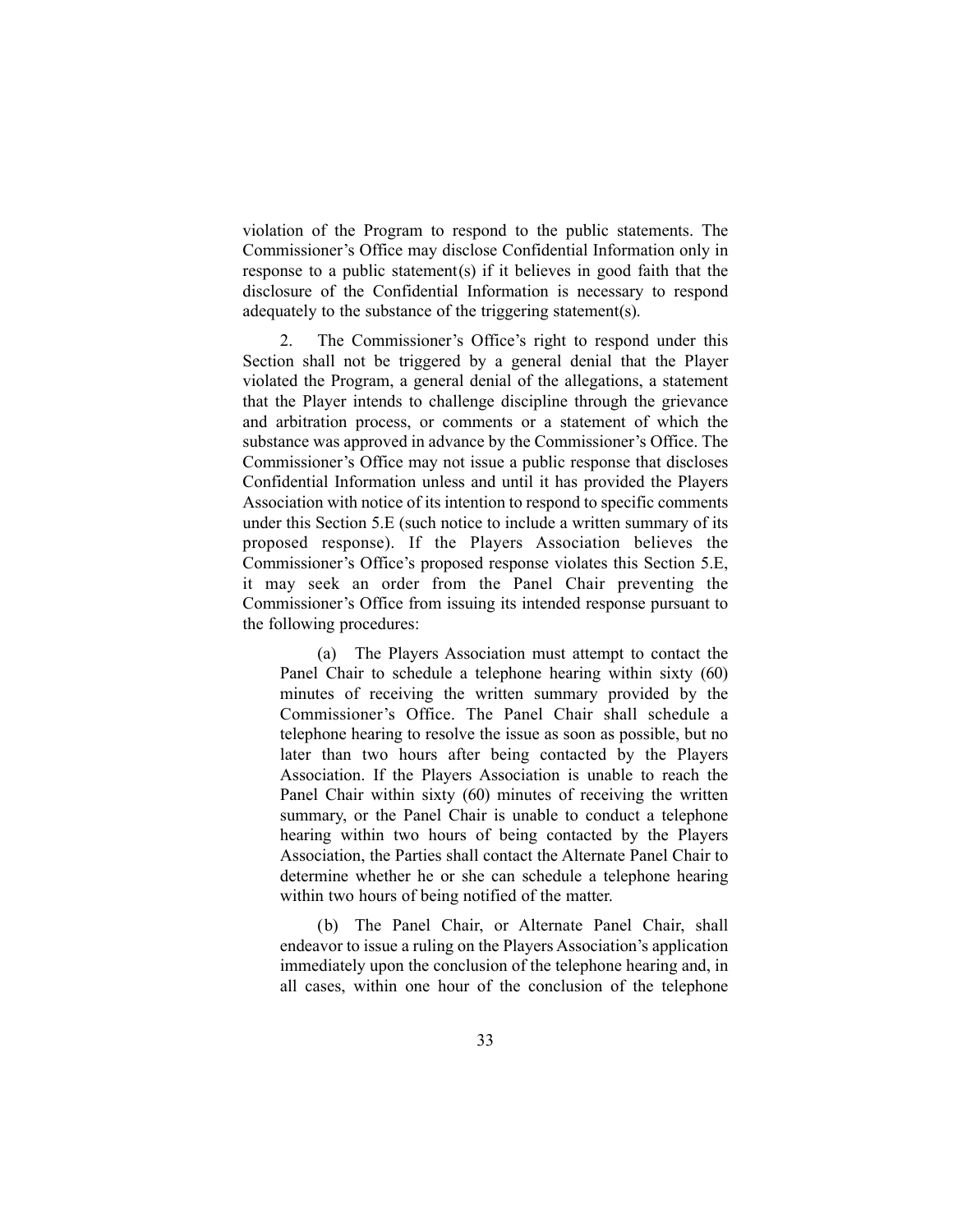hearing unless exceptional circumstances necessitate a longer time period (e.g., the need to review voluminous documents, etc.).

(c) The Commissioner's Office shall refrain from issuing any public response that discloses Confidential Information until after the Players Association's petition has been resolved by the Panel Chair. However, nothing in this Section 5.E shall prohibit the Commissioner's Office from publicly responding to a triggering statement before the Players Association's petition has been resolved by the Panel Chair, provided that such public response does not disclose any Confidential Information as defined herein.

(d) If neither the Panel Chair nor the Alternate Panel Chair are able to conduct a telephone hearing on the Players Association's application in the time-frame required by this Section, the Commissioner's Office shall be permitted to issue a statement that it cannot adequately respond to the public statements until the completion of a hearing before the Panel Chair or Alternate Panel Chair regarding its right to release Confidential Information.

3. If the Commissioner's Office or a Club (or their respective employees, agents or consultants) make public statements which: (i) undermine the integrity and/or credibility of the Program; (ii) disparage the IPA, representatives of CDT, or the Montreal Laboratory; or (iii) discuss evidence uncovered by the Commissioner's Office in an investigation, potential defenses in an arbitration, or the credibility of potential witnesses, the Players Association shall have the right to disclose Confidential Information to respond to the public statements. The Players Association may disclose Confidential Information only in response to a public statement(s) if it believes in good faith that the disclosure of the Confidential Information is necessary to adequately respond to the substance of the triggering statement(s).

4. The Players Association's right to respond under Section 5.E.3 shall not be triggered by the Office of the Commissioner's general acknowledgement that it is investigating alleged Program violations, by general statements pertaining to its right to conduct investigations pursuant to the Program, or by a statement of which the substance was approved in advance by the Players Association. The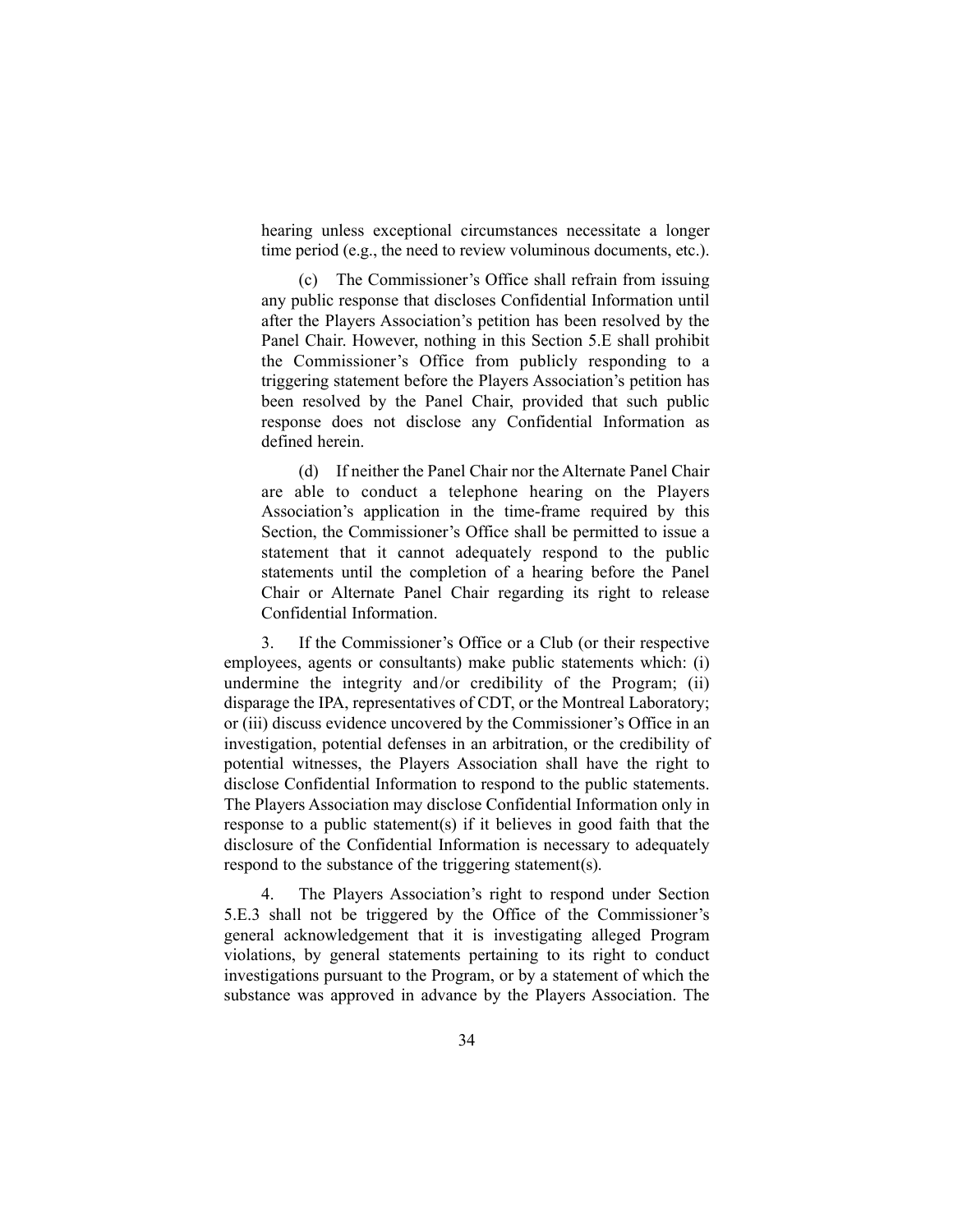Players Association may not issue a public response that discloses Confidential Information unless and until it has provided the Commissioner's Office with notice of its intention to respond to specific comments under this Section 5.E (such notice to include a written summary of its proposed response). If the Commissioner's Office believes that the Players Association's proposed response violates this Section 5.E, it may seek an order from the Panel Chair preventing the Players Association from issuing its intended response, pursuant to the same procedures set forth in Section 5.E.2 above governing an application by the Players Association regarding a proposed statement by the Commissioner's Office.

# **F. Enforcement**

1. Either the Commissioner's Office or the Player's Association may file a grievance under Article XI of the Basic Agreement if the other Party violates this Section 5.

2. In any grievance, the grieving Party shall have the burden of proof with respect to establishing the violation. Introduction of materials published or reported by the media that do not identify with particularity the source of the Confidential Information will not be sufficient to establish a violation without additional evidence.

#### **G. Maintenance of Testing Records**

Testing records shall be maintained in accordance with the procedures set forth in the Document Retention section of the Program's Collection Procedures and Testing Protocols. The Parties shall also establish a comprehensive plan for the security of Programrelated communications, data storage, and transmission (including, but not limited to, test results, collection information and TUE documentation) and require all outside entities handling or having access to any confidential or sensitive data (e.g., the IPA, CDT, and the Montreal Laboratory) to demonstrate active compliance with these established standards.

## **6. DISCLOSURE IN RESPONSE TO LEGAL PROCESS**

1. For purposes of this Section 6, a "governmental investigation" shall mean any subpoena issued, warrant obtained,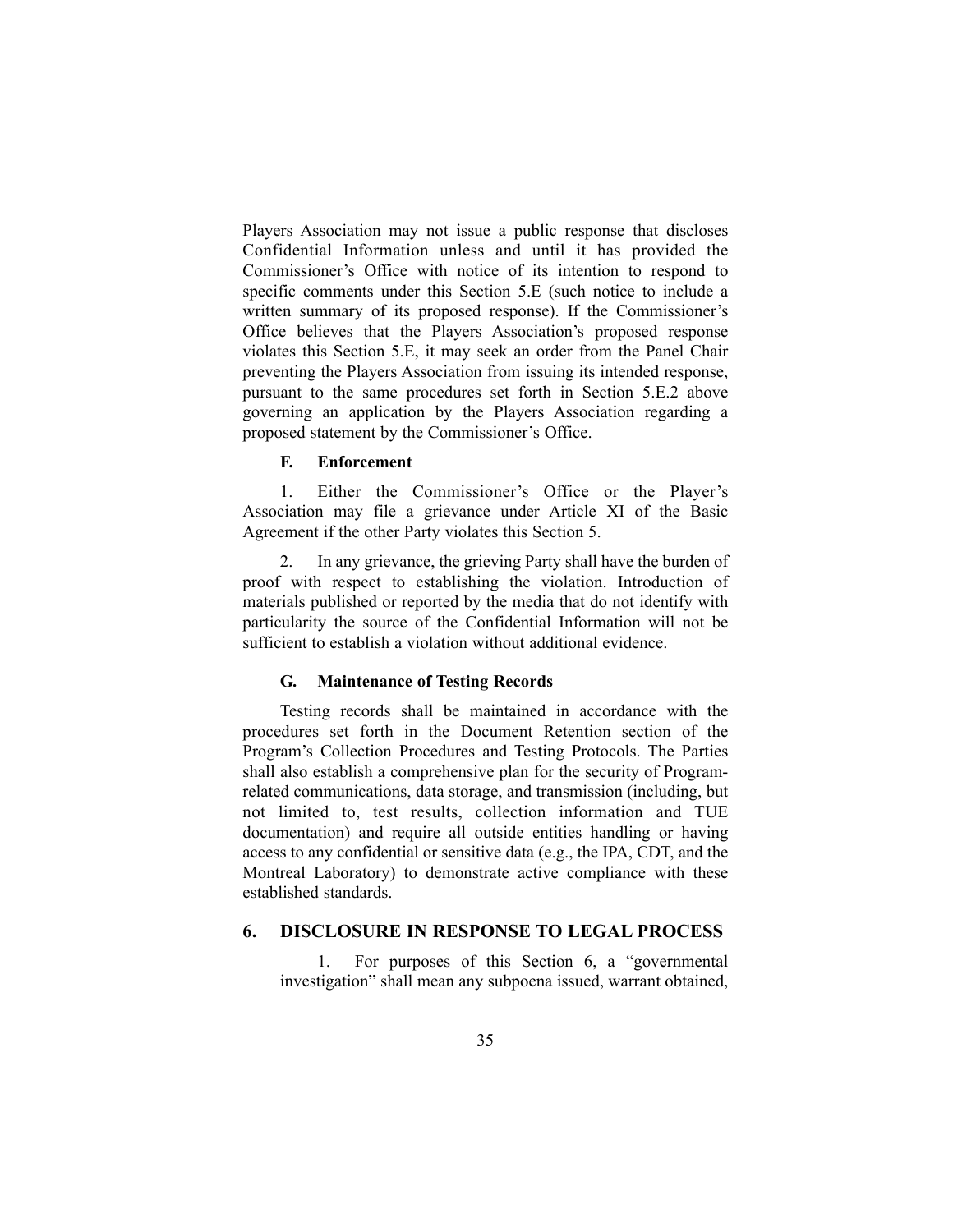or other investigative effort employed by any governmental body with the intention of securing information relating to the drug test results of a particular Player or particular Players (as opposed to the summary information referenced in Section 5.B.4 above). Notwithstanding the foregoing, any such subpoena, warrant or other effort to secure information (i) that is supported by individualized probable cause regarding a particular Player or Players, and (ii) in which the evidence supporting such cause did not arise from the operation of the Program, and (iii) in which the information requested or obtained relates only to that particular Player or those particular Players shall not be considered a "governmental investigation" within the meaning of this Section 6. Moreover, a subpoena or other discovery request issued by a private party that seeks confidential information in connection with civil litigation shall not be considered a "governmental investigation," even if the subpoena or discovery request is enforced by a court at the request of a private party.

2. Either Party shall notify the other upon learning of a governmental investigation. Both Parties shall resist any governmental investigation by all reasonable and appropriate means including, when necessary, initiation and prosecution of legal proceedings The Parties shall divide equally the costs incurred in connection with such efforts to resist and shall confer as to other aspects of their efforts.

3. Unless the Parties agree otherwise, all testing pursuant to Sections 3.A.1, 3.A.2 and 3.A.3 above shall be suspended immediately upon the Parties' learning of a governmental investigation. Such a suspension will remain in effect until the governmental investigation is withdrawn, or until the Parties have successfully resisted the governmental investigation at the trial court level, or until the Parties otherwise agree to resume testing. If the Parties have successfully resisted an investigation at the trial court level, and that decision thereafter is set aside by an appellate court, all testing pursuant to Section 3.A.1, 3.A.2 and 3.A.3 shall again be suspended. If a suspension is in place for twelve (12) months consecutively, either Party may reopen the Program by providing notice within twenty (20) days thereafter.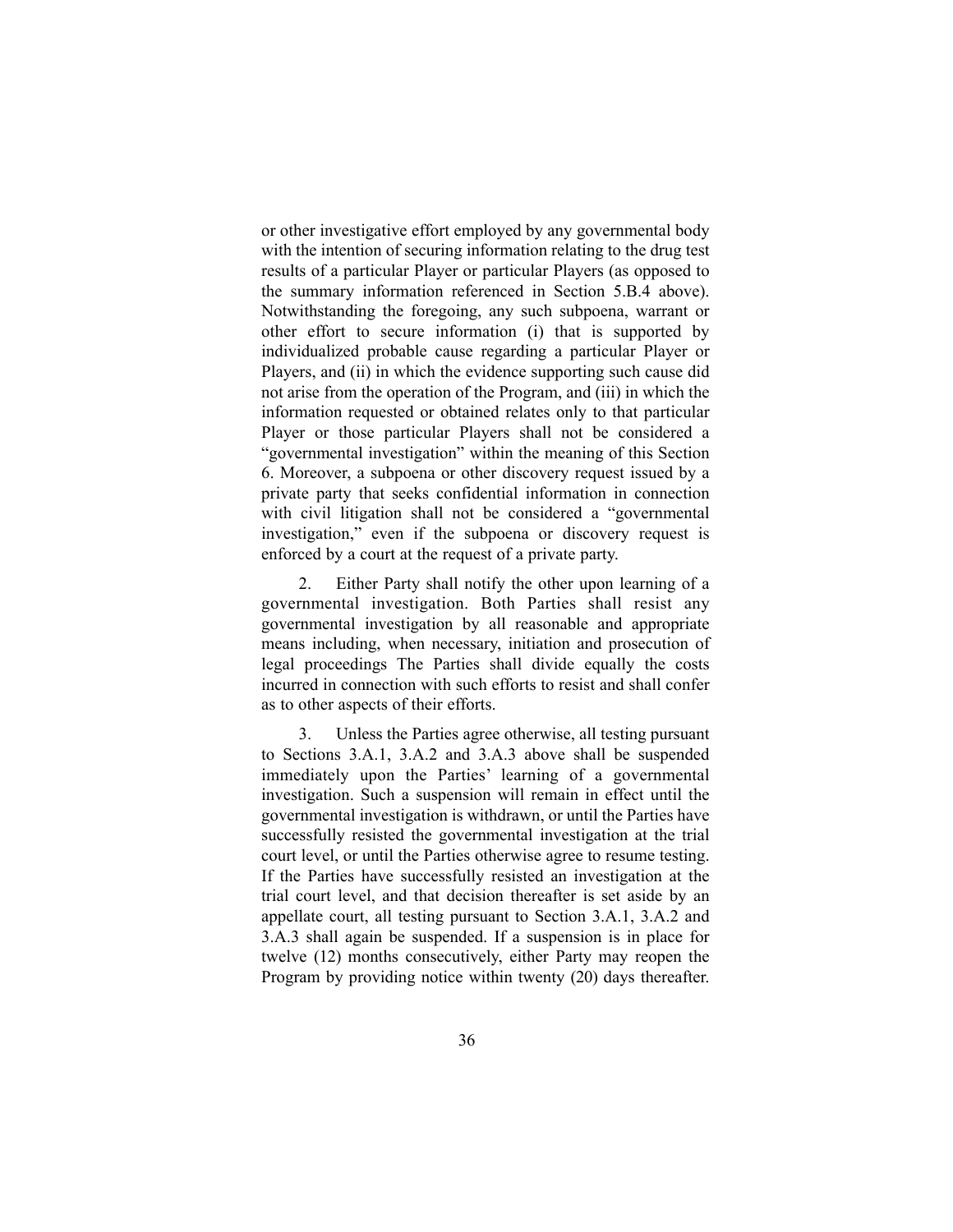The Program will remain in effect for thirty (30) days after such notice to reopen is provided.

4. The Parties shall notify one another immediately upon being made aware that a private party has made an attempt to obtain confidential information through civil litigation, discovery requests in a civil proceeding, or through other similar means. Although not a "government investigation," the Parties will use all reasonable means to resist any such effort by a private party to obtain confidential information about the testing program through civil litigation, including, but not limited to, the filing of a motion to quash in the appropriate court. The Parties shall divide equally the costs incurred in connection with such efforts to resist and shall confer as to other aspects of their efforts.

5. The IPA, CDT and/or the Montreal Laboratory will immediately report to the Parties any legal process attempting to secure any data linking Player names, Baseline Values or other information to personal identification numbers described in Section 3.A.4. If any such legal process is served, the Parties shall suspend the longitudinal profile program until that attempt is withdrawn or successfully resisted, unless the legal process does not constitute a government investigation or the Parties agree otherwise. If the attempt seeks any other additional information, the provisions of this Section 6 will govern.

## **7. DISCIPLINE**

## **A. Performance Enhancing Substance Violations**

A Player who tests positive for a Performance Enhancing Substance will be subject to the discipline set forth below. For purposes of this Section 7.A, a prior violation of Section 7.E, 7.F, and/or 7.G.2 involving a Performance Enhancing Substance that results in at least a 40-game suspension shall be deemed a prior violation of Section 7.A in determining whether the positive test constitutes the Player's first, second or third violation of Section 7.A.

- 1. First violation: 80-game suspension;
- 2. Second violation: 162-game/183-days of pay suspension; and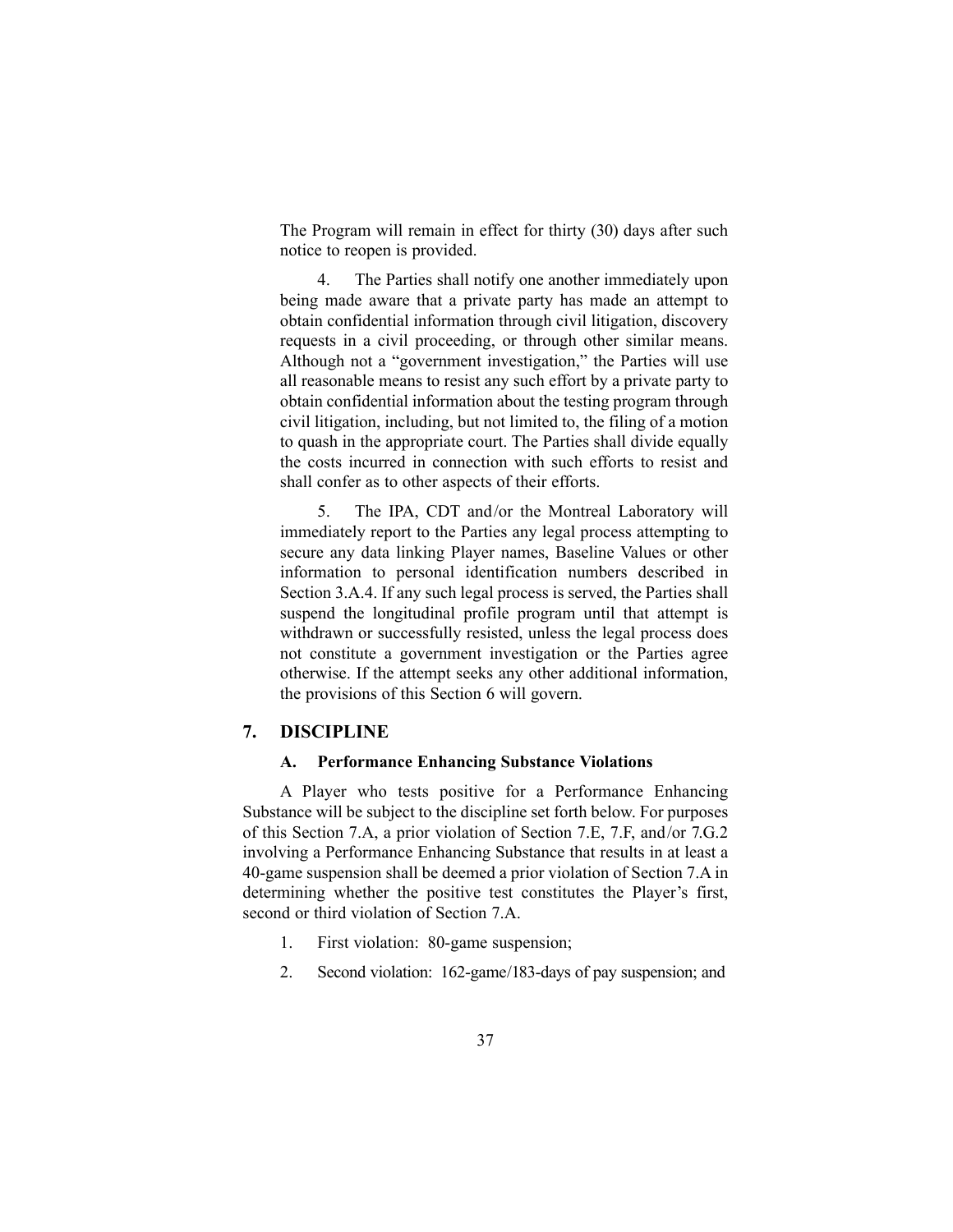3. Third violation: Permanent suspension from Major League and Minor League Baseball; provided, however, that a Player so suspended may apply, no earlier than one (1) year following the imposition of the suspension, to the Commissioner for discretionary reinstatement after a minimum period of two (2) years. The Commissioner shall hear any such reinstatement application within thirty (30) days of its filing and shall issue his determination within thirty (30) days of the closing of the application hearing. A Player may challenge the Commissioner's determination on such application under the Grievance Procedure set forth in Article XI of the Basic Agreement and any such challenge may include a claim that a suspension beyond two (2) years would not be for just cause; provided, however, that the Arbitration Panel shall have no authority to reduce any suspension imposed pursuant to this Section 7.A.3 to a period of less than two (2) years. Notwithstanding anything to the contrary elsewhere in the Program, any Player who is permanently suspended pursuant to this Section 7.A.3 is prohibited from attending Spring Training or entering Club facilities during his permanent suspension.

#### **B. Stimulant Violations**

A Player who tests positive for a Stimulant will be subject to the discipline set forth below. For purposes of this Section 7.B, a prior violation of Section 7.E, 7.F, and/or 7.G.2 involving a Stimulant that results in at least a 25-game suspension shall be deemed a prior violation of Section 7.B in determining whether the positive test constitutes the Player's first, second, third or fourth violation of Section 7.B.

1. First violation: Follow-up testing pursuant to Section 3.D.2 above;

- 2. Second violation: 50-game suspension;
- 3. Third violation: 100-game suspension; and

4. Fourth and subsequent violation: Suspension for just cause by the Commissioner, up to permanent suspension from Major League and Minor League Baseball, which penalty shall be subject to challenge before the Arbitration Panel. A Player who is permanently suspended pursuant to this Section 7.B.4 shall have the same right to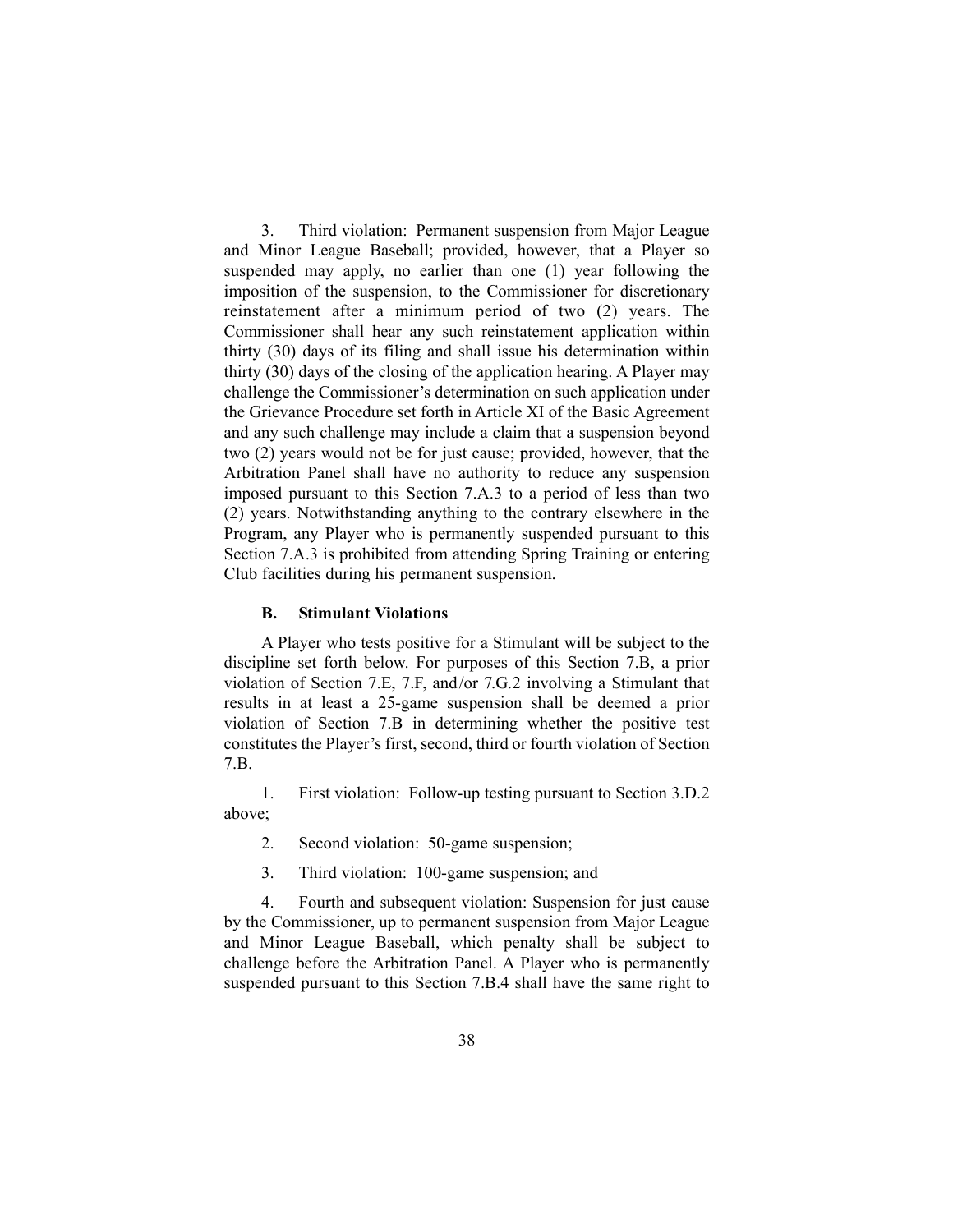seek reinstatement, and challenge any denial of such a request, as a Player who is permanently suspended pursuant to Section 7.A.3 above. Notwithstanding anything to the contrary elsewhere in the Program, any Player who is permanently suspended pursuant to this Section 7.B.4 is prohibited from attending Spring Training or entering Club facilities during his permanent suspension.

#### **C. DHEA Violations**

A Player who tests positive for DHEA will be subject to the discipline set forth below. For purposes of this Section 7.C, a prior violation of Section 7.E, 7.F, and/or 7.G.2 involving DHEA that results in at least a 25-game suspension shall be deemed a prior violation of Section 7.C in determining whether the positive test constitutes the Player's first, second, third or fourth violation of Section 7.C.

1. First violation: Follow-up testing pursuant to Section 3.D.2 above;

- 2. Second violation: 25-game suspension;
- 3. Third violation: 80-game suspension; and

4. Fourth and subsequent violation: Suspension for just cause by the Commissioner, up to permanent suspension from Major League and Minor League Baseball, which penalty shall be subject to challenge before the Arbitration Panel. Notwithstanding anything to the contrary elsewhere in the Program, any Player who is permanently suspended pursuant to this Section 7.C.4 is prohibited from attending Spring Training or entering Club facilities during his permanent suspension.

## **D. Failure to Comply with an Initial Evaluation or a Treatment Program**

A Player who is determined by the Treatment Board to have not complied with an Initial Evaluation or a Treatment Program for a Drug of Abuse (other than Marijuana, Hashish and Synthetic THC) will be subject to the discipline set forth below. If the Treatment Board determines that a Player refused to submit to an Initial Evaluation, or refused to participate in mandatory sessions with his assigned health professional, the Player will be subject to discipline for just cause by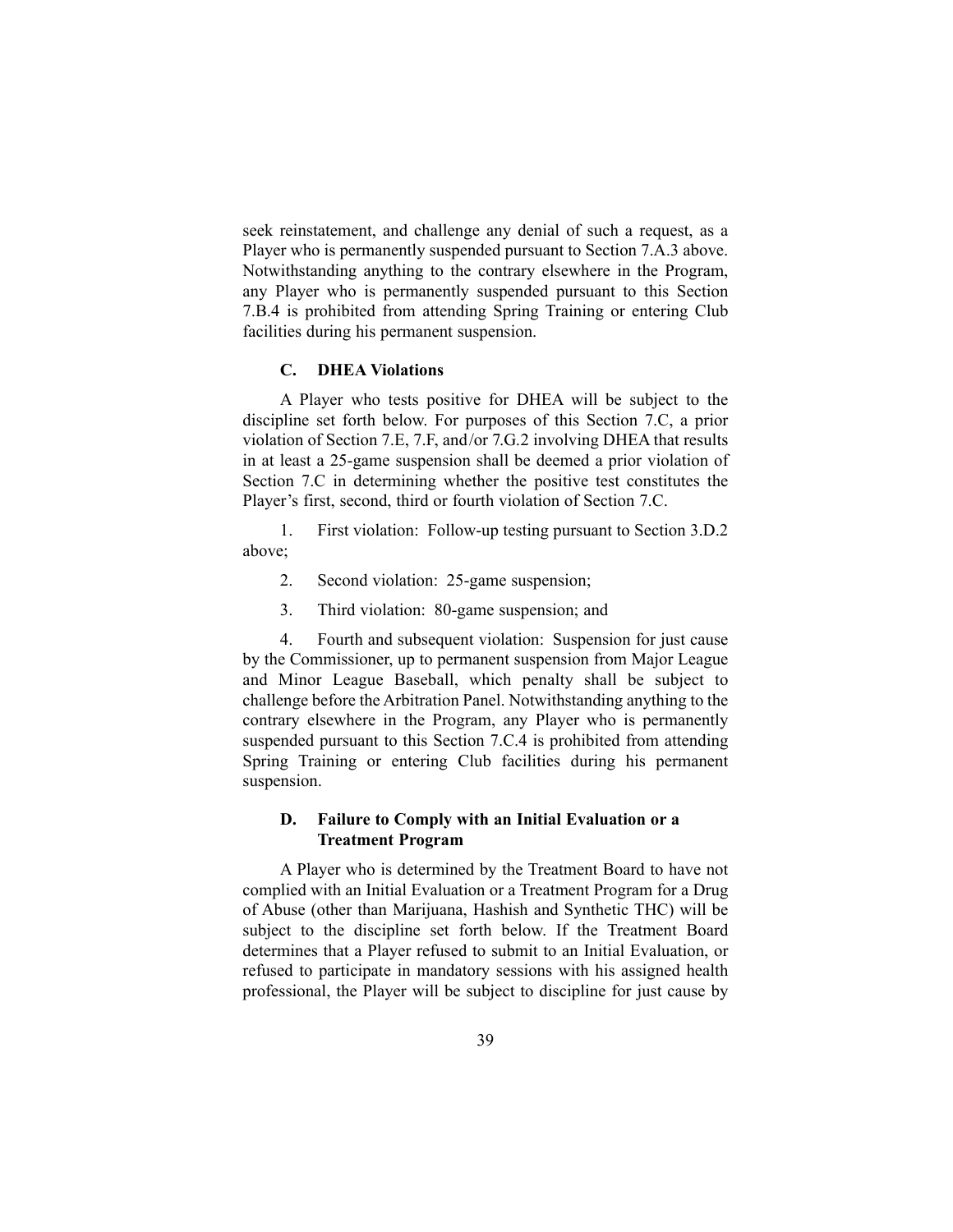the Commissioner without regard to the progressive discipline schedule set forth below. For all other violations, the Player will be subject to the following discipline schedule:

1. First failure to comply: At least a 15-game but not more than a 25-game suspension;

2. Second failure to comply: At least a 25-game but not more than a 50-game suspension;

3. Third failure to comply: At least a 50-game but not more than a 75-game suspension;

4. Fourth failure to comply: At least a one-year suspension; and

5. Any subsequent failure to comply by a Player shall result in the Commissioner imposing further discipline on the Player. The level of the discipline will be determined consistent with the concept of progressive discipline. Notwithstanding anything to the contrary elsewhere in the Program, any Player who is permanently suspended pursuant to this Section 7.D.5 is prohibited from attending Spring Training or entering Club facilities during his permanent suspension. A Player on a Treatment Program for the use or possession of Marijuana, Hashish or Synthetic THC shall not be subject to suspension. A Player on a Treatment Program for Marijuana, Hashish or Synthetic THC who is determined by the Treatment Board to not have complied with his Treatment Program shall be subject to fines, which shall be progressive and which shall not exceed \$35,000 for any particular violation. Notwithstanding the foregoing, if the Treatment Board concludes that a Player has demonstrated flagrant disregard for his Treatment Program, either by refusing to submit to an Initial Evaluation or by failing to comply with a Treatment Program, or if the Commissioner determines that the Player's use of Marijuana, Hashish or Synthetic THC represents a threat to the safety of other Players, the Player shall be subjected to discipline for just cause by the Commissioner without regard to the limitations on discipline contained in this Section 7.D. In addition, any Player who participates in the sale or distribution (as those terms are used in the criminal code) of Marijuana, Hashish or Synthetic THC will be subject to the discipline set forth in Section 7.F below.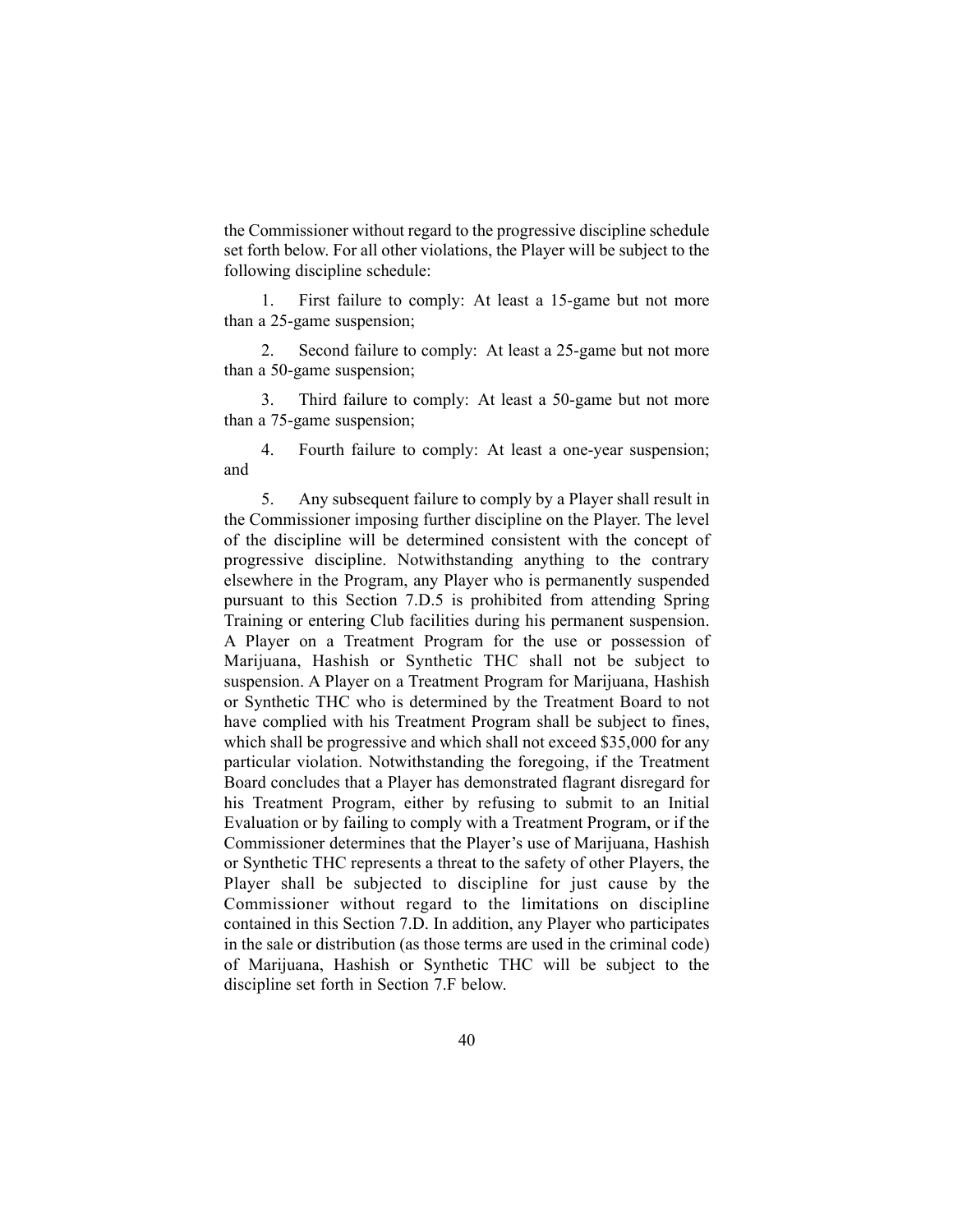### **E. Conviction for the Use or Possession of a Prohibited Substance**

A Player who is convicted or pleads guilty (including a plea of *nolo contendere* or similar plea but not including an adjournment contemplating dismissal or a similar disposition) to the possession or use of any Prohibited Substance (including a criminal charge of conspiracy or attempt to possess or use) shall be subject to the discipline set forth below. For purposes of this Section 7.E, a prior violation of Section 7.A, 7.F and/or 7.G.2 involving a Performance Enhancing Substance that results in at least a 40-game suspension shall be deemed to be a prior offense involving a Performance Enhancing Substance under this Section 7.E for purposes of determining whether the conviction or guilty plea constitutes the Player's first, second or third offense involving a Performance Enhancing Substance. For purposes of this Section 7.E, a prior violation of Section 7.B, 7.C, 7.F and/or 7.G.2 involving a Stimulant or DHEA that results in at least a 25-game suspension shall be deemed to be a prior offense involving a Stimulant or DHEA under Section 7.E for purposes of determining whether the conviction or guilty plea constitutes the Player's first, second or third offense involving a Stimulant or DHEA.

1. First offense involving a Performance Enhancing Substance: 80-game suspension; First offense involving a Stimulant, DHEA, or a Drug of Abuse: At least a 25-game but not more than a 50-game suspension.

2. Second offense involving a Performance Enhancing Substance: 162-game/183-days of pay suspension; Second offense involving a Stimulant, DHEA or a Drug of Abuse: At least a 50-game but not more than a 100-game suspension.

3. Third offense involving a Performance Enhancing Substance: Permanent suspension from Major League and Minor League Baseball; provided, however, that a Player so suspended may apply, no earlier than one (1) year following the imposition of the suspension, to the Commissioner for discretionary reinstatement after a minimum period of two (2) years. The Commissioner shall hear any such reinstatement application within thirty (30) days of its filing and shall issue his determination within thirty (30) days of the closing of the application hearing. A Player may challenge the Commissioner's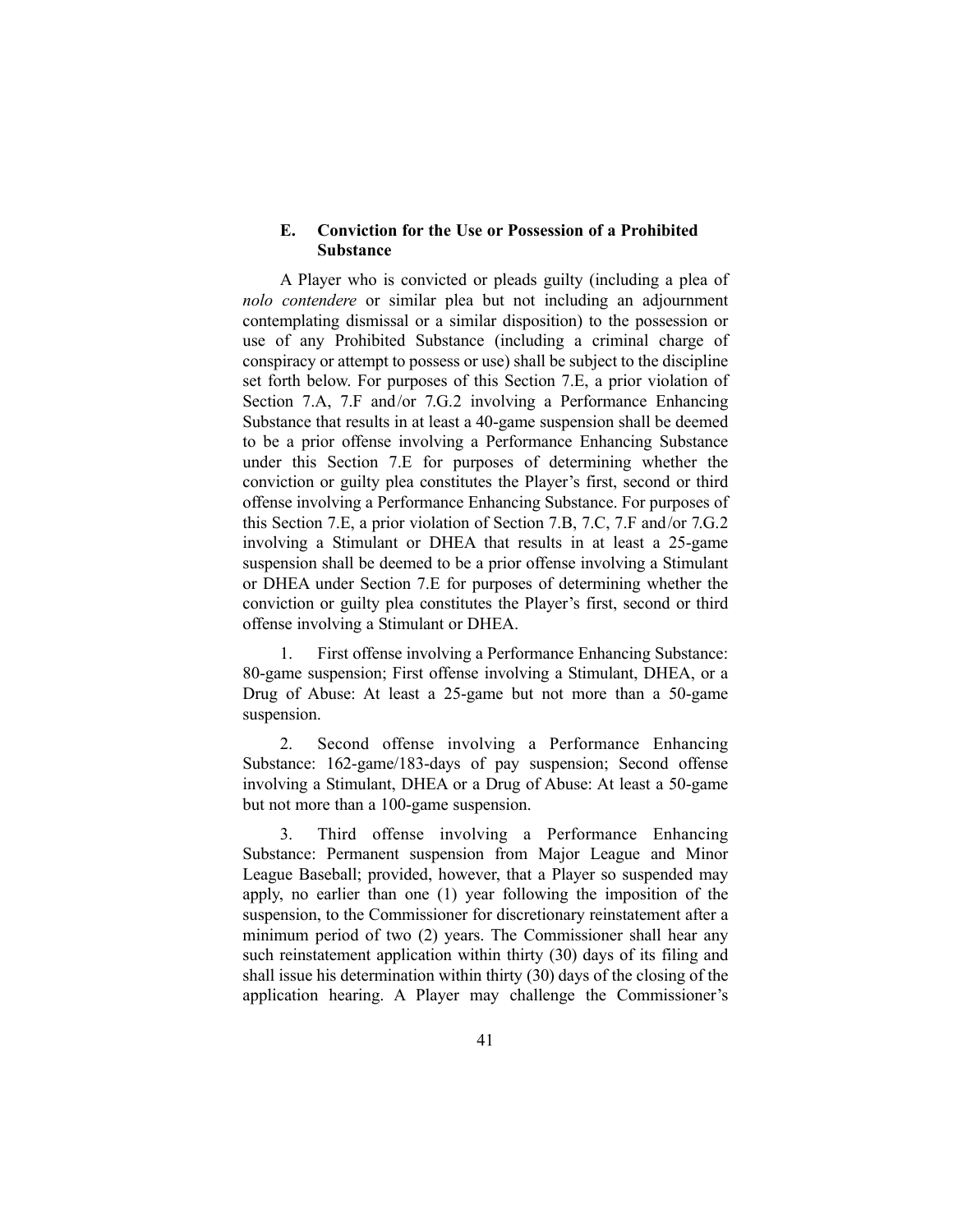determination on such application under the Grievance Procedure set forth in Article XI of the Basic Agreement and any such challenge may include a claim that a suspension beyond two (2) years would not be for just cause; provided, however, that the Arbitration Panel shall have no authority to reduce any suspension imposed pursuant to this Section 7.E.3 to a period of less than two (2) years. Notwithstanding anything to the contrary elsewhere in the Program, any Player who is permanently suspended pursuant to this Section 7.E.3 is prohibited from attending Spring Training or entering Club facilities during his permanent suspension.

4. Third offense involving a Stimulant, DHEA or a Drug of Abuse: One-year suspension, and any subsequent offense shall result in a suspension for just cause by the Commissioner, up to permanent suspension from Major League and Minor League Baseball, which penalty shall be subject to challenge before the Arbitration Panel. Notwithstanding anything to the contrary elsewhere in the Program, any Player who is permanently suspended pursuant to this Section 7.E.4 is prohibited from attending Spring Training or entering Club facilities during his permanent suspension.

# **F. Participation in the Sale or Distribution of a Prohibited Substance**

A Player who participates in the sale or distribution of a Prohibited Substance shall be subject to the following discipline:

1. First offense involving a Performance Enhancing Substance: At least an 80-game but not more than a 100-game suspension; First offense involving a Stimulant, DHEA or a Drug of Abuse: At least a 60-game but not more than a 90-game suspension. Notwithstanding the foregoing, if the Player previously was suspended for a minimum of 40 games for a violation of Section 7.A, 7.E and/or 7.G.2 involving a Performance Enhancing Substance, the penalty for a first offense involving a Performance Enhancing Substance shall be a 162-game suspension and a loss of 183 days of pay.

2. Second offense involving a Performance Enhancing Substance: Permanent suspension from Major League and Minor League Baseball; provided, however, that a Player so suspended may apply, no earlier than one (1) year following the imposition of the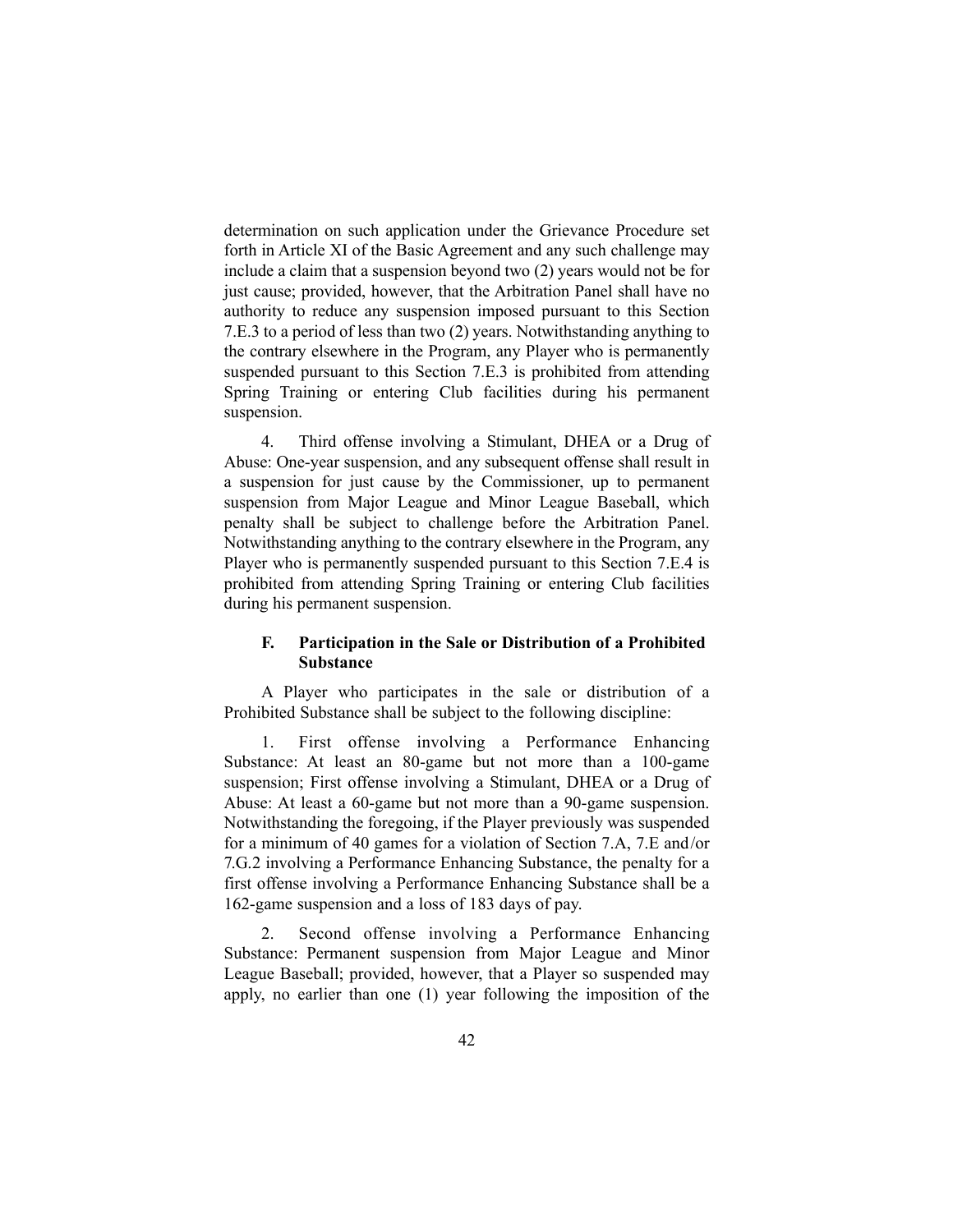suspension, to the Commissioner for discretionary reinstatement after a minimum period of two (2) years. The Commissioner shall hear any such reinstatement application within thirty (30) days of its filing and shall issue his determination within thirty (30) days of the closing of the application hearing. A Player may challenge the Commissioner's determination on such application under the Grievance Procedure set forth in Article XI of the Basic Agreement and any such challenge may include a claim that a suspension beyond two (2) years would not be for just cause; provided, however, that the Arbitration Panel shall have no authority to reduce any suspension imposed pursuant to this Section 7.F.2 to a period of less than two (2) years. Notwithstanding anything to the contrary elsewhere in the Program, any Player who is permanently suspended pursuant to this Section 7.F.2 is prohibited from attending Spring Training or entering Club facilities during his permanent suspension.

3. Second offense involving a Stimulant, DHEA or a Drug of Abuse: Two-year suspension, and any subsequent offense shall result in disciplinary action for just cause by the Commissioner, up to permanent suspension from Major League and Minor League Baseball, which penalty shall be subject to challenge before the Arbitration Panel. Notwithstanding anything to the contrary elsewhere in the Program, any Player who is permanently suspended pursuant to this Section 7.F.3 is prohibited from attending Spring Training or entering Club facilities during his permanent suspension.

#### **G. Other Violations**

1. For purposes of the penalties in Sections 7.A and 7.B above, a positive test result reported prior to the first 2006 Spring Training voluntary reporting date shall not be considered in determining the number of times that a Player has tested positive under the Program.

2. A Player may be subjected to disciplinary action for just cause by the Commissioner for any Player violation of Section 2 above not referenced in Section 7.A through 7.F above, including, but not limited to, non-analytical positives. Notwithstanding anything to the contrary elsewhere in the Program, any Player who is permanently suspended pursuant to this Section 7.G.2 is prohibited from attending Spring Training or entering Club facilities during his permanent suspension.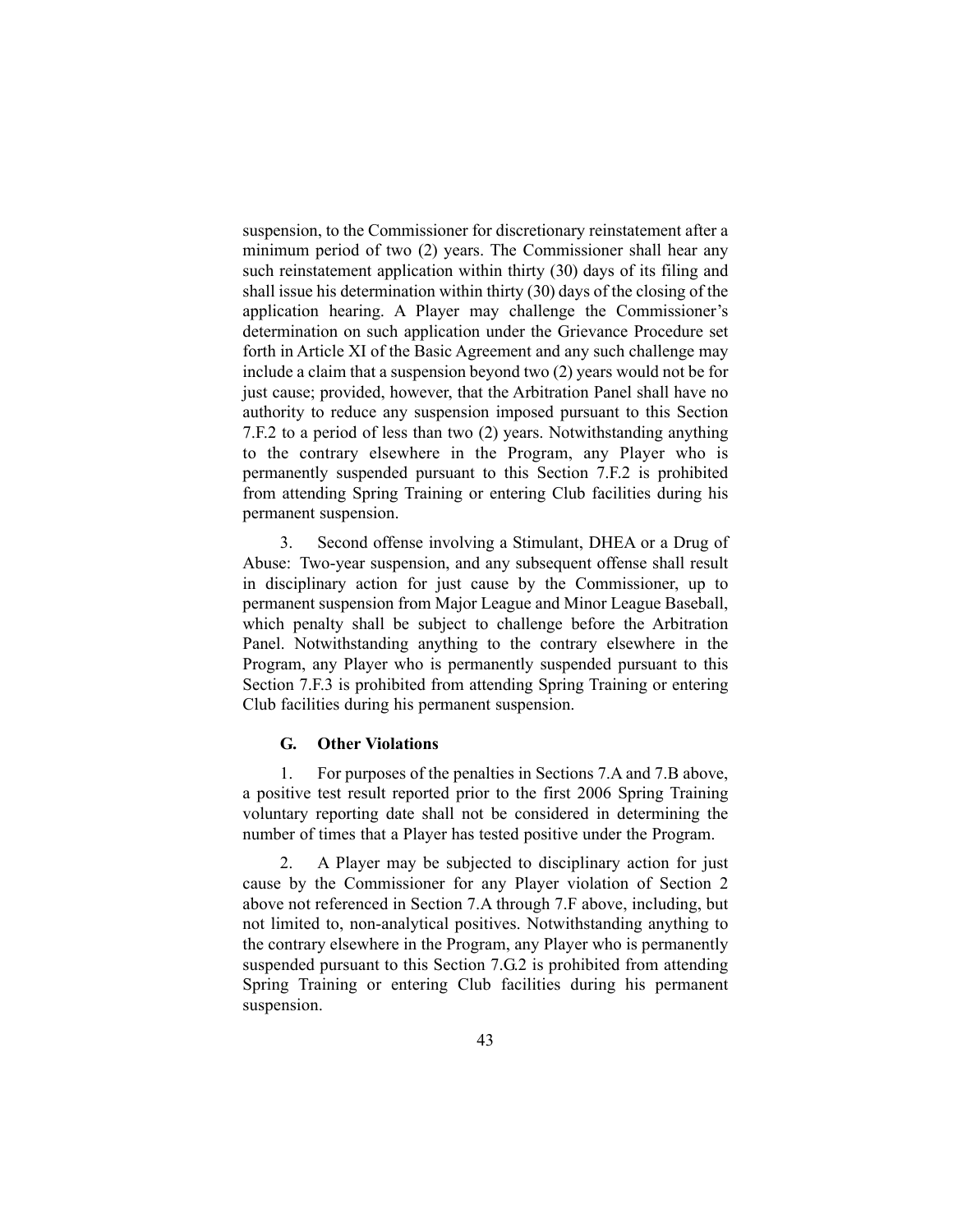#### **H. Suspensions**

1. For purposes of this Section 7, and except as set forth below in Sections 7.H.4 and 7.H.5, a "game" shall include all championship season games and post-season games, including any tie-breaker games, in which the Player would have been eligible to play, but shall not include Spring Training games, extended Spring Training games, Arizona Fall League games, or affiliated Winter League games. For a Player whose contract has been assigned to the Minor Leagues, or who is signed to a Minor League contract, a "game" shall include all Minor League regular season and post-season games for which he would have been eligible to play. A Player shall be deemed to have been eligible for a Major League post-season or tie-breaker game if he was on the Club's active roster (as that term is used in Article  $XV(E)(1)$  of the Basic Agreement) immediately preceding his suspension; a Player on a Club's Disabled List immediately preceding his suspension shall be deemed to have been eligible for a post-season or tie-breaker game if it is reasonable to conclude that he would have been eligible but for his suspension. A Player whose suspension begins during (or extends into) the off-season shall begin (or resume) serving his suspension with the next "game" for which he otherwise would have been eligible to play.

2. Any Player who is suspended for a violation of Sections 7.A, 7.E, 7.F, or 7.G.2 involving a Performance Enhancing Substance, or Section 7.B.3 or 7.B.4 involving a Stimulant, shall be barred from participating in the post-season (including, without limitation, being in uniform during his Club's post-season games) during the season in which his suspension commenced even after completion of his suspension. A Player who began serving a 162-game suspension for a violation involving a Performance Enhancing Substance on the first day of a championship season also will be ineligible to participate in any tie-breaker games during that season after the completion of his suspension. Any Player who is suspended for a violation of the Minor League Drug Program involving a Performance Enhancing Substance that is also banned under the Program and is subsequently promoted to the 40-man roster is barred from participating in the Major League post-season that follows the season in which his suspension under the Minor League Drug Program commenced, even after completion of his suspension. Notwithstanding the foregoing, a Player will be permitted to participate in the post-season during the season in which his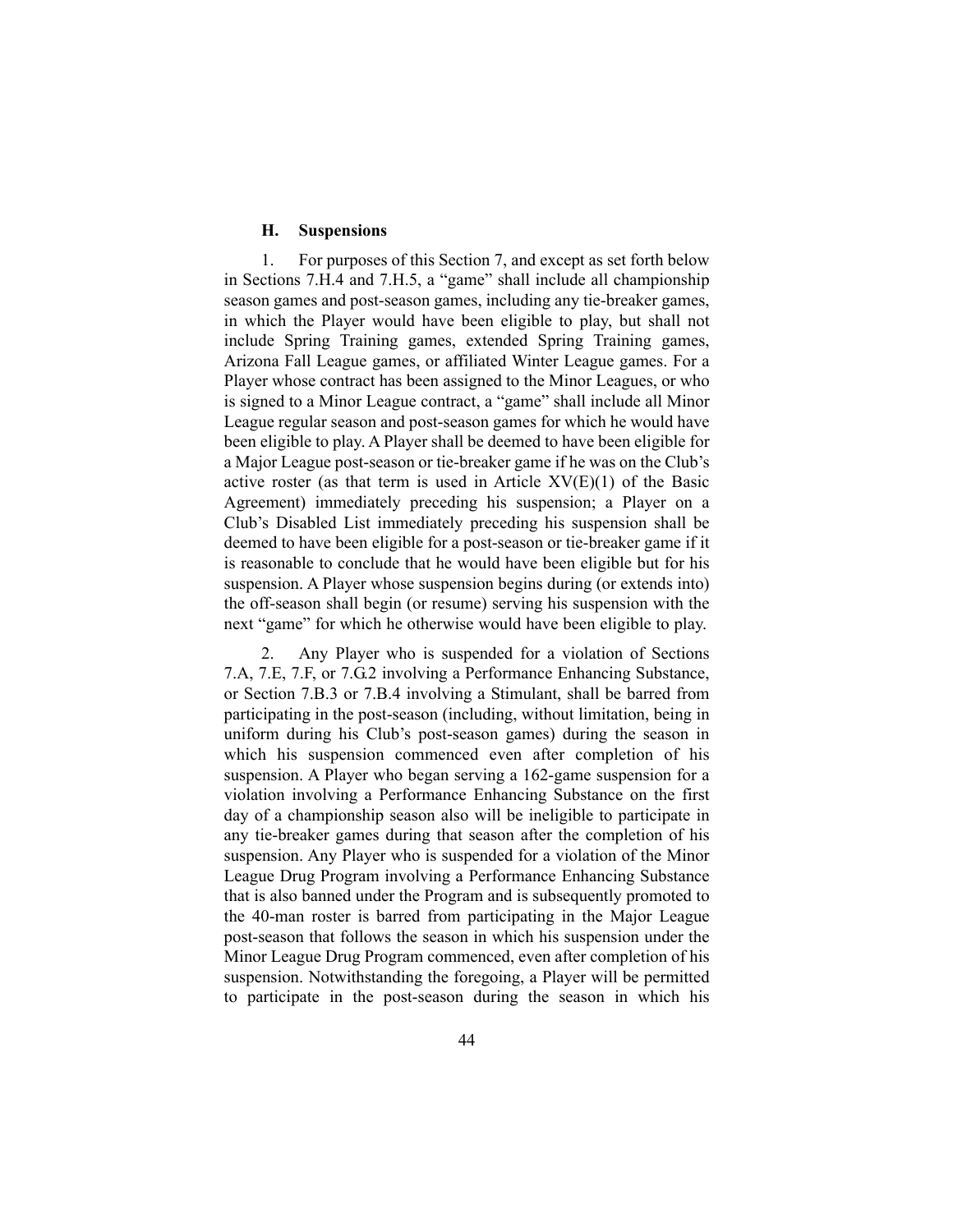suspension commenced if the Arbitration Panel reduced the length of a Player's suspension pursuant to Section 8.B.4 below based on its determination that the Player's positive test result was not the result of his significant fault or negligence.

3. A Player is ineligible to be elected or selected to the All-Star Game (and will not receive any benefits connected with such an election or selection) if he is suspended for violating the Program at any time during the off-season, Spring Training or the championship season prior to the All-Star Game.

4. Except for Players whose suspension has been reduced pursuant to Section 8.B.4 below, any Player who is not eligible for reinstatement from his suspension within the first forty (40) games of the upcoming championship season shall be prohibited from participating in Major League Spring Training games, but shall be permitted to participate in "B" games where no tickets are sold. Pursuant to Section 7.H.I, however, any such games missed will not be considered "games" for purposes of determining the duration of the Player's suspension.

5. Any Player who is suspended under any Section of the Program shall be ineligible to participate in the Arizona Fall League during the term of his suspension. Pursuant to Section 7.H.I, however, any such games missed will not be considered "games" for purposes of determining the duration of the Player's suspension.

6. All suspensions imposed pursuant to this Section 7 shall be without pay. The number of days of pay a Player shall lose while suspended shall equal the number of championship season days he is on the Restricted List as a result of the suspension. In no event shall a Player who is suspended for 162 games under Section 7.A, 7.E, 7.F or 7.G.2 effective opening day of the championship season receive pay for any portion of that championship season.

7. Players' Pool.

(a) For a suspension imposed pursuant to Section 7.A (which was not reduced by the Arbitration Panel pursuant to Section 8.B.4 below), 7.E, 7.F or 7.G.2 involving a Performance Enhancing Substance, a Player shall be ineligible in the season in which his suspension commenced to: (i) receive an automatic full share of the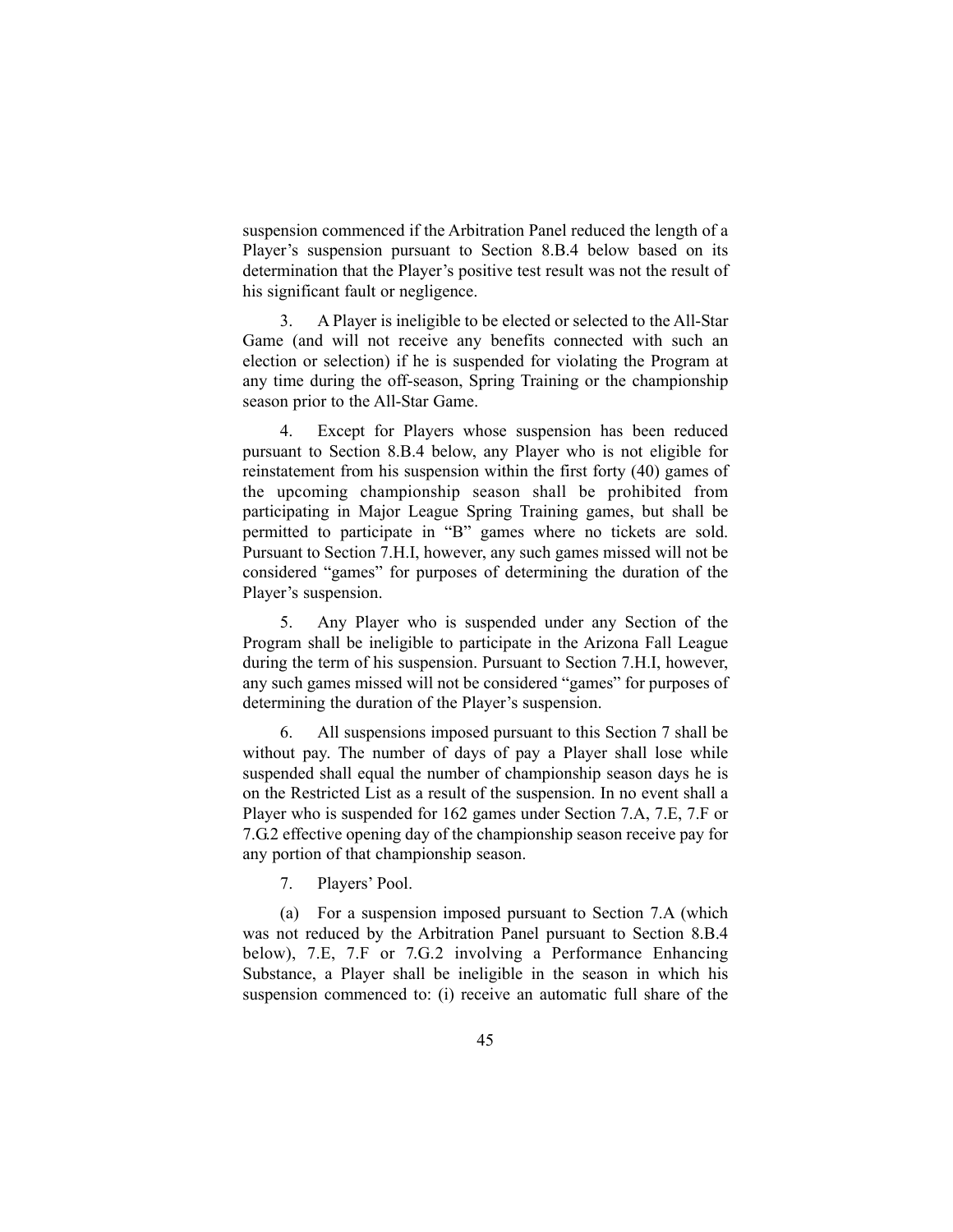Players' Pool under Major League Rule 45(b)(4); (ii) vote on the distribution of the Player's Pool pursuant to Major League Rule 45(b)(3); or (iii) receive a percentage of the Players' Pool. A Player covered by the preceding sentence shall be eligible to receive a cash award of a defined dollar value pursuant to Major League Rule 45(b)(3), provided that the dollar value of the cash award cannot exceed the value of a full share multiplied by a fraction, the numerator of which is the combined number of championship season and postseason games of the Club minus the number of those games that Player missed as a result of his suspension, and the denominator of which is the number of championship season and post-season games of the Club.

(b) For suspensions under the Program not covered by Section 7.H.5(a) above (including suspensions pursuant to Section 7.A. that were reduced by the Arbitration Panel pursuant to Section 8.B.4 below), a Player whose suspension includes a majority of his postseason games and who, by operation of Major League Rule 45(b)(3) would be entitled to a full share of the Player's Pool created pursuant to Article X of the Basic Agreement, shall have his share reduced by the proportion of his Club's regular season games he missed due to the suspension.

8. During the term of his suspension, a Player may consent to an assignment to a Minor League affiliate of his Club under the terms of Article  $XIX(C)(1)$  and (3) of the Basic Agreement, except as modified above with respect to salary and except that such assignment shall not exceed six (6) days for a Player suspended between ten (10) and twenty (20) games; ten (10) days for a Player suspended between twenty-one (21) and thirty (30) games; twelve (12) days for a Player suspended between thirty-one (31) and fifty (50) games; and fifteen (15) days for a Player suspended for fifty-one (51) games or more.

#### **I. Placement on and Reinstatement from Restricted List**

A Player shall be placed on the Restricted List during the term of any suspension imposed under this Section 7. Any suspension that occurs during the off-season shall result in the Player being placed on the Restricted List immediately upon public announcement. A Player suspended under this Section 7 shall not receive Major League Service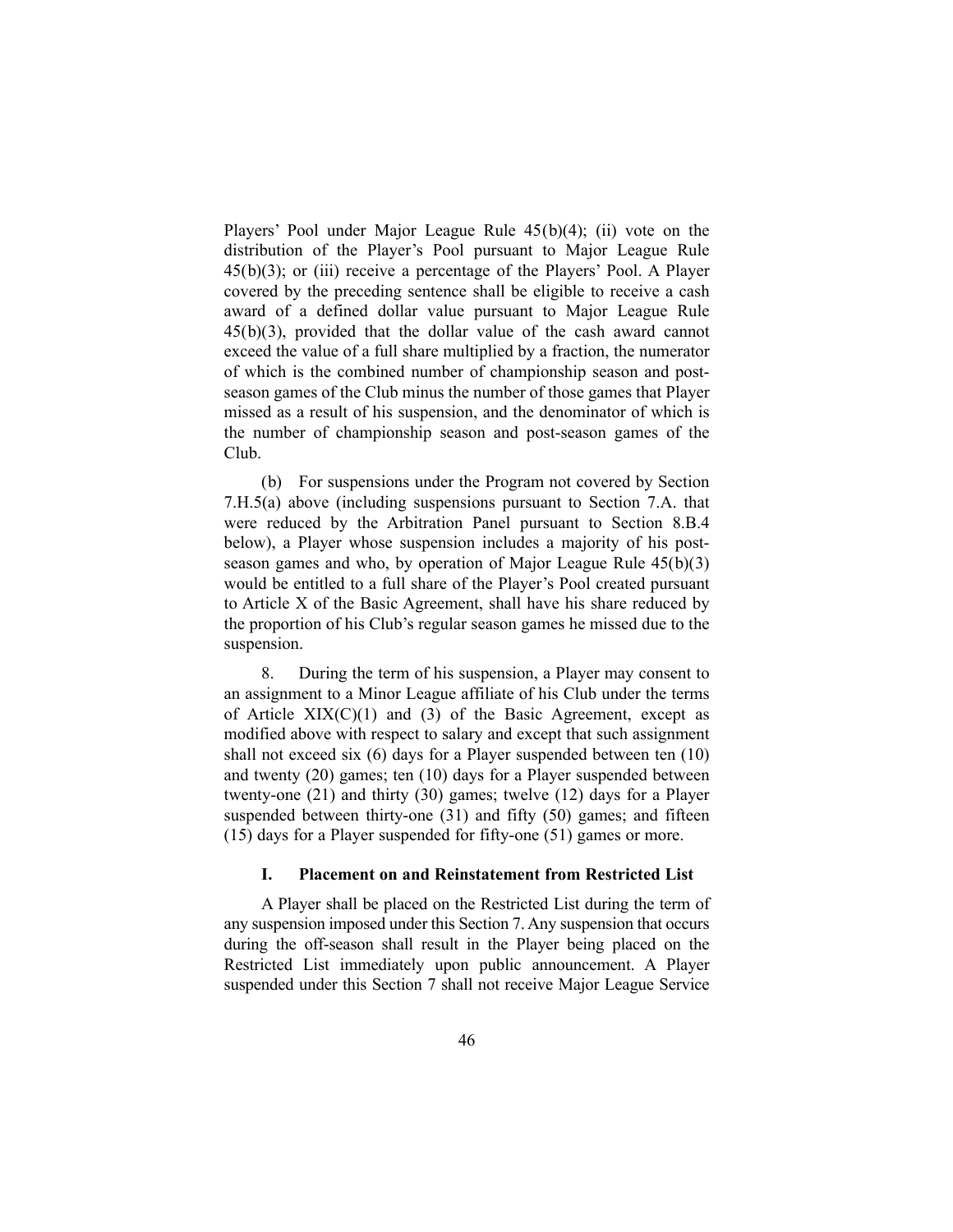while suspended and on the Restricted List for a violation of the Program, except that a Player who has his suspension reduced by twenty (20) or more games pursuant to Section 8.B.4 shall receive Major League Service during his suspension. Notwithstanding anything to the contrary in Major League Rule 16(a), a Player suspended under this Section 7 shall be reinstated from the Restricted List immediately at the conclusion of the specified period of ineligibility.

#### **J. Completion of Minor League Discipline**

A Player suspended under the Minor League Drug Program who is selected to or otherwise placed on a 40-man roster before such suspension is complete shall be suspended at the Major League level for the lesser of: (a) the remainder of the suspension imposed under the Minor League Drug Program or (b) the difference between the maximum penalty that could have been imposed under this Program (had each of the Player's violations occurred while he was on a 40-man roster) and the number of games already served by the Player at the Minor League level. In addition, as stated in Section 7.H.2 above, any Player who is suspended under the Minor League Drug Program involving a Performance Enhancing Substance that is also banned under the Program and is subsequently promoted to the 40-man roster is barred from participating in the Major League post-season that follows the season in which his suspension under the Minor League Drug Program commenced, even after completion of his suspension. A Player who tests positive under the Minor League Drug Program, or who has otherwise violated the Minor League Drug Program, and who is not notified of that positive test result or of the violation until after his promotion to a 40 man roster shall be treated as if the Player tested positive under or violated this Program. Notwithstanding the preceding sentence, in any such challenge to a positive test result or violation that occurred under the Minor League Drug Program, the terms of the Minor League Drug Program (including, but not limited to, its Collection Procedures and Testing Protocols) shall govern, except with respect to the level of discipline imposed and the Player's appeal rights, which shall be governed by Sections 5, 6, 7 and 8 of this Program. Except as provided in this Section 7.J, a violation of the Minor League Drug Program shall not be considered as a violation of this Program for any purpose under this Section 7.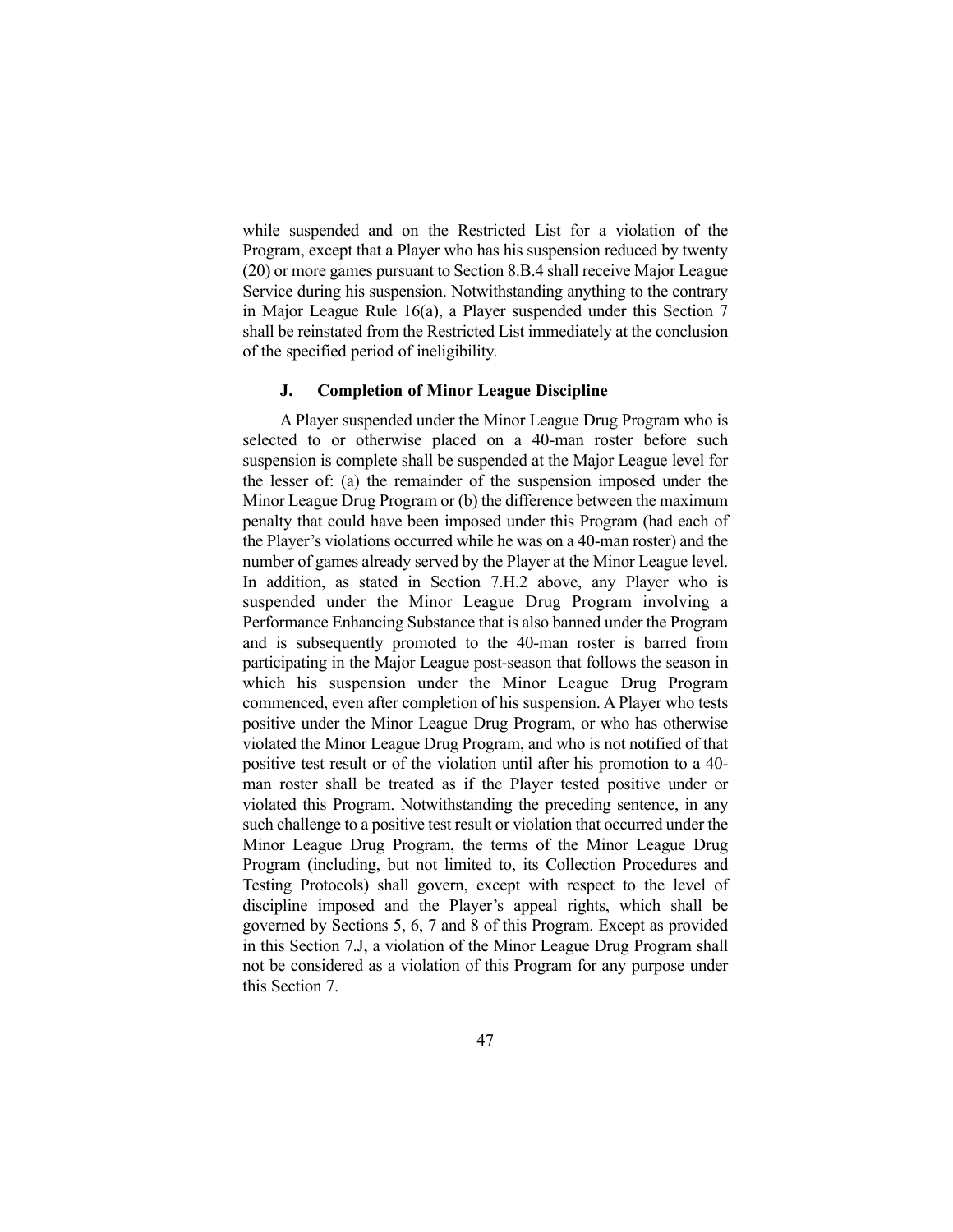#### **K. Multiple Substances**

1. If a single specimen is positive (within the meaning of Section 3.F.1) for more than one category of Prohibited Substances (Performance Enhancing Substance, Stimulant, DHEA and/or a Drug of Abuse), the Player shall serve the longer applicable suspension only, and the Commissioner's Office will disclose, pursuant to Section 5.C.1 above, the specific substance and the category of Prohibited Substance which resulted in the suspension of that length. However, for purposes of determining the appropriate level of discipline for future positive test results and non-analytical violations, the Player shall be treated as if he was disciplined for each positive test result separately.

2. A Player who violates Section 3.F.2 shall be considered to have tested positive for the category of Prohibited Substance that, given his testing history, will result in the longest suspension. A violation of Section 3.F.2 shall be considered a prior offense only if the Player subsequently tests positive for, or is otherwise determined to have used or possessed, that category of Prohibited Substance.

3. A Player who violates Section 3.F.3 shall be considered to have tested positive for the category of Prohibited Substance that, given his testing history, will result in the longest suspension. Such a violation shall be considered a prior offense only if the Player subsequently tests positive for, or is otherwise determined to have used or possessed, that category of Prohibited Substance. Notwithstanding the preceding sentence, if the Player can demonstrate by clear and convincing evidence that his conduct was not related to the category of Prohibited Substance for which he was considered to have tested positive, he shall be considered to have tested positive for the category of Prohibited Substance for the use of which he was attempting to avoid detection. Such a violation shall be considered a prior offense only if the Player subsequently tests positive for, or is otherwise determined to have used or possessed, the category of Prohibited Substance for the use of which the Player was attempting to avoid detection. If a Player demonstrates that he was attempting to avoid detection of a Stimulant or DHEA, and he has never previously tested positive for a Stimulant or DHEA, he shall be suspended for 25 games, but he shall be considered to have only one prior offense should he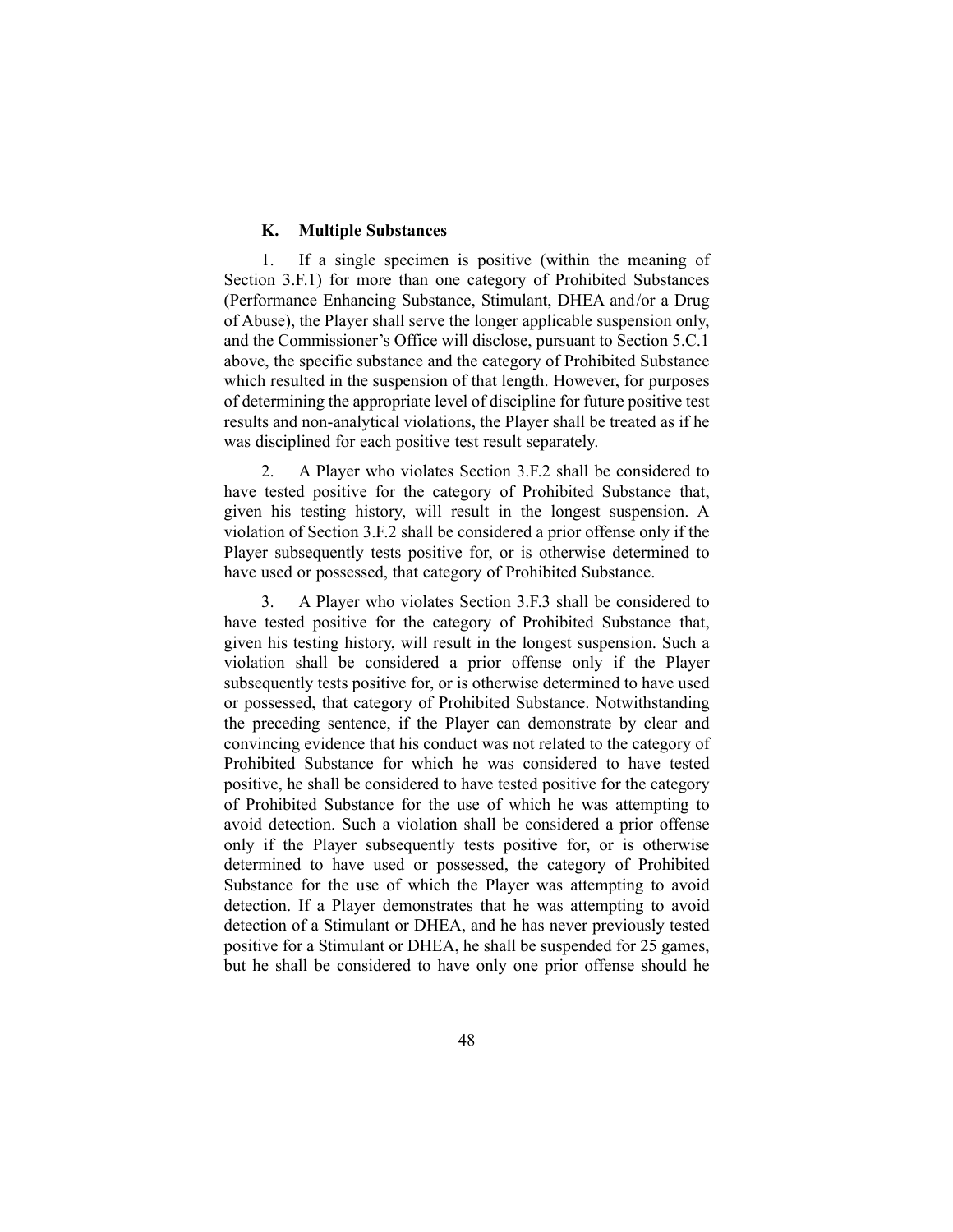subsequently test positive for, or is otherwise determined to have used or possessed, a Stimulant or DHEA.

#### **L. Notice to the Player**

If the notification requirements of Section 3.G are satisfied, a Player will not be disciplined for a second or subsequent positive test result involving a Prohibited Substance that occurred prior to the time that the Player received actual notice of his first positive test result for the same Prohibited Substance, provided that the Player's discipline for his first positive test result was not overturned or rescinded.

#### **M. Exclusive Discipline**

All authority to discipline Players for violations of the Program shall repose with the Commissioner's Office. No Club may take any disciplinary or adverse action against a Player (including, but not limited to, a fine, suspension, or any adverse action pursuant to a Uniform Player's Contract) because of a Player's violation of the Program. Nothing in this Section 7.M is intended to address whether: (i) a Club may take adverse action in response to a Player's failure to render his services due to a disability resulting directly from a physical injury or mental condition arising from his violation of the Program; or (ii) a Club may withhold salary from a Player for any period he is unavailable because of legal proceedings or incarceration arising from his violation of the Program.

## **8. APPEALS**

#### **A. Arbitration Proceedings**

1. **Arbitration Panel Review:** The Arbitration Panel shall have jurisdiction to review any determination that a Player has violated the Program, or any determination made pursuant to Section 3.I (Therapeutic Use Exemption). Any dispute regarding the level of discipline within the ranges set forth in Section 7 is also subject to review by the Arbitration Panel and any such review shall include whether the level of discipline imposed was supported by just cause; provided, however, that the Arbitration Panel shall have no authority to reduce the discipline imposed by the Commissioner's Office below the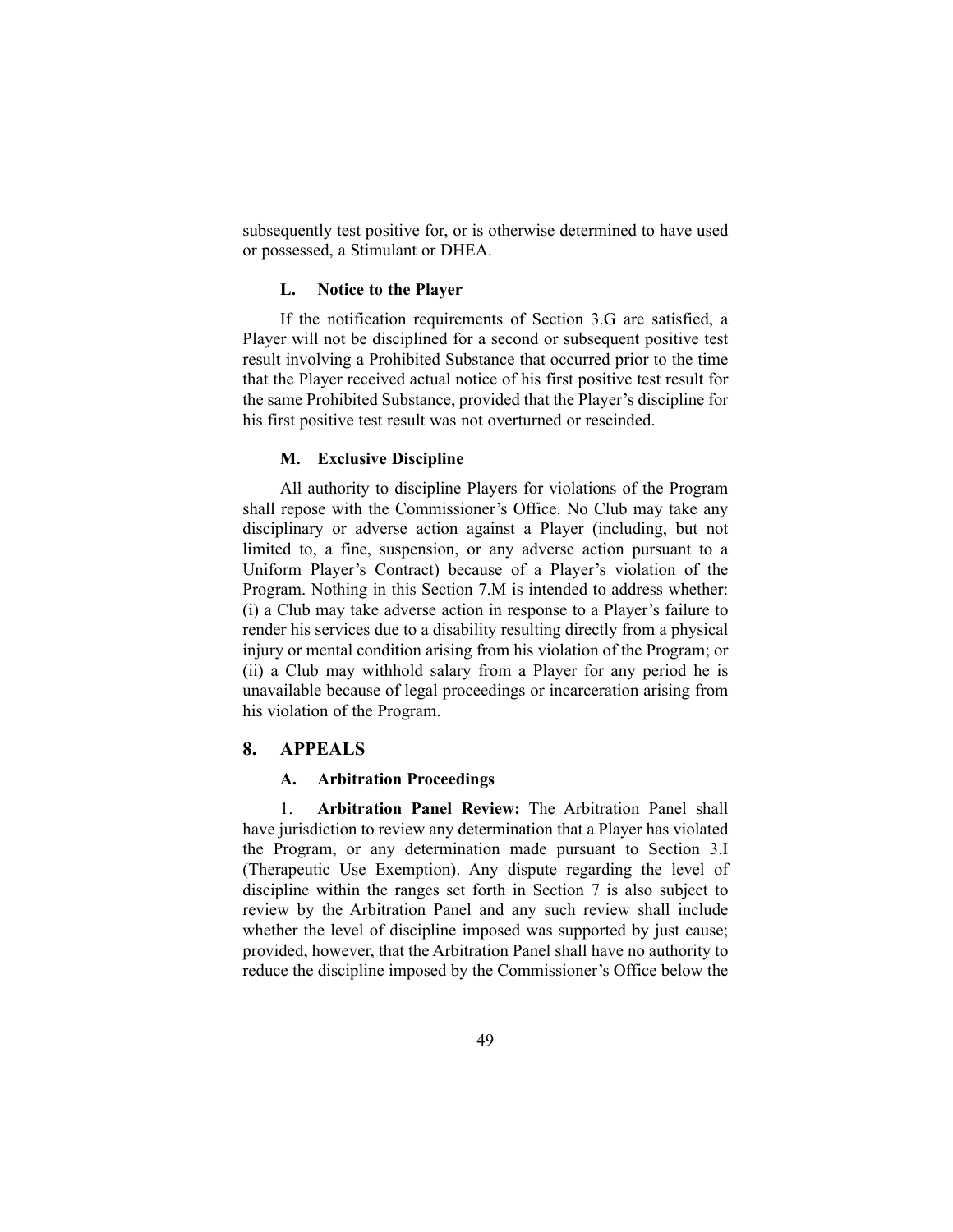stated minimum level established for the specific violation as set forth in Section 7, except as expressly provided for in Section 8.B.4 below.

2. **Conduct of Arbitration:** The Players Association and the Player will be represented during the Grievance Procedure and arbitration proceedings only by in-house counsel of the Players Association and/or by outside counsel appointed by the Players Association. The Commissioner's Office will be represented only by in-house counsel of the Commissioner's Office and/or by outside counsel appointed by the Commissioner's Office.

#### **B. Challenges to a Positive Test Result**

1. **The Burden of Proving the Violation:** In any case involving an alleged violation of Section 3.F.1, the Commissioner's Office shall have the burden of establishing that a Player's test result was "positive" (as that term is defined therein), and that the test result was obtained pursuant to a test authorized under the Program and was conducted in accordance with the Collection Procedures and Testing Protocols of the Program and the protocols of the Montreal Laboratory (herein collectively "the Collection Procedures"). The Commissioner's Office is not required to otherwise establish intent, fault, negligence or knowing use of a Prohibited Substance on the Player's part. The Commissioner's Office may establish that a test result was "positive" by introducing the Certificate of Analysis provided by the Medical Testing Officer, and by demonstrating that the test result was for a Prohibited Substance as defined in Section 2 of the Program at the level required by the Testing Protocols. The Commissioner's Office may rely solely on the information contained in the litigation package described in Section 8.C.1(a) to demonstrate that the test was conducted in accordance with the Collection Procedures, including, without limitation, that the chain of custody of the specimen was maintained.

In addition, in any case involving a positive test result for hGH, the Commissioner's Office shall have the burden of establishing the presence of hGH in the Player's blood specimen. As part of meeting that burden, the Commissioner's Office shall be required to establish the accuracy and reliability of the blood test administered to the Player. The Players Association and the Player may present any evidence in response, and the Parties' agreement to allow the test to be conducted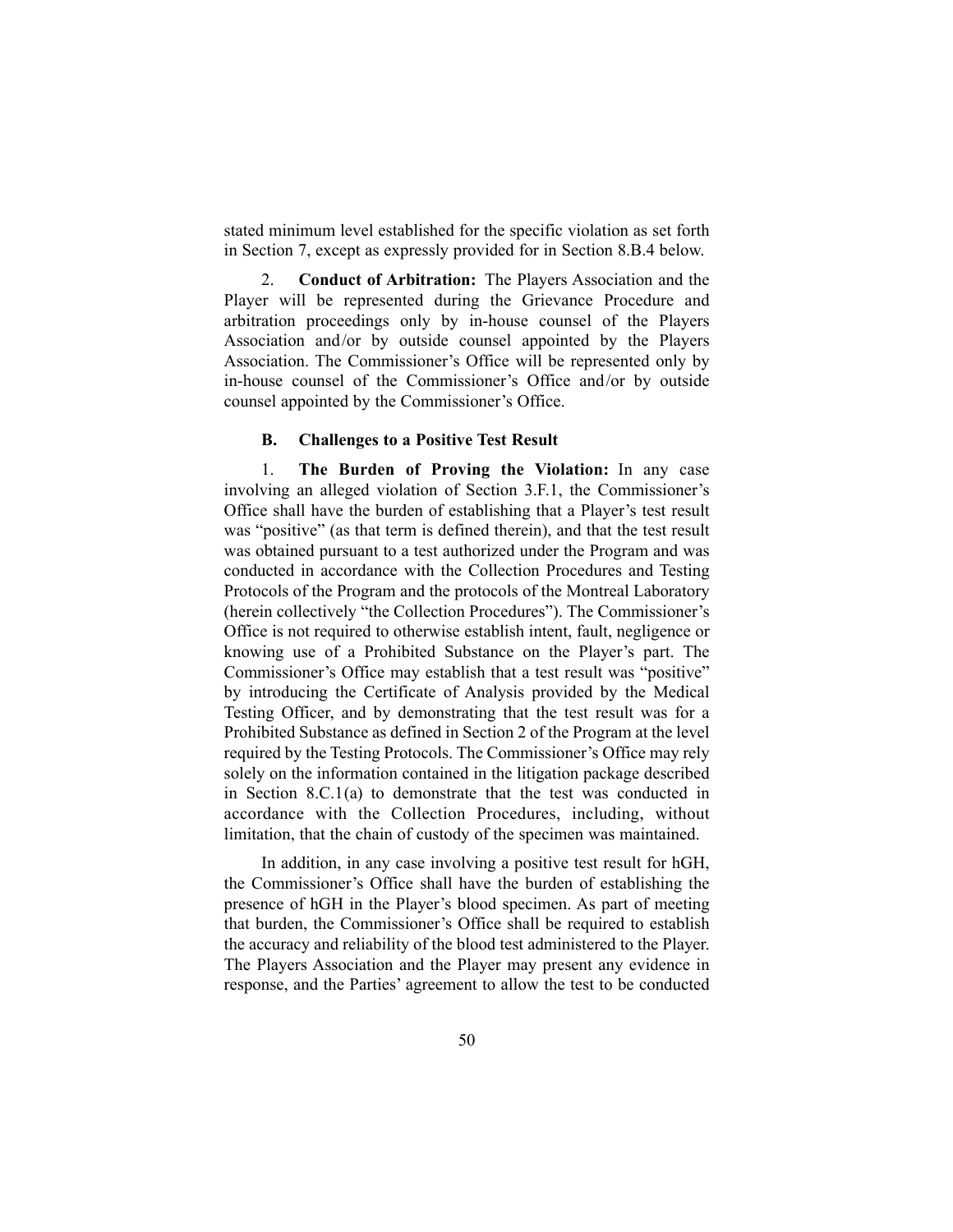shall be irrelevant to the Arbitration Panel's determination as to whether the Commissioner's Office has met that burden. The Commissioner's Office is not required to otherwise establish intent, fault, negligence, or knowing use of hGH on the Player's part to establish a violation.

2. **Challenges to the Proof of the Violation:** The Player may challenge the initial showing by the Commissioner's Office that the result was "positive" or that it was obtained pursuant to a test authorized under the Program and was conducted in accordance with the Collection Procedures.

If the Player alleges a deviation from the Collection Procedures, the Commissioner's Office will carry its burden (a) by demonstrating that there was no deviation; (b) by demonstrating that the deviation was authorized by the parties or by the IPA in an individual case (provided that the IPA acted within the authority delegated to him under the Program); or (c) by demonstrating that the deviation did not affect the accuracy or reliability of the test result.

3. **Affirmative Defense:** A Player is not in violation of the Program if the presence of the Prohibited Substance in his test result was not due to his fault or negligence. The Player has the burden of establishing this defense. A Player cannot satisfy his burden by merely denying that he intentionally used a Prohibited Substance; the Player must provide objective evidence in support of his denial. Among other things, such objective evidence may question the accuracy or reliability of the "positive" test result.

4. **Mitigation:** If a Player proves by clear and convincing evidence that he bears no significant fault or negligence for the presence of the Performance Enhancing Substance in his test result, the Arbitration Panel may reduce the mandated suspension set forth in Section 7.A, subject to the following: (i) the Panel may not reduce the penalty for a first-time violation to fewer than thirty (30) games; (ii) the Panel may not reduce the penalty for a second-time violation to fewer than sixty (60) games; and (iii) the Panel may not reduce the penalty for a third-time violation. Notwithstanding the foregoing, the Panel shall have no authority to reduce the mandated penalty under Section 7.A if the discipline issued pursuant to Section 7.A was based on a positive test result for any of the following Performance Enhancing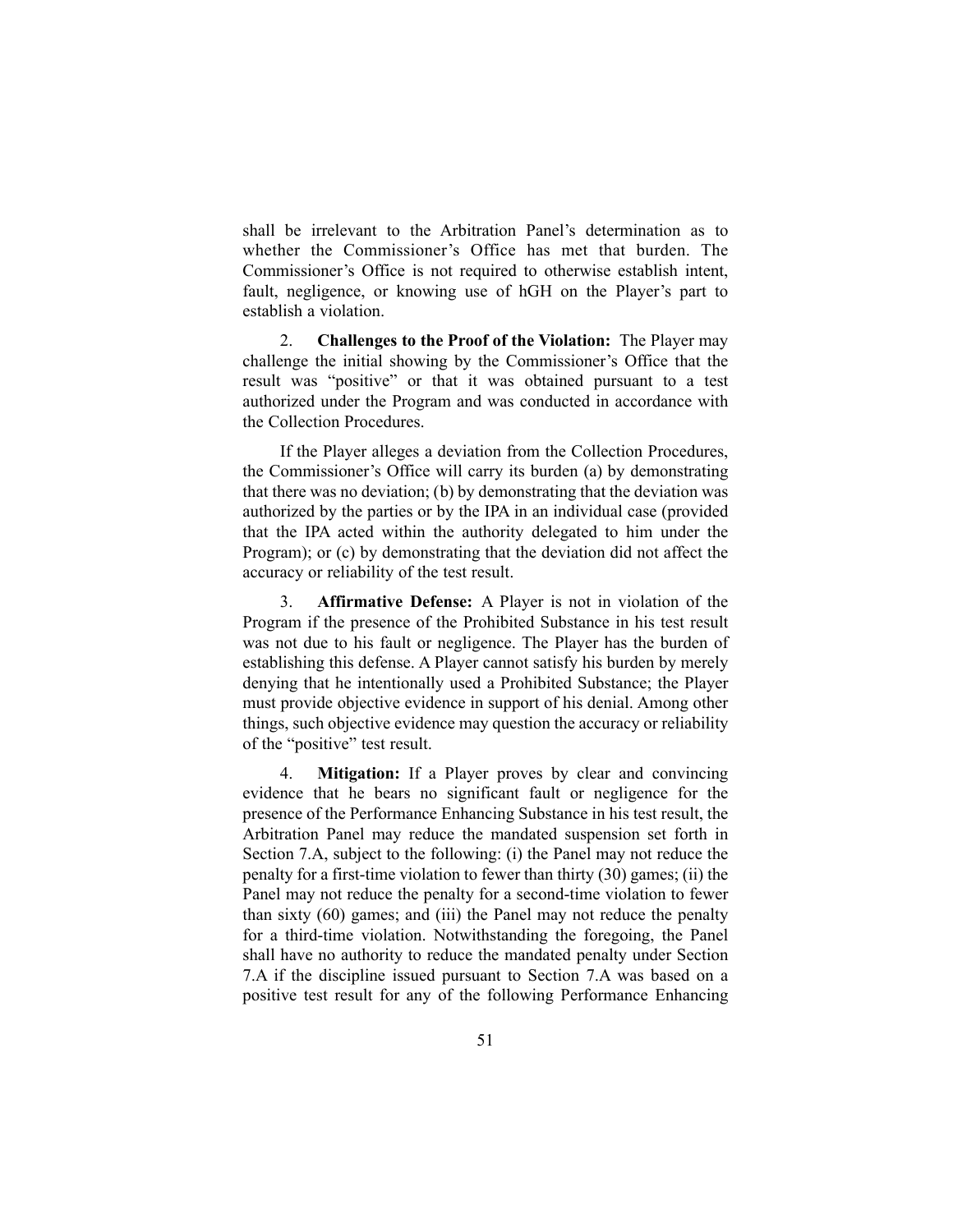Substances listed in Section 2.B: Testosterone (No. 61); Human Growth Hormone (hGH), Secretagogues and Peptides, including Alexamorelin, Anamorelin, AOD-9604, CJC-1295, Growth Hormone Releasing Hormone (GHRH), Growth Hormone Releasing Peptides (GHRP), Hexarelin, Ibutamoren (MK-0677), Ipamorelin, Myostatin Inhibitors, Pralmorelin, Sermorelin, Tesamorelin, Thymosin Beta 4 (TB-500), and Triptorelin (No. 68); Chorionic Gonadotrophin (hCG) and Luteinizing Hormone (LH) (No. 70); Selective Estrogen Receptor Modulators, including Raloxifen, Tamoxifen and Toremifen (No. 72); Other Antiestrogens, including Clomiphene, Cyclofenil, and Fulvestrant (No. 73); Boldenone (No. 11) (and metabolites); Nandrolone (No. 46) (and metabolites); and Stanozolol (No. 59) (and metabolites). A Player cannot satisfy his burden under this Section by merely denying that he intentionally used a Performance Enhancing Substances; the Player must provide objective evidence in support of his denial.

# **C. Procedures for Appeal of a Positive Test Result for a Performance Enhancing Substance or a Second and Subsequent Positive Test Result for a Stimulant or DHEA**

The following procedures shall apply when the Medical Testing Officer reports to the IPA a test result for a Player that may be a positive test result for a Performance Enhancing Substance or a second or subsequent positive test result for a Stimulant or DHEA.

As required by Section 3.G above, the IPA shall immediately provide notice to the Parties of a reported positive test result, including a copy of the Certificate of Analysis provided by the Medical Testing Officer. The Players Association shall then notify the Player of the reported result within the time parameters set forth in Section 3.G.

(a) After having provided notice to the Parties, the IPA shall provide to the Parties at the same time and as soon as practical, but in any event at least one day before the "B" specimen test is conducted, the documentation package prepared by the Medical Testing Officer for the "A" specimen. The IPA also shall direct the Medical Testing Officer to make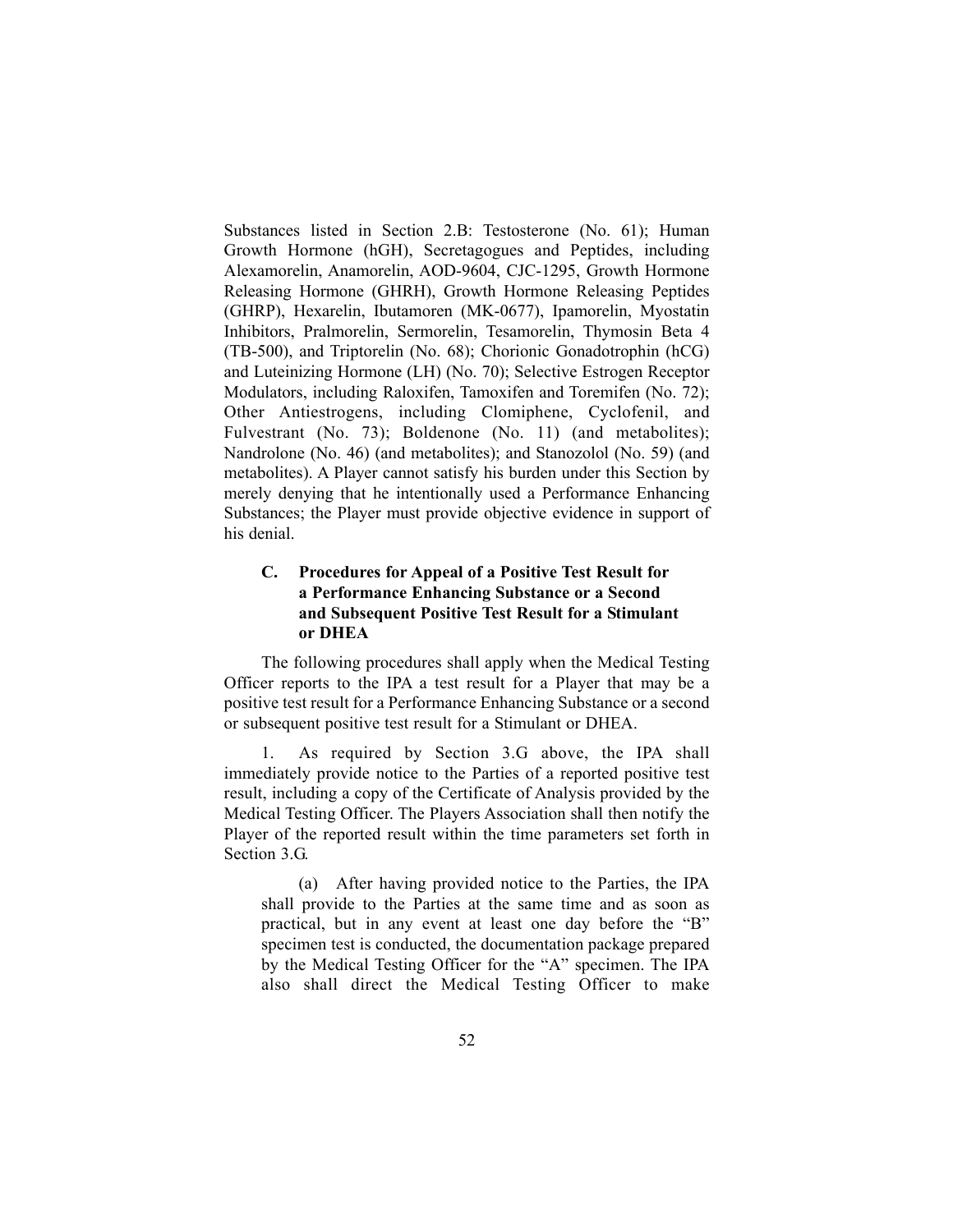arrangements for a "B" specimen test, which may be observed by a representative of the Player, the Players Association and/or the Commissioner's Office. Absent extraordinary circumstances, such test shall be completed within seven (7) days. The IPA shall provide to the Parties at the same time and as soon as practical the documentation package prepared by the Medical Testing Officer for the "B" specimen. (The documentation packages for the "A" and "B" specimens collectively will be referred to as the "litigation package.")

(b) If a Player wishes to invoke Section 3.H above ("Multiple Discipline for the Same Use"), he shall make application to the IPA within three (3) business days of being notified of the positive test result. The IPA shall then refer the matter to the Medical Testing Officer, consistent with Sections 1.E and 3.H. The Medical Testing Officer shall forward his or her opinion to the IPA. The IPA shall forward such opinion to the Parties as part of the litigation package.

(c) If a dispute arises regarding the application of Section 3.I above ("Therapeutic Use Exemption") in connection with a positive test result, information regarding that dispute shall be gathered and distributed to the Parties as part of the litigation package.

2. The Parties shall confer regarding the reported positive test result within three (3) business days following the day of their receipt of all of the information called for in Section 8.C.1 above (the "8.C.2 Conference"). The Parties' discussions shall be considered confidential and not admissible in any Grievance challenging the reported test result. If the Parties agree that the result is not a positive test result within the meaning of the Program, notice thereof shall be provided to the Player. If the Parties agree to hold open the 8.C.2 Conference for more than two (2) business days beyond the date that the 8.C.2 Conference was initiated the Player involved will be deemed to have utilized the stay for first-time violators provided for under Sections 8.C.3 and 8.D.1 if the Player otherwise meets the requirements of those Sections (i.e., the Player has not previously had a suspension stayed or had a previous suspension stayed that was later overturned or rescinded). If in the future the same Player is suspended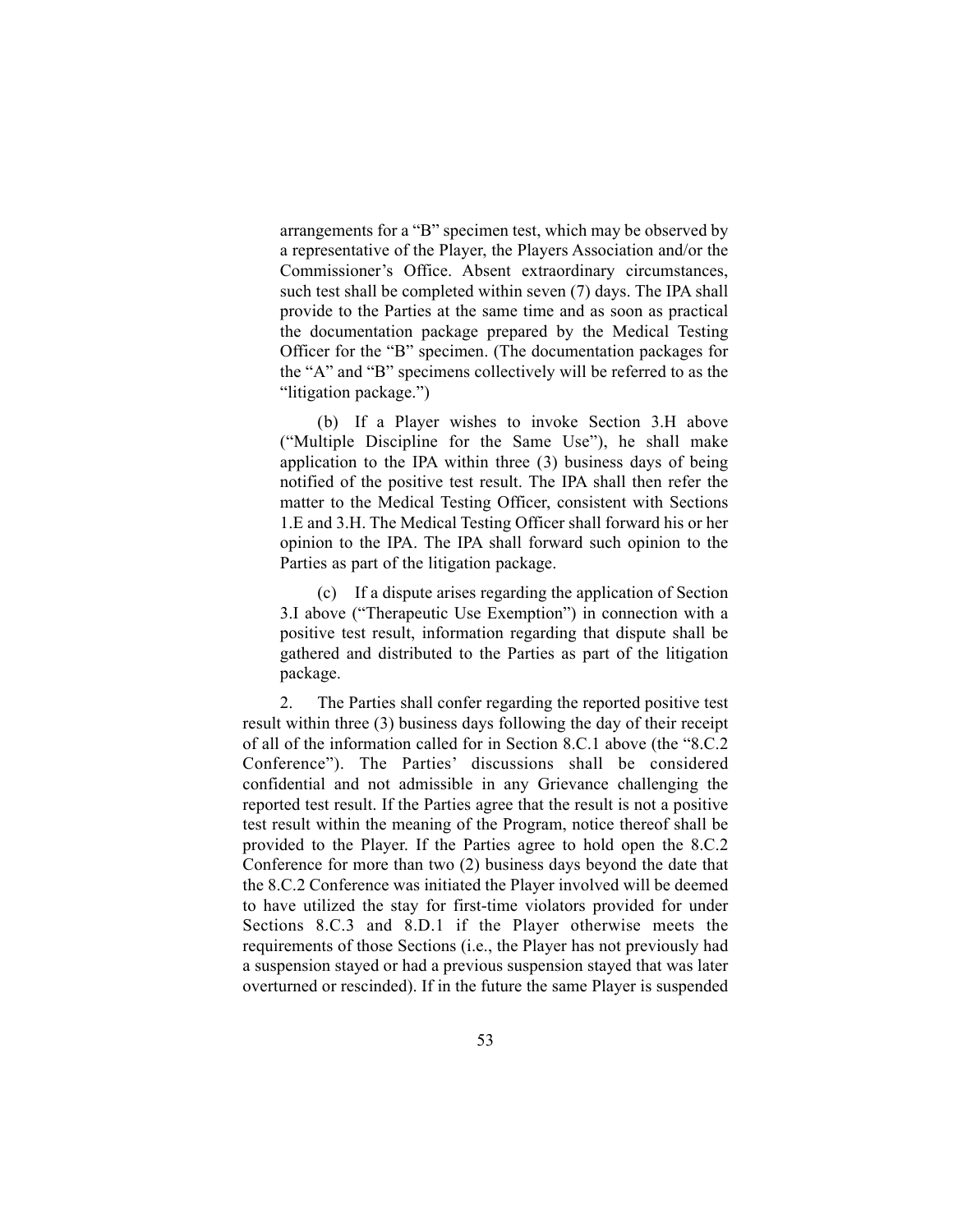as a result of a separate violation of the Program, the Parties' previous agreement to hold open the 8.C.2 Conference for more than two (2) additional business days in connection with the Player's prior positive test result shall be treated as a "stay" under Sections 8.C.3 and 8.D.1 below, regardless of whether the Player ultimately availed himself of a stay of the suspension pending a grievance in that prior case, and, accordingly, any suspension associated with the subsequent violation shall not be stayed under Sections 8.C.3 or 8.D.1 in the event that the Player or the Players Association grieves such a suspension. Notwithstanding the foregoing, the previous sentence shall not apply if a suspension issued in connection with the first positive test result is overturned or rescinded on appeal pursuant to Section 8 of the Program.

3. Unless such notice is provided to the Player, the Commissioner's Office, by 5:00 PM (ET) of the next business day following the day the Parties completed the conference described in Section 8.C.2 above, shall notify the Player and the Players Association of the discipline imposed for the reported test result. Any suspension imposed shall be effective on the third business day after the discipline has been issued. If the Player or the Players Association grieves the suspension before the effective date, the Player's suspension shall be stayed until the Arbitration Panel issues its Award; provided, however, that a Player who previously had a suspension stayed pursuant to this Section 8.C.3 (or its predecessors in the 2005 and 2008 Programs) or Section 8.D.1 (or its predecessor in the 2008 Program) shall not be entitled to a second stay unless his prior suspension was overturned or rescinded.

4. Any such Grievance shall be deemed automatically appealed to the Arbitration Panel and no Step 1 response is necessary. The Parties nonetheless shall conduct a Step 2 meeting prior to the hearing. The Panel shall convene a hearing as soon as practicable and, absent good cause shown, no later than ten (10) days after the Grievance was filed. The hearing shall be conducted under the Rules of Procedure, but the Panel Chair shall have the authority to employ such procedures as he or she deems appropriate given the Parties' mutual desire for expedition. The Panel Chair, in employing such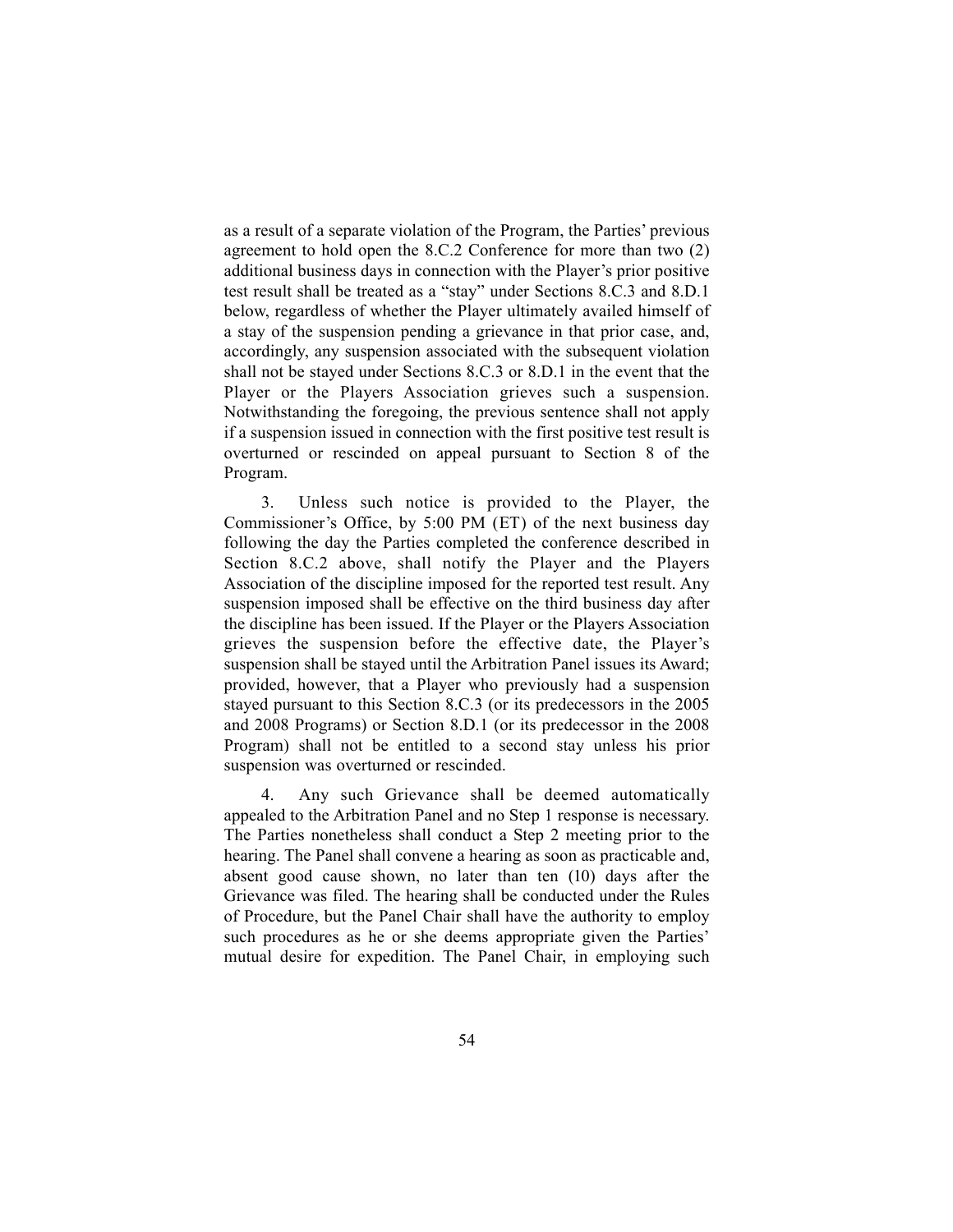procedures, shall make all reasonable efforts to close the record at such time so as to permit an Award to issue within twenty-five (25) days following the opening of the hearing. The Panel shall issue its written opinion within thirty (30) days of issuing its Award.

5. If the Panel sustains a suspension, the Club and the Player shall be notified and the Player shall begin serving his suspension immediately. If the Panel determines that no discipline is appropriate, all aspects of the proceedings shall remain confidential to the extent provided for by Section 5.

6. A Player may challenge a positive test result at any time on the basis of newly discovered scientific evidence that questions the accuracy or reliability of the result. Such a challenge may be brought even if the result previously has been upheld by the Arbitration Panel. Should such a challenge be upheld, the Panel, in fashioning a makewhole remedy consistent with Article XII (A) of the Basic Agreement, may consider management sources other than the Player's Club at the time the suspension is served and, notwithstanding Article XII (A)(3) of the Basic Agreement, shall determine, under the particular circumstances, whether and to what extent an Award of Interest is appropriate.

#### **D. Appeal of Discipline Issued Pursuant to Section 7.G.2**

The following procedures shall apply when the Commissioner, pursuant to Section 7.G.2 of the Program, disciplines a Player for a violation of the Program involving a Performance Enhancing Substance or a second or subsequent violation of the Program involving a Stimulant or DHEA.

1. Any discipline imposed on a Player pursuant to Section 7.G.2 for a violation involving a Performance Enhancing Substance or a second or subsequent violation involving a Stimulant or DHEA shall be effective on the third business day after the discipline has issued. If the Player or the Association grieves the discipline before the effective date, the Player's discipline shall be stayed until the Arbitration Panel issues its Award; provided, however, that a Player who previously had discipline stayed pursuant to Section 8.C.3 (or its predecessors in the 2005 or 2008 Programs) or this Section 8.D.1 (or its predecessor under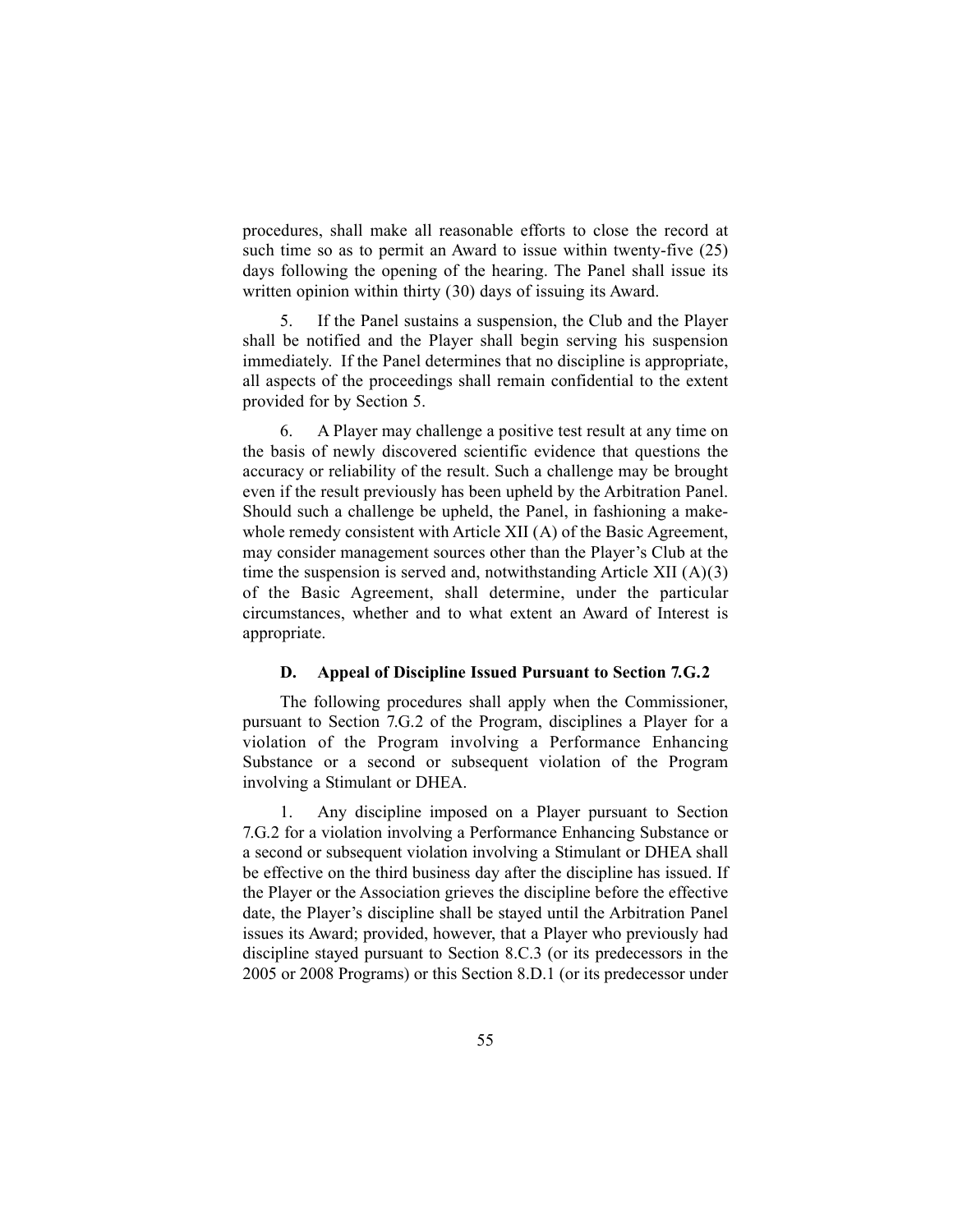the 2008 Program) shall not be entitled to a second stay unless his prior suspension was overturned or rescinded.

2. Any such Grievance shall be deemed automatically appealed to the Arbitration Panel and no Step 1 response is necessary. The Parties nonetheless shall conduct a Step 2 meeting prior to the hearing. The Panel shall convene a hearing as soon as practicable and, absent good cause shown, no later than twenty (20) days after the Grievance was filed. The hearing shall be conducted under the Rules of Procedure, but the Panel Chair shall have the authority to employ such procedures as he or she deems appropriate given the Parties' mutual desire for expedition. The Panel Chair, in employing such procedures, shall make all reasonable efforts to close the record at such time so as to permit an Award to issue within twenty-five (25) days following the opening of the hearing. The Panel shall issue its written opinion within thirty (30) days of issuance of its Award.

3. If the Panel sustains a suspension, the Club and the Player shall be notified and the Player shall begin serving his suspension immediately. If the Panel determines that no discipline is appropriate, all aspects of the proceedings shall remain confidential to the extent provided for by Section 5.

### **E. Other Appeals**

In any case involving an alleged violation of Section 3.F.2 or 3.F.3, or any determination made by the Medical Testing Officer under Section 3.H or the IPA under Section 3.I, the Panel's review of the IPA's or Medical Testing Officer's determination shall be *de novo.* Neither Party shall have the burden of proof with respect to whether the determination of the Medical Testing Office or the IPA, as the case may be, should be affirmed by the Panel.

## **9. EDUCATIONAL PROGRAMS AND MATERIALS**

The Parties shall form a Joint Education Committee with the following duties and responsibilities:

1. To create a joint website and other technological resources containing information pertinent to the Program in consultation with a jointly-selected expert (or experts);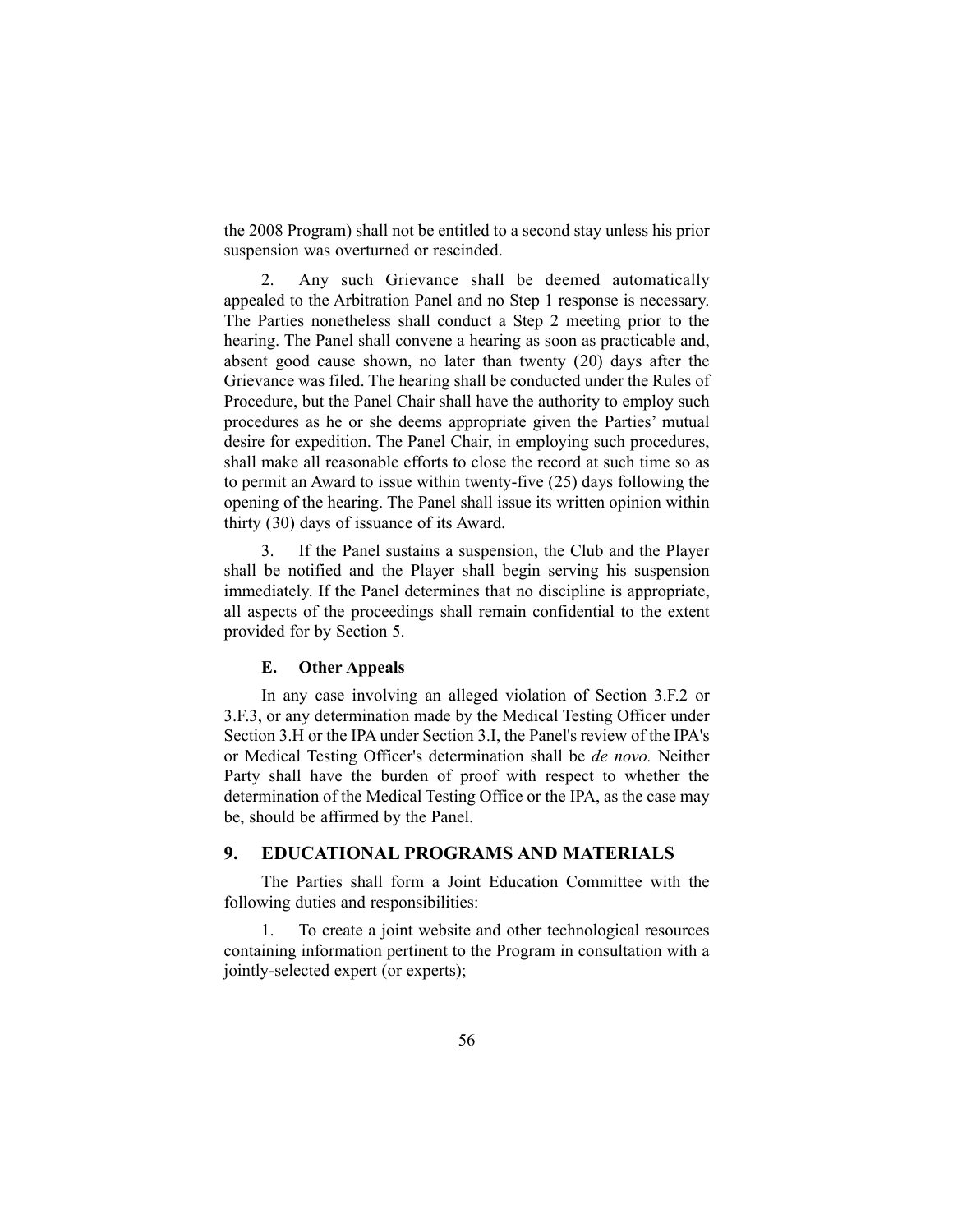2. To prepare and update printed educational materials on an annual basis that will be made available to all Major League Clubs and Players in Spring Training and throughout each season;

3. To prepare joint presentations each Spring Training for Major League Clubs and Players.

The Joint Education Committee will focus on Latin American and international risks, prescription and over-the-counter medication issues, and concerns regarding the dietary supplement industry, and will include components on proper nutrition, training and performance. The Joint Education Committee will seek input from the Strength and Conditioning Advisory Committee on these subjects.

## **10. COSTS OF THE PROGRAM**

Any costs for the treatment and testing of Players on a Treatment Program which are not covered by the Major League Baseball Players Benefit Plan ("Plan"), shall be borne by the Club then holding title to the Player's contract. A Club that has unconditionally released a Player who is on a Treatment Program shall be responsible for any costs of such Program that are not covered by the Plan through the season in which the Player was released. The costs of all other testing conducted pursuant to the Program, except for those costs described in Attachment 2 to the Program, shall be borne by the Commissioner's Office. Notwithstanding the foregoing, it is expressly agreed that the laboratory utilized for testing under the Program has been jointly selected by the Parties and, shall be equally responsible to each of the Parties in the conduct of its affairs. Each Party shall pay the expenses associated with its Medical Representative.

## **11. RIGHTS OF THIRD PARTIES**

The provisions of the Program are not intended to and shall not create any rights that run to the benefit of third parties, including but not limited to, the IPA, CDT, and the Montreal Laboratory.

#### **12. TERM**

The termination date and time of the Program shall be 11:59 PM (ET) on December 1, 2021.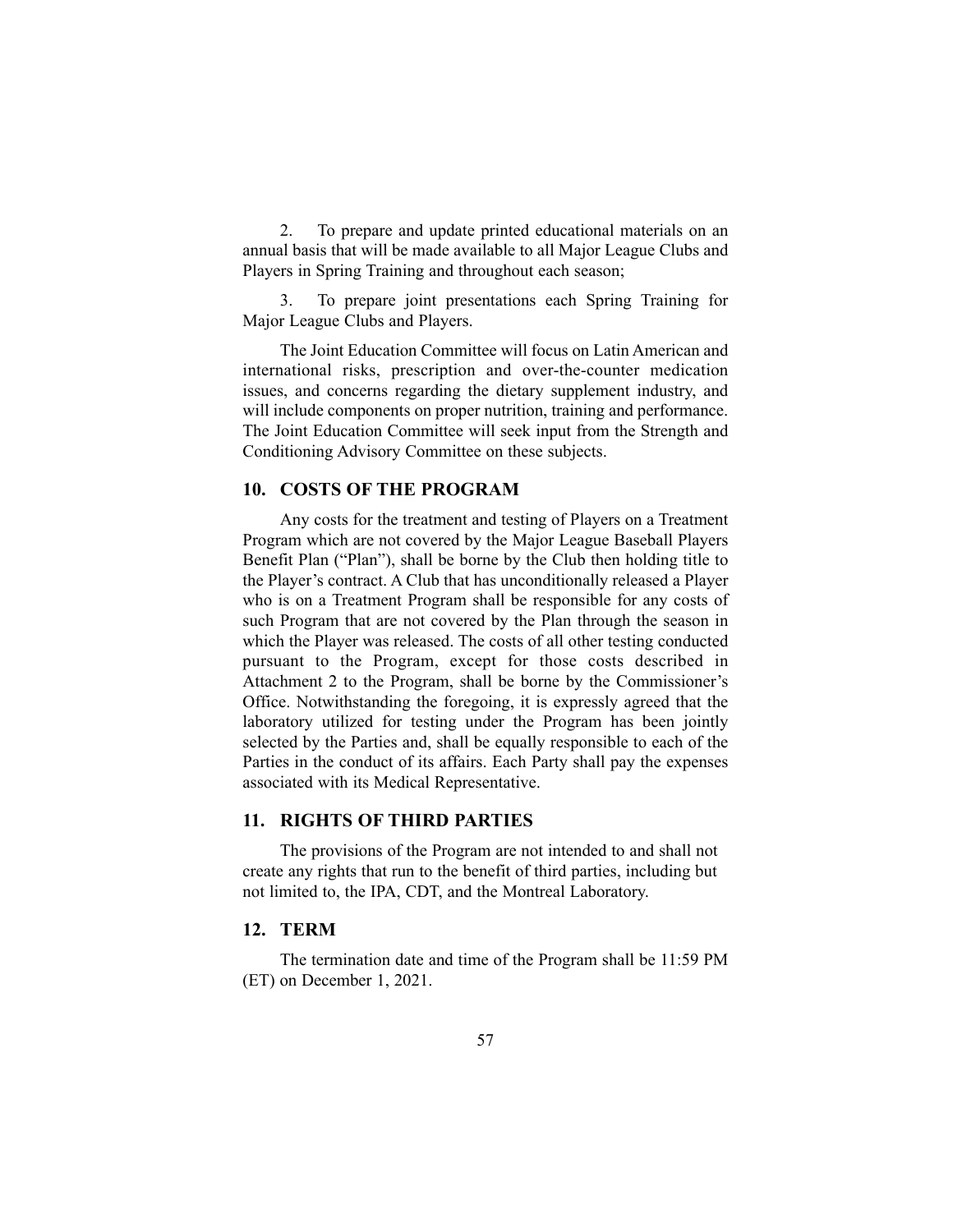# **ATTACHMENT 1**

# **Guidelines for Therapeutic Use Exemption Applications for Androgen Deficiency/Hypogonadism**

- I. Androgen Deficiency/Hypogonadism ("ADH")
	- a. Prohibited Substances prescribed to treat ADH include:
		- i. Testosterone
		- ii. Chorionic Gonadotrophin (hCG)
		- iii. Clomiphene
	- b. TUE should only be approved for ADH that has an organic etiology, including ADH cases where a specific organic etiology has not yet been determined. Examples of organic etiologies include, but are not limited to:
		- i. Primary (Testicular)
			- 1. Genetic Abnormalities (Klinefelter's Syndrome and Variants, Dysgenetic Testes, or Myotonic Dystrophy)
			- 2. Developmental Abnormalities (Cryptorchidism or Congenital Anorchia)
			- 3. Metabolic Abnormalities (Hemochromatosis or Autoimmune Disease)
			- 4. Testicular Torsion
			- 5. Orchitis (Severe with Subsequent Testicular Atrophy)
			- 6. Direct Testicular Trauma
			- 7. Surgical Bilateral Orchiectomy, Radiation Treatment, or Chemotherapy
		- ii. Secondary (Hypothalamic-Pituitary-Gonadal-Axis)
			- 1. Genetic Abnormalities (Kallmann's Syndrome, Isolated Hypogonadotropic Hypogonadism)
			- 2. Pituitary Disorders (Hypopituitarism, Hemochromatosis, Infectious Abscess, Tumor, Prolactin Secreting Tumor, or Radiation Treatment)
			- 3. Structural and Infiltrative Effects of Systemic Disease (Hemochromatosis, Beta-Thalassemia /Hemoglobinopathies, Granulomatous Disease, CNS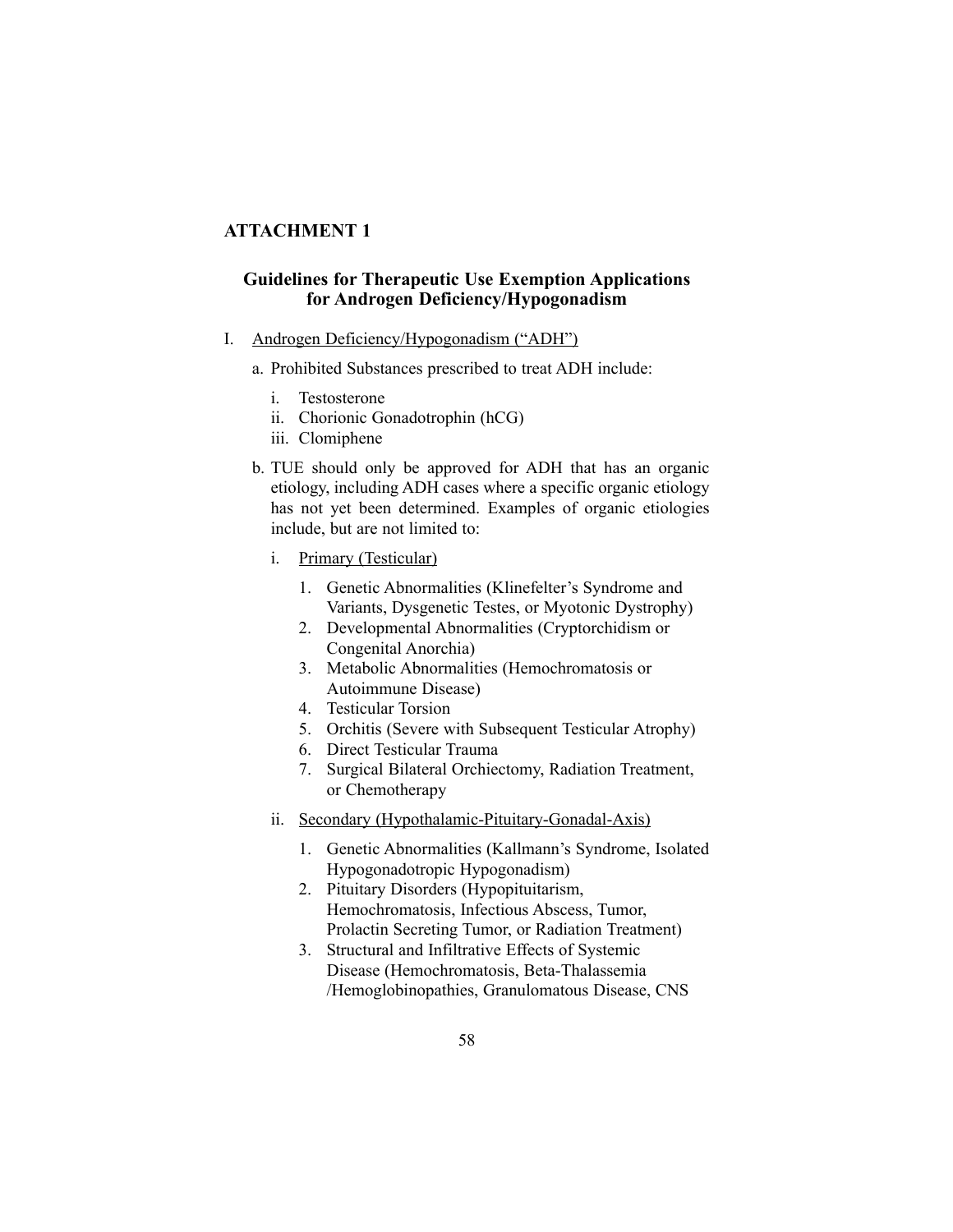Develophmental Abnormalities, Sickle Cell Disease, or Infection (e.g., TB Meningitis))

- 4. Anatomical Problems (Pituitary Stalk Section, Hypophysectomy, Empty Sella, Documented Traumatic Brain Injury)
- c. TUE should not be approved for ADH due to a functional disorder. Examples of such functional disorders include, but are not limited to:
	- i. Severe Emotional Stress
	- ii. Morbid Obesity
	- iii. Untreated Obstructive Sleep Apnea
	- iv. Overtraining
	- v. Malnutrition/Eating Disorders
	- vi. Medication use (e.g., Opioids, Androgens, SARMs, Progestins, Estrogens)
	- vii. Chronic Systematic Illness (e.g., Diabetes, HIV Infection, Crohns Disease)
	- viii. Aging/Late Onset Hypogonadism
	- ix. Alcohol Excess
	- x. Defects in Androgen Action (e.g., Reifenstein Syndrome)
	- xi. Generalized Symptoms without an Organic Etiology
- d. For a TUE for hypogonadism, the following medical information must be submitted:
	- i. Detailed clinical history and physical examination that documents the diagnosis by a board-certified endocrinologist. Physical examination must include a testicular examination and documentation of testicular volume.
	- ii. Laboratory Testing must include:
		- 1. Free and Total testosterone drawn before 10am 3 times over 4-6 weeks
		- 2. LH and FSH-drawn with testosterone each time
		- 3. Sex hormone binding globulin (SHBG)
		- 4. TSH and free T4
		- 5. Estradiol
		- 6. Prolactin
		- 7. IGF-1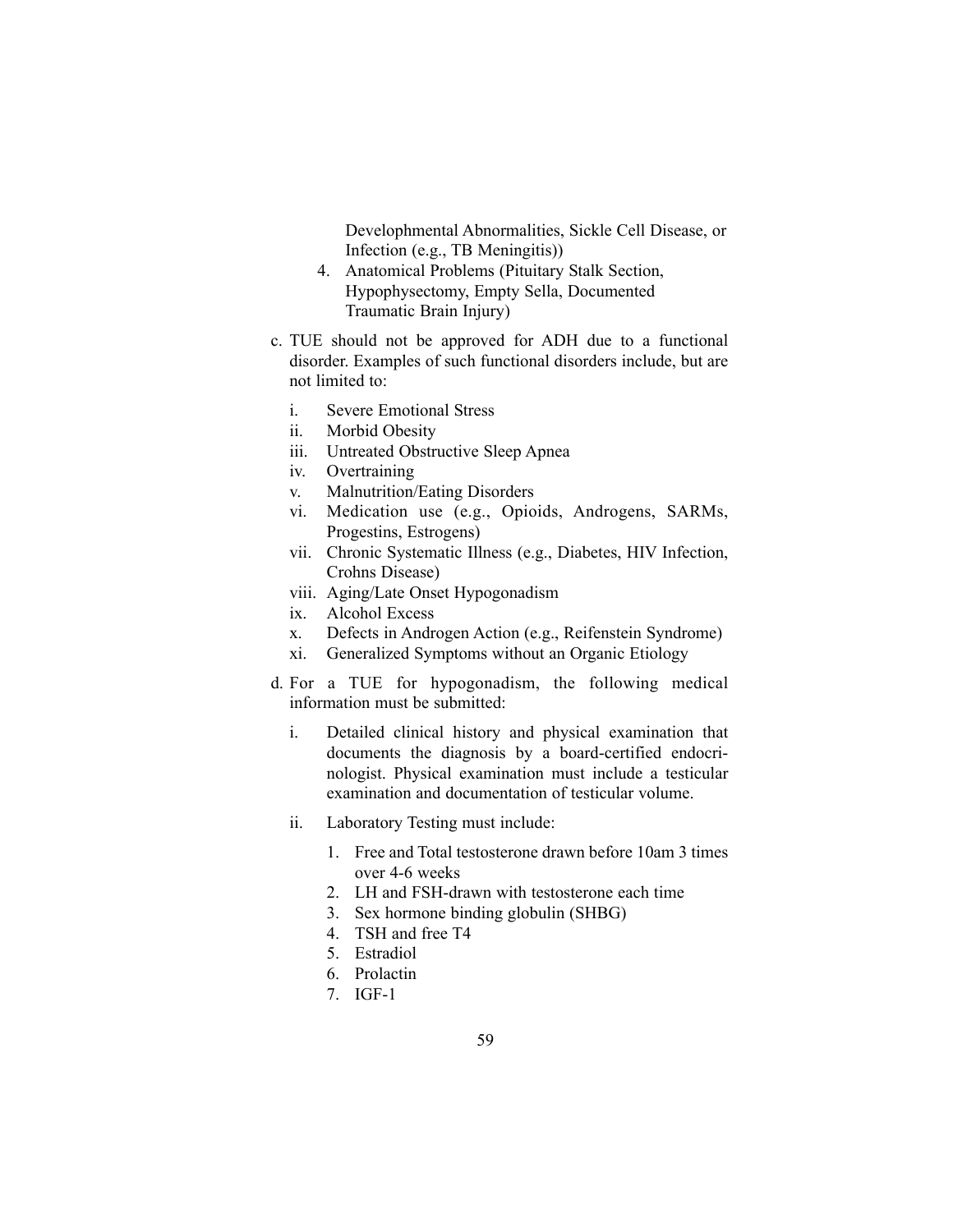- iii. If indicated, testing should include:
	- 1. Testicular imaging
	- 2. Semen analysis (if fertility is an issue)
	- 3. GnRH stimulation test
	- 4. Clomiphene stimulation test
	- 5. Glucagon stimulation test
	- 6. hCG stimulation test
	- 7. MRI of brain with pituitary cuts with and without contrast
- iv. A detailed treatment plan that includes the medication for which a TUE is being requested, the dose, the route of administration, and the frequency of use. The treatment plan should also include dates of when follow-up testing of hormone levels will occur.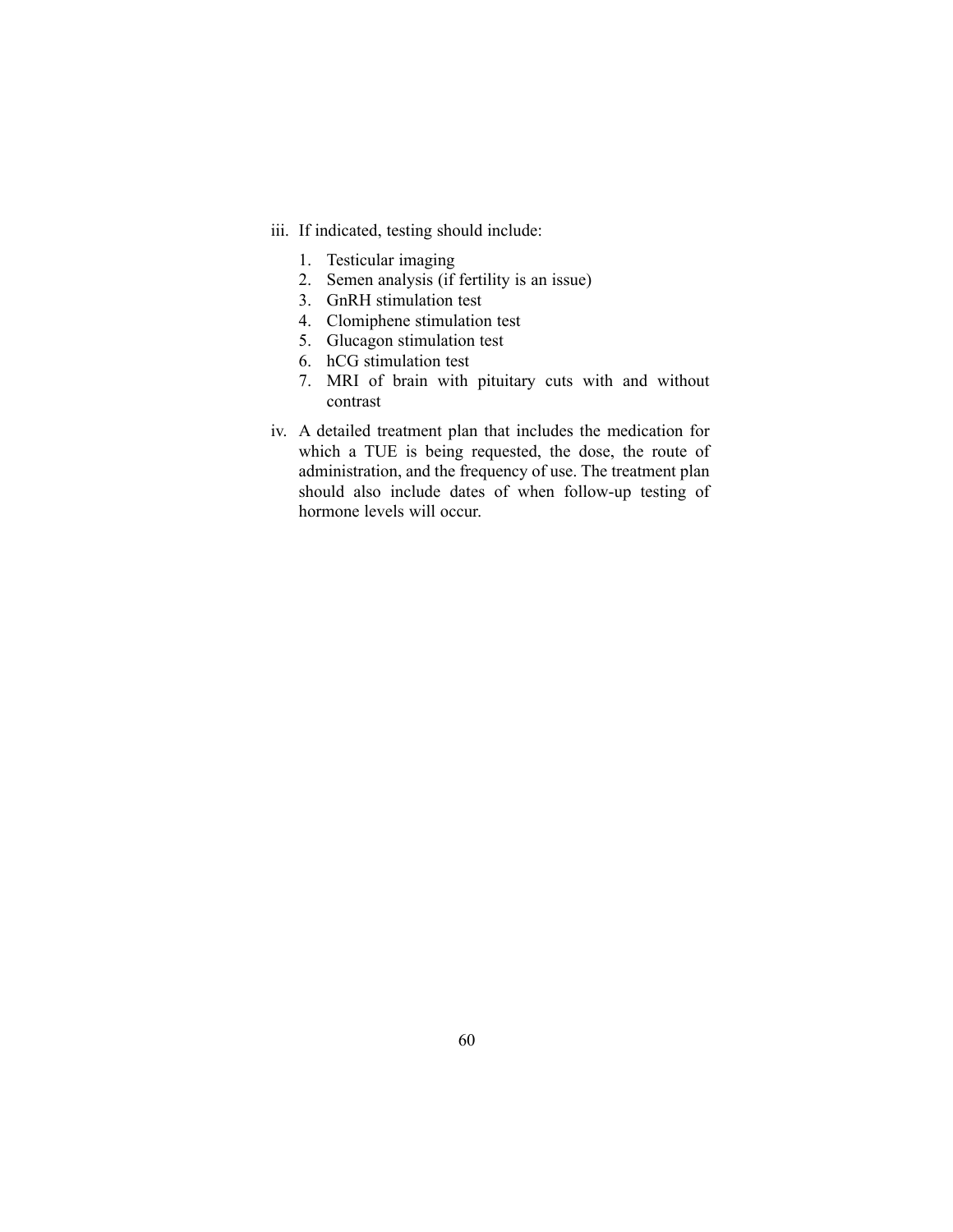# **ATTACHMENT 2**

David M. Prouty, Esq. General Counsel Major League Baseball Players Association 12 East 49th Street New York, NY 10017

Re: Primary Reference Standard Material

Dear Dave:

This letter confirms our agreement regarding the use of primary reference standard material—as opposed to other reference standards, such as excretion urine—by the Montreal Laboratory when testing urine specimens for Prohibited Substances under Major League Baseball's Joint Drug Prevention and Treatment Program (the "Program"). The parties agree that, where primary reference standard material for a parent compound or metabolite of a Prohibited Substance is commercially available or has been synthesized and verified by various analytical techniques (including, but not limited to, mass spectrometry and nuclear magnetic resonance), and where the parties' Medical Testing Officer determines that the available primary reference standard material is at least as reliable as the reference standard for that Prohibited Substance that is then being utilized for comparison purposes by the Montreal Laboratory, the parties will jointly direct that the Medical Testing Officer obtain and use such primary reference standard material for purposes of future testing of urine specimens under the Program. For those Prohibited Substances for which there is no such commercially-available primary reference standard material, the parties agree that the Montreal Laboratory shall continue, without interruption, to test urine specimens for those Prohibited Substances using the currently available analytical methods determined by the Medical Testing Officer.

The parties agree to direct that the Medical Testing Officer notify the parties when she becomes aware of the availability of new primary reference standard material for any Prohibited Substance as well as when the Montreal Laboratory intends to transition to or from using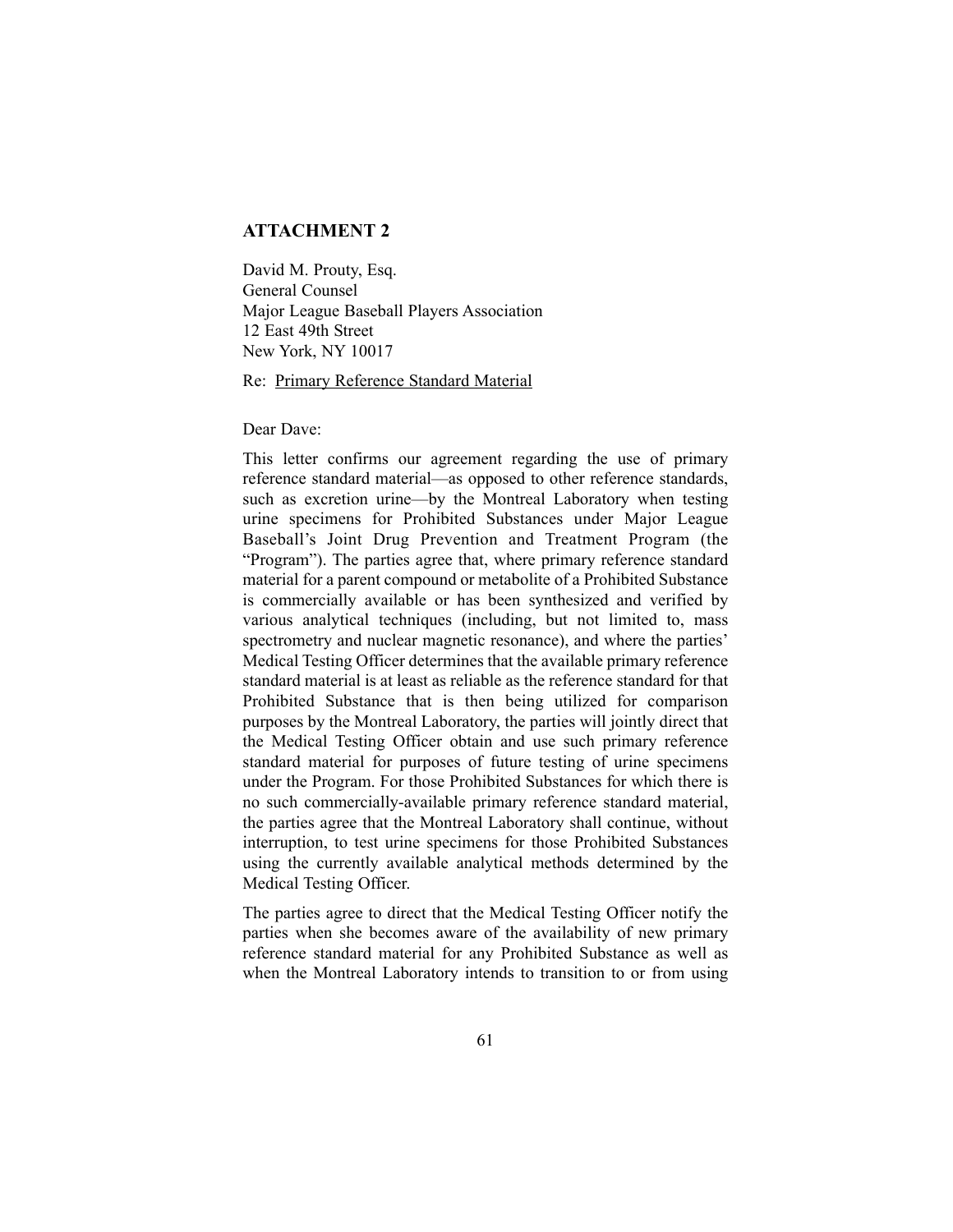primary reference standard material in its testing for a particular Prohibited Substance under the Program.

The parties will jointly explore opportunities to support or commission the synthesis of primary reference standard material for Prohibited Substances for which primary reference standard material does not currently exist, to the extent permitted by law. Notwithstanding the previous sentence, the parties agree that testing for all Prohibited Substances will continue using currently available analytical methods during any period that any primary reference standard materials are being synthesized.

Any costs incurred as a result of this agreement, including but not limited to costs associated with funding the synthesis of new primary reference standard material, shall be paid for using joint funds. In the event that the costs incurred as a result of this agreement exceed \$100,000 in any given calendar year (after accounting for any offsetting revenues generated from new primary reference material), the parties will revisit the agreement and, after conferring in good faith, determine whether further expenditures should be made in that calendar year. In no event, however, shall more than \$100,000 in joint funds be spent in any calendar year pursuant to this agreement without the consent of both parties.

This agreement is without prejudice to either Party's position regarding the relative merits, validity, or accuracy of primary reference standard material as compared to other laboratory reference standards. Neither Party may use or refer to the existence of this agreement, or any actions taken by the parties pursuant to this agreement, in connection with any challenge to a positive test result, or the discipline resulting therefrom, under the Program.

Very truly yours,

Daniel R. Halem Chief Legal Officer Major League Baseball Office of the Commissioner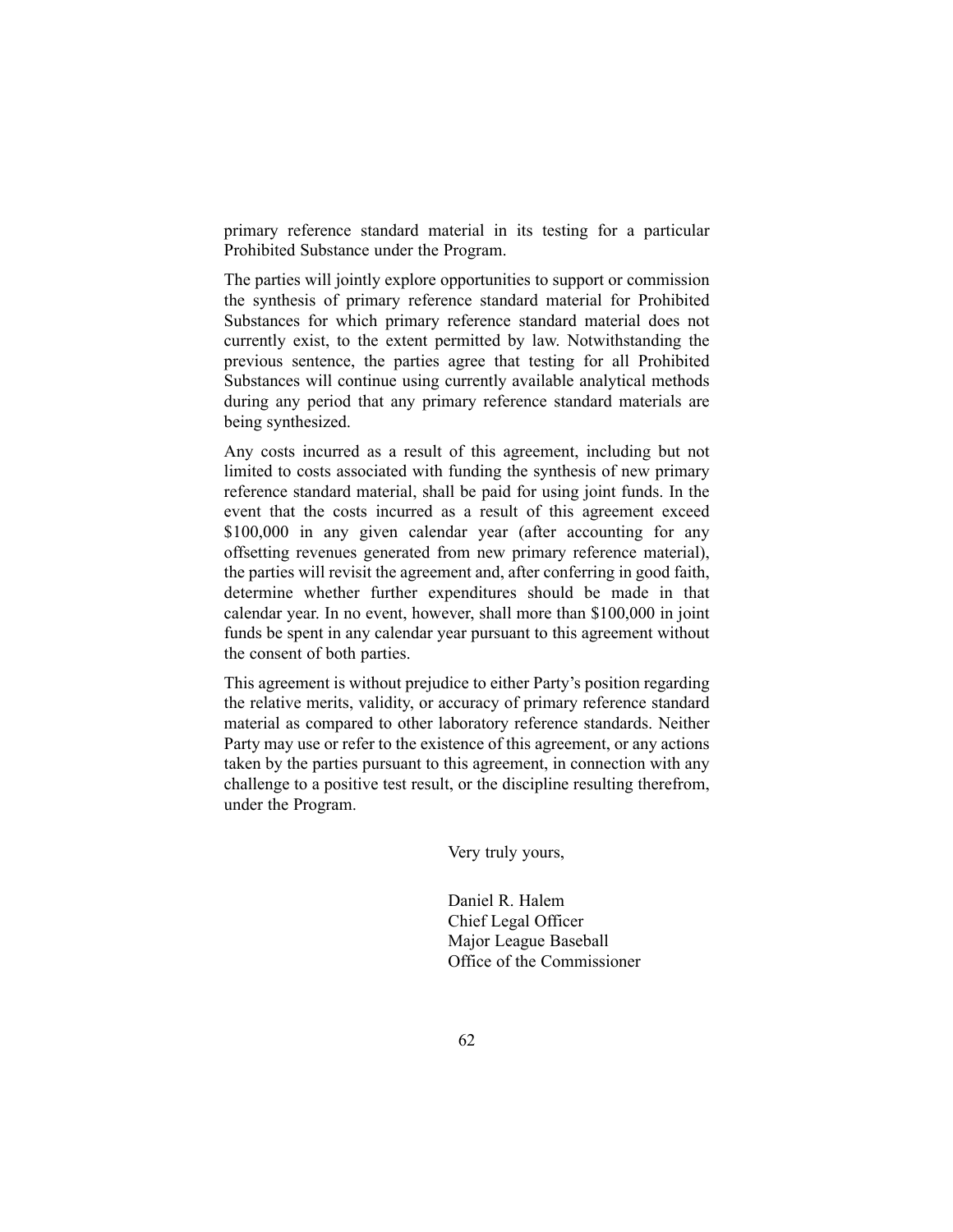# **ATTACHMENT 3**

David M. Prouty, Esq. General Counsel Major League Baseball Players Association 12 East 49th Street New York, NY 10017

Re: Testing of Foreign Professionals

Dear Dave:

This is to confirm our understanding that Foreign Professionals as defined in Major League Rule 3(a)(1)(C) who intend to sign Major League Contracts shall be subjected to an unannounced urine specimen collection to detect for the presence of Performance Enhancing Substances and DHEA only, and an unannounced blood specimen collection to test for the presence of hGH, all conducted pursuant to the collection and laboratory procedures of the Program as follows:

a. Foreign Professionals from the following countries will be tested within seven (7) days of the specified triggering events: (i) Cuba—determination by the Commissioner's Office and notification to the Players Association that the player qualifies as a Foreign Professional; (ii) Japan and Korea— notification to the Commissioner's Office (who will notify the Players Association) that the player has been posted; and (iii) All Other Countries—notification to the Players Association by the Commissioner's Office (or vice versa) that a Major League Club is negotiating with the player on a Major League Contract. All pre-employment drug tests of Foreign Professionals will be expedited by the Montreal Laboratory, and the results will be reported to the Parties directly by CDT. Formal notification by the Commissioner's Office to Clubs (and the Players Association) that a player qualifies as a Foreign Professional and is eligible to sign a Major League or Minor League Contract will occur once the Parties receive confirmation that the player has provided a urine and blood specimen to CDT.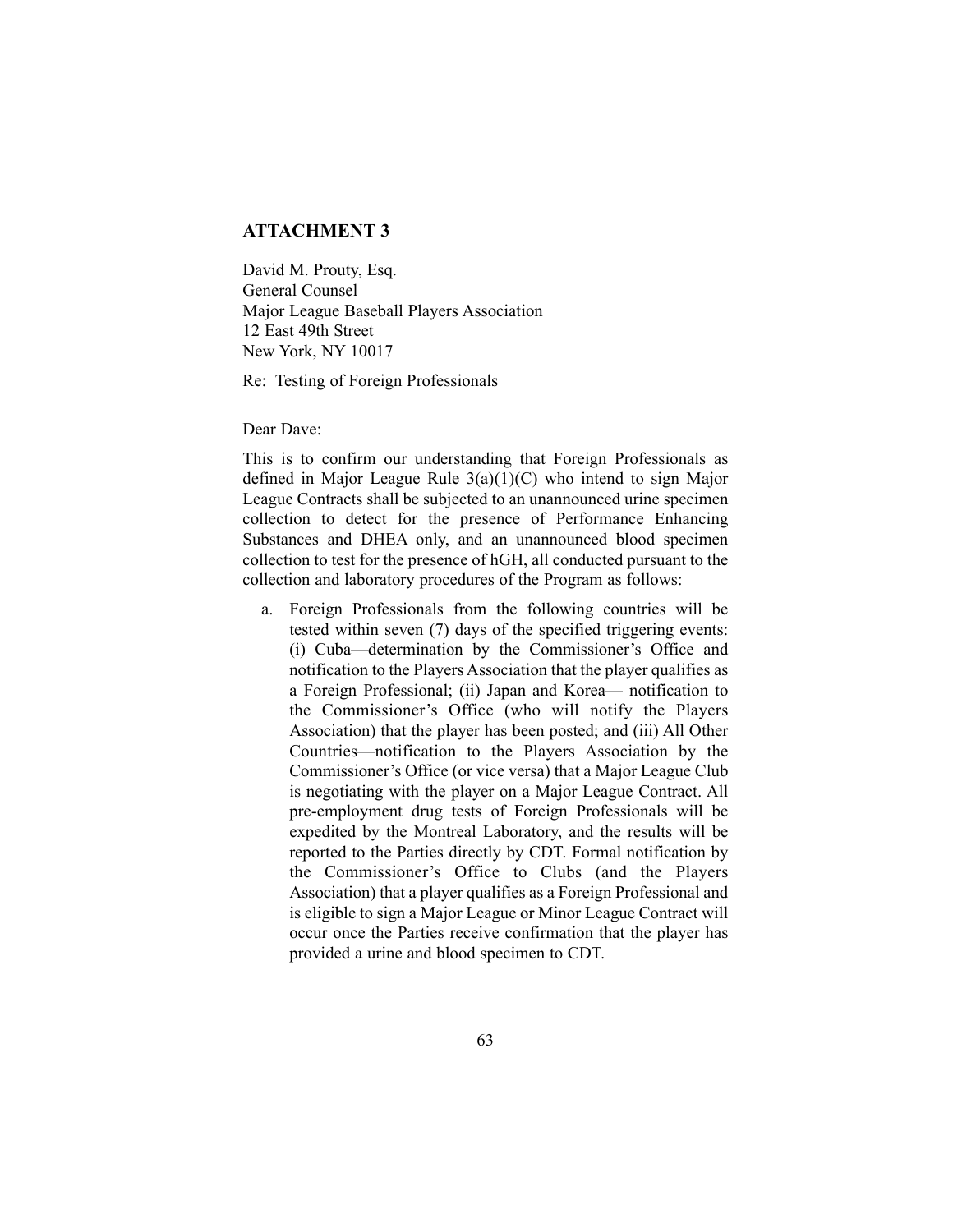- b. A Foreign Professional who tests positive for any Performance Enhancing Substance or DHEA in connection with the preemployment drug test will not be disciplined pursuant to the Program. Rather, the penalty shall be limited to notification of the positive test result to the player and any inquiring Club(s) by the Commissioner's Office and mandatory follow-up drug testing of the Foreign Professional for twelve (12) months pursuant to Section 3.D of the Program after the terms of his Major League Contract are confirmed. (If the Foreign Professional ultimately signs a Minor League Contract, the mandatory follow-up drug testing will be pursuant to the Minor League Drug Program.) The Commissioner's Office and Players Association shall be responsible for ensuring that any Club, player or other individual who receives notification of a positive test under this provision maintains the confidentiality of the information. In accordance with Section 5 of the Program (as revised), each Party will be deemed responsible for any unauthorized disclosures by persons to whom they provide Confidential Information.
- c. A positive test result from a pre-employment drug test of a Foreign Professional who later signs a Major League Contract will not be considered a first violation (as defined in Section 7 of the Program) for purposes of determining discipline for any future violation of the Program by the Foreign Professional. Nor will a Foreign Professional who tests positive in connection with a pre-employment drug test be disciplined for a subsequent positive test for the same Performance Enhancing Substance or DHEA resulting from a urine or blood test conducted after terms of a Contract between the Foreign Professional and a Major League Club are confirmed, provided that the provisions of Section 3.H of the Program are satisfied.

Very truly yours,

Daniel R. Halem Chief Legal Officer Major League Baseball Office of the Commissioner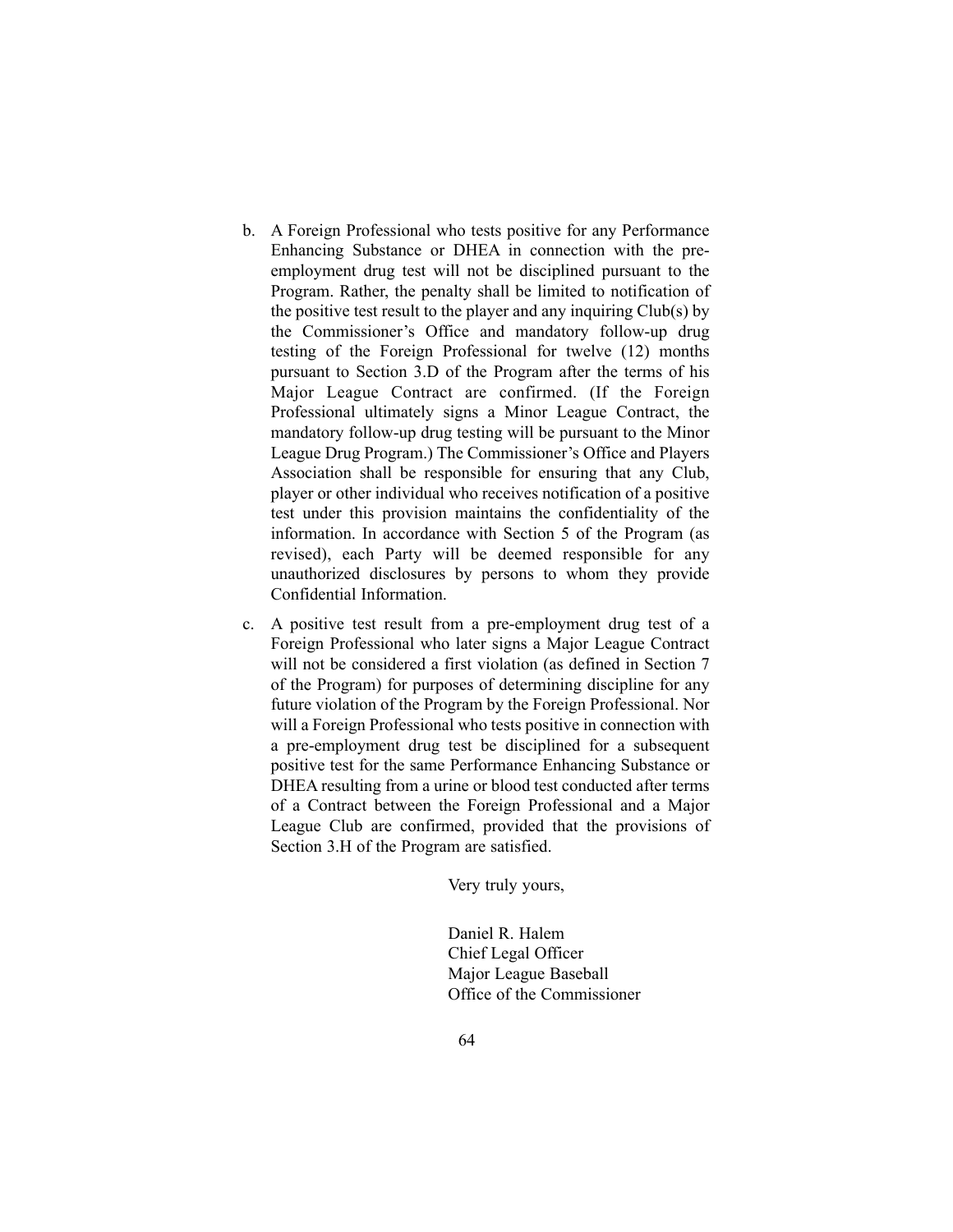# **ATTACHMENT 4**

David M. Prouty, Esq. General Counsel Major League Baseball Players Association 12 East 49th Street New York, NY 10017

Re: Testing of Certain Free Agents

Dear Dave:

This is to confirm our understanding that a Player who previously has been a party to a Major League Contract, but who has not been under reserve to a Major League Club or an affiliated Minor League club for one calendar year or longer (including Players who have been on the Restricted List, Voluntary Retired List, Ineligible List or Disqualified List for one calendar year or longer) (referred to as "Extended Free Agents"), will be subject under the procedures of the Program to an unannounced urine collection to detect for the presence of Performance Enhancing Substances and DHEA only, and an unannounced blood collection to test for the presence of hGH, before being deemed eligible to sign a Major League Contract, and prior to the time that terms are confirmed on any Contract between the Player and a Club

- a. The Players Association will notify all certified player agents that they must notify the Players Association if they will attempt to negotiate a Major League Contract for an Extended Free Agent, and the Players Association, upon receiving such notification, shall notify the Commissioner's Office.
- b. An Extended Free Agent shall be immediately scheduled for an unannounced urine and blood collection, and no later than seven (7) days from the time that the Players Association provides notice to the Commissioner's Office of the name of the Extended Free Agent. If no notice is provided by the certified player agent, the Player shall be collected as soon as practicable after either the Players Association or the Commissioner's Office learns that the Player is negotiating with Clubs over a Major League Contract. The Extended Free Agent will not be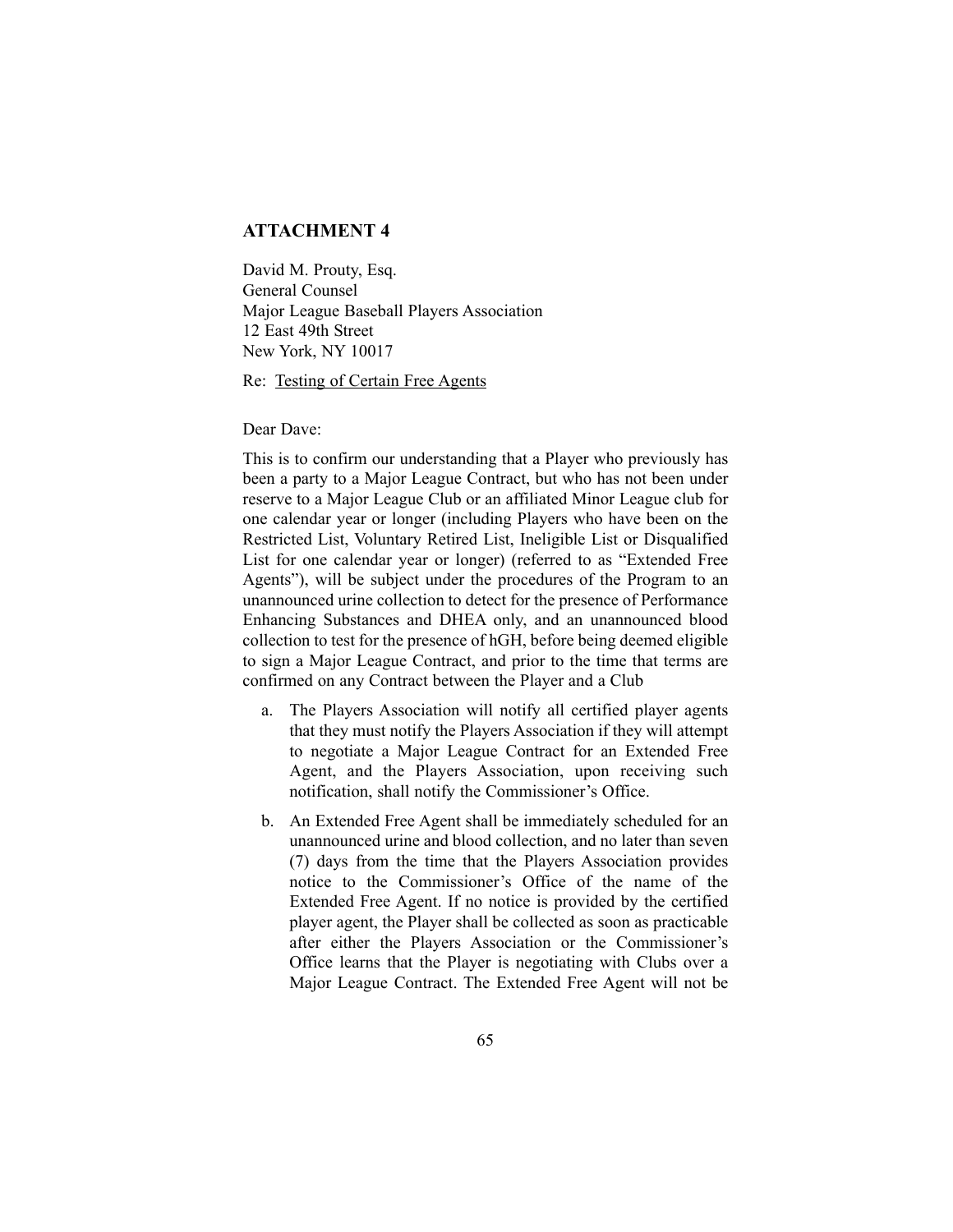deemed eligible to sign a Major League Contract and the Parties will not confirm terms on the Contract of the Extended Free Agent until he is subjected to a urine and blood specimen collection, and the results are reported by the Montreal Laboratory. All pre-employment drug tests of Extended Free Agents will be expedited by the Montreal Laboratory, and the results will be reported to the Parties directly by CDT.

- c. An Extended Free Agent who tests positive for any Performance Enhancing Substance or DHEA in connection with such preemployment drug test will not be disciplined pursuant to the Program. Rather, the penalty for testing positive for a Performance Enhancing Substance or DHEA shall be limited to notification of the positive test result to the Extended Free Agent and any inquiring Club(s) by the Commissioner's Office and mandatory follow-up drug testing of the Extended Free Agent for twelve (12) months pursuant to Section 3.D of the Program after the terms of his Major League Contract are confirmed. (If the Extended Free Agent ultimately signs a Minor League Contract, the mandatory follow-up drug testing will be pursuant to the Minor League Drug Program.) In accordance with Section 5 of the Program (as revised), the Commissioner's Office and Players Association shall be responsible for ensuring that any Club, player or other individual who receives notification of a positive test under this provision maintains the confidentiality of the information. Each Party will be deemed responsible for any unauthorized disclosures by persons to whom they provide Confidential Information.
- d. A positive test result from a pre-employment drug test of an Extended Free Agent who later signs a Major League Contract will not be considered a first, second, third or fourth violation (as defined in Section 7 of the Program) for purposes of determining discipline for any future violation of the Program by the Extended Free Agent. Nor will an Extended Free Agent who tests positive in connection with a pre-employment drug test be disciplined for a subsequent positive test for the same Performance Enhancing Substance or DHEA resulting from a urine or blood test conducted after terms of a contract between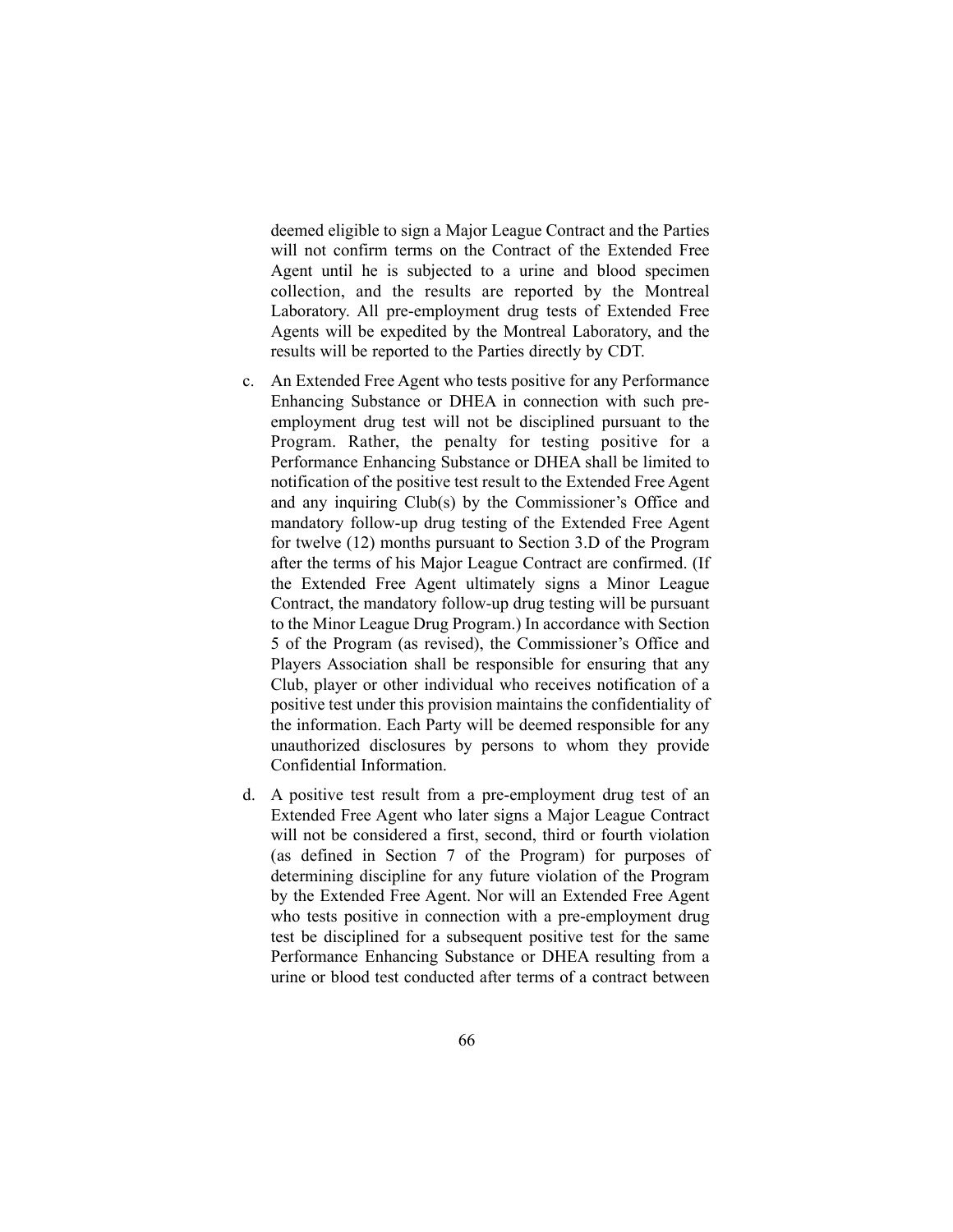the Extended Free Agent and a Major League Club are confirmed, provided that the provisions of Section 3.H of the Program are satisfied.

Very truly yours,

Daniel R. Halem Chief Legal Officer Major League Baseball Office of the Commissioner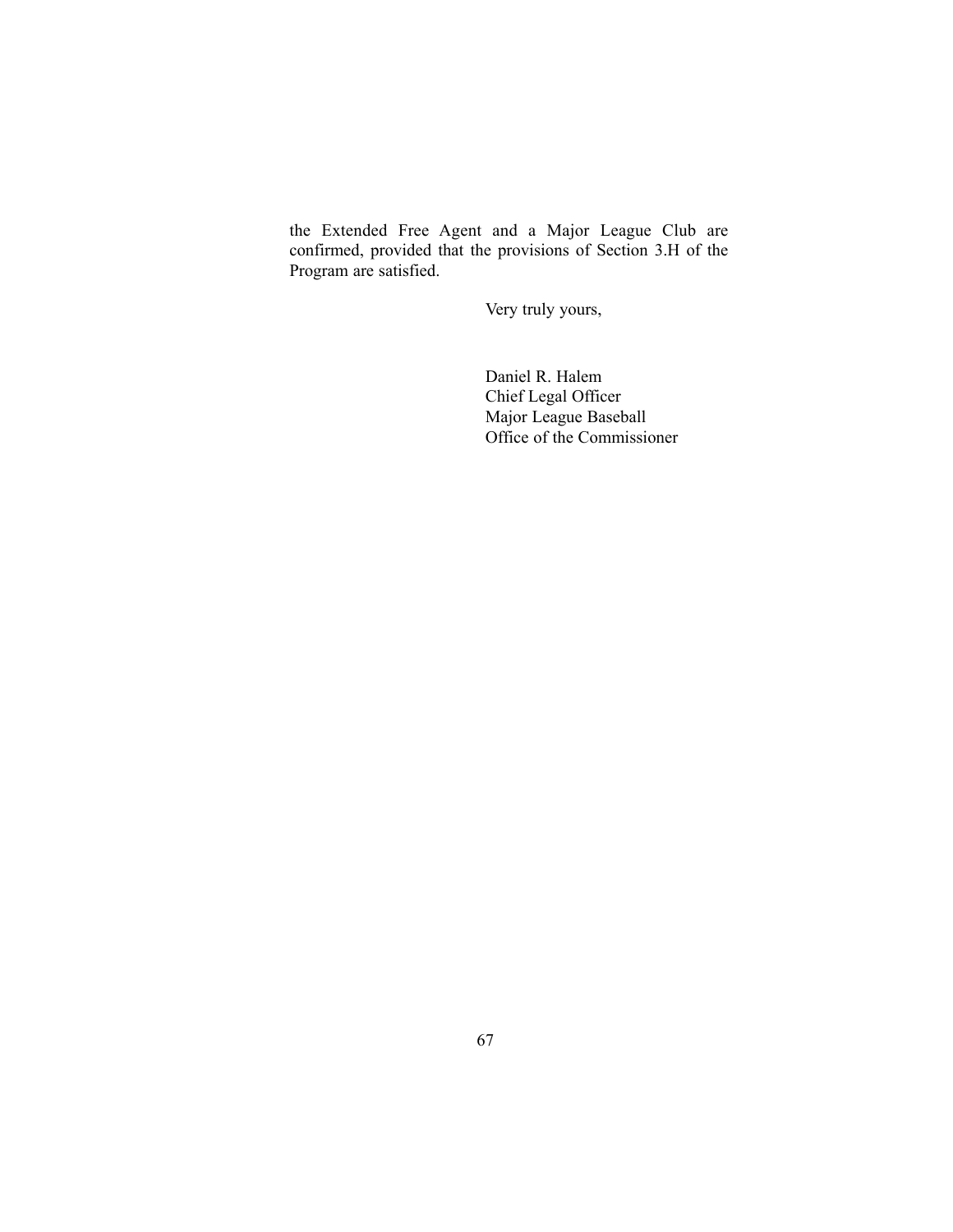# **ATTACHMENT 5**

David M. Prouty, Esq. General Counsel Major League Baseball Players Association 12 East 49th Street New York, NY 10017

Re: Joint Drug Program Alternate Panel Chairs

Dear Dave:

This will confirm our agreement that the Parties shall select and maintain two (2) Alternate Panel Chairs, who sequentially will be asked to serve as a substitute for the Panel Chair whenever the Panel Chair is unavailable to hear Grievances under Major League Baseball's Joint Drug Prevention and Treatment Program ("Program") (e.g., appeals pursuant to Section 8 of the Program) within the applicable time limits set forth the Program. The Panel Chair's unavailability shall not constitute "good cause" to convene a hearing on a Grievance governed by Section 8.C, 8.D, or 8.E of the Program beyond the applicable time limits set forth therein.

The Alternate Panel Chairs shall be selected and terminated in the same manner as the Panel Chair under Article XI(A)(9) of the Basic Agreement and the Parties shall promptly fill vacancies in the Alternate Panel Chair positions as they occur. At the time of their selection, the Parties shall designate the order of the potential service of each Alternate Panel Chair. In the event that the first Alternate Panel Chair called upon for service is unavailable to convene a hearing within the time period applicable to the dispute at issue, the Parties agree to use the second Alternate Panel Chair.

Decisions issued by an Alternate Panel Chair (irrespective of whether the case is heard as a Panel case) will carry the same precedential value as a non-Panel decision within the jurisprudence of MLB-MLBPA arbitration decisions.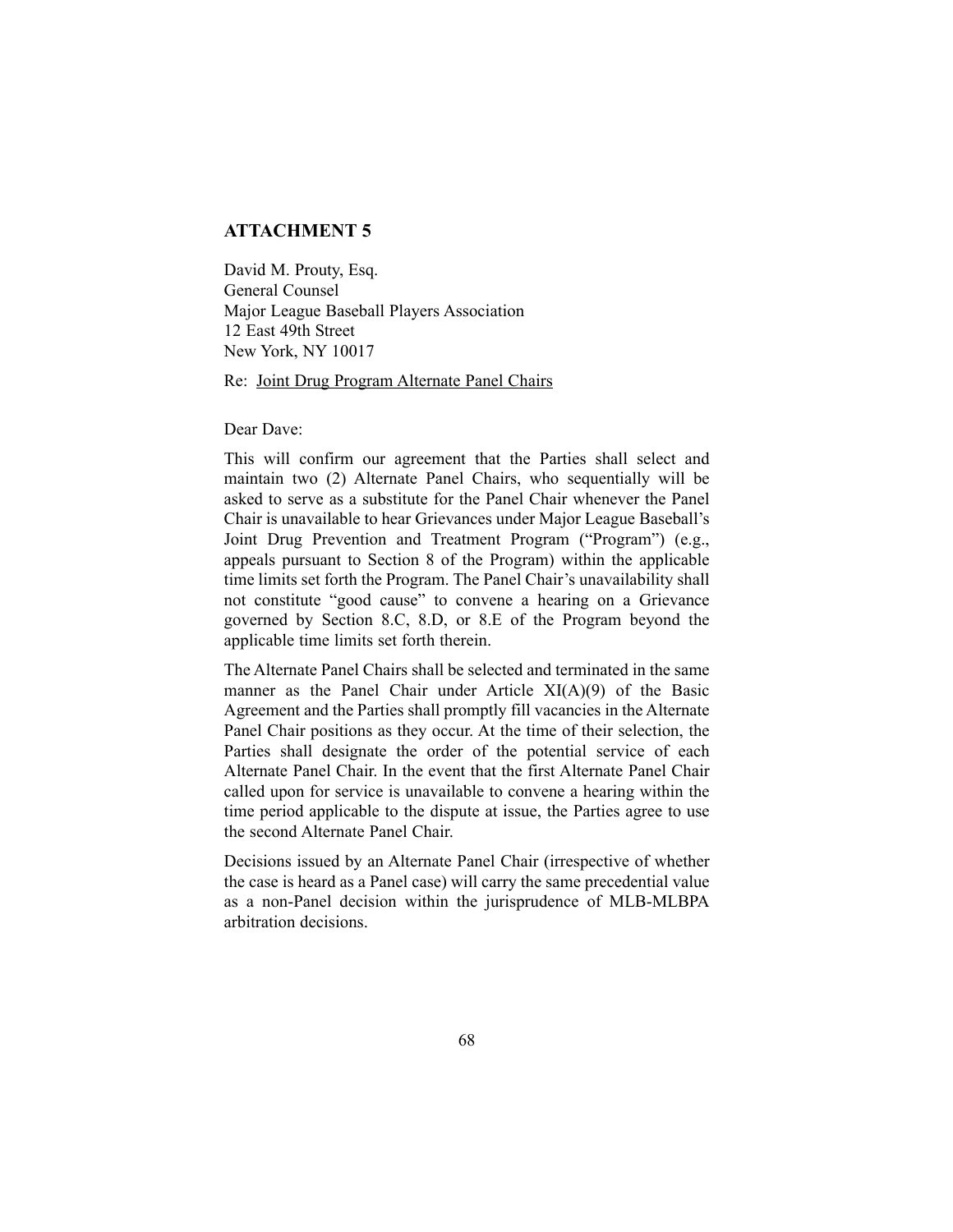Very truly yours,

Patrick J. Houlihan Vice President Deputy General Counsel—Labor Major League Baseball Office of the Commissioner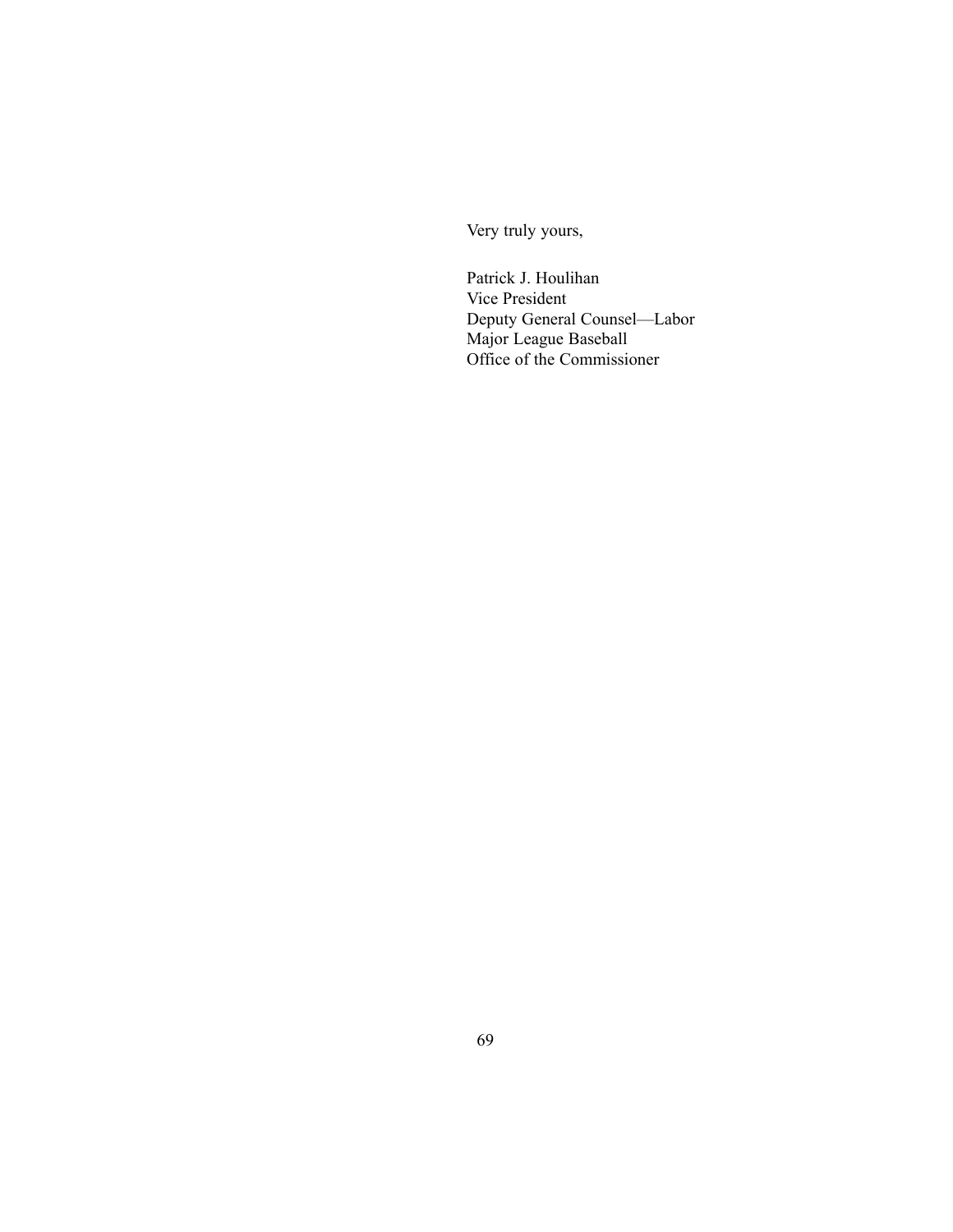# **MAJOR LEAGUE BASEBALL'S JOINT DRUG PREVENTION AND TREATMENT PROGRAM**

**TESTING PROTOCOLS AND COLLECTION PROCEDURES**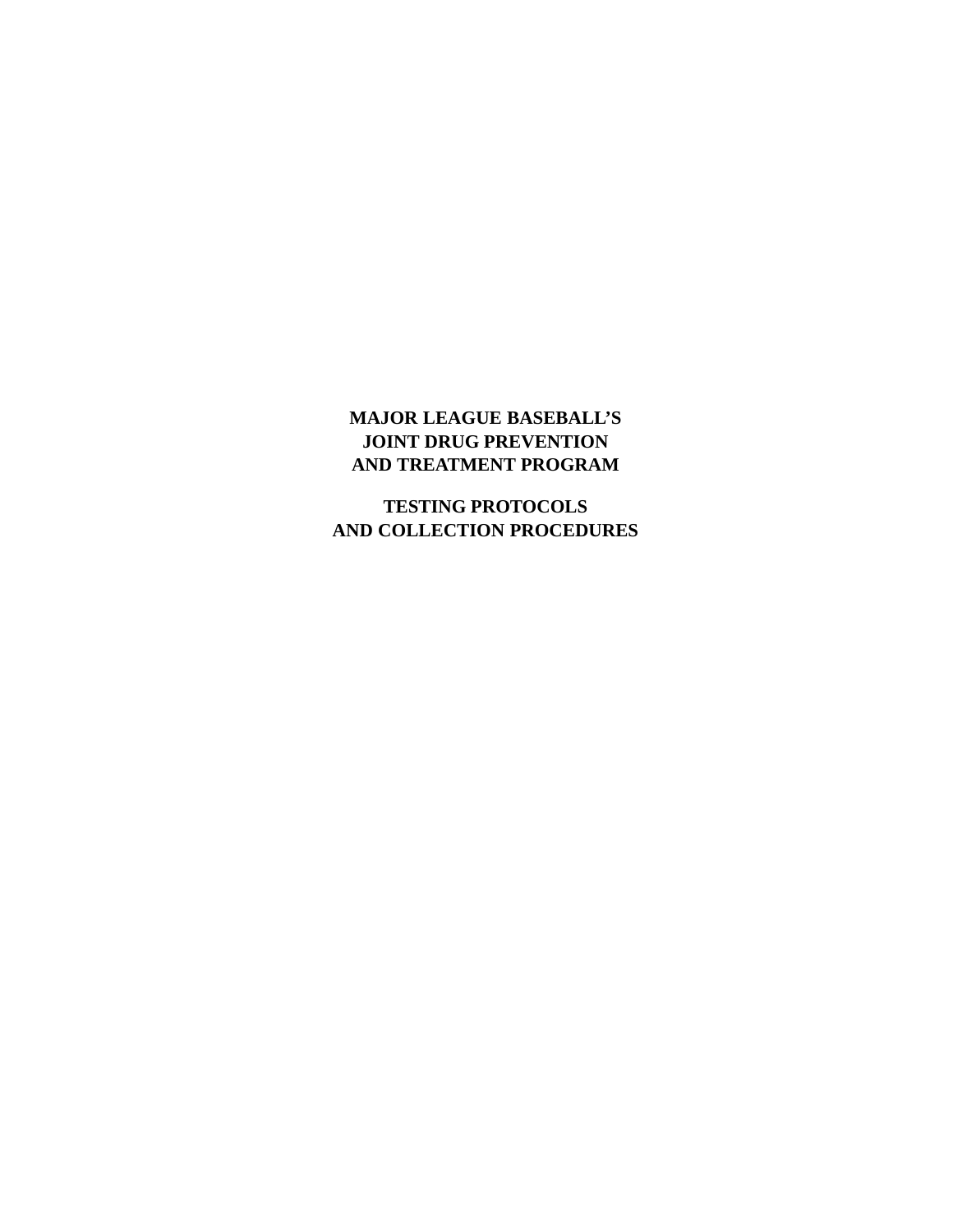# **TABLE OF CONTENTS**

**Page**

|         | URINE SPECIMEN TESTING PROTOCOLS             | $\mathbf{1}$   |
|---------|----------------------------------------------|----------------|
|         | DOCUMENT RETENTION                           | $\overline{2}$ |
|         | URINE SPECIMEN COLLECTION PREPARATION        |                |
|         |                                              |                |
| L.      |                                              | 3              |
| $\Pi$ . | Urine Collection Procedures                  | - 8            |
| III.    | Procedures After Urine Collection            | 21             |
|         | IV. Urine Collection List of Exhibits        | 24             |
|         | <b>BLOOD SPECIMEN COLLECTION PREPARATION</b> |                |
|         | AND PROCEDURES                               | 30             |
| L       | Blood Collection Personnel and Supplies      | 30             |
| Н.      |                                              |                |
| III.    |                                              |                |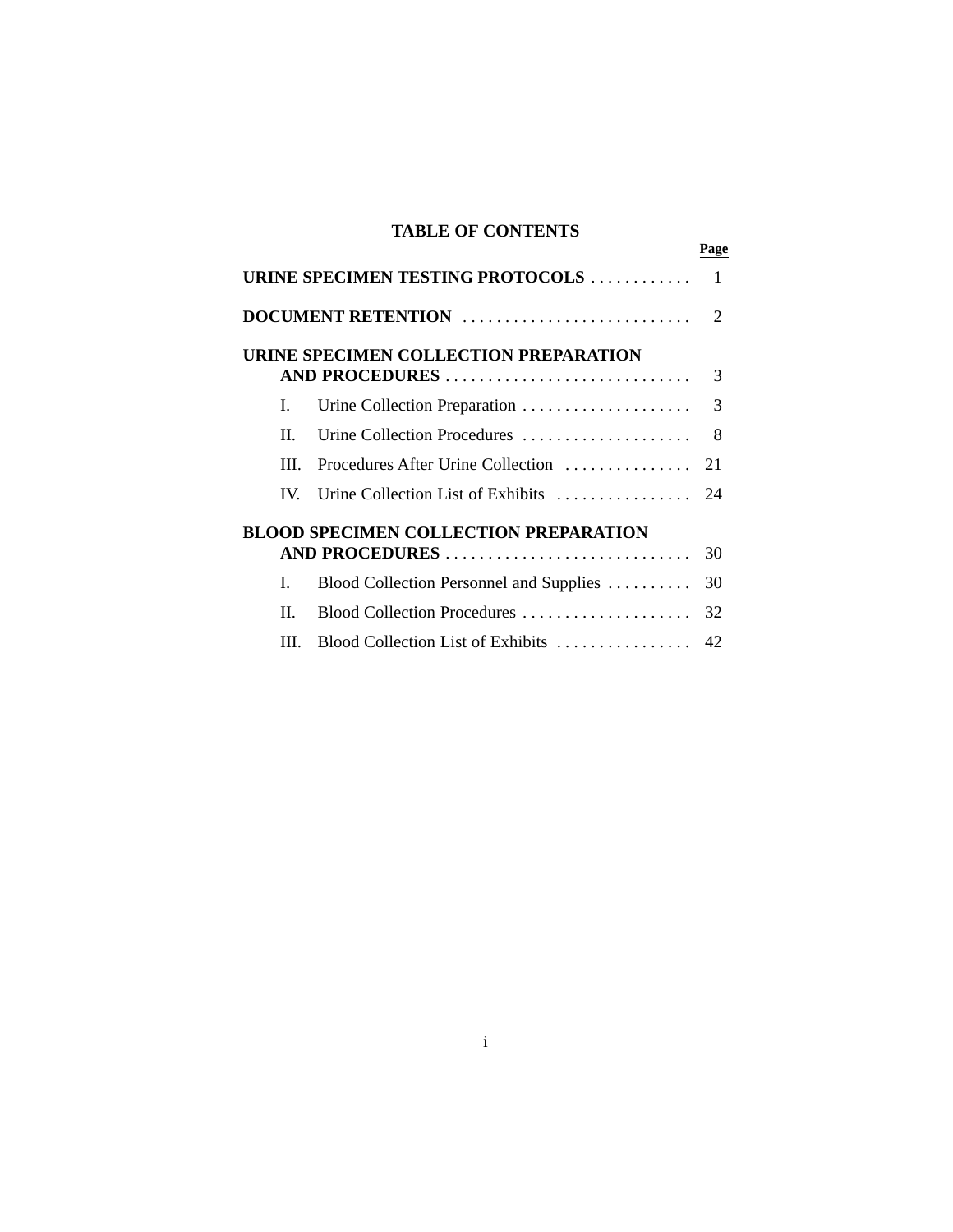### **URINE SPECIMEN TESTING PROTOCOLS**

## **A. DRUGS OF ABUSE**

| <b>Drug of Abuse</b> | <b>Confirmation Test Level (ng/mL)</b> |
|----------------------|----------------------------------------|
| Natural Cannabinoids | 18                                     |
| Cocaine Metabolites  | 150                                    |
| Opiates/Metabolites  | 2000                                   |
| Phencyclidine (PCP)  | 25                                     |

#### **B. PERFORMANCE ENHANCING SUBSTANCES**

A test will be considered positive if any Performance Enhancing Substance as defined in Section 2.B of the Program is present. Notwithstanding the foregoing, the presence of Nandrolone shall be considered a positive test result only if the confirmation test level exceeds 2 ng/mL, and the presence of Clenbuterol shall be considered a positive test result only if the confirmation test level exceeds 0.9 ng/mL.

#### **C. STIMULANTS**

The presence of a Stimulant shall be considered a positive test result only if the level exceeds 150 ng/mL, unless specified otherwise below:

| <b>Stimulant</b>                | Test Level (ng/mL)  |
|---------------------------------|---------------------|
| Amfepramone (Diethylproprion)   | $500$ ng/mL         |
| Cathine (Norpseudoephedrine)    | $5 \mu g/mL$        |
| Ephedrine                       | $10 \mu g/mL$       |
| Methylephedrine                 | $10 \mu g/mL$       |
| N,alpha-Diethylphenylethylamine | $100$ ng/mL         |
| N-ethyl-1-phenyl-2-butanamine   | $100 \text{ ng/mL}$ |

Notwithstanding anything to the contrary set forth above, for any specimen sent to the INRS Lab for testing with a Specific Gravity of less than 1.005, the presence of a Stimulant shall be considered a positive test result if the confirmation test level exceeds 100 ng/mL, unless the Stimulant is one of the five (5) Stimulants set forth above, in which case the confirmation test level shall remain as set forth above.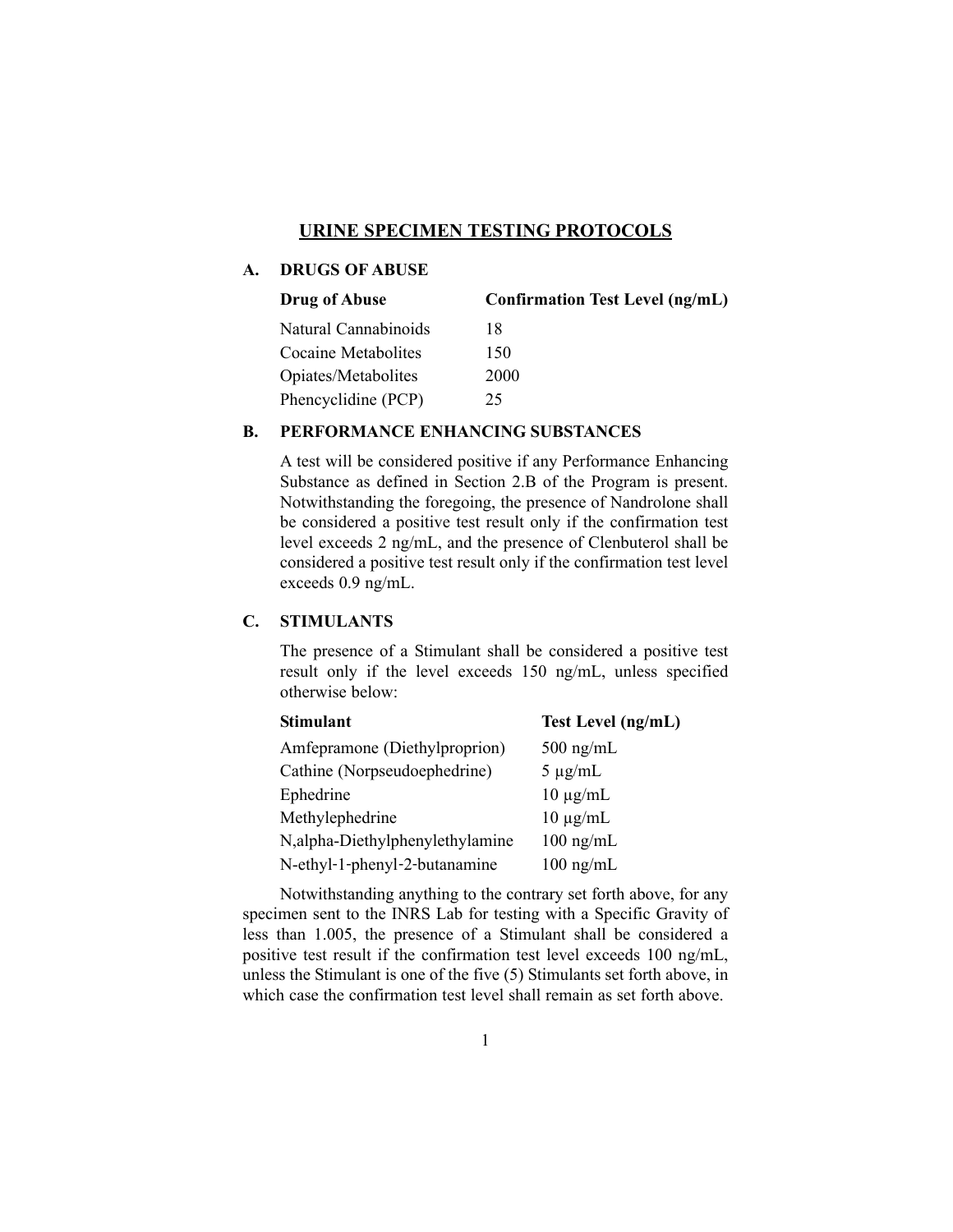#### **DOCUMENT RETENTION**

- 1. Unless instructed otherwise by CDT, Collectors shall deliver all documents related to a specimen collection to a FedEx office immediately following the completion of a collection. Collectors do not retain any documents for specimen collections.
- 2. Once CDT receives a negative test result for a specimen, it will maintain all documents related to that specimen for thirty-six (36) months.
- 3. When CDT receives a positive test result for a specimen, it will notify the IPA by delivering two (2) overnight packages to him. The first package will contain the Player's name and the Specimen Identification Number; the second package will contain the laboratory test result and the Specimen Identification Number.
- 4. CDT will send all documents related to positive test results to the IPA. The IPA will maintain all documents related to a positive test result until both the Commissioner's Office and the Players Association agree that such documents are no longer required for purposes of the appeals process contained in the Program.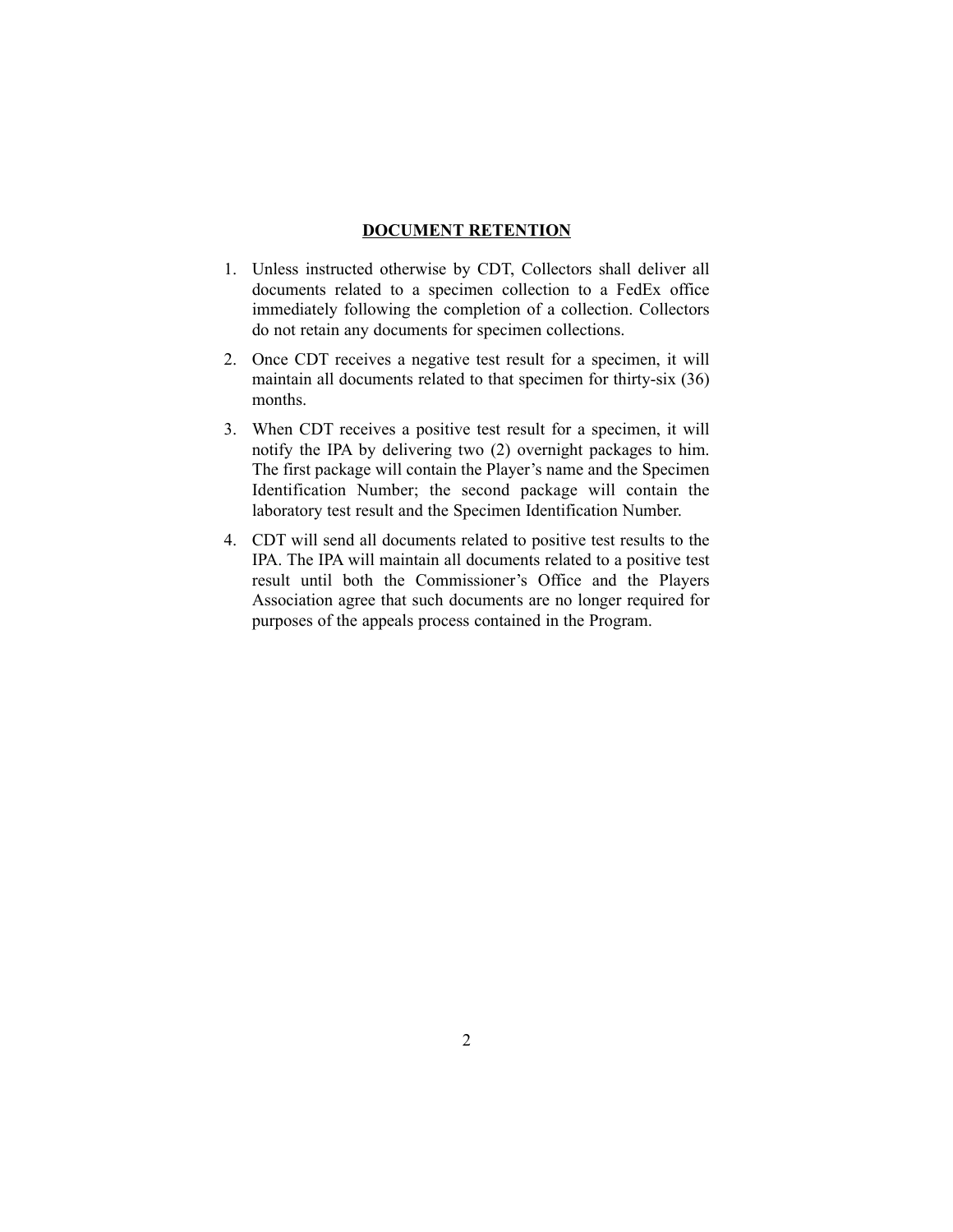### **URINE SPECIMEN COLLECTION PREPARATION AND PROCEDURES**

## **I. URINE COLLECTION PREPARATION**

### **A. SCHEDULING**

- 1. CDT will schedule urine collections for all Players under the Program. All collections will be performed by authorized CDT Sports Collectors ("Collectors").
- 2. Spring Training and Championship Season Collections
	- a. Each Club shall designate a Club Representative and an Alternate Club Representative (the "Club Representatives"), and shall provide their name and contact information to CDT. The evening prior to the scheduled collection, the CDT Program Manager will e-mail the Appointment Sheet to the Collector. The Appointment Sheet will provide the time of arrival and contact information for the Club Representative. The sheet also will contain the name, address, telephone number and hours of operation of the approved FedEx offices to which the Collector shall deliver the specimens immediately after the collections are completed. No Player names will be provided at this time. The CDT Program Manager and the Collector shall keep the information strictly confidential, and shall not contact the Club Representative for any purpose.
	- b. Prior to departing to the scheduled appointment, the Collector will download into the Handheld Device the names of the Players to be tested and print out the required forms and Player Notification List.
	- c. Under no circumstances will Club Representatives or Players receive any advance notice that collections are scheduled to occur. In no event shall the Club Representative be told the names of the Players to be tested prior to the Collector's arrival at the ballpark.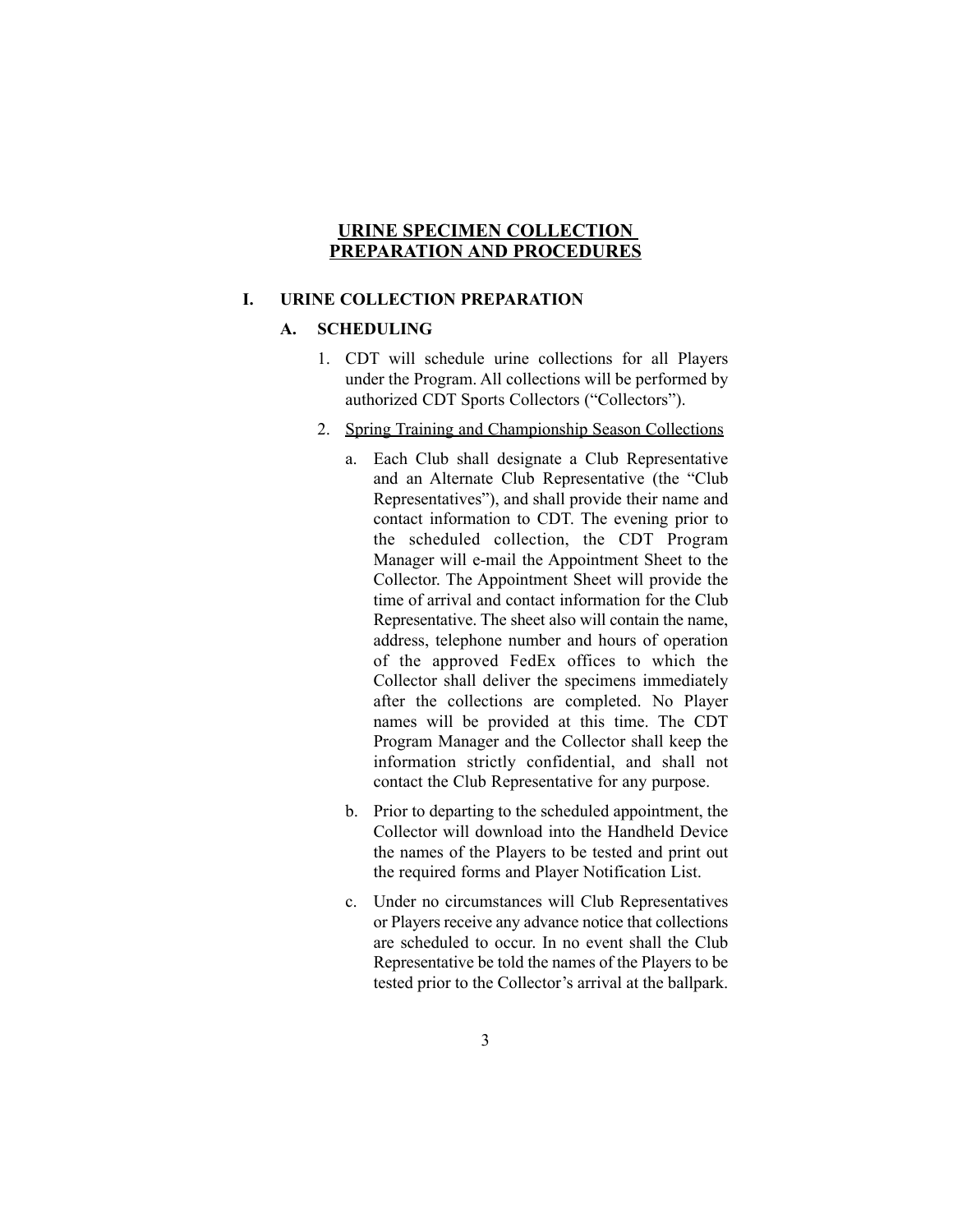#### 3. Off-Season Collections

- a. All Players are required to provide CDT with current off-season contact and location information. If a Player's contact or location information changes for any reason (e.g., vacation, injury rehab, Winter Ball), or for any period of time (including temporary changes), he is required to immediately notify CDT.
- b. The CDT Program Manager will schedule offseason collections and will provide Players with as little notice as practical of an off-season collection. Once a Player has been notified of a collection during the off-season, he must immediately respond to CDT and the collection must occur as soon as possible.
- c. The evening prior to the scheduled collection, the CDT Program Manager will e-mail the Appointment Sheet to the Collector. The Appointment Sheet will provide the time of arrival. The sheet also will contain the name, address, telephone number and hours of operation of the approved FedEx offices to which the Collector shall deliver the specimens immediately after the collections are completed. No Player names will be provided at this time. The CDT Program Manager and the Collector shall keep the information strictly confidential.
- d. Prior to departing to the scheduled appointment, the Collector will download into the Handheld Device the name of the Player to be tested and print out the required forms.
- e. For off-season collections that do not occur at a ballpark, the specimen collection procedures described herein will be used, unless such application would be rendered impracticable under the circumstances of the off-season collection.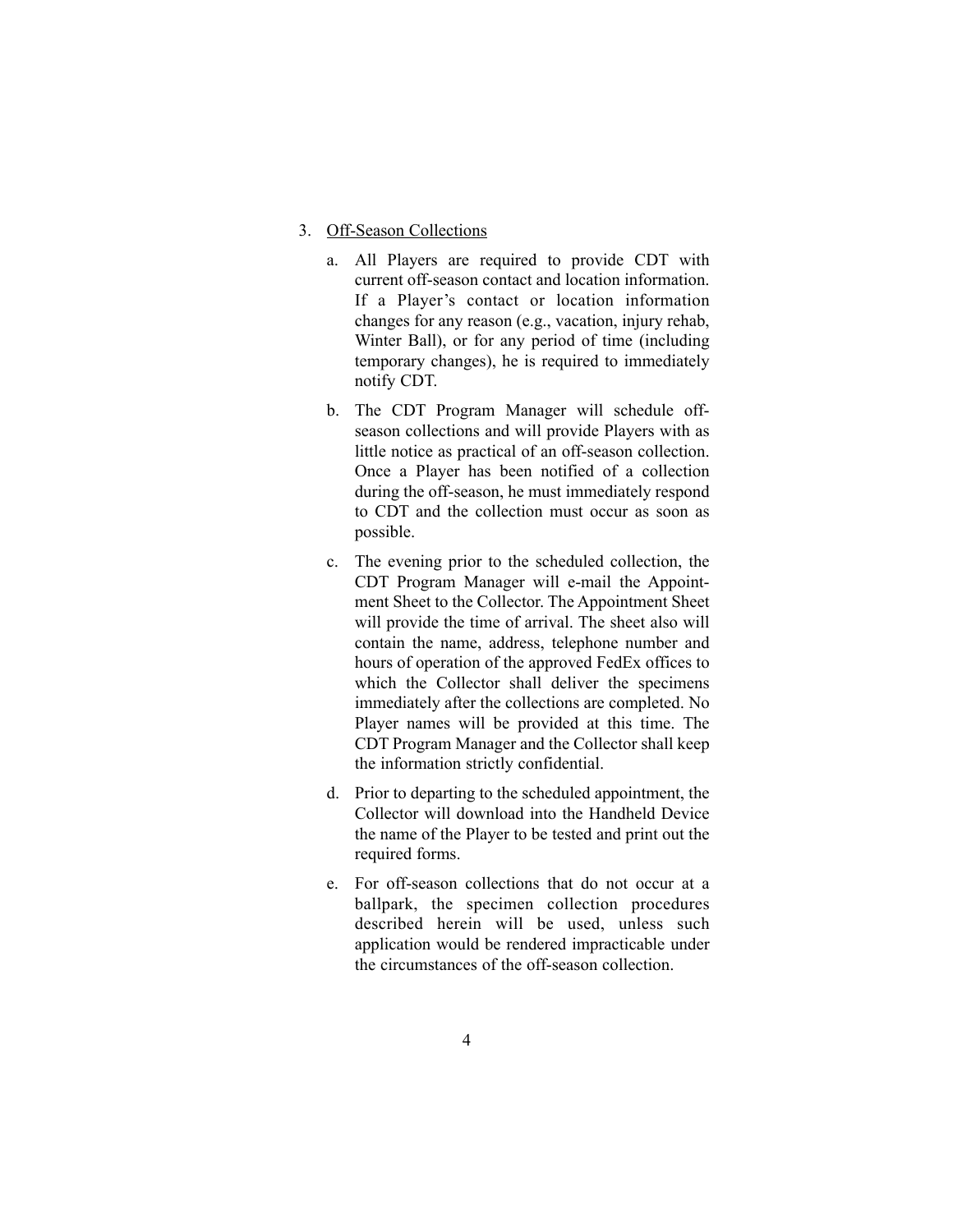#### **B. CHAPERONES**

- 1. For all collections with two (2) or more Players, CDT Chaperone(s) will accompany the Collector.
- 2. Chaperones will be responsible for monitoring the Player between the time of notification and the time the Player checks in with the Collector, and at all other times when he is not under the supervision of a Collector prior to the completion of his collection.

### **C. CREDENTIALS**

- 1. To ensure ballpark access, all Collectors and Chaperones will be provided with an official credential. These credentials will be issued by the Commissioner's Office on an annual basis. The Independent Program Administrator ("IPA") or CDT may request that the Commissioner's Office rescind the credential of a Collector or Chaperone.
- 2. Club security personnel will be made aware of these credentials to ensure easy access and parking.
- 3. The credential should be worn at all times by the Collector and Chaperones while inside the ballpark.

### **D. DRESS CODE**

Collectors and Chaperones should wear business casual attire, which does not include jeans, t-shirts, shorts or hospital scrubs. In addition, Collectors and Chaperones should not wear any items containing the logos or marks of Major League Baseball Clubs or the names or uniform numbers of Major League Players.

#### **E. SUPPLIES NEEDED**

Collectors should bring the supplies listed below, at a minimum, to the collection site. There may be slight variations in equipment. The Collector should not expose any equipment to an excessively hot environment (such as storing them in a car).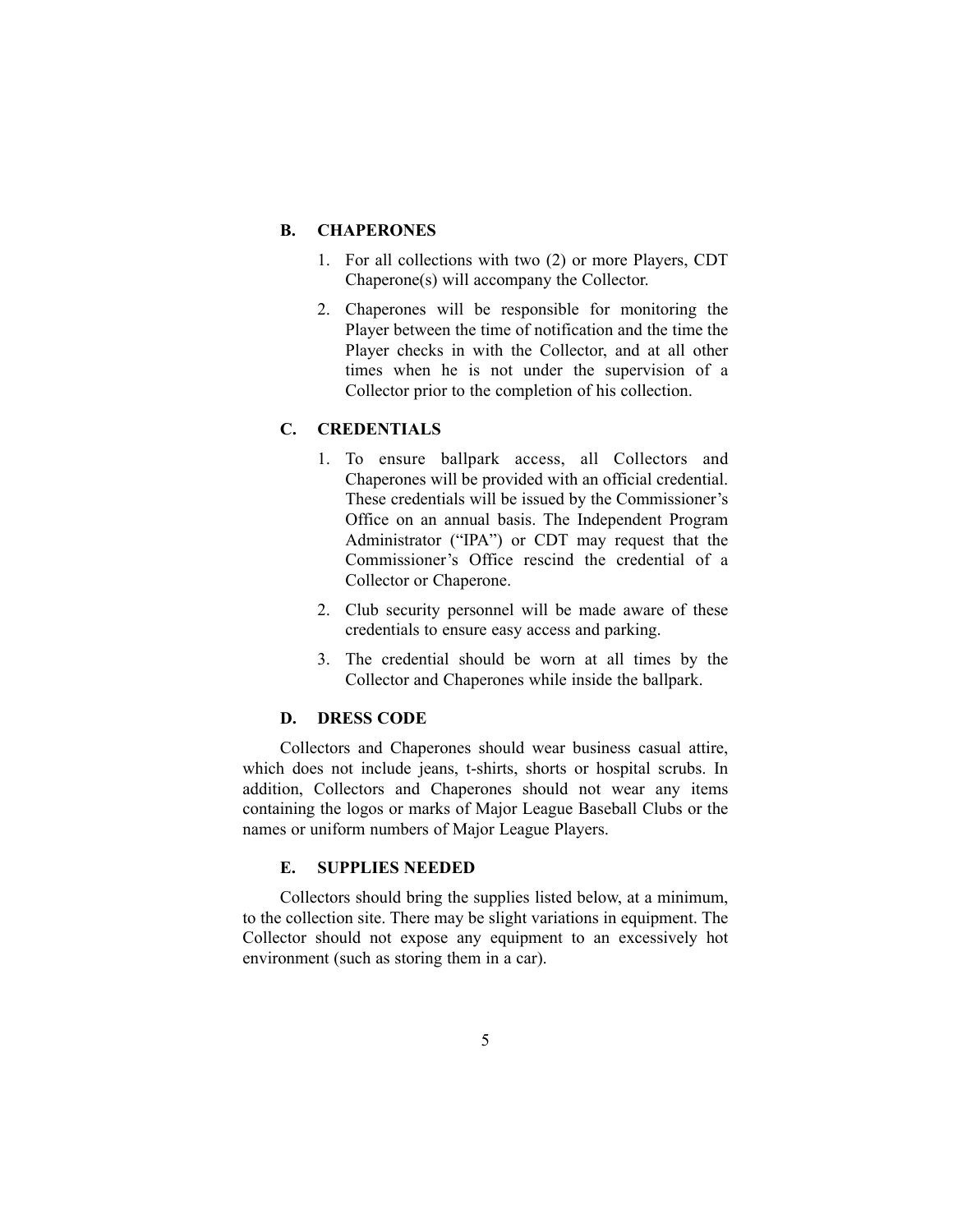- 1. Handheld Device
- 2. Signature Statement Forms Account 10001
- 3. Collection Reminder sheet
- 4. Collection Procedures and Testing Protocols
- 5. Sealed Collection Cups with lids
- 6. FedEx Lab Paks or Corrugated Box
- 7. Collection Kits
- 8. Pens
- 9. Digital Refractometer with Kimwipes and pipettes
- 10. Gloves
- 11. Pre-Addressed FedEx airbills to the INRS Lab
- 12. Commercial Invoice(s) for shipments to Canada
- 13. Pre-Addressed FedEx airbills to CDT
- 14. Urine Collection Event Log
- 15. Problem Collection Logs Account 10001
- 16. Partial Specimen Documentation forms
- 17. Player Notification List Account 10001
- 18. Partial Specimen Kits
- 19. Collection Cup Labels
- 20. Laminated Reminder/Checklist
- 21. Lockable temporary storage container/bag with pad-lock
- 22. FedEx Lab Pak for temporary storage
- 23. CDT Temporary Storage Form

## **F. CALIBRATING THE DIGITAL REFRACTOMETER**

- 1. Collectors should calibrate the digital refractometer prior to each day's collection before arriving at the ballpark. If there is a problem with the refractometer, the Collector should notify CDT immediately.
- 2. To calibrate the refractometer, the Collector should place one (1) to two (2) drops of distilled water (room temperature) on the prism surface.
- 3. The refractometer should have a reading of 1.000. If it has a reading other than 1.000, and cannot be reset, the Collector should call CDT.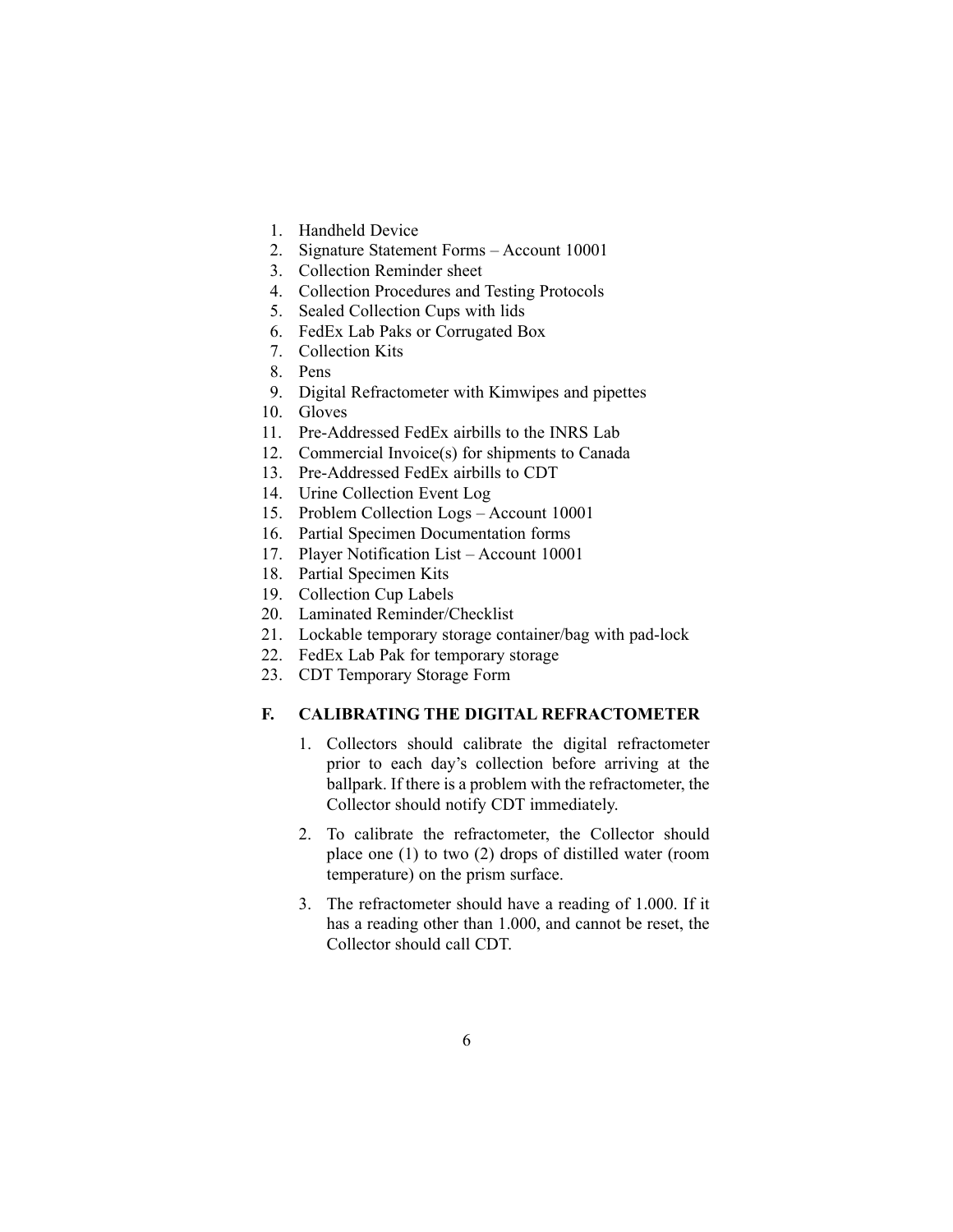#### **G. ARRIVAL AT THE BALLPARK**

- 1. The Collector and Chaperones shall arrive at the ballpark by the time designated on the Appointment Sheet, but shall not enter the Clubhouse prior to the designated time. For pre-game collections, the Collector and Chaperones will enter the Clubhouse at the time designated on the Appointment Sheet. Arrival times for pre-game collections should vary throughout the championship season, provided that Collectors and Chaperones will have a one-hour window during which pre-game arrival times can occur. For post-game collections, Collectors will enter the Clubhouse no earlier than the 9th inning. The Club Representative will meet the Collector and Chaperones in the Clubhouse.
- 2. The Collector should begin filling out the Urine Collection Event Log by entering the arrival time at the collection site and indicating that the refractometer was calibrated (See Exhibit 4).

#### **H. SECURITY/COLLECTION SITE**

- 1. To minimize the preparation before collections, all Clubs are required to have a single, designated collection site for collections in both the home and visitor Clubhouses, unless alternative arrangements have been made as a result of physical constraints of the facility. Designated collection sites must be available for testing on all game days.
- 2. The collection site must contain a lavatory area, must be closed to the public and media, and should be in a location with a locked door to restrict access. If the collection site does not have a locked door, the Chaperone will be responsible for restricting access to the collection site.
- 3. The Collector should inspect the collection site upon arrival to ensure that unauthorized persons are not present, that undetected access (e.g., through a rear door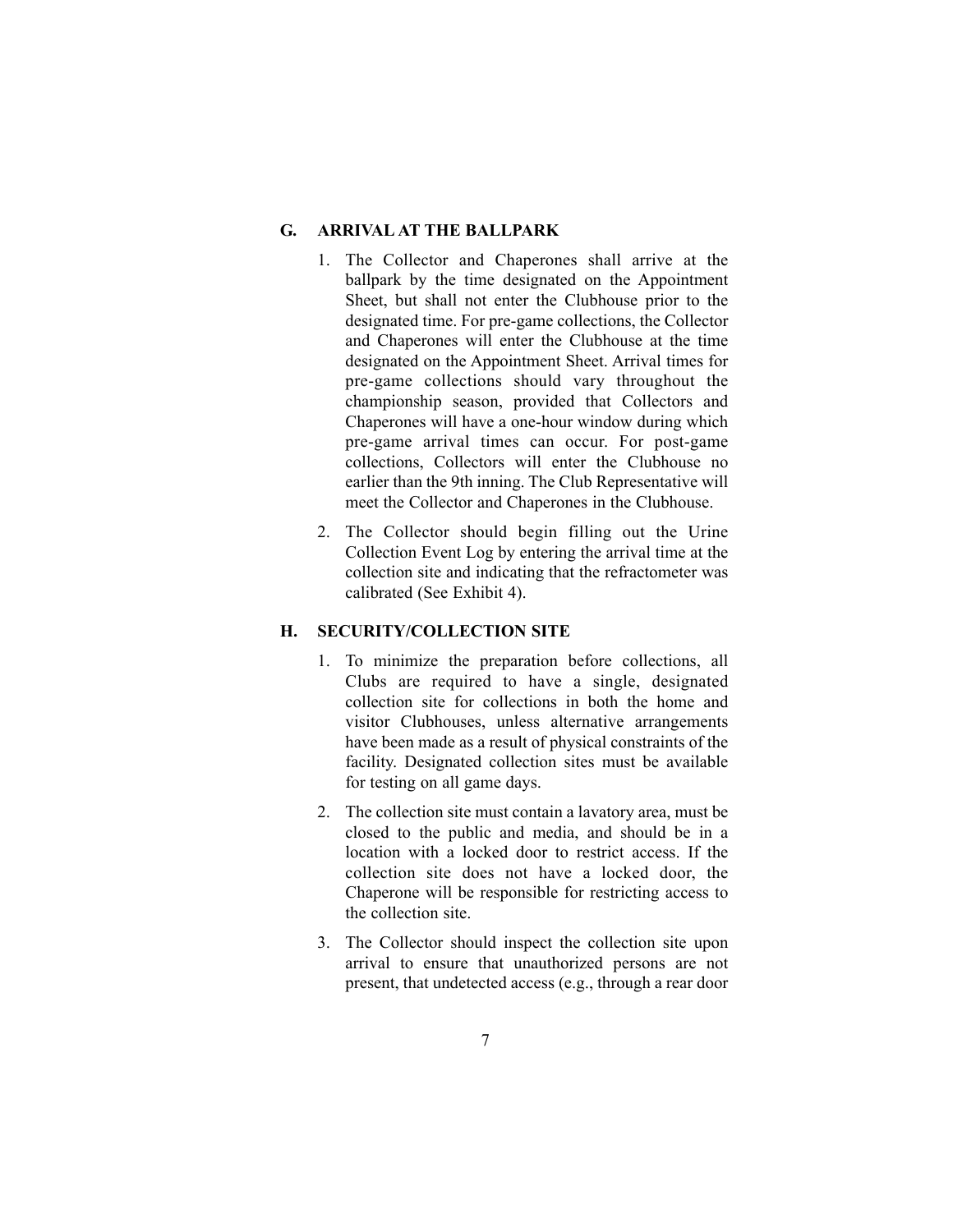not in the view of the Collector) is not possible, and that it is set up as required.

- 4. The collection site must have a testing area where the specimen collection will actually be conducted. The Club shall make available sealed containers of water, juice, other non-alcoholic, non-caffeinated beverages and NSF Certified for Sport nutrition bars for Players.
- 5. No unauthorized personnel shall be permitted in any part of the collection site during the period when urine specimens are being collected or stored.
- 6. No person in the collection site shall take photographs or record video or audio using any device (including but not limited to cell phones or tablets).
- 7. Any Player who asks will be provided with a receipt of the collection in the Player's primary language.
- 8. The Collector shall have only one (1) Player under supervision at any time, and shall be the only individual (other than the Player) who observes the Player produce a urine specimen. The Collector and/or the Player shall be the only one who handles the specimen in the collection site.

### **II. URINE COLLECTION PROCEDURES**

### **A. IDENTIFYING AND NOTIFYING PLAYERS FOR TESTING**

- 1. Role of Club Representative.
	- a. For pre-game collections, the Collector will provide the Club Representative with the Player Notification List for review upon arrival at the ballpark.
	- b. For post-game collections, the Collector will provide the Club Representative with the Player Notification List for review at the conclusion of the game when the notification process is about to begin.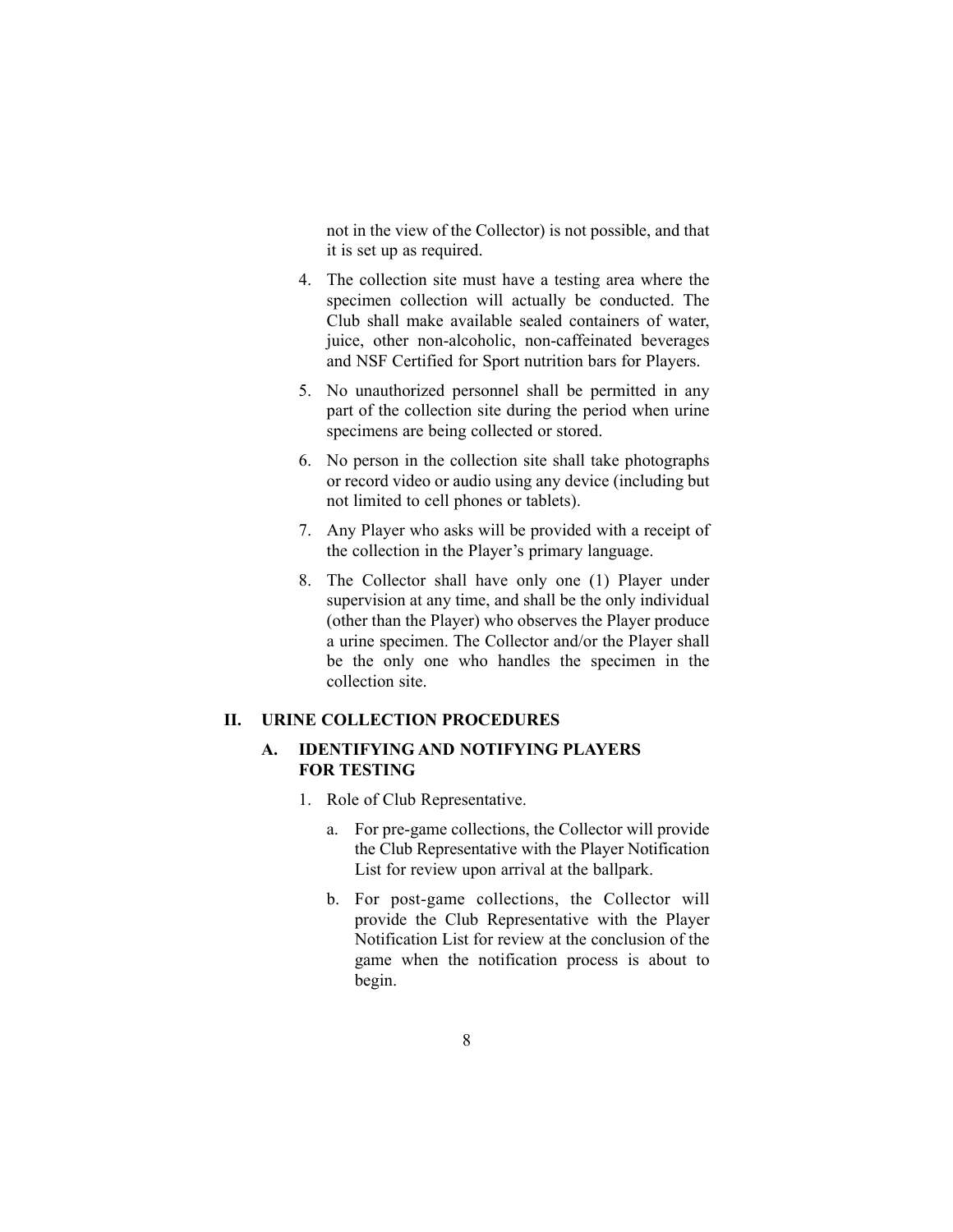- c. If the Club Representative is unavailable, the Collector should contact CDT.
- d. The Club Representative will sign the Player Notification List after the notification of the Players.
- e. If a Player does not have his photo-identification at the collection site, the Club Representative must accompany the Player and identify him directly to the Collector. If identification is made by the Club Representative, the Club Representative must sign the Handheld Device.
- 2. The Club Representative, accompanied by the Chaperone, shall notify each Player on the Player Notification List immediately after the Club Representative's review of the Player Notification List, or upon the Player's arrival at the ballpark.
	- a. The Chaperone will record the time of notification on the Player Notification List next to the Player's name. The Player must immediately report to the collection site upon notification.
	- b. The Player shall be monitored by the Chaperone at all times between the time of notification and the time the Player checks in with the Collector, and at all other times when he is not under the supervision of a Collector prior to the completion of his collection.
	- c. If a Player who is scheduled for testing is not at the ballpark, the Collector shall immediately contact CDT and provide the name of the Player and the specific reason that was provided for his absence.
- 3. Once notified, the Player may not leave the ballpark until the collection process contained in these Procedures has been completed, and only after the Collector expressly informs the Player that he is released and may leave the ballpark.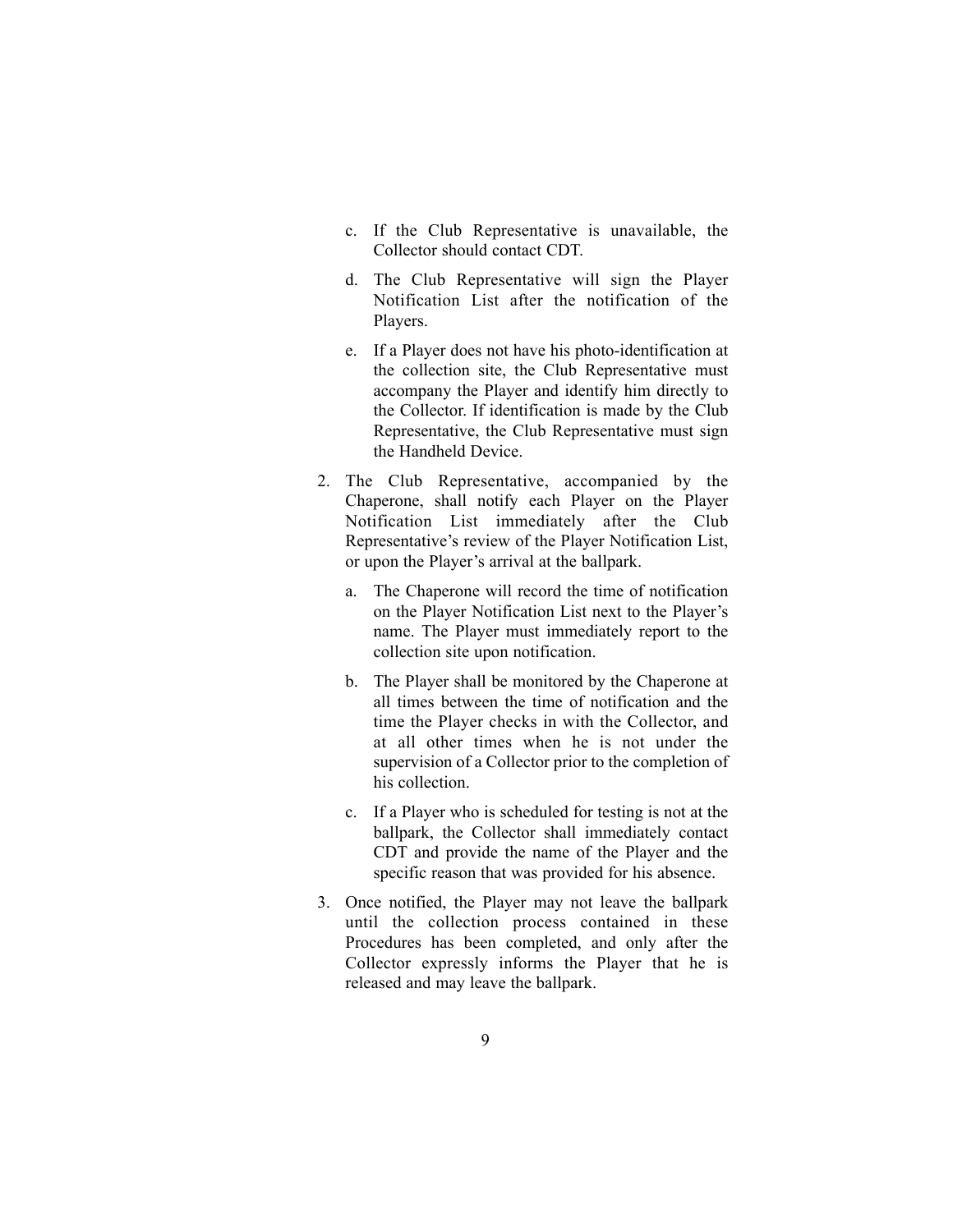- 4. When a Player arrives at the collection site, the Collector shall confirm his identity based on a photoidentification, or by an oral confirmation of his identity by the Club Representative. The Collector shall instruct the Player to verify his name, and tap the "check-in" box on the Handheld Device.
- 5. If a Player refuses to submit to a collection, fails to cooperate with the collection process, or leaves the ballpark before providing his specimen or completing the collection process, the Collector shall immediately contact CDT, which shall notify the IPA.

## **B. PROCEDURES FOR OBTAINING THE URINE SPECIMEN**

- 1. The Collector shall instruct the Player to remove any unnecessary outer garments (such as a coat or jacket) that restricts the Collector's direct observation of the specimen provision or might conceal items or substances that could be used to tamper with or adulterate the Player's urine specimen.
- 2. The Collector shall instruct the Player to select a Collection Cup from a minimum of three (3) individually-wrapped Collection Cups from which he can choose. The Collection Cup and lid should not be removed from the plastic wrapping at this time.
- 3. The Collector shall instruct the Player to rinse his hands prior to urination. No soap may be used. The Collector shall observe the hand rinsing to ensure that both of the Player's hands are thoroughly rinsed.
- 4. After rinsing his hands, the Player shall remain in the presence of the Collector and shall not have access to any water fountain, faucet, soap dispenser, cleaning agent, or any other materials, which could be used to adulterate the specimen. The Player will carry the Collection Cup to the lavatory area, keeping the cup in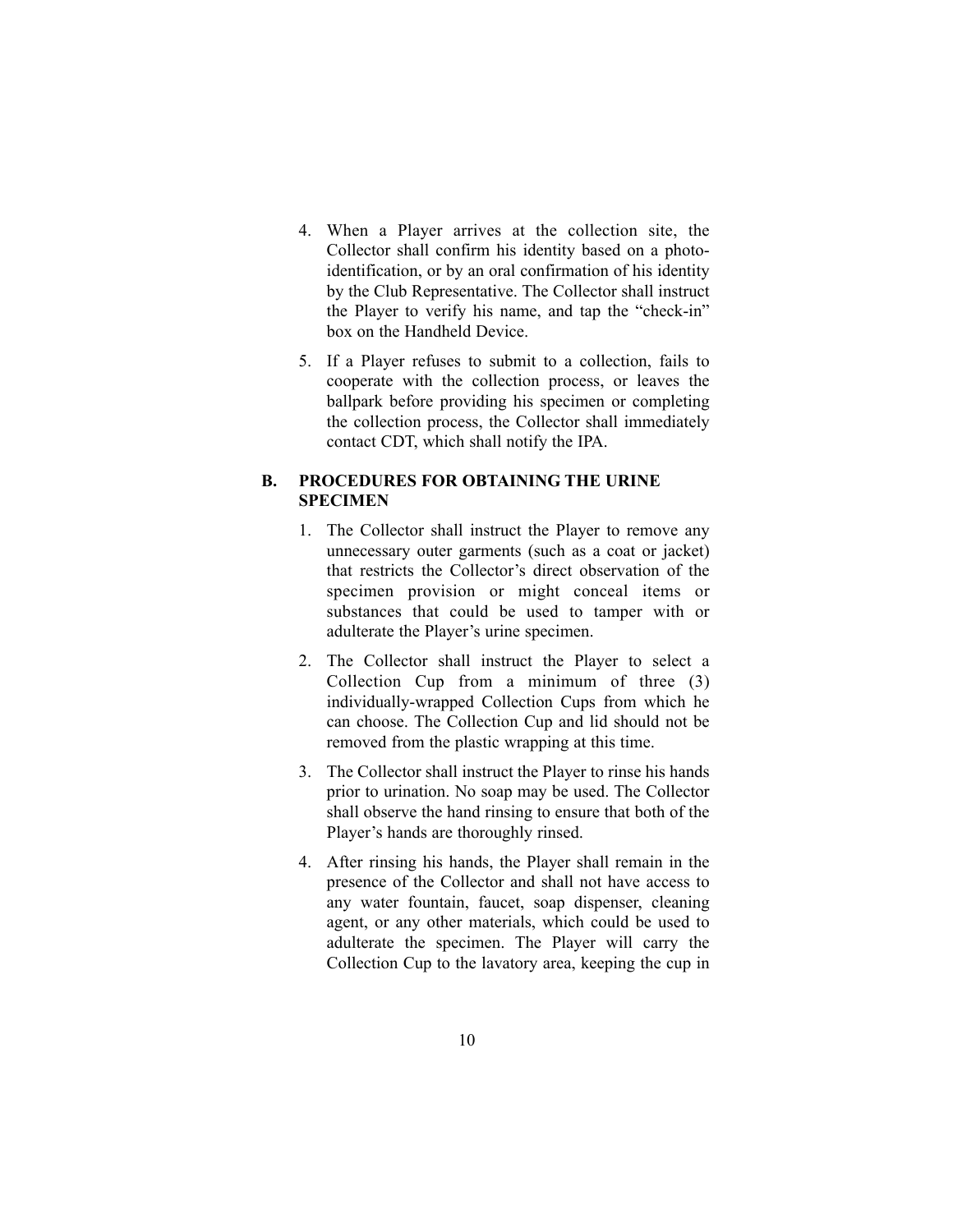full view of the Collector. The Collector will accompany the Player to the lavatory area, walking beside him. After arriving at the lavatory area, the Player will remove the Collection Cup and lid from the plastic wrapping.

- 5. The Player shall provide his specimen under direct observation by the Collector. The Collector must have a clear and unobstructed frontal view of the Player providing his urine specimen. When providing the specimen, the Player shall: (i) lift his shirt to mid torso; (ii) lower his pants/shorts to mid thigh; and (iii) roll long sleeves above his elbows.
- 6. The Player shall provide at least 90 mL of urine (See Section II.B.10 below).
- 7. Immediately after the specimen is collected, the Player shall close the lid on the Collection Cup.
- 8. After the Player provides his specimen, the Player shall carry his Collection Cup to the processing table with the Collector walking beside him.
- 9. Immediately after the specimen is collected, the Collector should inspect the specimen to determine its color and look for any sign of contamination. Any unusual findings, such as color or impurities, shall be noted by the Collector on the Problem Collection Log (See Exhibit 2). Any unusual behavior or appearance of the Player shall also be noted on the Problem Collection Log.
- 10. The Collector will measure the volume of the specimen.
	- a. If the specimen contains less than 90 mL of urine, the Collector shall initiate the Partial Specimen Procedures set forth in Section II.C below.
	- b. If the specimen contains at least 90 mL of urine, the Collector shall move to Section II.D below.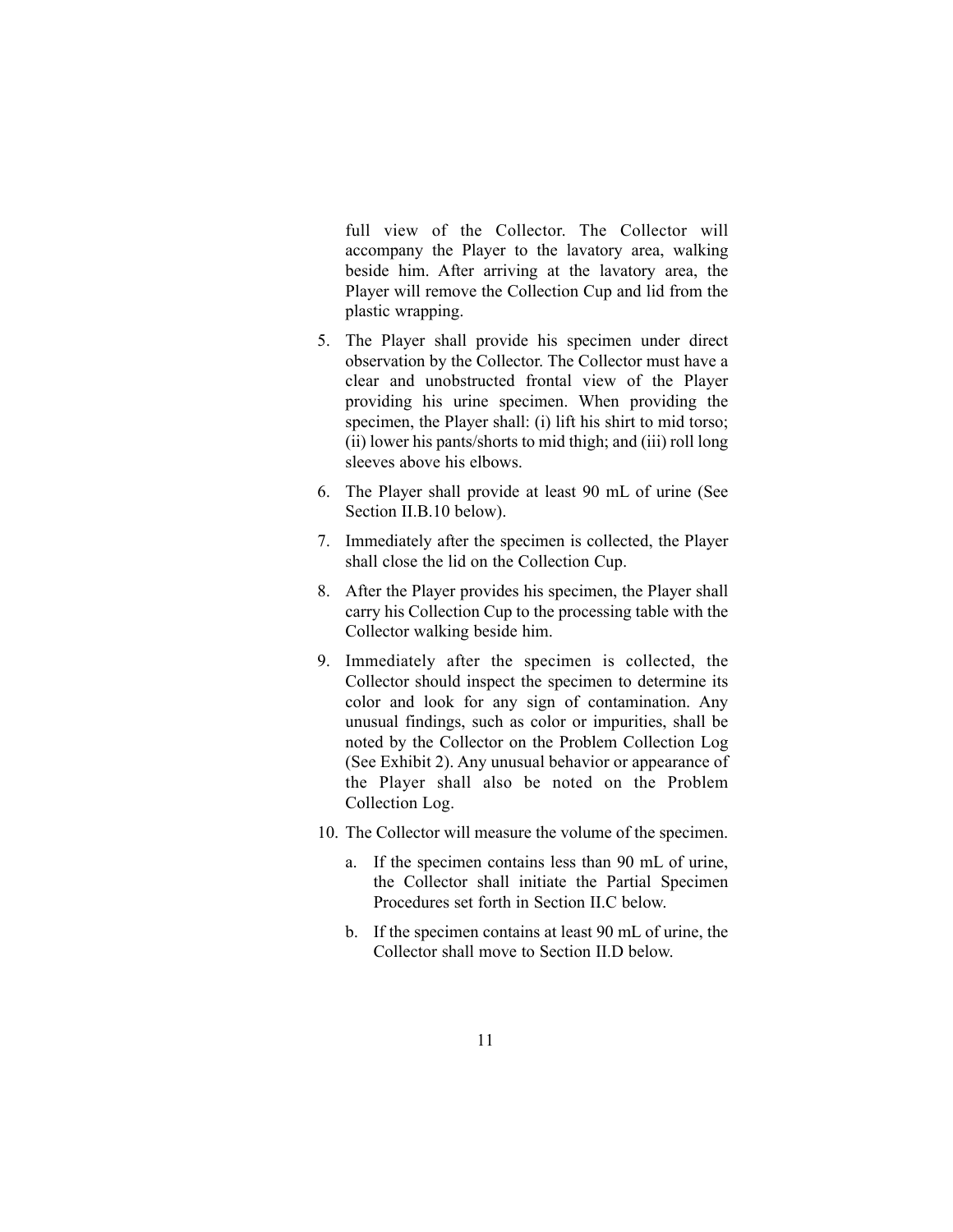#### **C. PARTIAL SPECIMEN PROCEDURES**

- 1. The Collector shall document the Partial Specimen Procedures as follows:
	- a. The Collector shall have the Player select a sealed Partial Specimen Kit from a selection of at least three (3) and instruct the Player to open the Partial Specimen Kit and remove its contents (plastic stopper, Partial Specimen Kit Bag with printed Partial ID Number and instruction leaflet).
	- b. If the Handheld Device is being used, the Collector shall verify the correct Player name is displayed on the Handheld screen.
	- c. If the Handheld Device is not being used, the Collector and the Player shall complete the Partial Specimen Documentation form (See Exhibit 3).
- 2. The Collector shall prepare the partial specimen by completing the following:
	- a. The Player shall select a Collection Kit from a selection of at least three (3) Collection Kits.
	- b. The Player shall remove the plastic wrapping from the Collection Kit and remove the contents of the Collection Kit. The Collector shall instruct the Player to verify that the Specimen Identification Numbers on the specimen bottles, the security caps, the three (3) additional Specimen Identification Number Labels, and the tamper-resistant Box Seal are all the same.
	- c. The Collector, in the presence of the Player, shall remove the plastic from Bottle "B" and place the additional Specimen ID labels, the unopened Bottle "A", the tamper-resistant security seals and the individualized plastic bottle bags back into the Collection Kit box.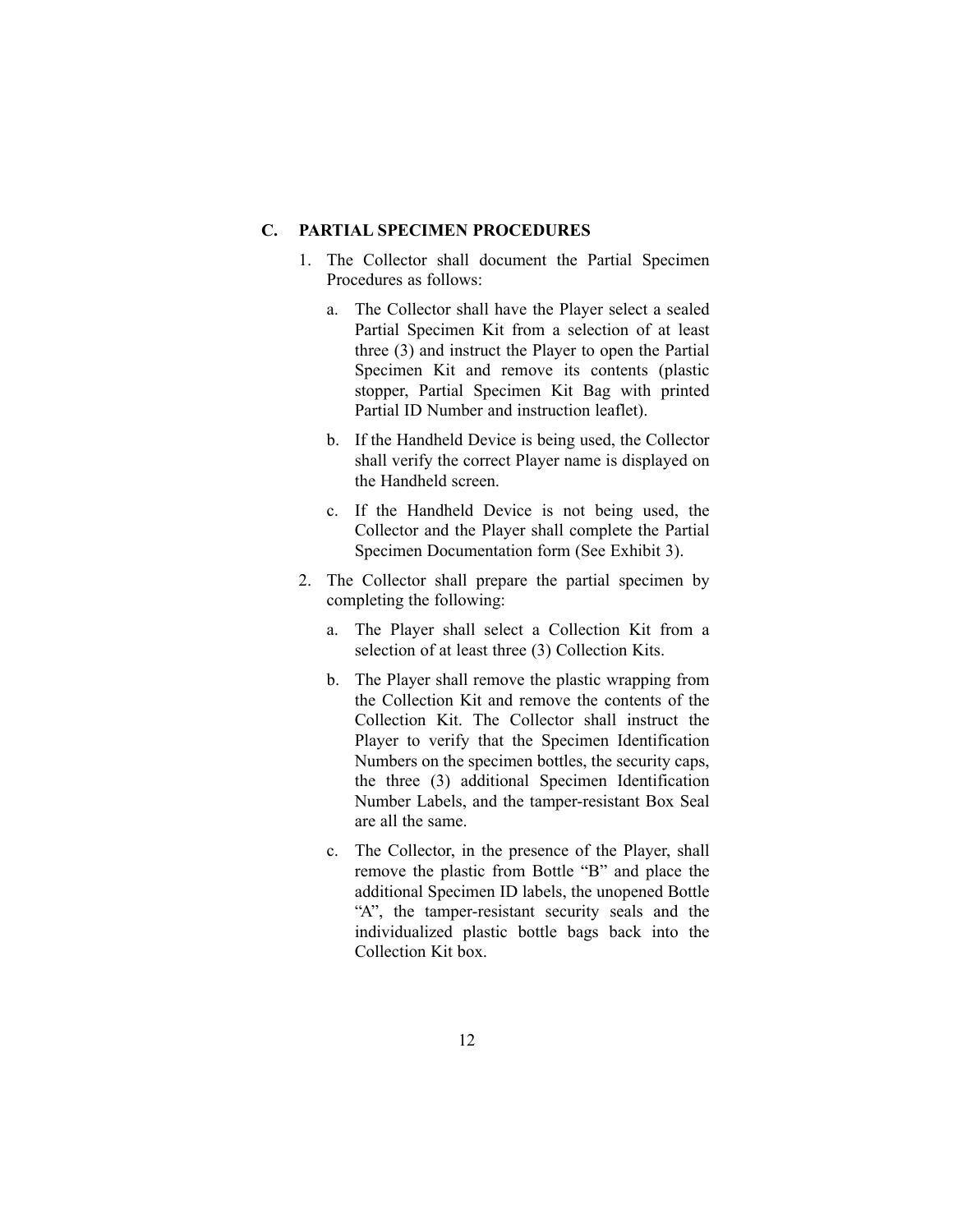- d. The Collector, in the presence of the Player, shall pour the urine into Bottle "B" and seal it by inserting the white/clear plastic stopper from the Partial Specimen Kit.
- e. Keeping the red security ring on Bottle "B", the Collector shall place, but not screw, the Bottle "B" cap back on top of Bottle "B".
- f. The Collector shall place Bottle "B" back in the Collection Kit box, which also contains the unopened Bottle "A" and other contents, and close the box.
- g. The Collector, in the presence of the Player, shall place the Collection Kit box containing partial Bottle "B" into the Partial Specimen Kit Bag.
- h. The Collector shall place the box in an upright position inside the Partial Specimen Kit Bag and remove the tamper-evident tape from each end of the Bag and seal it by pressing the ends firmly together.
- i. The Collector shall instruct the Player to write his initials above the Partial ID Number barcode of the Partial Specimen Kit Bag.
- j. The Collector shall discard the Collection Cup in the presence of the Player.
- 3. The Collector shall process the partial specimen in the Handheld by completing the following:
	- a. The Collector shall enter the specimen volume amount into the Handheld as indicated on the volume indicator lines printed on the Collection Cup.
	- b. The Collector shall scan and/or enter the Partial ID Number printed on the front of the Partial Specimen Kit Bag into the Handheld Device.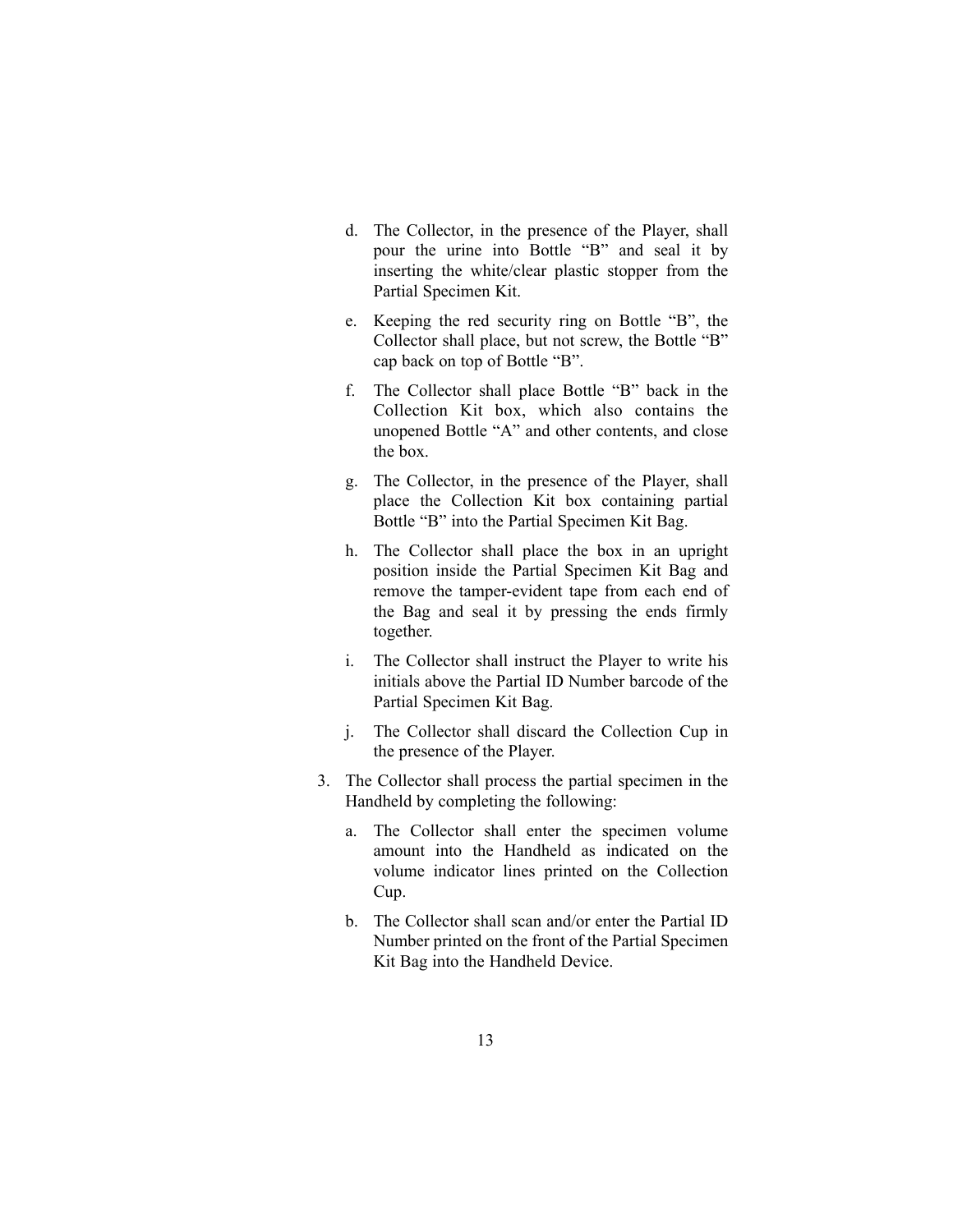- c. The Collector shall, under the observation of the Player, place the sealed bag into a locked temporary storage container/bag, which will be stored under the Collector's observation or in a secure area within the collection area.
- d. The Collector shall instruct the Player to read the partial specimen instructions on the Handheld Device and indicate his acknowledgement that those procedures have been followed by inserting his electronic signature at the appropriate place on the screen. The Collector shall insert his electronic signature at the appropriate place on the screen acknowledging that the partial specimen has been prepared and processed according to procedure.
- e. The Collector shall inform the Player that he must return to the collection site when he is able to provide additional urine. If the Player leaves the collection site, he shall be monitored at all times by the Chaperone until he returns to the collection site to complete his specimen.
- 4. When the Player is ready to provide additional urine, the Collector shall proceed as follows:
	- a. The Collector shall identify the Player in accordance with Section II.A.4 above and select the Player name on the Handheld (now identified with PAR next to the name).
	- b. The Handheld will instruct the Collector to have the Player select a new Collection Cup from a selection of at least three (3) and proceed to the testing area.
	- c. Under direct observation and following steps II.B.1 through II.B.10 of these Procedures, the Player shall void into the new Collection Cup, close the lid and transport the newly provided urine specimen to the processing area. The Collector shall note the time of collection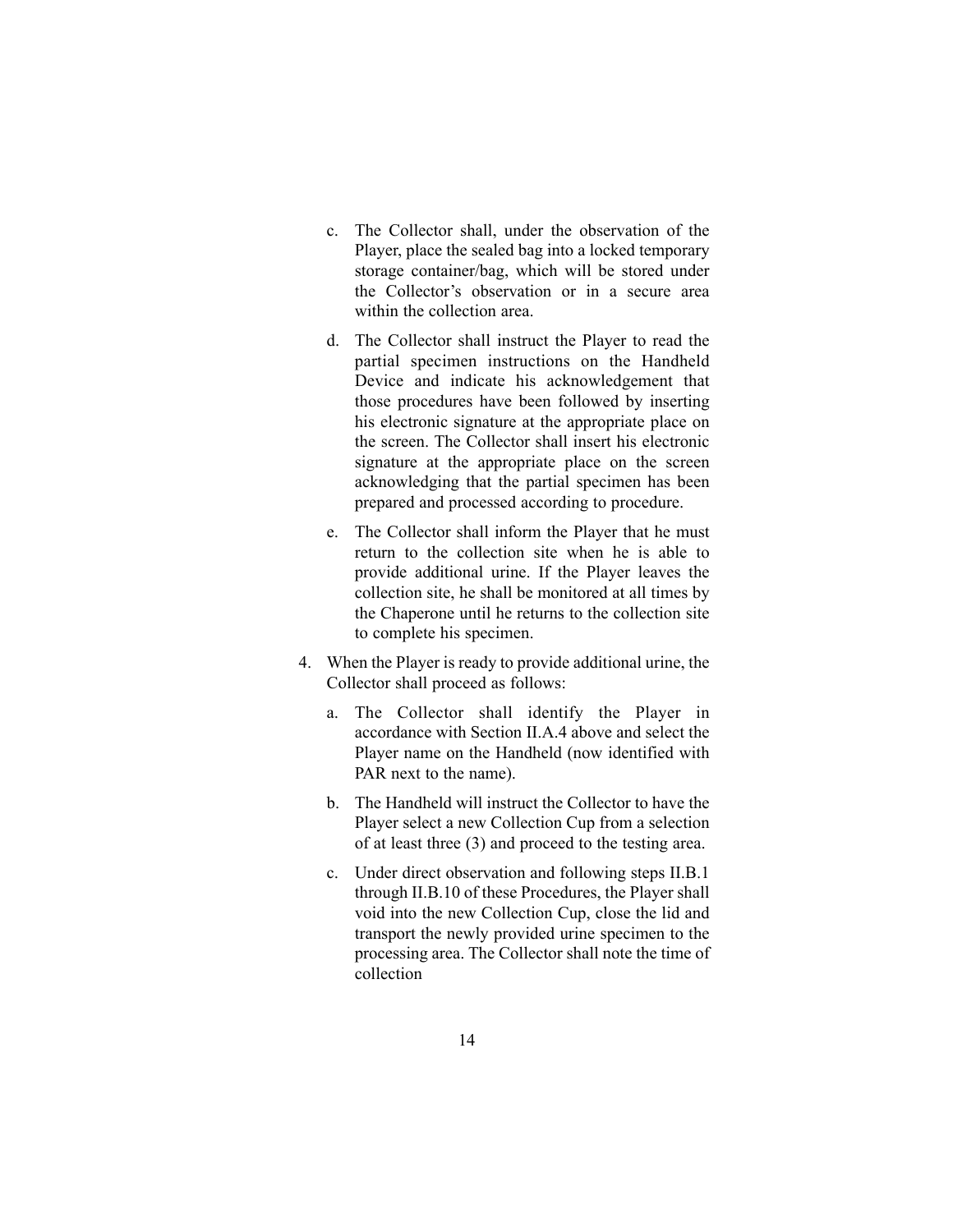- d. The Collector shall again select the Player name on the Handheld and follow the instructions to retrieve the sealed partial specimen from the locked storage.
- e. The Player and the Collector shall retrieve the Partial Specimen Kit Bag with the matching Partial ID Number and Player initials from the locked storage, and the Player and the Collector shall confirm that the Partial ID Number is correct; that the Partial Specimen Kit Bag security seal is intact; and verify his initials written on the Partial Specimen Kit Bag.
- f. The Player and the Collector shall "check out" the specimen by reading the "Partial Check Out" statement and electronically signing on the Handheld Device. If the Handheld Device is not being used, the Collector and the Player will review and sign the "Retrieval from Locked Storage" section of the Partial Specimen Documentation form (See Exhibit 3).
- g. The Collector will instruct the Player to open the Partial Specimen Kit Bag, remove the Kit box and place its contents onto the processing table.
- h. The Collector will remove the plastic stopper from the Partial Bottle "B".
- i. The Collector will pour the urine from the Partial Bottle "B" into the new Collection Cup containing the newly provided urine specimen. The Collector shall swirl the urine specimen in the Collection Cup to ensure that it is thoroughly mixed. The Collector shall measure the volume of the total specimen (i.e., the original specimen plus the new urine that was added).
	- i. If the specimen contains 90 mL or less of urine, the Collector shall repeat the Partial Specimen Procedures set forth in this Section II.C.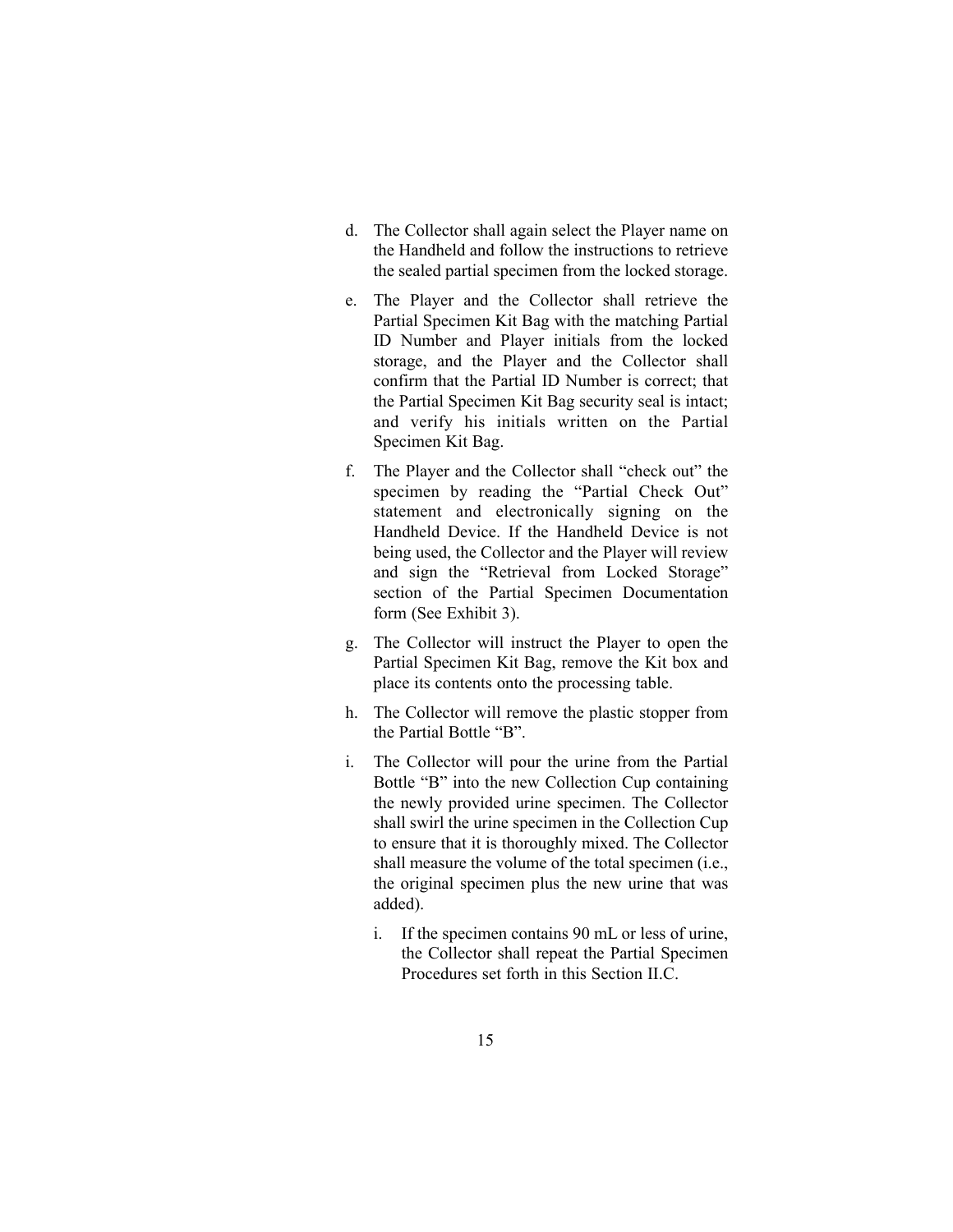- ii. If the specimen contains at least 90 mL of urine, the Collector shall move to Section II.D below.
- j. Once a sufficient specimen is obtained, the Collector shall swirl the urine in the Collection Cup to ensure the specimen is thoroughly mixed before transferring the appropriate portions to the specimen bottles pursuant to Section II.D below.

### **D. PROCEDURES FOR TRANSFERRING SPECIMENS TO THE SPECIMEN BOTTLES**

- 1. The Player shall select a Collection Kit from a selection of at least three (3) Collection Kits.
- 2. The Player shall remove the plastic wrapping from the Collection Kit and remove the contents of the Collection Kit. The Collector shall instruct the Player to verify that the Specimen Identification Numbers on the specimen bottles, the security caps and the three (3) additional Specimen Identification Number Labels are all the same.
- 3. The Collector, in the presence of the Player, shall remove the plastic from the specimen bottles contained in the Collection Kit and open the specimen bottles.
- 4. The Collector, in the presence of the Player, shall pour the urine from the Collection Cup into the two (2) specimen bottles. At least 50 mL shall be poured into the bottle, to be used as the primary specimen (Bottle "A"). At least 40 mL shall be poured into the bottle, to be used as the split specimen (Bottle "B"). The Player shall watch the Collector pour the specimen
- 5. The Collector shall leave a small amount of urine (approximately 3 mL) in the Collection Cup for the testing of Specific Gravity. If there is any extra, the Collector shall pour it into Bottle "A".
- 6. The Collector, in the presence of the Player, shall remove the red security rings from the specimen bottles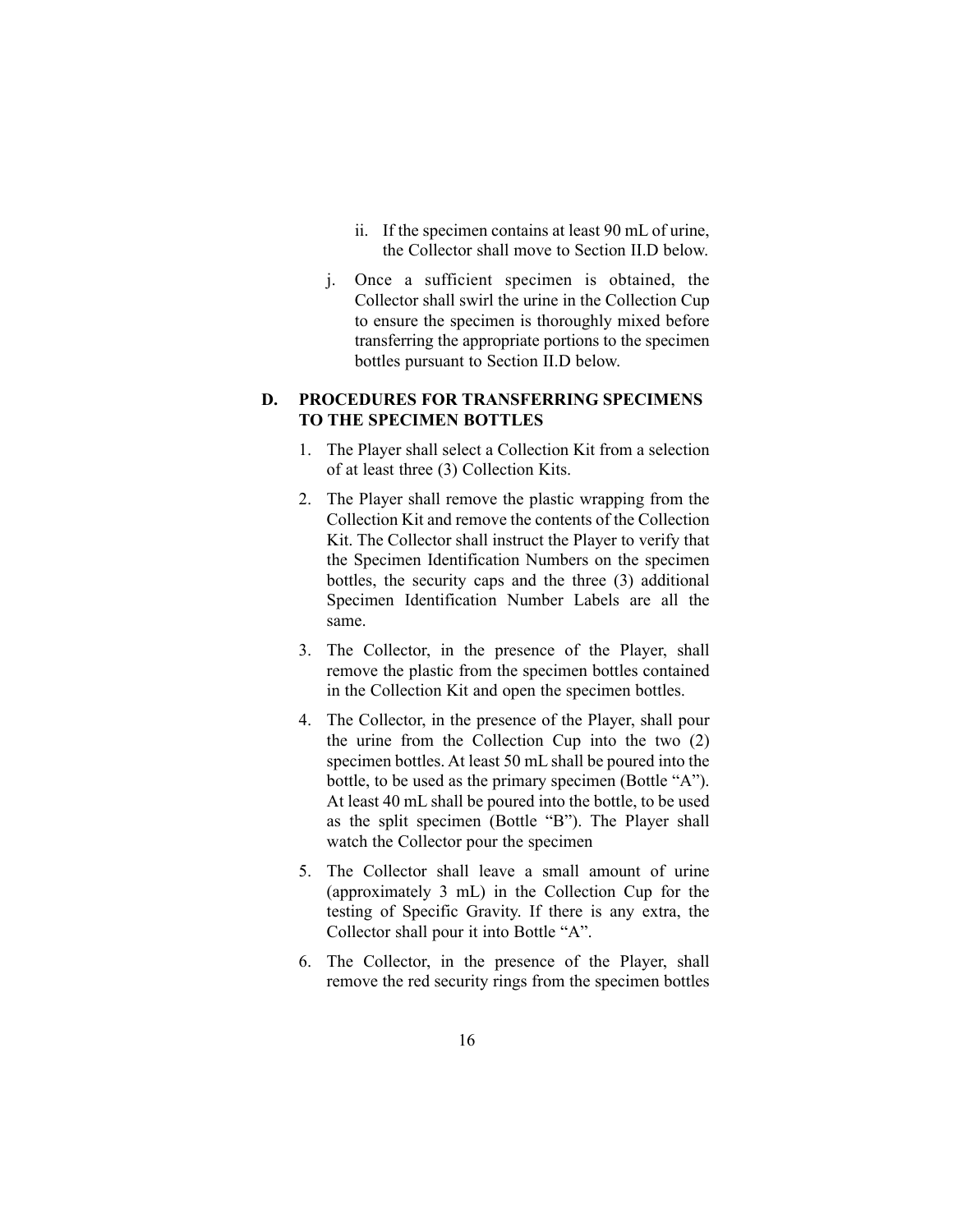and place the security cap on each bottle. The Collector shall turn the security cap clockwise until it locks into place.

- 7. The Collector shall instruct the Player to attempt to turn and remove the security caps from each bottle by turning the security caps counter-clockwise to ensure that they have been properly locked.
- 8. The Collector shall instruct the Player to verify that the Specimen Identification Number on the top of the SSF (Exhibit 1) match the Specimen Identification Number on the specimen bottles and the security caps.
- 9. The Collector shall scan the Specimen Identification Numbers from the SSF and Bottle "A" and Bottle "B" into the Handheld. The Player shall verify that all Identification Numbers presented on the Handheld are the same numbers.
- 10. The Collector shall insert Bottle "A" and Bottle "B" into the individual plastic bags contained in the Collection Kit, and shall seal each bag. The Collector shall not place any paperwork into the specimen bag.
- 11. The plastic bags containing the specimens shall be placed in the Specimen Box. The Collector shall place the Box Seal on the Specimen Box. The Collector shall instruct the Player to verify that the Specimen Identification Number on the SSF matches the Specimen Identification Number on the Box Seal and on the exterior of the Specimen Box.
- 12. The Collector shall not place any paperwork into the Specimen Box.

### **E. TESTING FOR SPECIFIC GRAVITY**

- 1. The Collector shall test the Specific Gravity (SG) of the specimen as follows.
	- a. The Collector shall pour a few drops of urine onto the prism of the refractometer to measure the SG of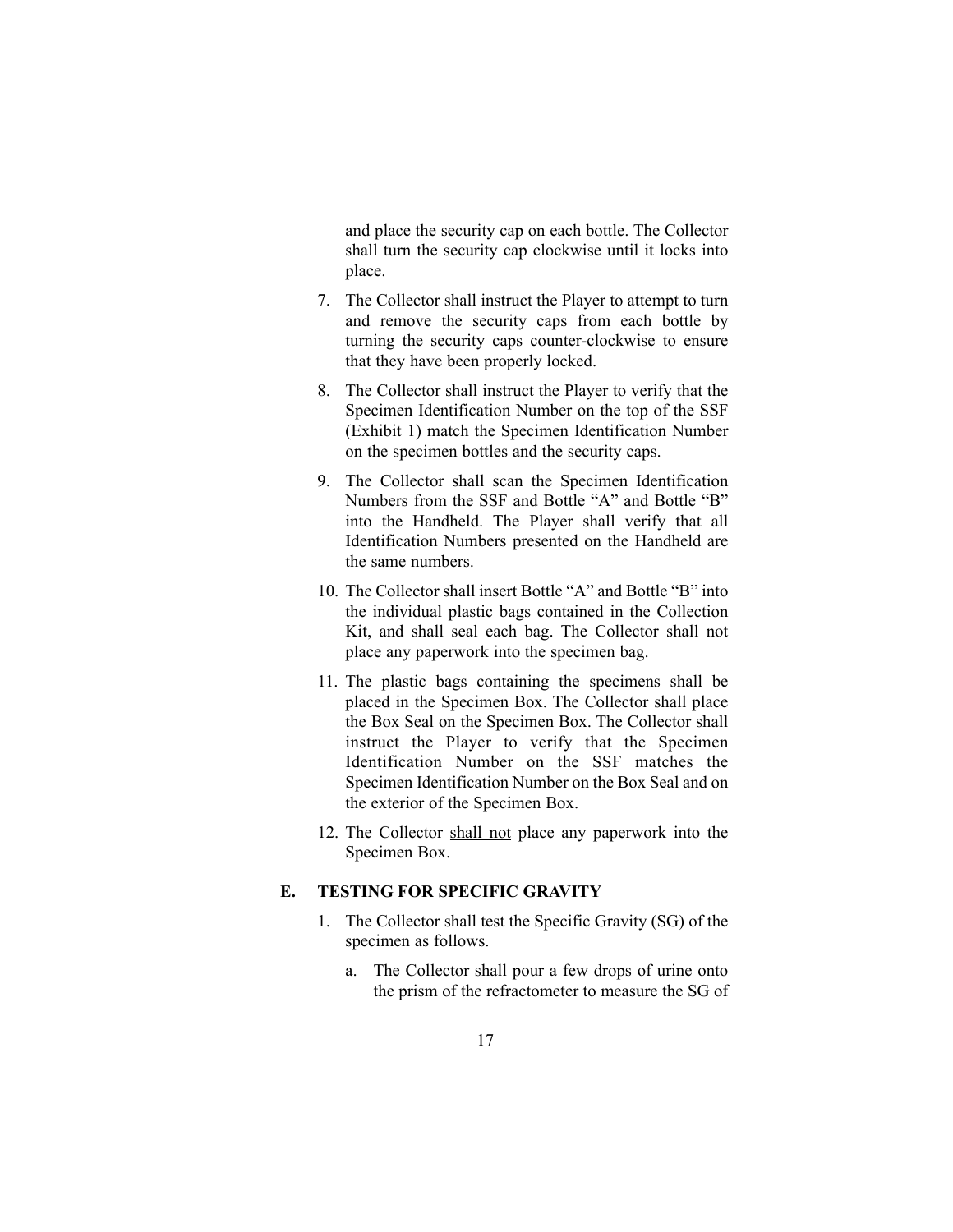the specimen. The prism should be cleaned after each use by applying a few drops of distilled water on the prism and wiping dry with a Kimwipe. Specific operating instructions for the refractometer can be found in the Instrument User Manual.

- b. The SG of the specimen as measured by the refractometer must be greater than or equal to 1.005. The Collector shall record the SG on the SSF and on the Handheld Device. If the SG of the specimen is less than 1.005 ("dilute specimen"), the dilute specimen shall continue to be processed and sent to the INRS Lab in accordance with these Procedures, except that the Collector shall note that the SG is out-of-range on the Problem Collection Log (See Exhibit 2).
- c. If the Player provides a dilute specimen, the Player shall be required to provide an additional specimen under direct observation, with the Collector repeating the steps set forth in Section II.B through II.D above.
	- i. If a Player provides a dilute specimen during a pre-game collection, he will be permitted to resume his regular pre-game activities with monitoring by the Chaperone. If the Player has not provided his second specimen by the end of the game, he shall report to the collection site to be sequestered with the Collector or the Chaperone. The Player will be released after sixty (60) minutes from the time of reporting to the collection site after the game (even if he is unable to provide a second specimen), or immediately after providing his second specimen, whichever occurs first.
	- ii. If the Player provides a dilute specimen during a post-game collection, the Player shall remain sequestered at the collection site with the Collector or the Chaperone. The Player will be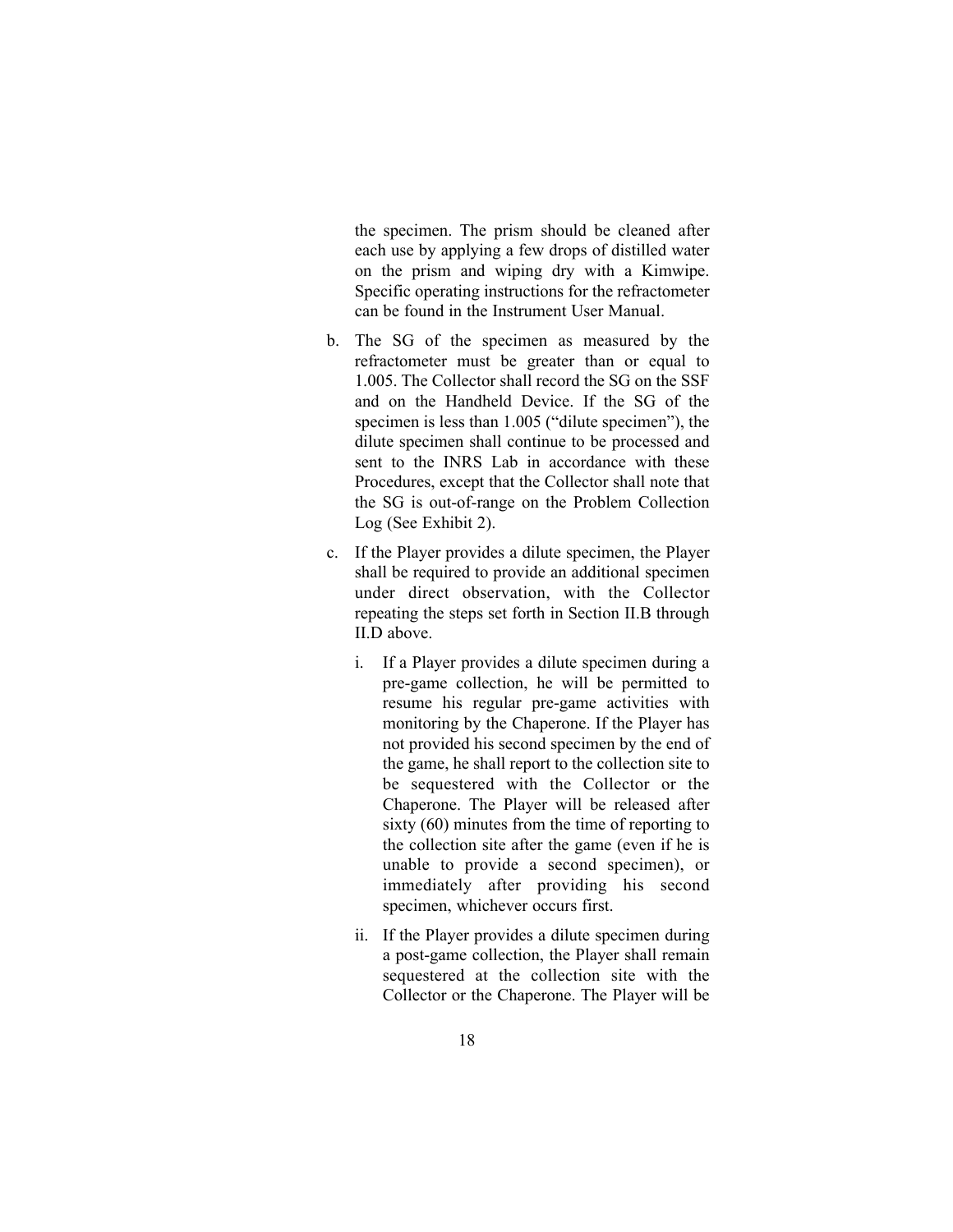released after sixty (60) minutes from the time of providing his first specimen (even if he is unable to provide a second specimen) or immediately after providing his second specimen, whichever occurs first.

- iii. If the second specimen is also a dilute specimen, it shall be processed and sent to the INRS Lab in accordance with these Procedures. If a Player's second specimen is a dilute specimen, the Player will not be required to provide a third specimen.
- iv. The IPA will provide recommendations to CDT regarding acceptable food and drink intake during the period that Players are sequestered in the collection site as a result of the dilute specimen.
- v. If a Player is unable to provide a non-dilute specimen (either pre-game or post-game), the IPA will schedule the Player for additional collections until the Player is able to provide a non-dilute specimen. The additional collections will be conducted the following day, or as soon as is practicable, taking into account scheduling issues with CDT and the Player's Club.
- vi. The IPA shall monitor Players who routinely provide dilute specimens and consider appropriate follow-up testing of such Players.
- vii. The dilute specimen procedures described in sub-section iii above do not apply to Treatment Program testing, but deviations from dilute specimen procedures must be approved by a majority vote of the Treatment Board.

## **F. CHAIN OF CUSTODY PROCEDURES**

1. The Collector and the Player shall not leave the collection site after the Player provides his specimen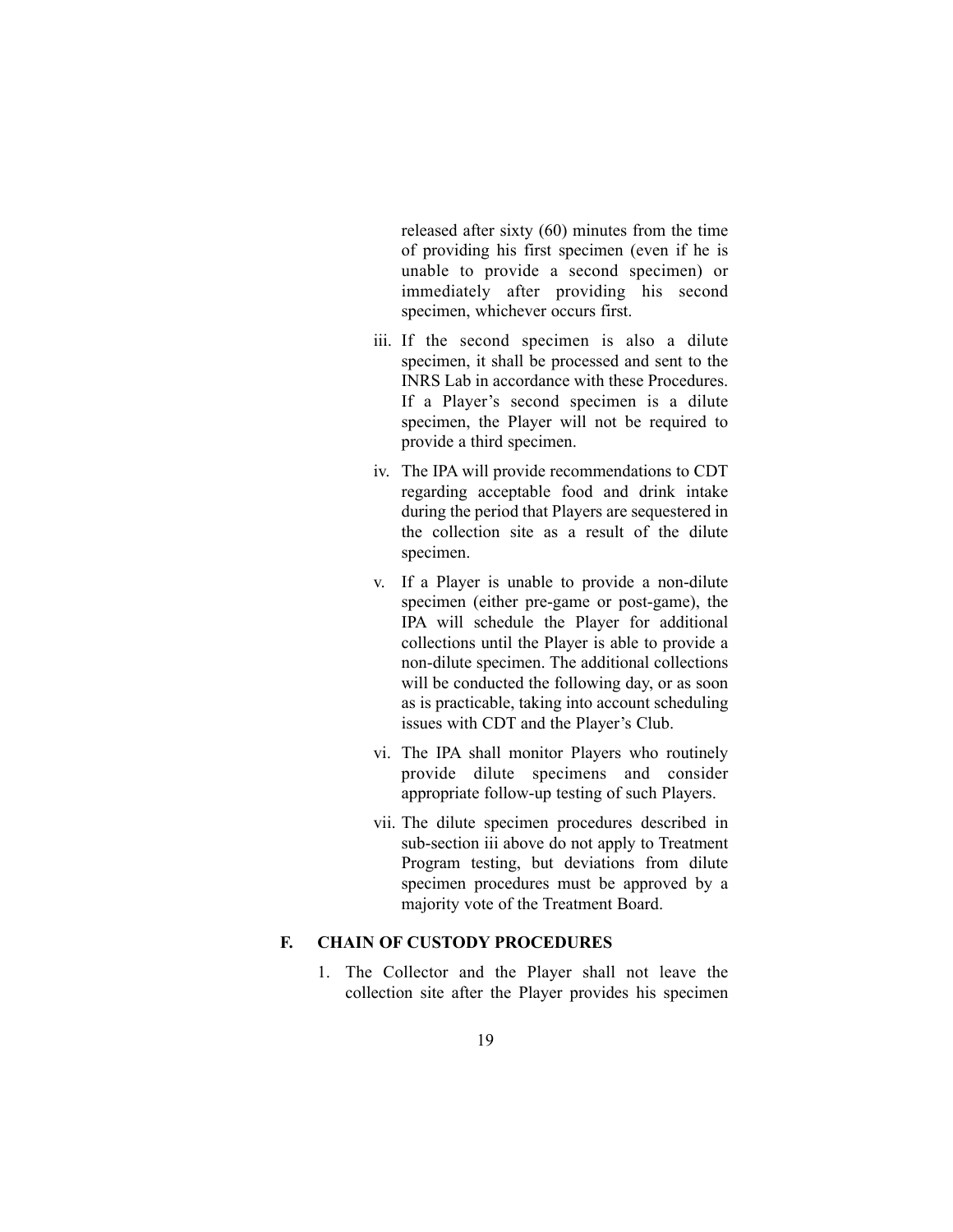before the chain of custody procedures pursuant to this Section 2.F are completed. If it becomes necessary for the Collector or the Player to leave the collection site during this period, the collection shall be nullified and a new collection shall commence.

- 2. The Collector, in the presence of Player, shall enter the SG value into the Handheld Device and confirm the value entry.
- 3. The Collector shall provide the Handheld Device to the Player to read the "Donor Statement" and ask the Player to electronically sign the Donor Statement.
- 4. The Collector shall view the "Collector Statement" on the Handheld Device and electronically sign the Collector Statement.
- 5. The Collector shall complete the SSF as follows:
	- a. For Account, the Collector shall check 10001.
	- b. For Test Type, the Collector shall check STANDARD.
	- c. The Collector shall insert the SG of the specimen on the appropriate place in the form.
	- d. The Collector shall instruct the Player to read the "Donor Statement" contained on the SSF, and certify that the information is correct by signing and dating the Donor Statement, and printing his name next to his signature, on the SSF.
	- e. The Collector shall sign and print his name under the "Collector Statement," and insert the date and record the time, using military time.
	- f. In the presence of the Player, the Collector must discard into the toilet/urinal any residual urine that will not be sent for analysis.
- 6. The Collector shall send the SSF by FedEx to CDT.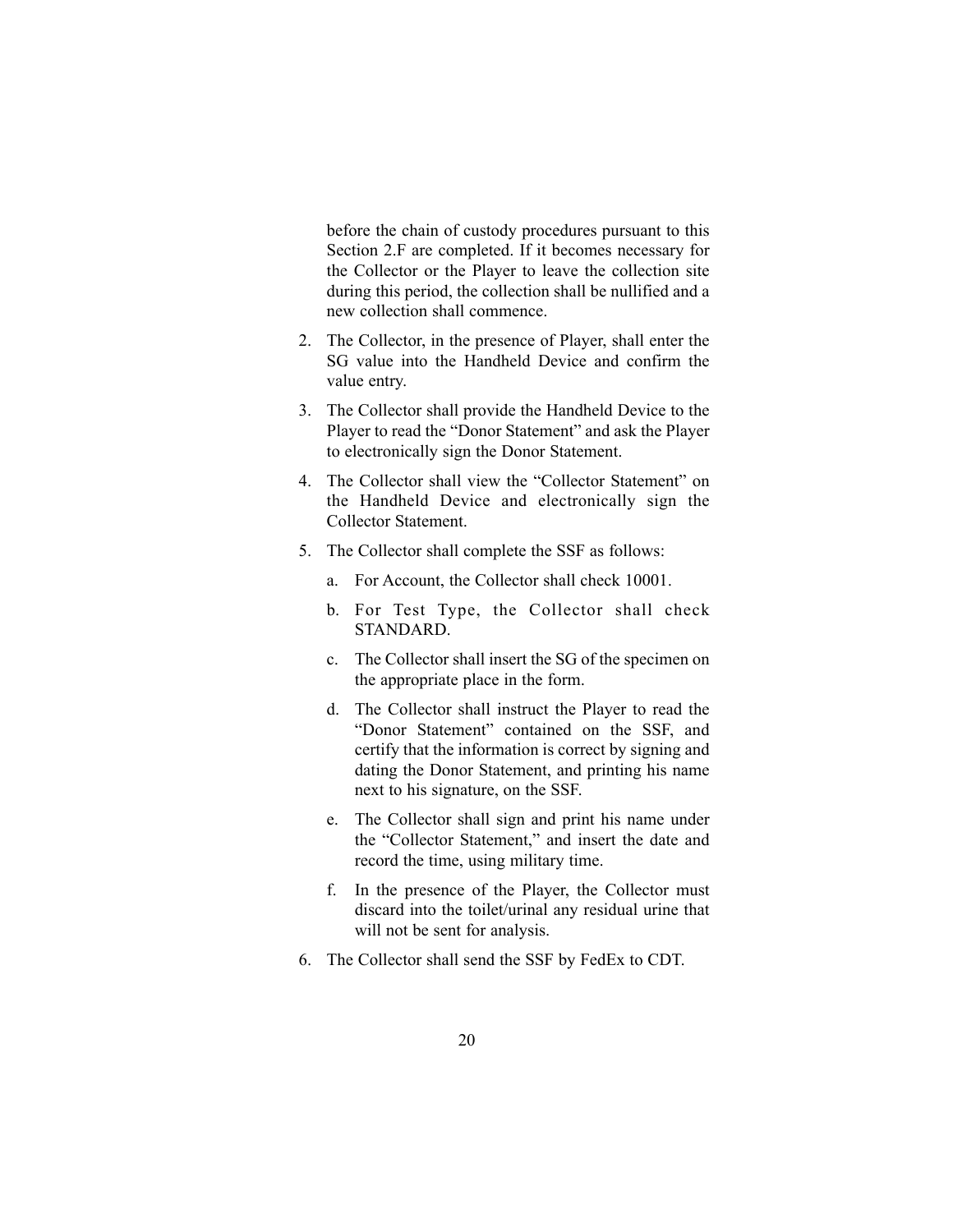#### **III. PROCEDURES AFTER URINE COLLECTION**

## **A. PREPARATION OF URINE SPECIMENS FOR SHIPMENT**

- 1. The Specimen Boxes shall be placed in the appropriate packaging.
	- a. For one (1) to four (4) specimens, a FedEx Lab Pak should be used.
	- b. For more than four (4) specimens, a brown cardboard box or FedEx Large Box should be used. If there is any empty space in the box, the space should be filled by newspaper or other filler.
- 2. Unless otherwise instructed by CDT, the package shall be sent by FedEx to:

# **Laboratoire de Controle du Dopage (INRS—Institut Armand-Frappier)**

# **531, boul. Des Prairies, Laval (Quebec) Canada H7V 1B7**

- 3. The Collector shall use a pre-printed FedEx airbill.
- 4. A Commercial Invoice shall accompany each FedEx airbill for shipments to Canada.
- 5. The Collector shall keep the urine specimens secure and under his control until they are passed to the courier.

### **B. DELIVERY OF SPECIMENS TO FEDEX**

- 1. Unless instructed otherwise by CDT, the Collector shall deliver the specimens to a FedEx office immediately following the completion of the collection.
- 2. Upon leaving the ballpark, the Collector shall deliver the specimens to an approved FedEx office identified by CDT on the Appointment Sheet that is provided to him. The Collector shall not deliver the specimens to another FedEx office unless authorized to do so by CDT. The specimens cannot be placed in a FedEx Drop Box. If the Collector was instructed by CDT on the Appointment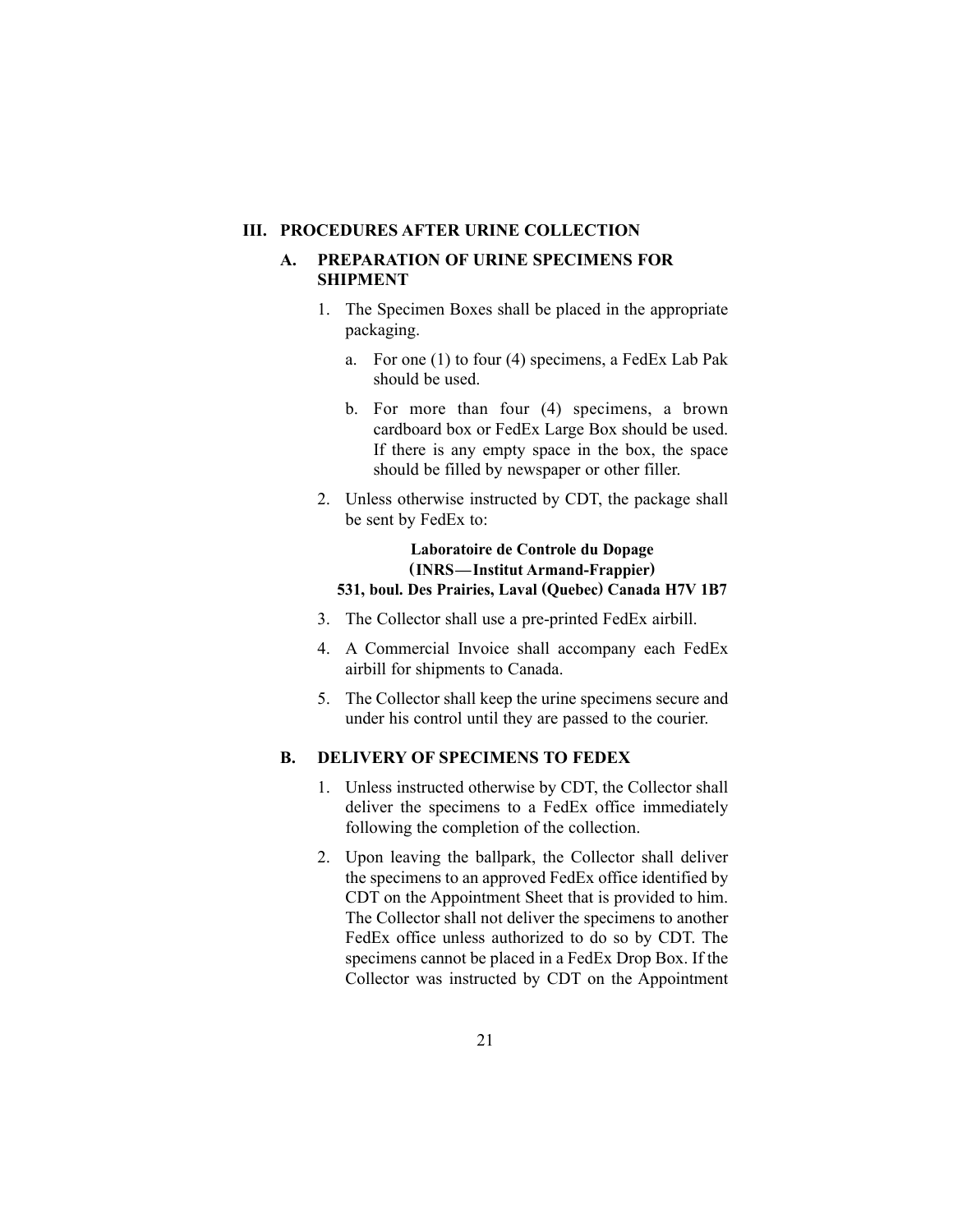Sheet to maintain custody of the specimens until a future date because it was not possible or feasible to deliver the specimens to FedEx on the day of the collection, the Collector shall follow the procedures in Section III.C below.

- 3. If unusual circumstances prevent the Collector from delivering the specimens immediately following the completion of the collection to an approved FedEx office identified by CDT, the Collector shall promptly contact CDT. Unusual circumstances may include, but are not limited to, inclement weather that makes delivery to FedEx potentially dangerous for the Collector, a personal emergency (e.g., illness, family emergency, traffic accident or motor vehicle issues), or the completion of the collection at a time when the Collector was unable to reach any of the approved FedEx offices identified by CDT prior to their closing. CDT, after consulting with the IPA, will determine whether, in light of the circumstances identified by the Collector, the Collector should deliver the specimens to FedEx on that day or maintain temporary custody of the specimens in accordance with Section III.C below.
- 4. The customer copy of the FedEx airbill should be sent by FedEx to CDT along with the SSF, Player Notification List, Partial Specimen Forms and any Problem Collection Logs.

### **C. TEMPORARY STORAGE OF SPECIMENS BY THE COLLECTOR**

1. In circumstances when specimens are not delivered to FedEx immediately following the completion of the collection, the Specimen Boxes shall be stored by the Collector in his residence (or, if necessary, in his hotel room) in the Collector's Lock Box. Specimens are to be stored in a cool environment. The Lock Box shall remain in its locked position whenever specimens are stored in it. The Collector must not provide anyone with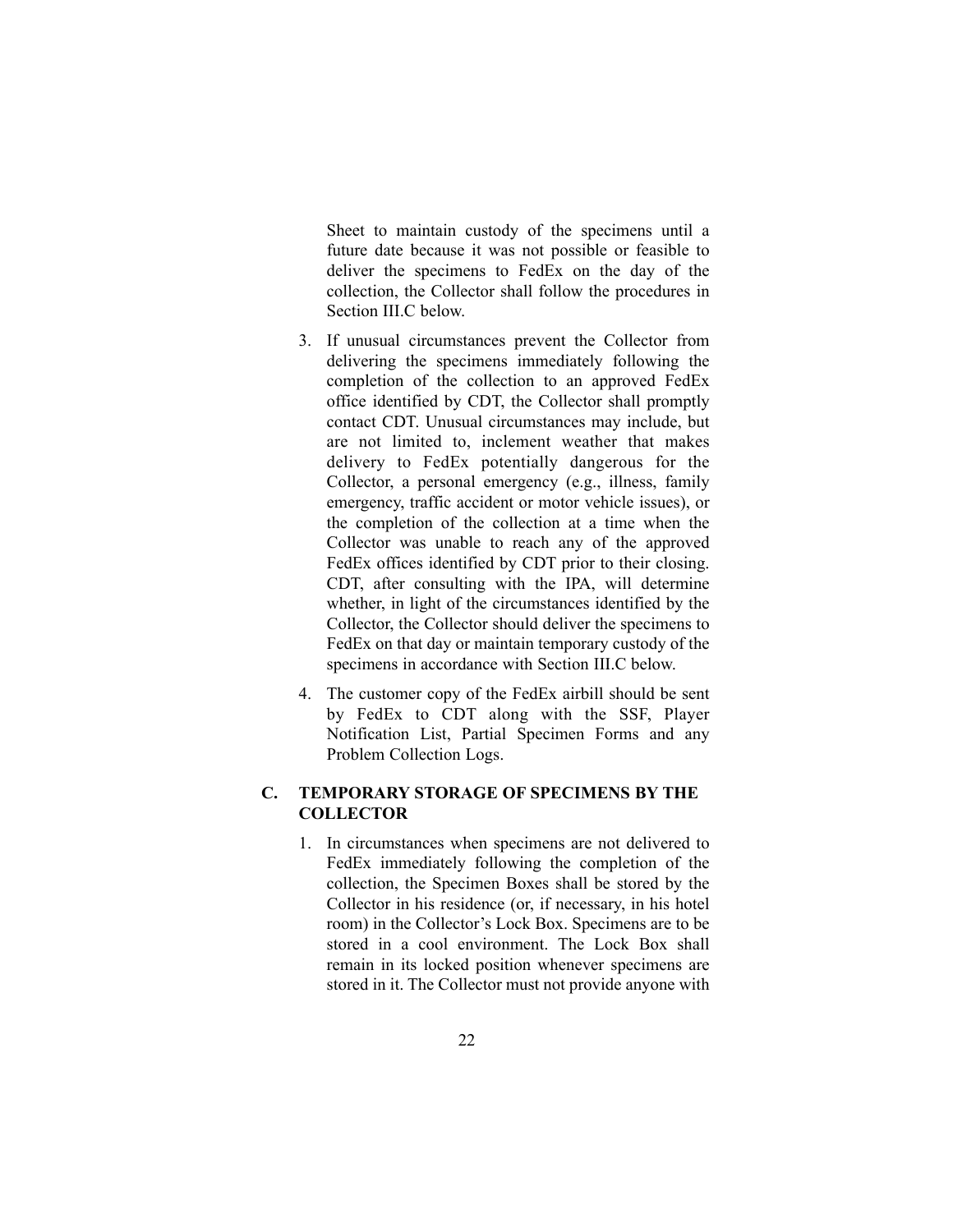the combination to the Lock Box. The Collector shall only remove the specimens from the Lock Box in order to prepare them for delivery to FedEx.

- 2. If unusual circumstances prevent the Collector from securing specimens in his Lock Box (e.g., the Collector was required to travel overnight to complete a collection without his Lock Box), he shall contact CDT. The specimens should be stored by the Collector in a cool and secure location until such time as he is able to transfer them to the Lock Box or deliver them to FedEx. Collectors should not leave specimens in a car for a significant period of time, except as may be necessary to transport specimens to FedEx or the Collector's residence (or, when applicable, his hotel room).
- 3. In circumstances when specimens are not delivered to FedEx immediately following the completion of the collection, the Collector shall complete a CDT Temporary Storage Form (Exhibit 5) which shall provide the following information: (i) the date and time that the Collector placed the specimens into temporary storage; (ii) the locations of the temporary storage (e.g., residence or hotel room); (iii) whether the specimens were stored in a Lock Box (and, if not, a detailed description of the cool and secure location they were temporarily stored); and (iv) the date and time that the specimens were removed from temporary storage for delivery to FedEx.
- 4. When specimens are temporarily stored by a Collector, the Collector shall deliver them to a FedEx office on the day after the collection. CDT will identify for the Collector the specific FedEx office to which the specimens shall be delivered. If there is no FedEx office reasonably proximate to the Collector's residence (or, when applicable, his hotel room) to which the specimens could be delivered the day after the collection, the Collector will continue to store the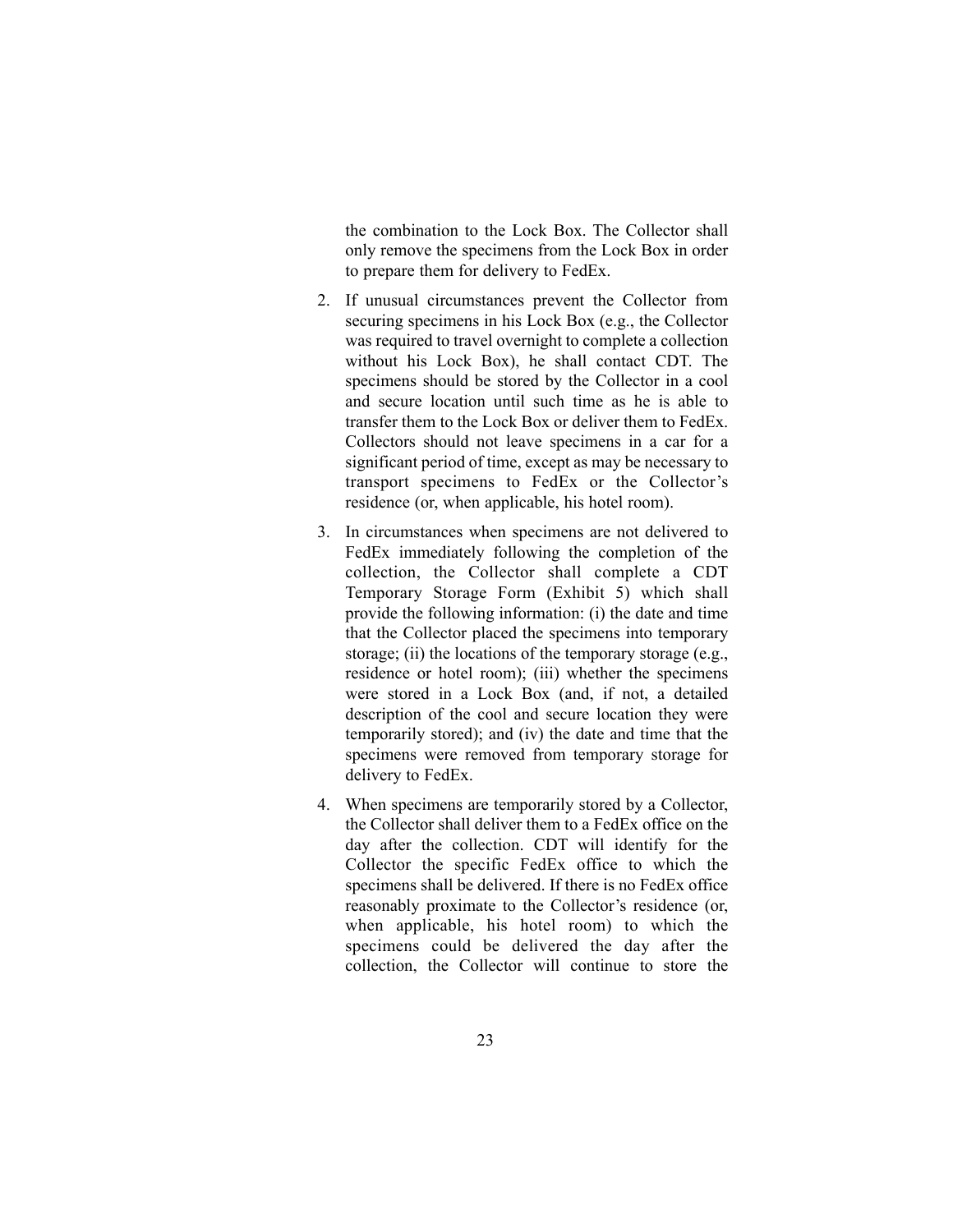specimens in a cool and secure location until instructed by CDT to deliver them to a specific FedEx office.

# **IV. URINE COLLECTION LIST OF EXHIBITS**

| Exhibit 1 Urine Signature Statement Form (SSF) |
|------------------------------------------------|
| Exhibit 2 Problem Collection Log               |
| Exhibit 3 Partial Specimen Documentation Form  |
| Exhibit 4 Urine Collection Event Log           |
| Exhibit 5 CDT Temporary Storage Form           |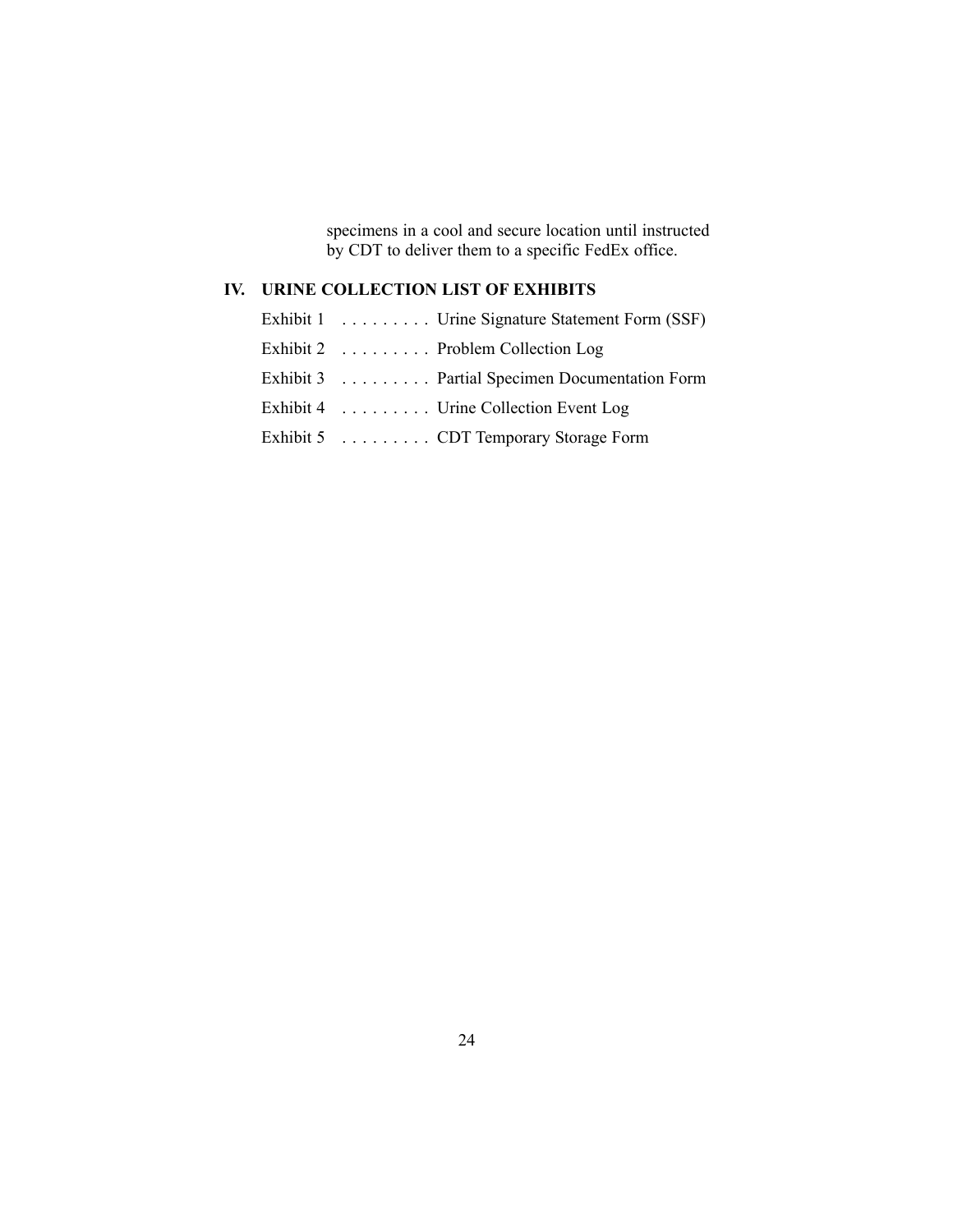| <b>Urine Signature Statement Form</b><br>(SSF)                                                                                                                                   | <b>Affix Specimen ID</b><br><b>Label Here</b><br><b>Record Specimen ID</b><br>Number from label:                                                                                                                                                                                                                          |
|----------------------------------------------------------------------------------------------------------------------------------------------------------------------------------|---------------------------------------------------------------------------------------------------------------------------------------------------------------------------------------------------------------------------------------------------------------------------------------------------------------------------|
| <b>ACCOUNT:</b><br>$10001$ $\Box$ $10002$<br>$710003$ $10004$                                                                                                                    | <b>OTHER</b>                                                                                                                                                                                                                                                                                                              |
| test type: T<br>STANDARD<br><b>MIDP</b><br>TB<br><b>OTHER</b>                                                                                                                    | Specimen Information: SG: 1.0                                                                                                                                                                                                                                                                                             |
| <b>Collector Statement:</b><br>not be opened.                                                                                                                                    | I personally observed the donor identified on this form produce a urine specimen. I secured the caps<br>on the A and B specimen bottles in the locked position in the donor's presence and directed the donor<br>to attempt to remove the caps from both bottles to confirm that they were properly locked and could      |
| Collector Signature<br>Collector Name (Print)                                                                                                                                    | Time of Collection<br>(Military Time)<br>Date(MM/DD/YY)                                                                                                                                                                                                                                                                   |
| <b>Donor Statement:</b><br>I certify that I produced a urine specimen under observation; that it consists entirely of my own<br>opened.<br>Donor Signature<br>Donor Name (Print) | urine; that my A and B specimen bottles were capped and locked in my presence; that the Specimen<br>ID Number on both bottles are the same as the Specimen ID Numbers appearing on this form and<br>on the Box Seal Label, and that I confirmed that both bottles were properly locked and could not be<br>Date(MM/DD/YY) |
|                                                                                                                                                                                  |                                                                                                                                                                                                                                                                                                                           |
| <b>RETURN TO CDT - DO NOT SEND TO</b>                                                                                                                                            |                                                                                                                                                                                                                                                                                                                           |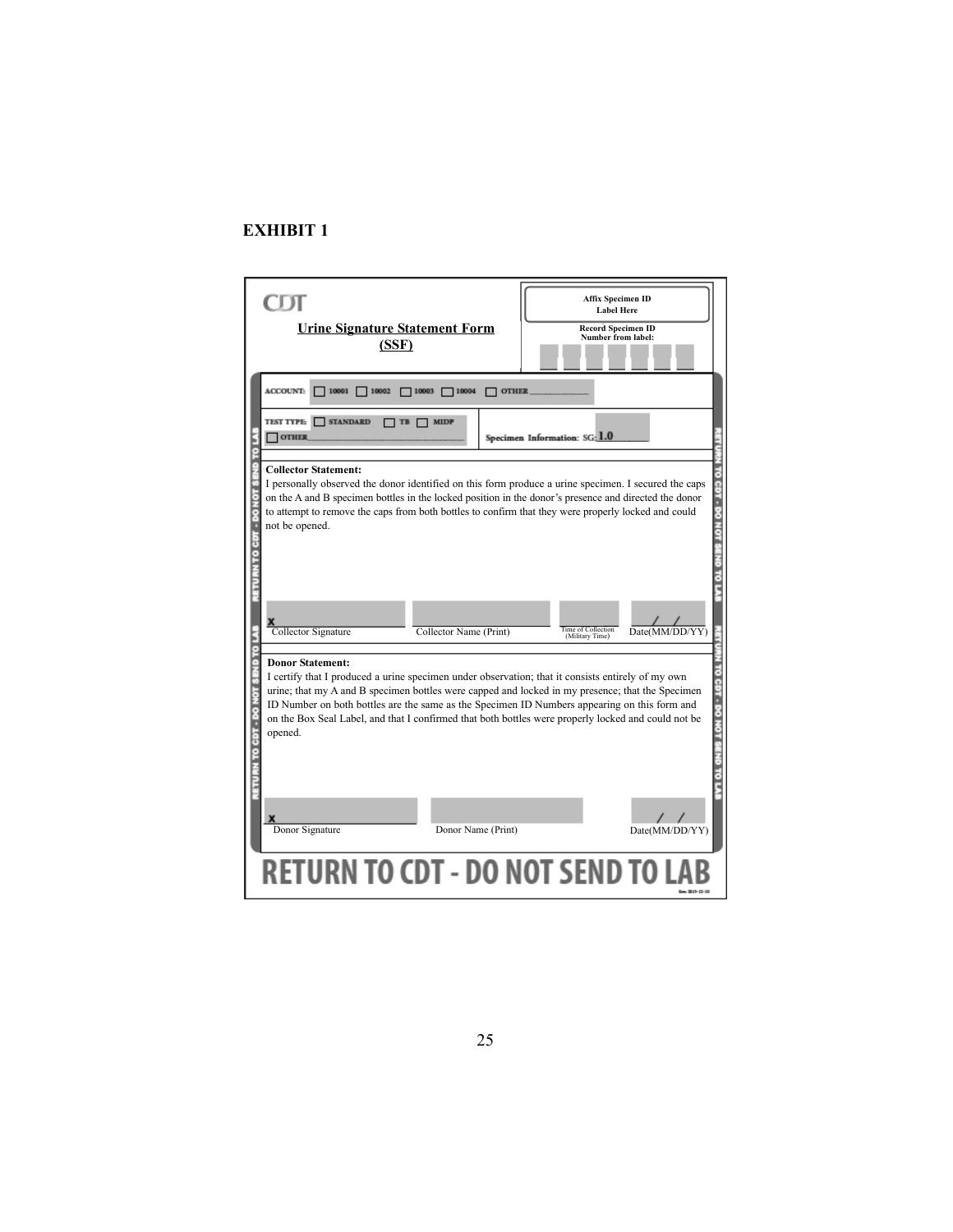#### **PROBLEM COLLECTION LOG**

*If you need additional room to write use back of form.* Event ID:  $\qquad \qquad \qquad$ Player's Name: \_\_\_\_\_\_\_\_\_\_\_\_\_\_\_\_\_\_\_\_\_\_\_\_ Date: \_\_\_\_\_\_\_\_\_\_\_\_\_ Time Player Notified: Specific Gravity out of range #1 Time \_\_\_\_\_\_\_\_\_\_ SG \_\_\_\_\_\_\_\_\_\_ SENT TO LAB #2 Time \_\_\_\_\_\_\_\_\_\_ SG \_\_\_\_\_\_\_\_\_\_ SENT TO LAB Time of Player Release (POST GAME ONLY): \_\_\_\_\_\_\_\_\_\_\_\_\_\_\_\_ CALLED CDT \_\_\_\_\_\_\_\_\_\_\_\_\_ (time) Food & Beverage Consumption: Insufficient Quantity/Shy Bladder\* If first attempt is  $0 \text{ mL}$ , note time If first attempt is greater than 0 mL, but less than 48 mL, use the "Partial Specimen Documentation" form Other, Please Specify: \_\_\_\_\_\_\_\_\_\_\_\_\_\_\_\_\_\_\_\_\_\_\_\_\_\_\_\_\_\_\_\_\_\_\_\_\_\_ **BLOOD ONLY** Blood was NOT obtained with first attempt: Was a second attempt successful?\*\* YES NO (circle one) Called CDT to notify:  $(me)$ \*\*NO additional attempts shall be made. OTHER: Specify Issue: \_\_\_\_\_\_\_\_\_\_\_\_\_\_\_\_\_\_\_\_\_\_\_\_\_\_\_\_\_\_\_\_\_\_\_\_\_\_\_\_\_ Resolution per CDT/IPA Instruction: BCO Signature:

CSP Signature: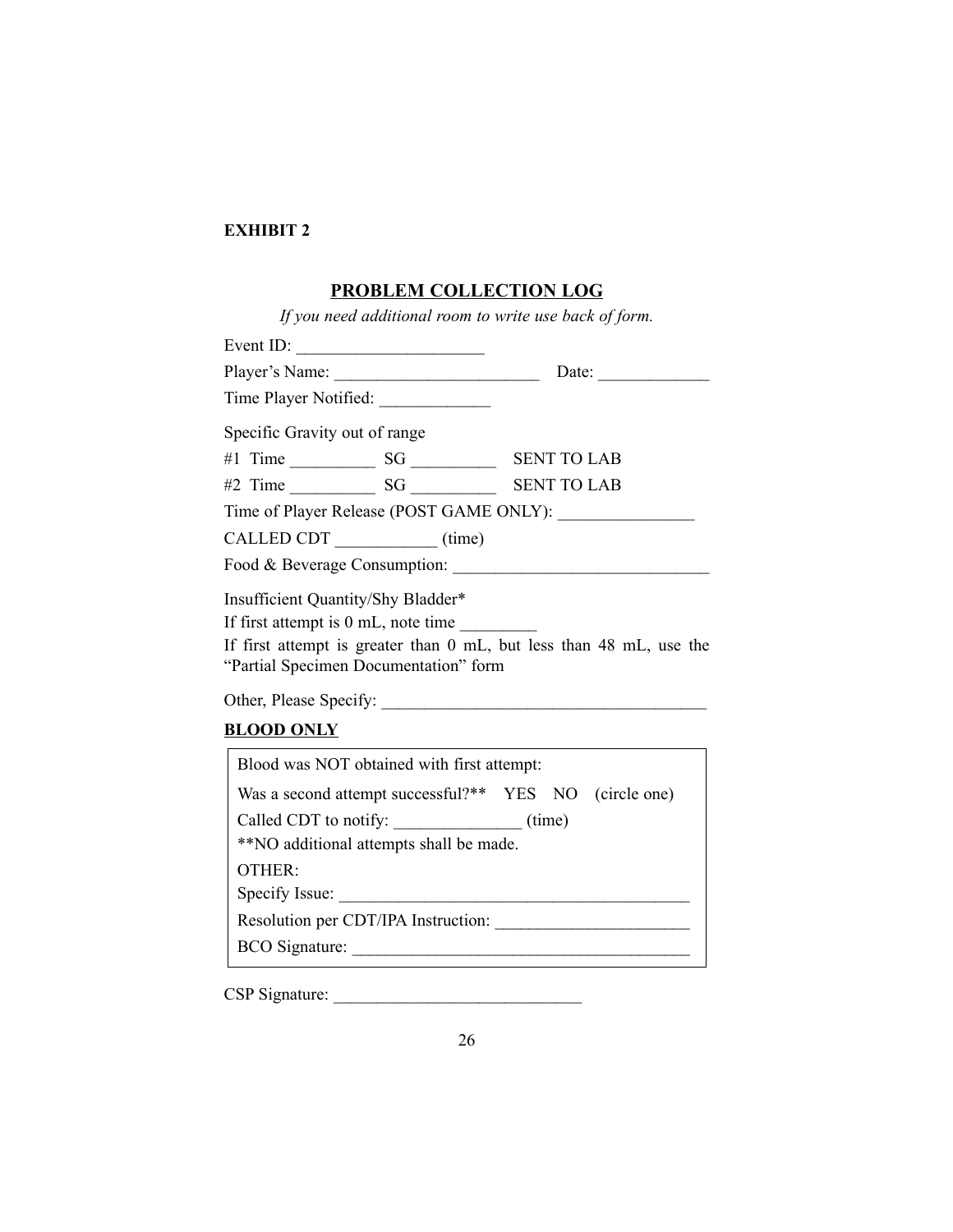### **PARTIAL SPECIMEN DOCUMENTATION FORM (For use without the Handheld Device only)**

Urine Kit Specimen Identification Number **Date Date Partial Specimen Kit Bag Number \_\_\_\_\_\_\_\_\_\_\_\_\_\_\_\_\_\_\_\_\_**

#### **FIRST VOID**

Time Total Urine Volume

 $\mathcal{L}_\text{max}$  , and the set of the set of the set of the set of the set of the set of the set of the set of the set of the set of the set of the set of the set of the set of the set of the set of the set of the set of the

 $\mathcal{L}_\text{max}$  , and the set of the set of the set of the set of the set of the set of the set of the set of the set of the set of the set of the set of the set of the set of the set of the set of the set of the set of the

 $\mathcal{L}_\text{max}$  , and the set of the set of the set of the set of the set of the set of the set of the set of the set of the set of the set of the set of the set of the set of the set of the set of the set of the set of the

I (Donor) certify that I provided a partial specimen. I witnessed the Collector pour my specimen into Bottle B of a Urine Kit that I selected from a choice of at least three (3); I was witness to my specimen being sealed and secured in a tamper resistant Partial Specimen Kit Bag, number as listed above, and that I selected it from a choice of at least three (3).

Donor Signature

I (Collector) certify that in the presence of the Donor that a partial specimen was poured into Bottle B and sealed/secured using the contents from a Urine Kit and a Partial Specimen Kit Bag, number(s) as listed above, which were selected by the Donor from a choice of at least three (3).

Collector Signature

\*\*\*\*\*\*\*\*\*\*\*\*\*\*\*\*\*\*\*\*\*\*\*\*\*\*\*\*\*\*\*\*\*\*\*\*\*\*\*\*\*\*\*\*\*\*\*\*\*\*\*\*\*\*\*\*

### **RETRIEVAL FROM LOCKED STORAGE:**

I (Donor) certify that my partial specimen bag, number as listed above, was retrieved from secure storage with the security seal intact and secure.

Donor Signature

I (Collector) agree with the above.

Collector Signature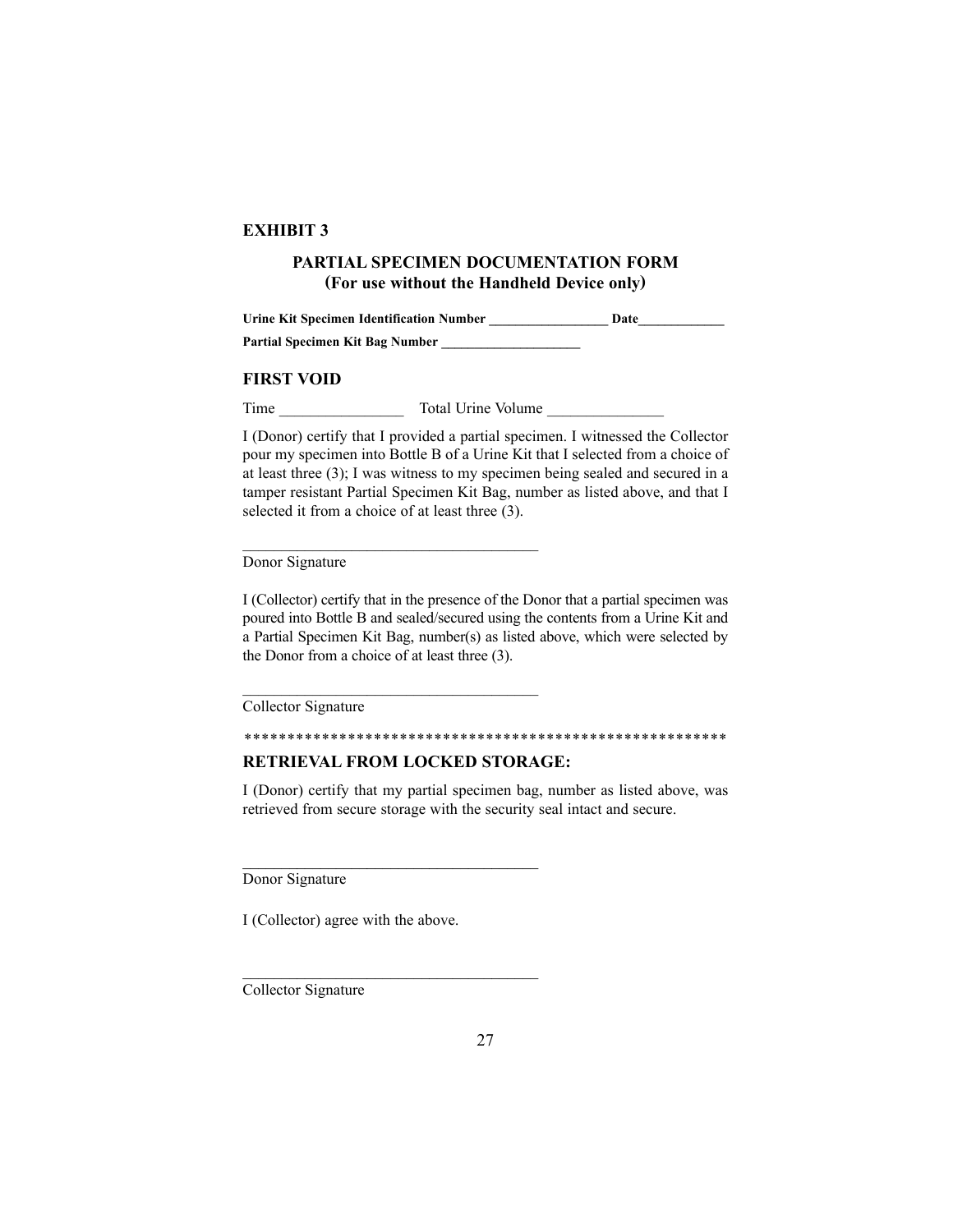

# **URINE COLLECTION EVENT LOG**

| REFRACTOMETER CALIBRATION:                       |  |                                                                                      |  |  |
|--------------------------------------------------|--|--------------------------------------------------------------------------------------|--|--|
| the testing location)                            |  | (This must be done prior to day's collection, preferably before leaving for          |  |  |
|                                                  |  | Reading: Initials: Date: Date:                                                       |  |  |
| <b>TIME SHEET:</b>                               |  |                                                                                      |  |  |
| Departure Time::____________                     |  | Arrival Time on Site: ______________ Time of 1st Collection: _____________           |  |  |
| <b>SPECIMEN SHIPPING:</b>                        |  |                                                                                      |  |  |
| <b>SPECIMEN SHIPMENT</b> (check appropriate box) |  |                                                                                      |  |  |
| $\Box$ INRS-Laval, Quebec Canada                 |  |                                                                                      |  |  |
|                                                  |  |                                                                                      |  |  |
|                                                  |  |                                                                                      |  |  |
|                                                  |  | Collector Initials to confirm delivery Date/Time:                                    |  |  |
|                                                  |  |                                                                                      |  |  |
| receipt to CDT.                                  |  | Collector must obtain a "proof of drop-off" receipt from Fedex location and will fax |  |  |
| PAPERWORK SHIPMENT TO CDT:                       |  |                                                                                      |  |  |
|                                                  |  |                                                                                      |  |  |
| <b>CHAPERONE NAMES (if applicable)</b>           |  |                                                                                      |  |  |
|                                                  |  |                                                                                      |  |  |

# **MISCELLANEOUS INFORMATION:**

Do not use this for Player information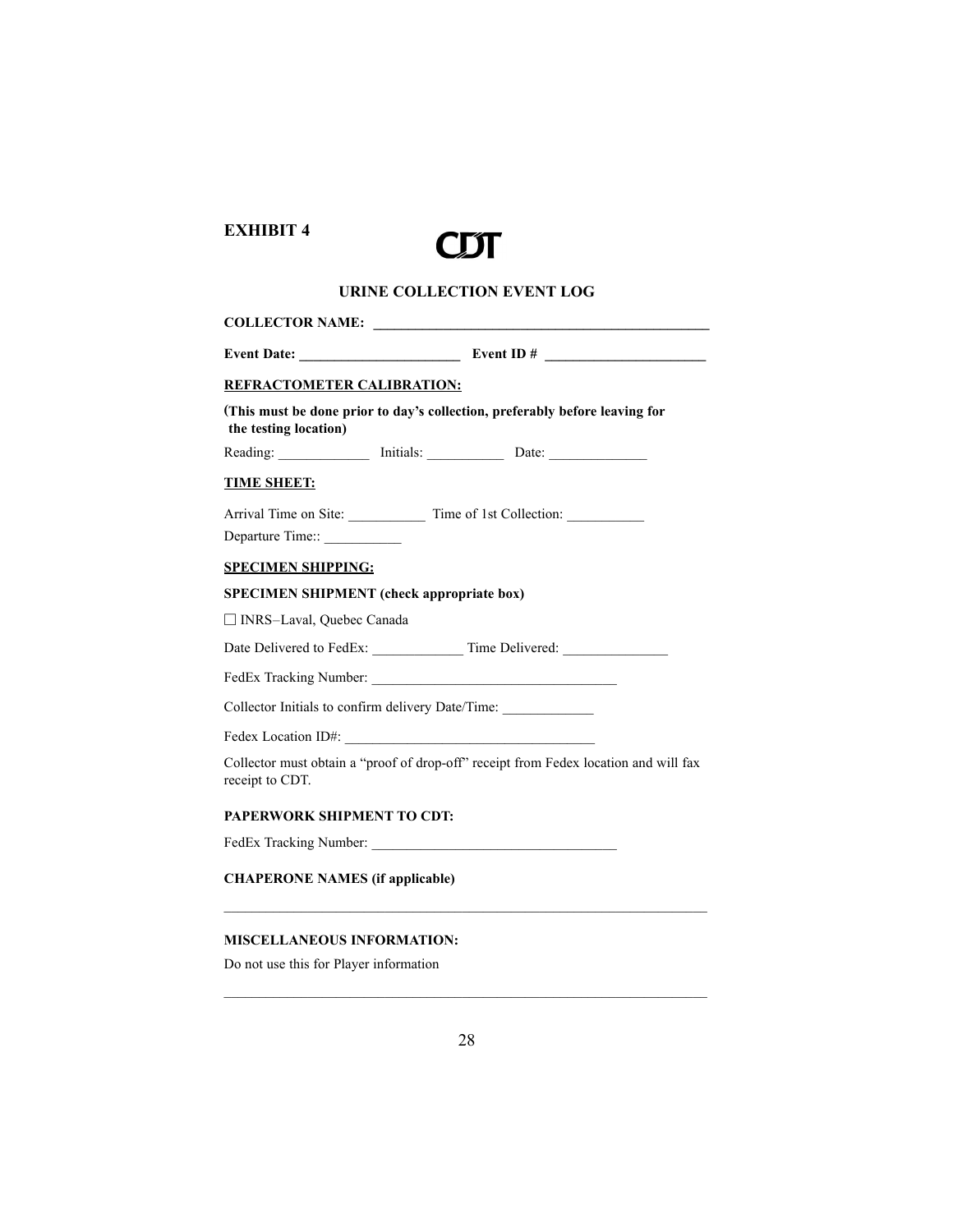#### **CDT TEMPORARY STORAGE FORM**

| Date of Collection                                        | Time of Completion of Collection |
|-----------------------------------------------------------|----------------------------------|
| <b>Collection Location</b>                                |                                  |
| <b>Number of Specimens Collected Specimen ID Numbers:</b> |                                  |
|                                                           |                                  |
|                                                           |                                  |
|                                                           |                                  |
|                                                           |                                  |

#### **TEMPORARY STORAGE CHAIN OF CUSTODY**

| Complete this section if specimens are not delivered to courier immediately following completion<br>of collection.                                                                                                                                                                                                       |  |  |  |  |  |
|--------------------------------------------------------------------------------------------------------------------------------------------------------------------------------------------------------------------------------------------------------------------------------------------------------------------------|--|--|--|--|--|
| Date Specimens Placed into Temporary Storage North Charles and School and School and School and School and School and School and School and School and School and School and School and School and School and School and Schoo                                                                                           |  |  |  |  |  |
|                                                                                                                                                                                                                                                                                                                          |  |  |  |  |  |
|                                                                                                                                                                                                                                                                                                                          |  |  |  |  |  |
| Specimens Stored in Lock Box? Yes $\Box$ No $\Box$                                                                                                                                                                                                                                                                       |  |  |  |  |  |
| If specimens not stored in Lock Box, detailed description of location of temporary storage                                                                                                                                                                                                                               |  |  |  |  |  |
|                                                                                                                                                                                                                                                                                                                          |  |  |  |  |  |
| Complete this section if specimens are either removed from temporary storage or the location of temporary<br>storage changes at any time prior to transfer to courier. *If more than one removal/change, please fill out<br>information for each.                                                                        |  |  |  |  |  |
| Date(s) Specimens Removed from Temporary Storage or Location of Temporary Storage Changed                                                                                                                                                                                                                                |  |  |  |  |  |
| Time(s) Specimens Removed from Temporary Storage or Location of Temporary Storage Changed                                                                                                                                                                                                                                |  |  |  |  |  |
| Reason(s) for Removal from Temporary Storage or Change in Location of Temporary Storage                                                                                                                                                                                                                                  |  |  |  |  |  |
| ,我们也不会有什么。""我们的人,我们也不会有什么?""我们的人,我们也不会有什么?""我们的人,我们也不会有什么?""我们的人,我们也不会有什么?""我们的人<br>New Location of Temporary Storage <b>Executive Contract Contract Contract Contract Contract Contract Contract Contract Contract Contract Contract Contract Contract Contract Contract Contract Contract Contract Contract Contra</b> |  |  |  |  |  |
| Detailed Description of new Temporary Storage (including whether the specimens were stored in the Lock Box)                                                                                                                                                                                                              |  |  |  |  |  |
| Complete this section when specimens are removed from temporary storage for transfer to courier.                                                                                                                                                                                                                         |  |  |  |  |  |
| Date Specimens Removed from Temporary Storage for Transfer to Courier                                                                                                                                                                                                                                                    |  |  |  |  |  |
|                                                                                                                                                                                                                                                                                                                          |  |  |  |  |  |
| Date of Drop-off at Courier Time of Drop-off at Courier                                                                                                                                                                                                                                                                  |  |  |  |  |  |
|                                                                                                                                                                                                                                                                                                                          |  |  |  |  |  |
| $\mathbf{Waybill}$ #                                                                                                                                                                                                                                                                                                     |  |  |  |  |  |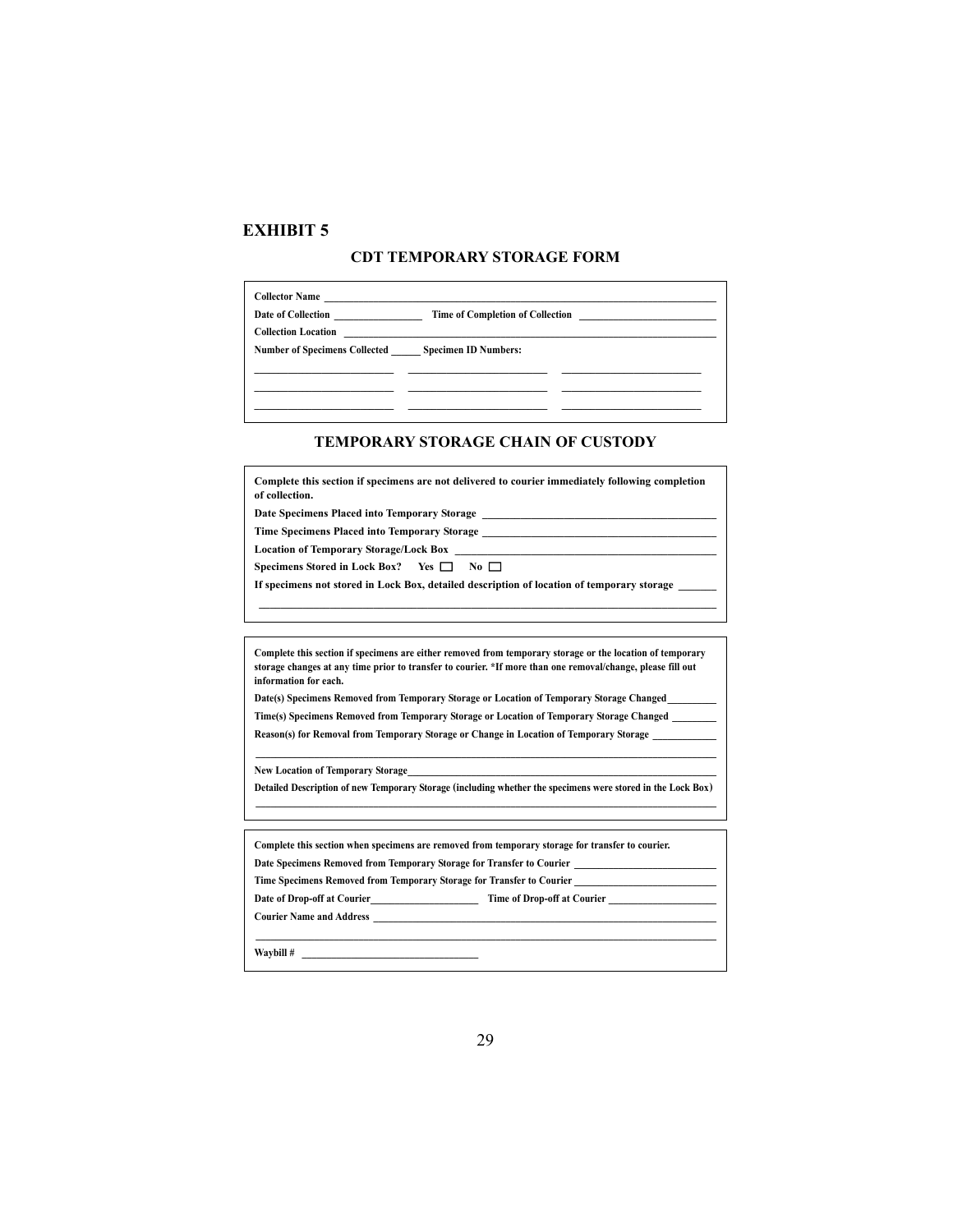#### **BLOOD SPECIMEN COLLECTION PREPARATION AND PROCEDURES**

### **I. BLOOD COLLECTION PERSONNEL AND SUPPLIES**

#### **A. PERSONNEL**

- 1. CDT will provide a minimum of one (1) Collection Service Provider ("CSP") and one (1) Blood Collection Official ("BCO") for each blood specimen collection.
- 2. The CSP will be a Collector who has experience performing collections for Major League Baseball. The CSP will supervise the Blood Collection Event. The duties of the CSP include, but are not limited to, the following:
	- a. Receiving the names from CDT of the Players to be collected;
	- b. Ensuring that all necessary Blood Collection Supplies are brought to each Collection Event (See Section I.B below);
	- c. Assessing and organizing the collection site and ensuring that it meets the requirements for health, safety and security;
	- d. Working with the Club Representative to identify and notify Players;
	- e. Processing the paperwork after the blood has been drawn by the BCO;
	- f. Packaging and shipping the blood specimens according to protocol; and
	- g. For in-season and off-season testing, disposing of all bio-hazard materials, including needles, in SHARPS disposal containers.
- 3. The BCO will be an experienced phlebotomist with the appropriate certifications to draw blood under applicable local laws and regulations. The BCO will be trained by CDT on the Blood Collection Preparation and Procedures.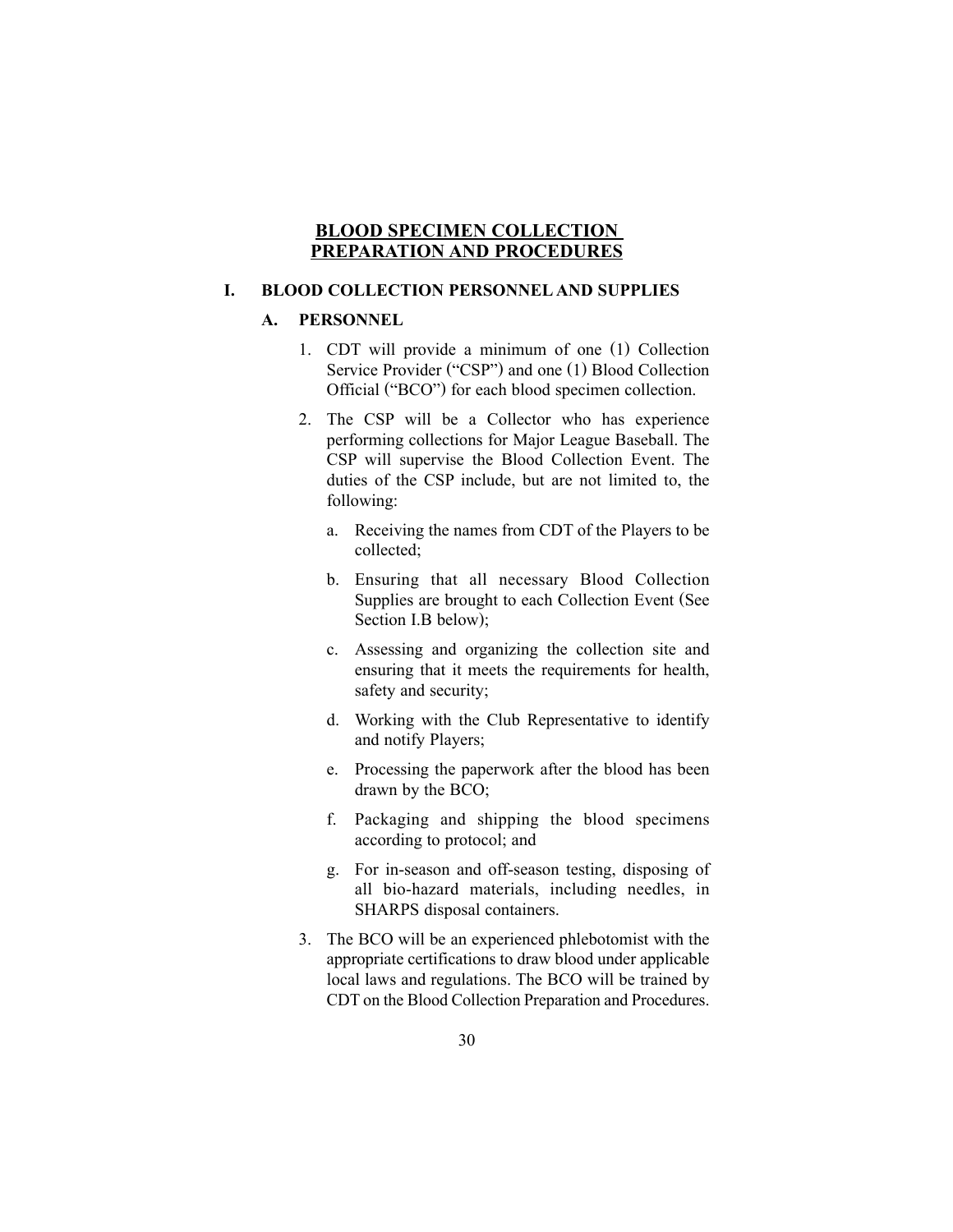The duties of the BCO include, but are not limited to, the following:

- a. The drawing of blood as described in these Blood Specimen Collection Preparation and Procedures;
- b. Recording the time and date of collection, and number of tubes, and signing the Blood Custody Control Form (CCF) (See Exhibit 2); and
- c. For testing conducted during Spring Training, disposing of all bio-hazard materials, including needles, in SHARPS disposal containers.

## **B. COLLECTION SUPPLIES**

The supplies listed below, at a minimum, are to be available at a collection site. There may be slight variations in equipment.

- 1. Blood Collection Reminder sheet
- 2. Blood Collection Preparation and Procedures
- 3. Paperwork and Forms:
	- a. CCF Account 10001
	- b. Blood Specimen Manifest Form
	- c. Player Notification List Account 10001
	- d. Blood Collection Event Log
	- e. Blood Collection Checklist
	- f. Needle Disposal Affidavit
- 4. Collection Kit which includes:
	- a. Blood Specimen Kit containing two (2) sterile blood draw vacutainer tubes, one (1) sterile blood draw security needle and one (1) blood draw holder; and
	- b. Secure Transport Kit containing one (1) "A" Transport Kit with red embossed number, one (1)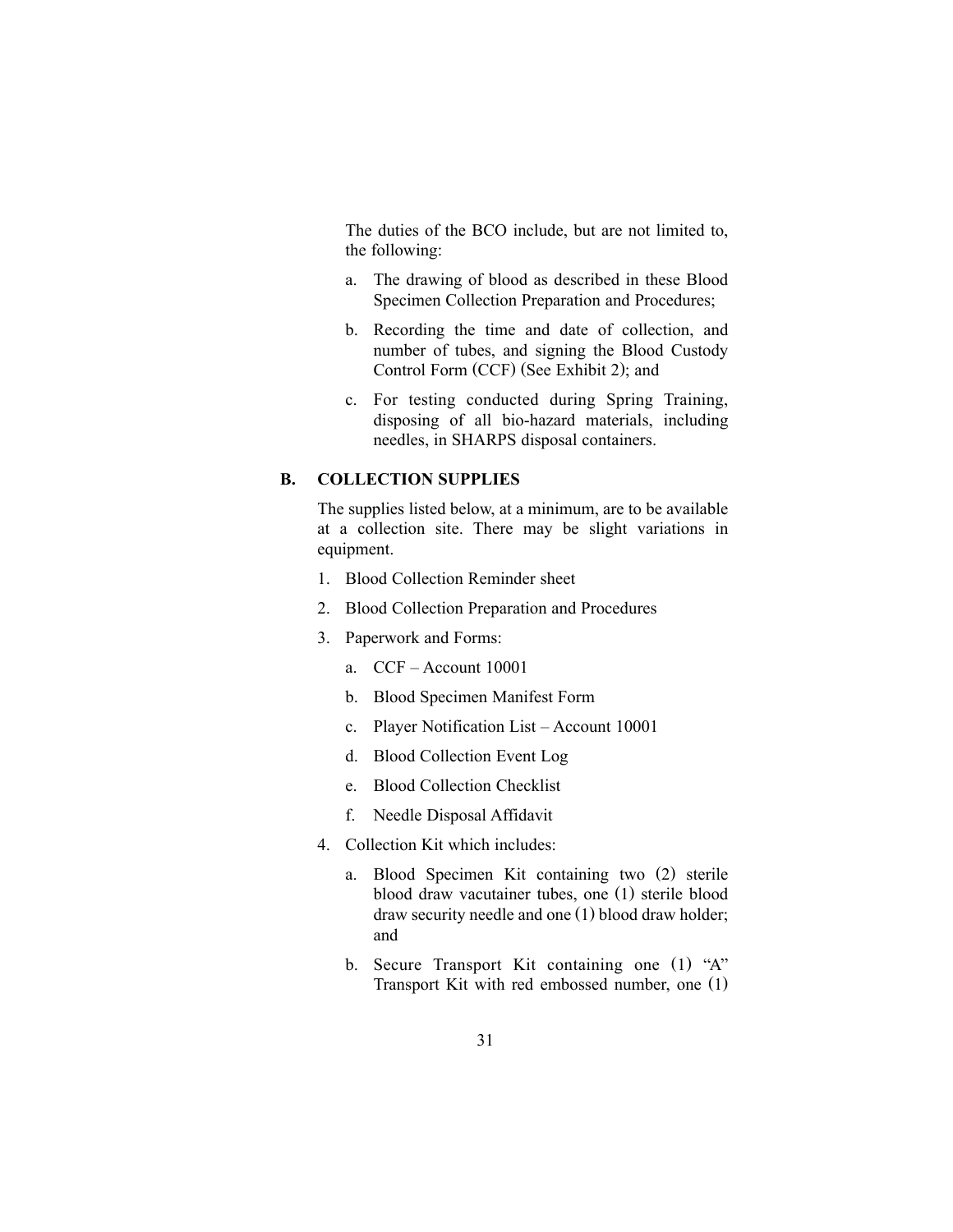"B" Transport Kit with blue embossed number, both with a Transport Kit Cap and sealed with a shrinksleeve wrap and security sealed specimen bag.

- 5. Miscellaneous Blood Collection Supplies:
	- a. Disinfectant wipes
	- b. Tourniquet (latex free)
	- c. Alcohol swabs and Band-Aids
	- d. Gloves
	- e. First-aid kit
	- f. Bio-hazard kit and disposal bags
- 6. Blood Collection Packaging and Shipping Supplies:
	- a. CDT-approved cooler bag or box for on-site temporary storage of specimens
	- b. Temperature Control Device (Q Tag CLm)
	- c. Temperature Controlled Shipping Box
	- d. Shipping Label (FedEx or World Courier) preaddressed to the INRS Lab
	- e. Commercial Invoice(s) for shipments to Canada
	- f. Two-page letter to Customs Official with description of contents
	- g. Pre-Addressed FedEx airbills to CDT for paperwork shipment

#### **II. BLOOD COLLECTION PROCEDURES**

### **A. BLOOD COLLECTION FACILITY AND SECURITY**

- 1. The CSP and BCO shall maintain a sanitary environment in the collection site. Disinfectant wipes shall be used to clean the area before and after each collection.
- 2. The collection site should be arranged to accommodate the flow of traffic and supervision of Players.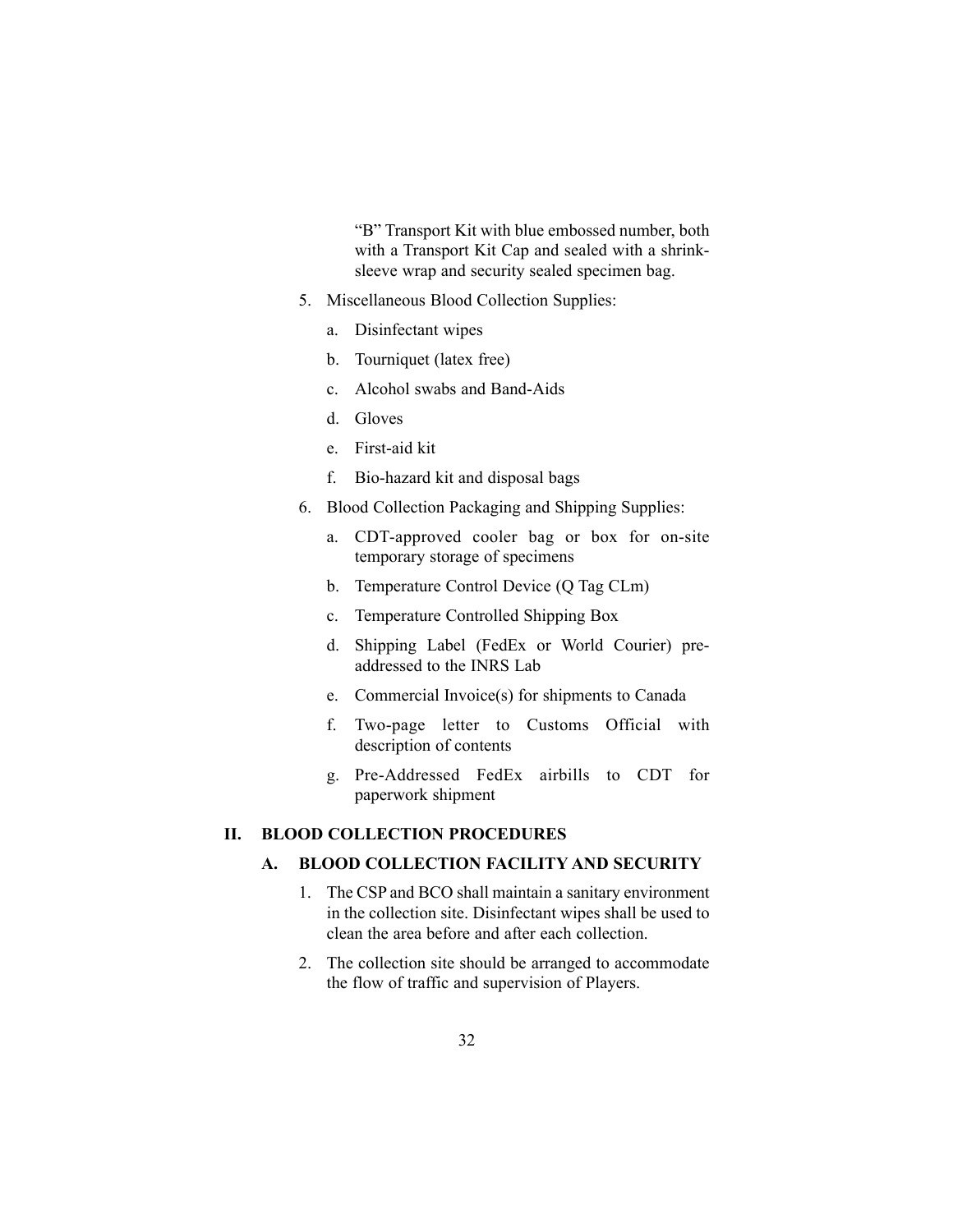- 3. The collection site should contain a table and chair for paperwork processing and a comfortable chair for the Player.
- 4. The collection site should have proper ventilation and lighting.
- 5. Only the BCO, CSP and the Player shall be allowed access to the collection area during the collection. If the collection area does not have a locked door, the CSP and the BCO will be responsible for restricting access to the collection site.

### **B. PLAYER NOTIFICATION**

- 1. The CSP and the Club Representative will locate and notify the selected Player.
- 2. The CSP will record the date and time of each notification, and the Club Representative will sign the Player Notification List.
- 3. The Player must immediately report to the collection site upon notification.
- 4. The CSP shall recommend to the Player that he remain seated for approximately ten (10) minutes prior to the blood draw.
- 5. The CSP will record on the Player Notification List the names of any Players who did not report for testing, and the reasons provided by the Club Representative.

#### **C. PLAYER IDENTIFICATION**

- 1. The CSP and BCO should be present for Player identification.
- 2. The CSP should identify the Player based on a photoidentification, or by an oral confirmation of his identity by the Club Representative. If identification is made by the Club Representative, the Club Representative must sign the Handheld Device.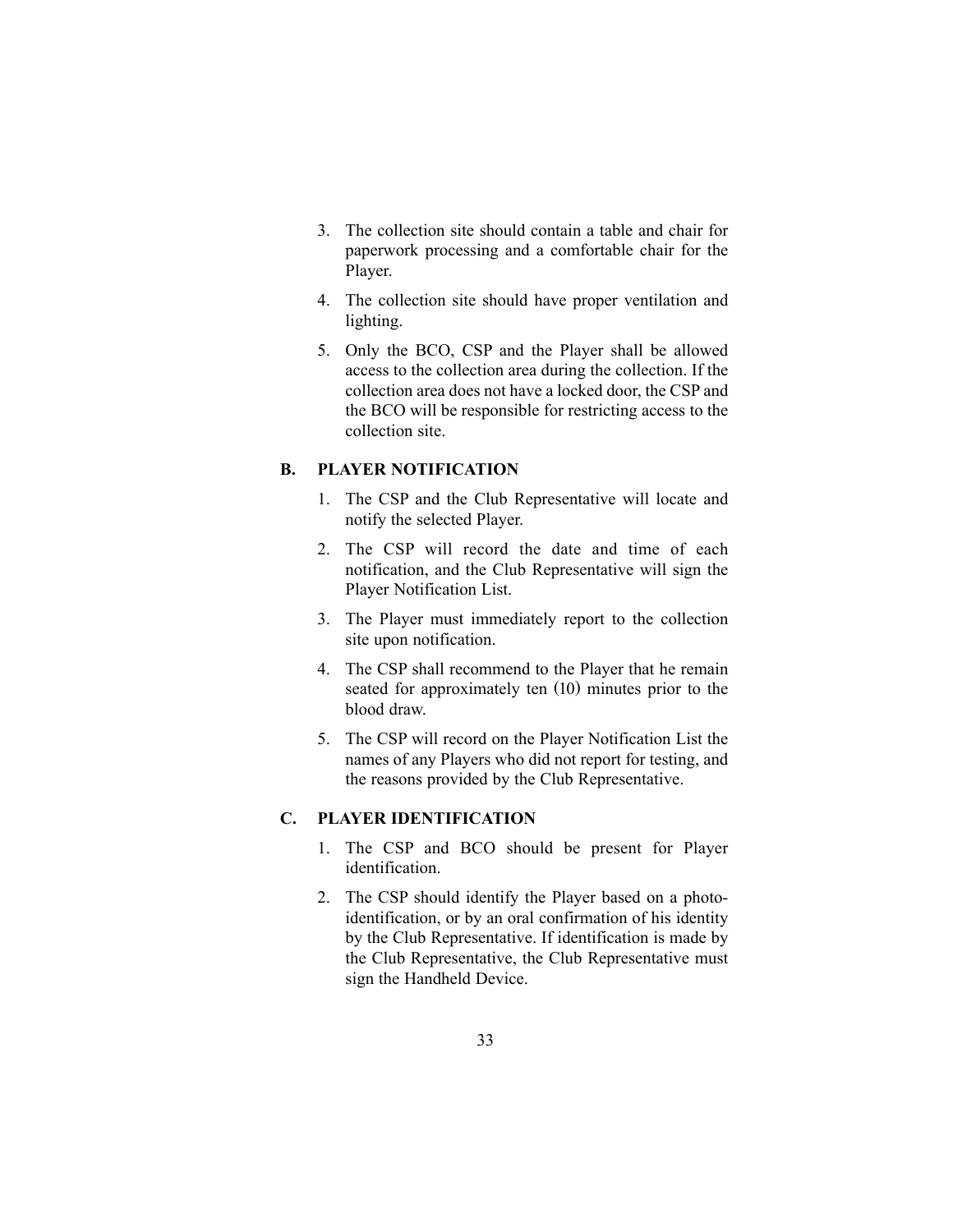### **D. PREPARATION FOR BLOOD SPECIMEN COLLECTION**

- 1. If the Handheld Device is not being used, the CSP will select a Blood Specimen Manifest Form and record the collection date in the Event Information section (See Exhibit 1).
- 2. If the Handheld Device is not being used, the CSP will select a Blood Collection Checklist and "check off" the form as each step in the process is completed.
- 3. The CSP will select a CCF and "check" the appropriate Account Number (10001) and Test Type "H."
- 4. The CSP will "check" the Player Identification Type.
- 5. The CSP will provide the CCF to the BCO to record the time and date of collection and the number of tubes, and to sign the CCF upon completion of the blood draw.
- 6. The CSP will instruct the Player to select a Blood Specimen Kit from a selection of at least three (3) Blood Specimen Kits.
- 7. The CSP will instruct the Player to select a Secure Transport Kit from a selection of at least three (3) Secure Transport Kits.
- 8. The CSP will remove the contents of the Blood Specimen Kit and Secure Transport Kit.
- 9. The CSP, BCO and Player will each verify that the Specimen Identification Number Labels match the Specimen Identification Numbers printed on the "A" and "B" Transport Kits, and Transport Kit Caps.
- 10. The CSP, in the presence of the BCO and the Player, will place one (1) Specimen Identification Number Label lengthwise on each of the vacutainer collection tubes. The Specimen Identification Number Label shall be placed towards the top of the tube(s) near the Transport Kit Cap so that the barcode is visible and can be scanned.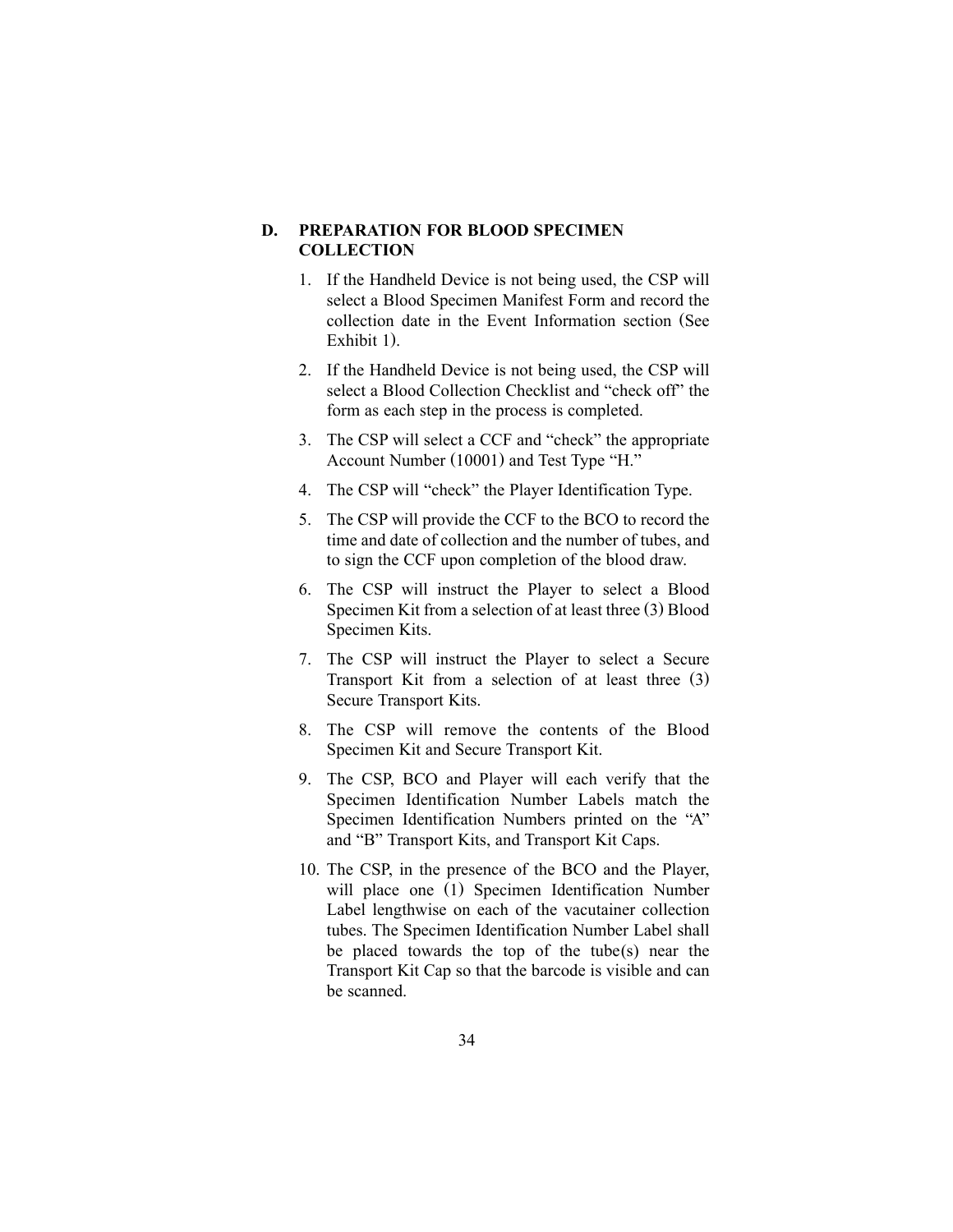- 11. The CSP, in the presence of the BCO and the Player, will place one (1) Specimen Identification Number Label at the top of the CCF and record the number.
- 12. If the Handheld Device is not being used, the CSP, in the presence of the BCO and the Player, will place one (1) Specimen Identification Number Label in the Specimen Information section of both copies of the Blood Specimen Manifest Form.
- 13. If the Handheld Device is not being used, the CSP, in the presence of the BCO and the Player, will place one (1) Specimen Identification Number Label on the top right corner of the Blood Collection Checklist.
- 14. The CSP, in the presence of the BCO, will instruct the Player to verify that the Specimen Identification Number Labels on the vacutainer tubes, the CCF and the Blood Specimen Manifest Form (if applicable) are all the same.

# **E. PROCEDURES FOR OBTAINING THE BLOOD SPECIMEN**

- 1. The BCO will provide the Player with a pen and instruct him to mark his non-dominant arm with an "x" (unless the Player requests otherwise).
- 2. The BCO will provide the Player with the opportunity to identify whether he has had any blood transfusions over the prior six (6) months, and to disclose any medications that he took over the past seven (7) days, including those which may affect the ability of the blood to clot. When appropriate, the CSP will record this information, and any other pertinent information provided by the Player, in the Comments section of the CCF.
- 3. The BCO will assemble the needle and blood draw holder in the presence of the Player.
- 4. The BCO will apply a tourniquet if needed. The tourniquet can be applied over thin clothing if the Player has a skin allergy.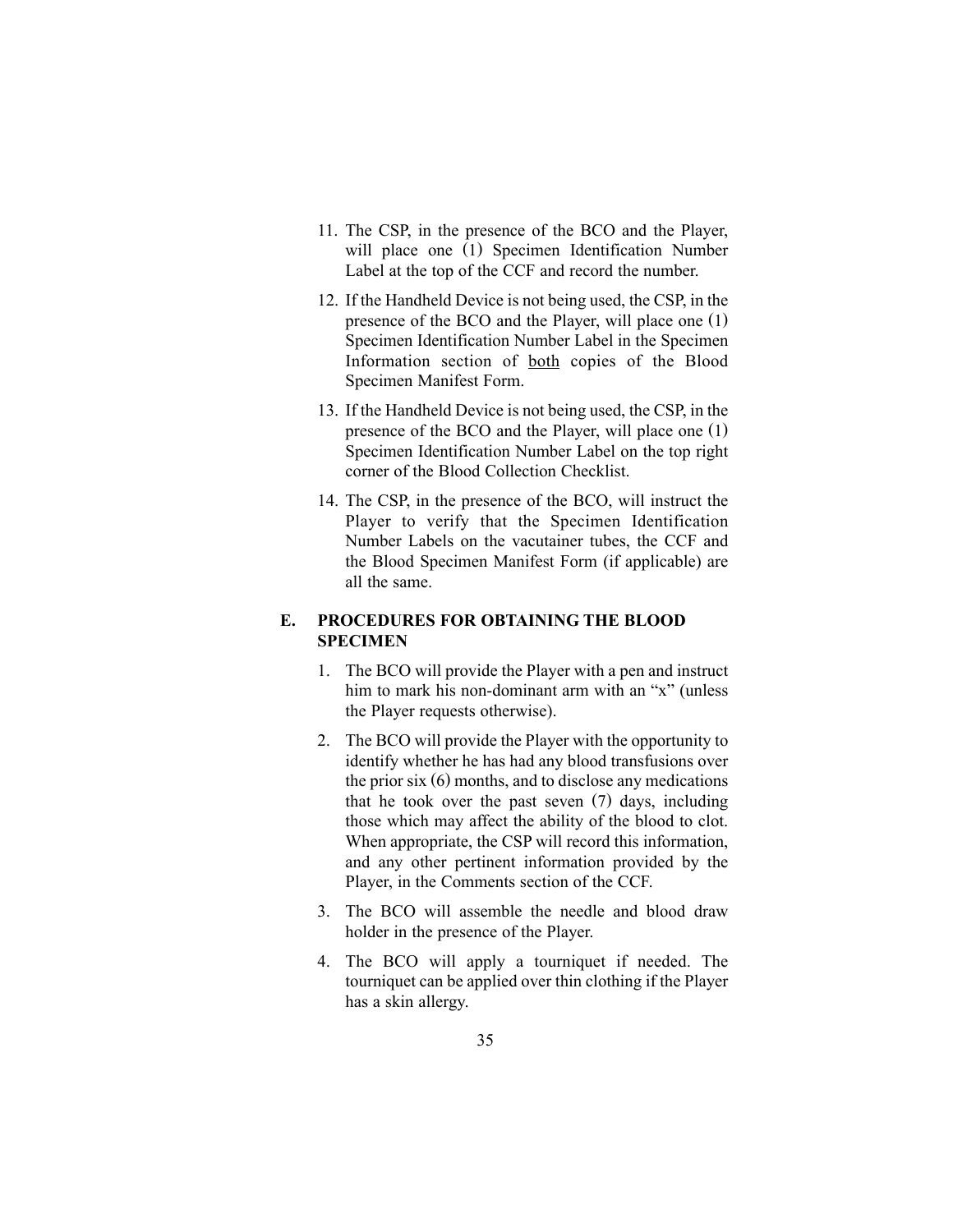- 5. The BCO will clean the needle insertion site with a sterile alcohol swab.
- 6. The BCO shall inspect the needle and examine the appropriate vein. If the BCO determines that the Player's vein on his non-dominant arm is inadequate to obtain a specimen, the BCO shall not insert the needle, and the CSP shall contact CDT for further instruction while the Player remains in the collection site.
	- a. The BCO shall make no more than two (2) attempts to insert the needle to draw blood.
	- b. If the BCO is unable to obtain a specimen after two (2) attempts, the collection shall be discontinued and the Player shall be released.
- 7. The BCO shall collect 5 mL of blood per collection tube (for a total of 10 mL). If the CSP is unable to collect a full 10 mL of blood, the CSP shall contact CDT immediately for further instruction before proceeding.
- 8. At the appropriate time following the drawing of the blood, the tourniquet should be removed from the Player's arm.
- 9. The vacutainer collection tubes should remain in the presence of the BCO, the CSP and the Player at all times during the collection process.
- 10. After withdrawing the needle, the BCO should place gauze over the puncture site and instruct the Player to press firmly on the gauze as needed. The BCO will cover the injection site with a Band-Aid.
- 11. The BCO, in the presence of the CSP and the Player, will gently invert the vacutainer tubes several times.
- 12. The BCO will dispose of the Blood Collection Supplies in accordance with any required hazardous material standards.
- 13. The BCO or CSP will advise the Player not to undertake strenuous exercise for thirty (30) minutes.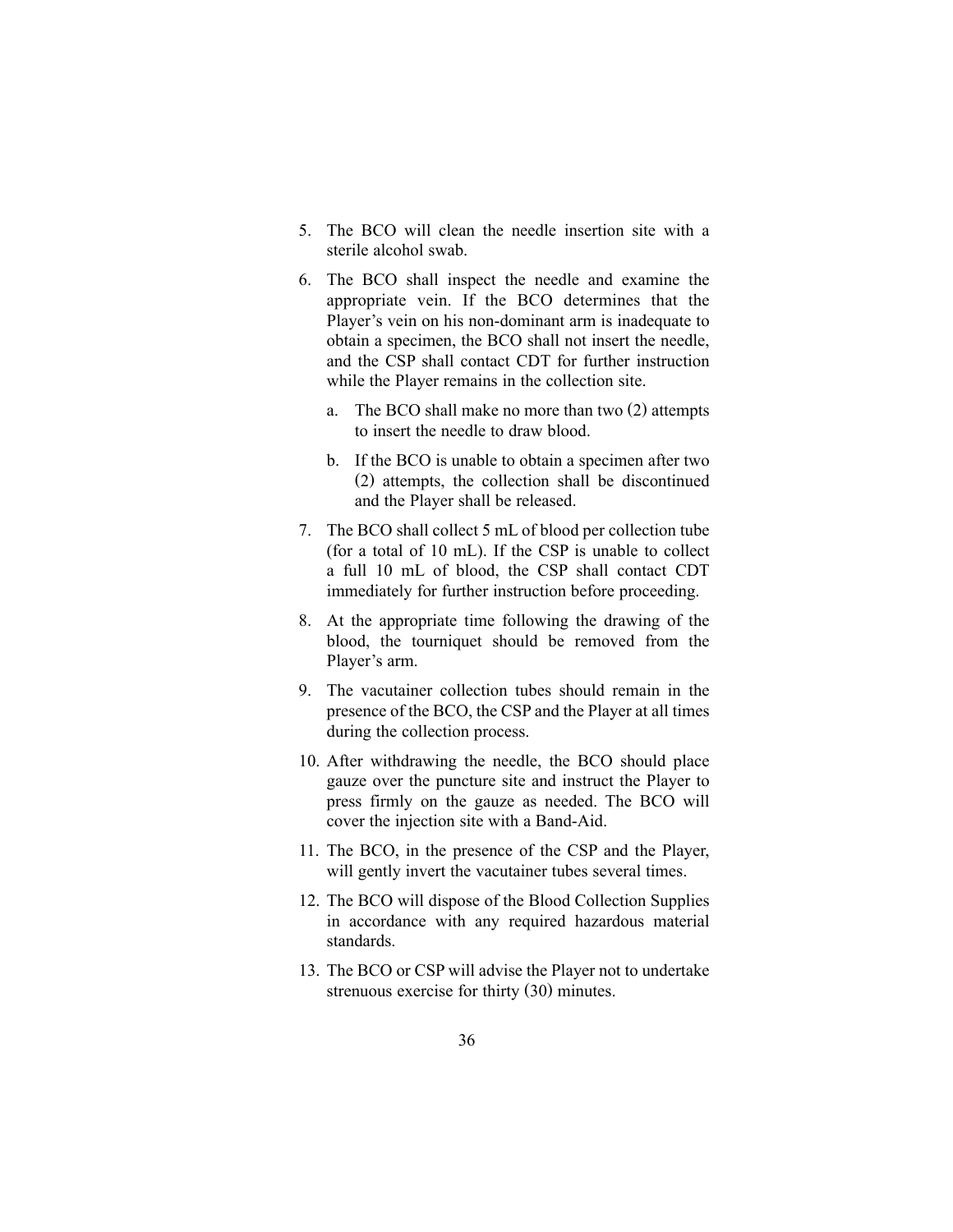#### **F. BLOOD SPECIMEN PROCESSING**

- 1. The CSP, in the presence of the Player, shall remove the plastic from both the "A" and "B" Transport Kits contained in the Secure Transport Kit.
- 2. The CSP, in the presence of the Player, shall place one (1) vacutainer tube into the "A" Transport Kit and one (1) vacutainer into the "B" Transport Kit. The vacutainer tubes shall be placed with rubber top up so that the rubber top fits under the security cap.
- 3. The CSP, in the presence of the Player, shall remove the red security rings from each Transport Kit and place the Transport Kit Cap on the "A" and "B" Transport Kits. The CSP shall turn each Transport Kit Cap clockwise until it locks into place.
- 4. The CSP shall instruct the Player to attempt to turn and remove the Transport Kit Caps from each Transport Kit by turning the Transport Kit Caps counter-clockwise to ensure that they have been properly locked.
- 5. The CSP, in the presence of the Player, shall place each Transport Kit containing a vacutainer tube into a blood specimen bag.
	- a. The absorbent pad should remain in the specimen bags.
	- b. The Transport Kits containing vacutainer tubes should be placed in the individual specimen bags.
	- c. Excess air should be removed from the specimen bags.
	- d. The specimen bags should be securely sealed by pulling off the liner of the bag tape.

# **G. COMPLETING THE CCF**

1. The CSP should record any of his comments, or any comments required/requested by the BCO or the Player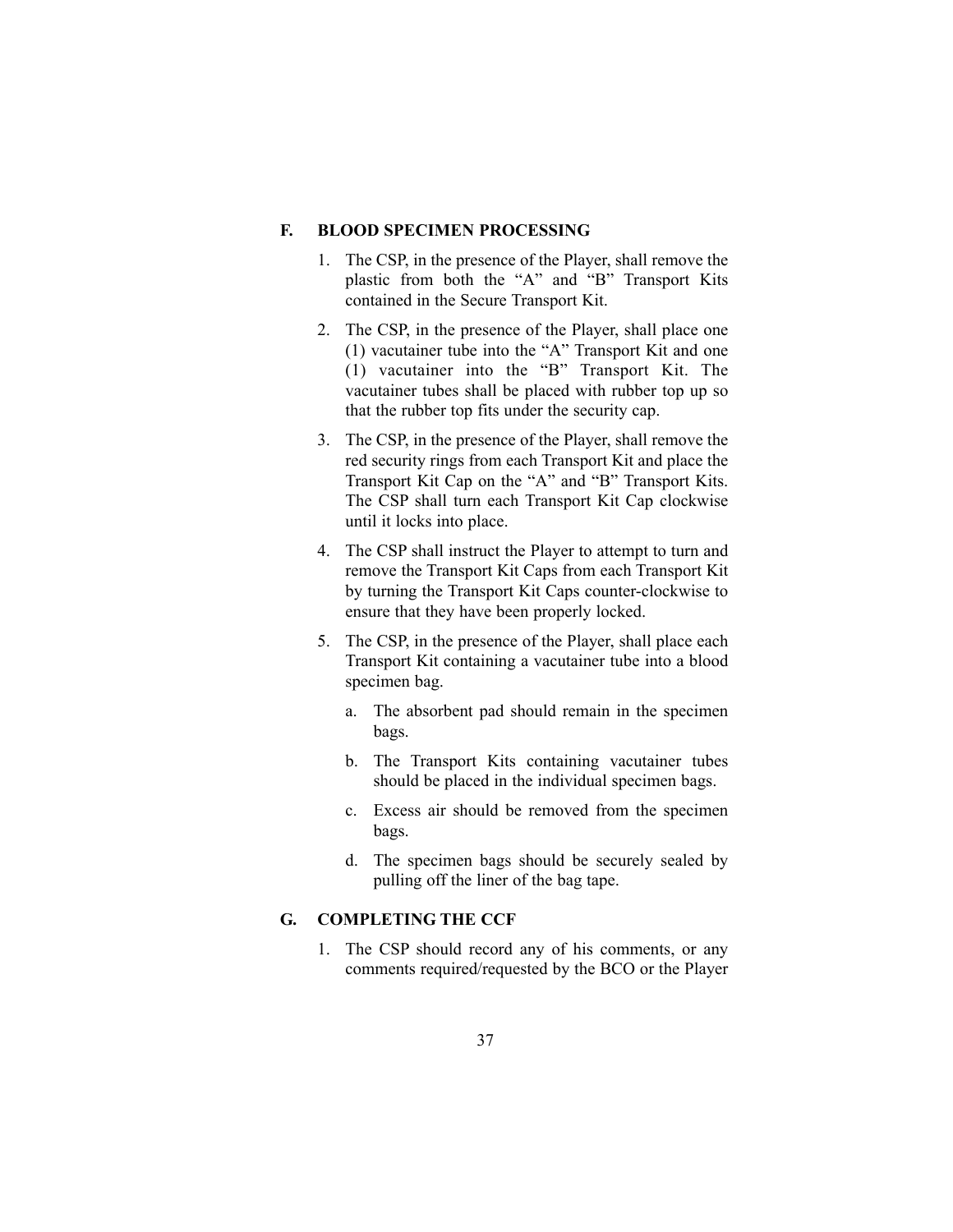on the Comments section of the CCF as instructed in Section III.E.2 above.

- 2. The BCO, in the presence of the CSP and the Player, shall record the date and time of the collection and the number of tubes collected. The BCO shall then sign and print his or her name on the CCF to confirm that the collection was conducted in accordance with these Procedures.
- 3. The CSP shall instruct the Player to read the Player Statement, and if it is accurate, to sign and print his name on the CCF, and record the date.
- 4. The CSP shall sign the Collector Statement of the CCF certifying that the collection was performed in accordance with these Blood Specimen Collection Preparation and Procedures, and print his name and record the date on the CCF.

# **H. VERIFICATION OF CCF**

- 1. The CSP shall verify that all information on the CCF is completed correctly.
- 2. The CSP will verify that the Specimen Identification Number Label is applied to the top right hand corner of the CCF and that the Specimen Identification Number is correctly recorded in the section below the label.
- 3. The CSP will verify that the Account Number and Test Type are properly recorded.
- 4. The CSP will verify that the BCO signed and printed his name, recorded the military time of the collection, recorded the number of tubes, and recorded the correct date on the CCF.
- 5. The CSP will verify that the Player signed, printed his name and recorded the correct date on the CCF.
- 6. The CSP will verify that he signed, printed his name and dated the CCF with the correct date.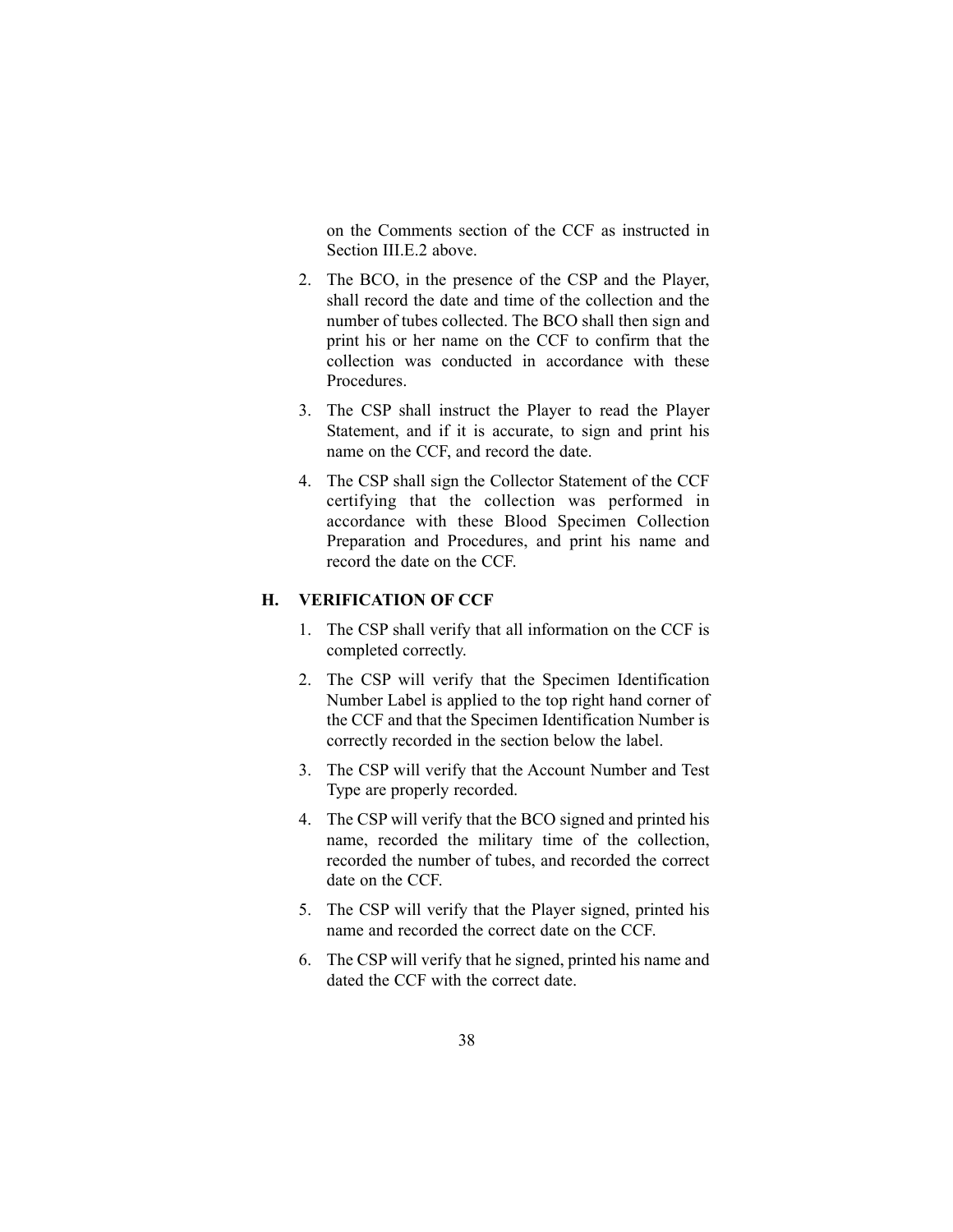# **I. COMPLETION**

- 1. If the Handheld Device is not being used, the CSP shall record the date, time and panel information in the Specimen Information section of the Blood Specimen Manifest Form.
- 2. If applicable, the CSP shall verify that the Specimen Identification Number Labels were applied in the Specimen Information section of both copies of the Blood Specimen Manifest Form, as instructed above in Section III.D.12.
- 3. If applicable, the CSP shall apply the Temperature Recording Device Number Label in the upper right hand corner of both copies of the Blood Specimen Manifest Form.
- 4. The CSP, in the presence of Player, shall destroy any leftover Specimen Identification Number Labels.
- 5. The CSP may release the Player after the specimens have been securely sealed and the CCF and the Blood Specimen Manifest Form (if applicable) have been verified as complete and accurate.
- 6. The blood specimens should remain at room temperature for approximately fifteen (15) minutes. Thereafter, the CSP shall place the sealed specimen bags into the CDT-approved cooler bag or box until the specimens are packed for transport.
- 7. The CSP must never leave specimens unattended at any time prior to shipping.

#### **J. TRANSPORT PACKAGING**

1. The CSP shall open the Temperature Controlled Shipping Box, remove the cooler, and place it foil side down on a flat surface. The CSP shall push straight down in the middle of the button. Within twenty (20) seconds, the logo should turn blue, indicating the cooling has begun. The CSP should touch the surface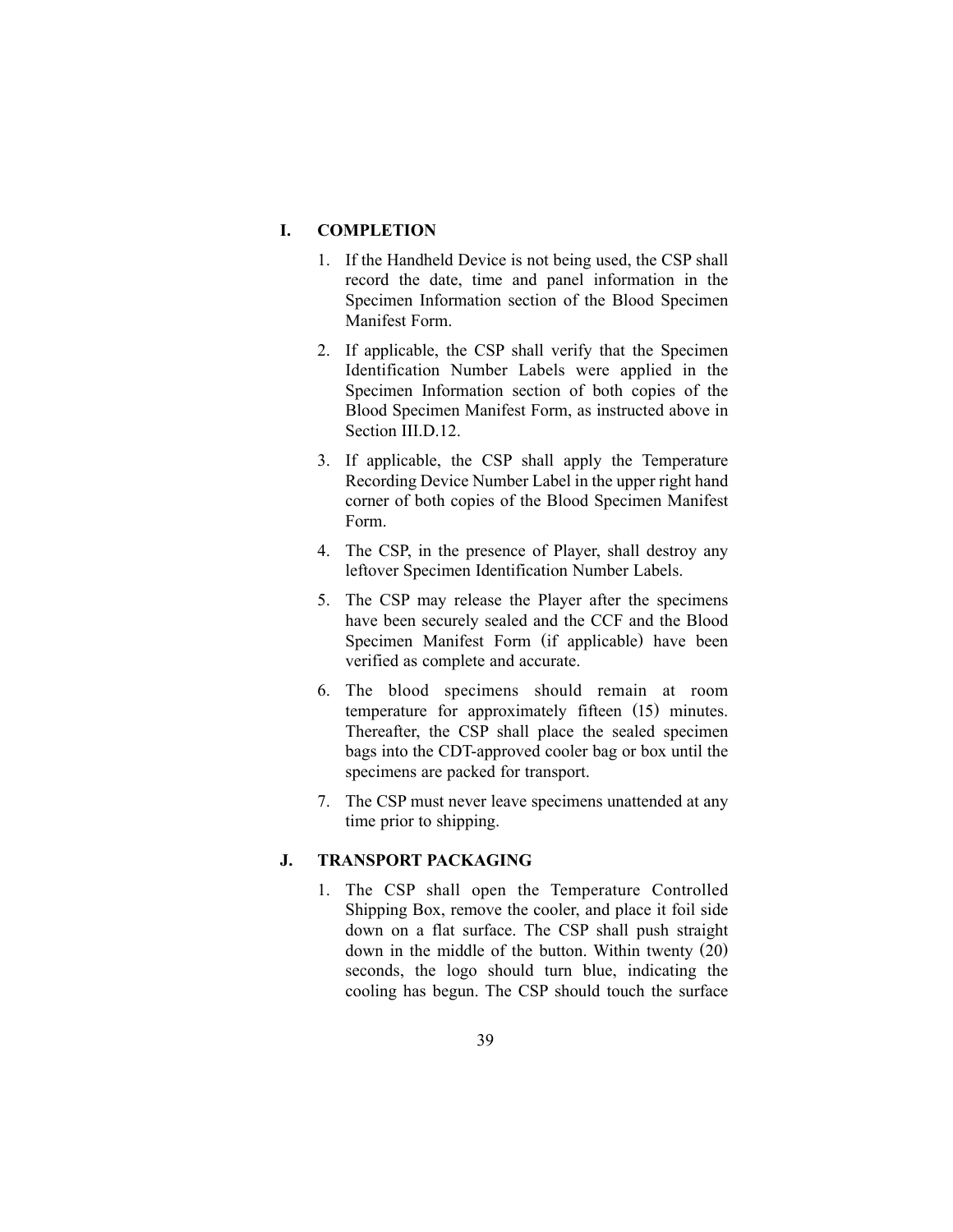near the button to confirm the cooler is working. The Temperature Controlled Shipping Box should be activated before packaging the specimens for transport.

- 2. The CSP should insert the specimens into the Temperature Controlled Shipping Box.
- 3. The CSP shall prepare the Temperature Control Device by breaking off the tab labeled "Break to Start." The Temperature Control Device is working if electronic numbers appear in the window. The CSP shall wait for the Temperature Controlled Shipping Box to cool prior to placing specimen bags into the Box. The Temperature Control Device shall be activated and put inside a CDTapproved cooler bag or box at the time of packaging. To ensure sufficient cooling time, the Temperature Controlled Shipping Box should be activated two (2) hours before placing specimens into the Box.
- 4. The CSP shall insert the Temperature Control Device between specimens in the Temperature Controlled Shipping Box to record the temperature during transport.
- 5. The CSP shall place the cooler back into its original position ensuring a snug fit.
- 6. The CSP will record the total number of specimens in each Temperature Controlled Shipping Box on the Blood Collection Event Log.
- 7. If the Handheld Device is not being used, the CSP shall complete the Transfer Information section of the Blood Specimen Manifest Form.
- 8. If applicable, the CSP shall verify that all required information is recorded on the Blood Specimen Manifest Form.
- 9. If the Handheld Device is not being used, the CSP shall remove Copy 1 of the Blood Specimen Manifest Form and place it on top of the cooling pack in the Temperature Controlled Shipping Box. If applicable,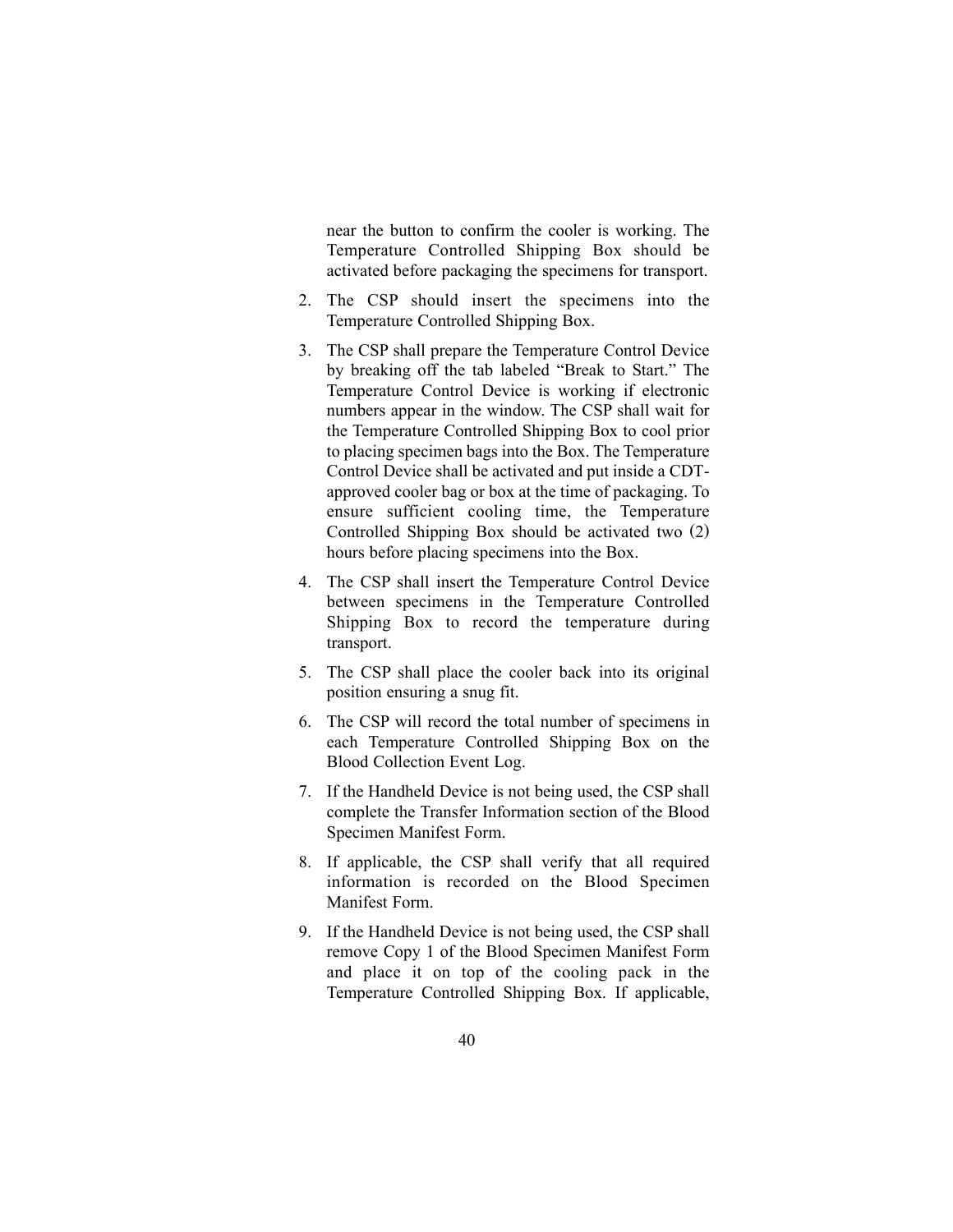the CSP shall retain the CCF and Copy 2 of the Blood Specimen Manifest Form for delivery to CDT.

- 10. The CSP shall close the Temperature Controlled Shipping Box and tape it shut.
- 11. The CSP shall place the FedEx airbill addressed to the INRS Lab and the Commercial Invoice in a clear pouch, and affix the pouch to the outside of the Temperature Controlled Shipping Box.
- 12. The CSP shall affix the letter to Customs Officials in a clear pouch affixed to the outside panel of the Temperature Controlled Shipping Box.

# **K. COLLECTION SITE CLEAN-UP AND DEPARTURE**

- 1. Prior to departure, the CSP shall verify that all biohazard materials, including needles, have been properly disposed into SHARPS disposal containers.
- 2. The CSP shall ensure that the collection site is clean and free of debris.

# **L. DELIVERY TO COURIER**

- 1. All blood specimens shall be delivered to the courier by the CSP at the conclusion of the collection event for priority delivery to the INRS Lab.
- 2. CDT will instruct the CSP to either deliver the specimens to a specific FedEx office located proximate to the collection site, or to deliver the specimens through World Courier Overnight for priority delivery to the INRS Lab.
- 3. Prior to delivery to FedEx or World Courier Overnight for priority delivery to the INRS Lab, the CSP should confirm the following:
	- a. The FedEx airbill was fully completed with the Account Number 10001 set forth in the Reference section;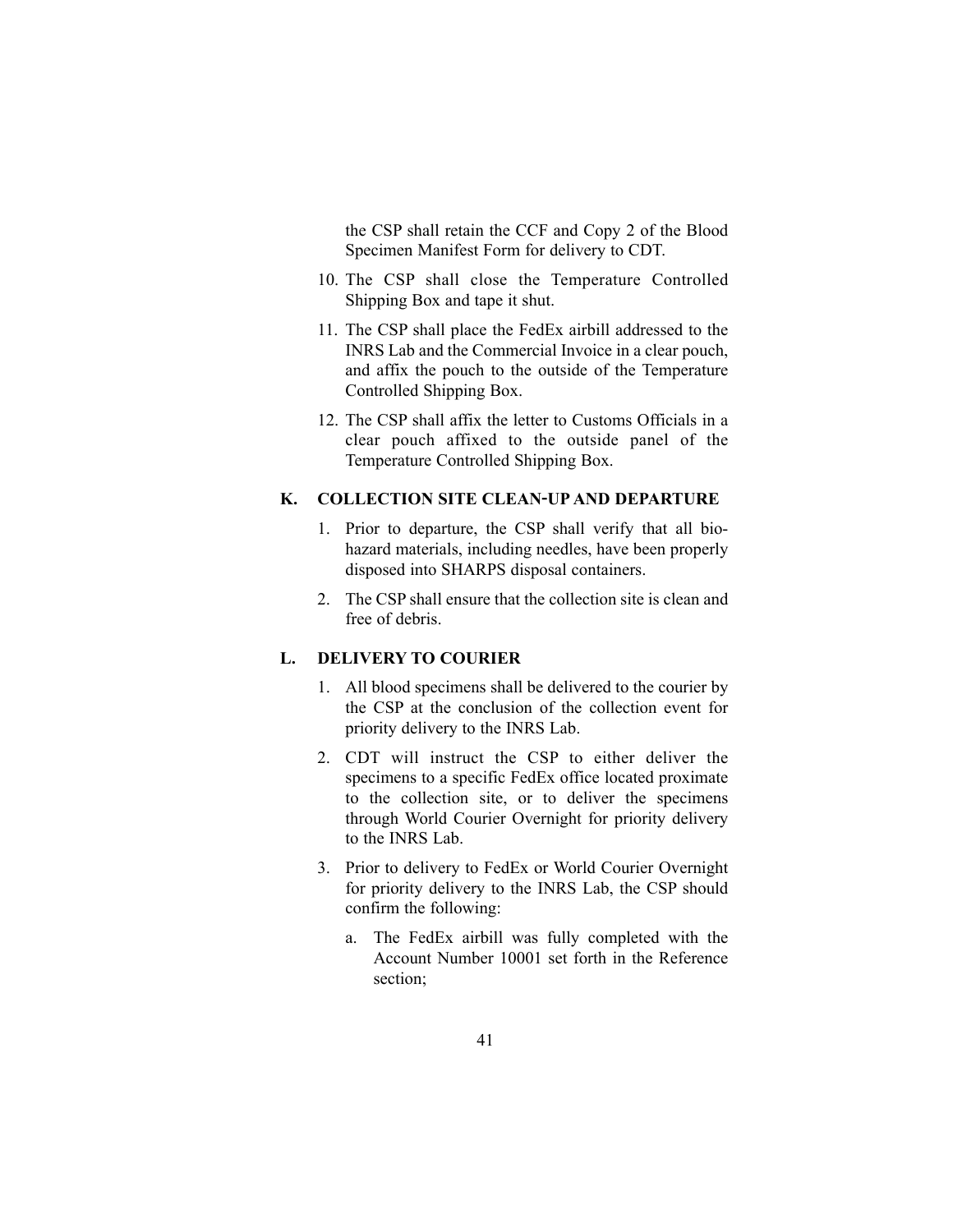- b. Five (5) copies of a Commercial Invoice were fully completed; and
- c. The letter to the Customs Officials is contained in a clear pouch affixed to the outside of the Temperature Controlled Shipping Box.
- 4. If unusual circumstances prevent the CSP from immediately delivering the specimens to the courier for priority shipping, the CSP shall immediately contact CDT for further instructions.
- 5. After the specimens are delivered to the courier, the CSP shall immediately fax to CDT the Blood Collection Event Log, the Problem Collection Log (if necessary) and Copy 2 of the Blood Specimen Manifest Form (if applicable). Once CDT confirms receipt of those documents, the CSP shall deliver the hard copies of the documents to a FedEx office for shipment to CDT.

### **III. BLOOD COLLECTION LIST OF EXHIBITS**

| Exhibit 1 Blood Specimen Manifest Form     |
|--------------------------------------------|
| Exhibit 2 Blood Custody Control Form (CCF) |
| Exhibit 3 Blood Collection Event Log       |
| Exhibit 4 Needle Disposal Affidavit        |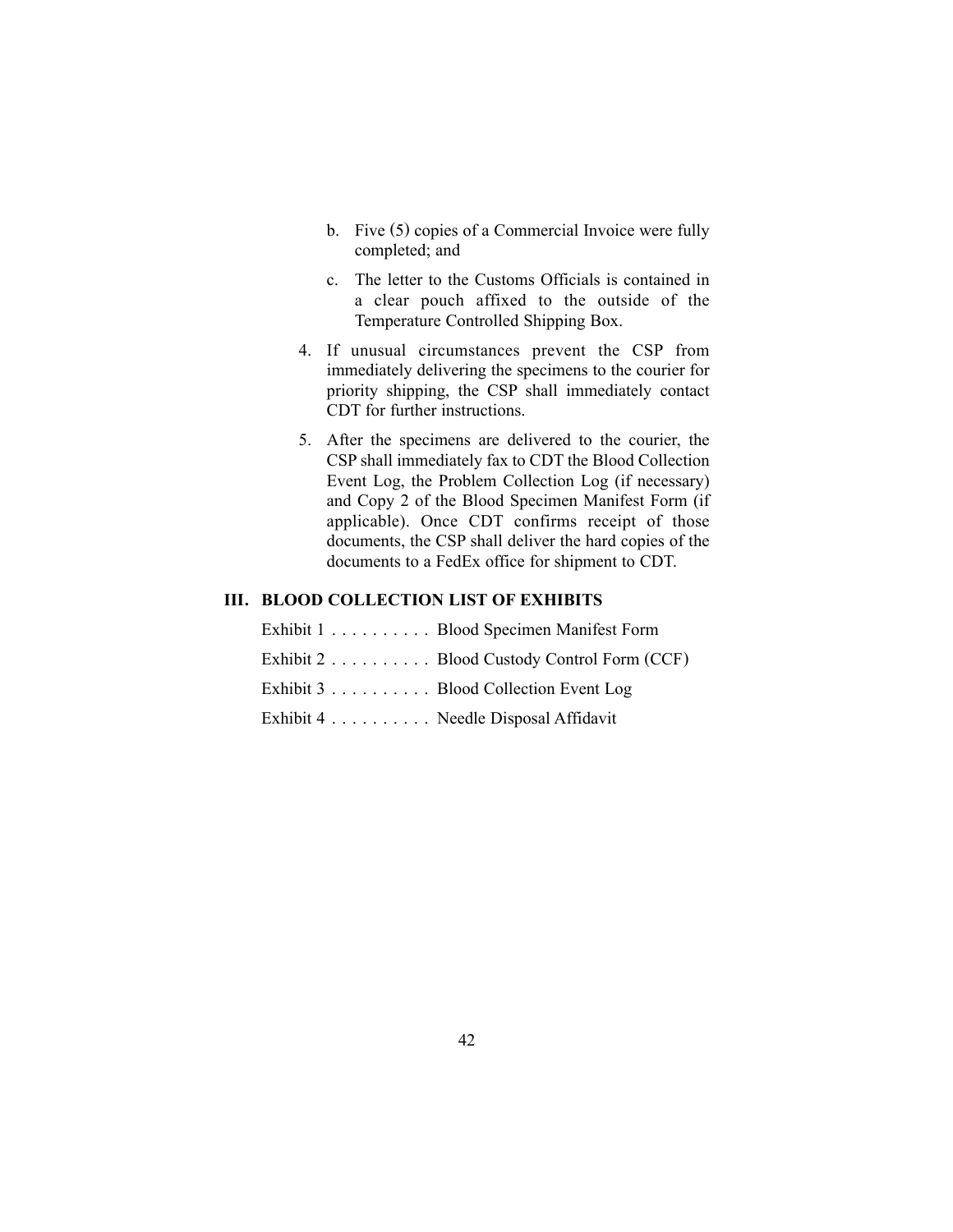

### **Blood Specimen Manifest**

|                                                         |                                  | EVENT INFORMATION                                                                                                                                                         |
|---------------------------------------------------------|----------------------------------|---------------------------------------------------------------------------------------------------------------------------------------------------------------------------|
| Date of Collection: $\angle$ / $\angle$                 |                                  | Temperature Monitor Number:                                                                                                                                               |
| Samples Shipped From: _                                 |                                  | LAB<br>$\Box$ Blood<br>Sample(s) Type:                                                                                                                                    |
|                                                         |                                  | SPECIMEN INFORMATION                                                                                                                                                      |
| н<br>Tab Tonel<br>manner<br>Mittary Time                | Affix Specimen ID<br>Label Here  | COPY<br>Affix Specimen ID<br>н<br>Label Here<br><b>MATTERY</b><br><b>Tah Panel</b><br>Military Time                                                                       |
| н<br><b>Staurence</b><br>Lab Fast<br>Kabupitan          | Affix Specimen II)<br>Label Here | H<br>Affix Specimen II)<br>н<br>Label Here<br>5<br>B<br>Tah Rana<br><b>MMTMVW</b><br><b>Miltrry Thos</b>                                                                  |
| П<br>Lab Tornel<br>MARTAN<br><b>Military Time</b>       | Affix Specimen 11)<br>Label Here | copy<br>Affix Specimen II)<br>н<br>Label Here<br><b>MATION</b><br><b>TAB Parrel</b><br>Military Time                                                                      |
| н<br>Lab Fand<br><b>MAUNOTEE</b><br><b>Hikha FT and</b> | Affix Specimen II)<br>Label Here | Affix Specimen 11)<br>L<br>н<br>Label Here<br>MINTUDIYY<br><b>I'ds Panel</b><br>Military Time                                                                             |
| П<br><b>RESPECTED</b><br>Lab Pund<br>Hiliha y Tasar     | Affix Specimen ID<br>Label Here  | LAB.<br>Affix Specimen ID<br>н<br>Label Here<br><b>MATTEMY</b><br>Mitterp Thos<br><b>Jah Ponel</b>                                                                        |
| н<br><b>MAUDITEE</b><br>Lab Parad<br>Military Taxes     | Affix Specimen ID<br>Label Here  | COPY<br>Aflix Specimen ID<br>н<br>Label Here<br><b>RATURY:</b><br><b>Writes</b><br>Hiliha y Tunc                                                                          |
| н<br><b>MMONT</b><br>lah Tana<br>Military Time          | Aflix Specimen ID<br>Label Here  | i<br>Affix Specimen ID<br>н<br>E<br>Label Here<br><b>ECONOMICS</b><br><b>Writes</b><br><b>Hiliha y Tunc</b>                                                               |
| н<br>Lab Arres<br><b>MAUDUCE</b><br>Militar Taur        | Affix Specimen 11)<br>Label Here | COPY<br>Affix Specimen 1D<br>П<br>Label Here<br><b>HATULYES</b><br>tab Pare<br>Hiller Tune                                                                                |
| н<br><b>MATION</b><br><b>Ablant</b><br>Mitterp Thos     | Affix Specimen 11)<br>Lahel Here | Affix Specimen 11)<br>H<br>н<br>Label Here<br>tab Puzel<br>MANDON<br>Hiliha y Tunc                                                                                        |
|                                                         |                                  | LAB.<br><b>TRANSFER INFORMATION</b>                                                                                                                                       |
| Courier: $\Box$ Fed Ex Other:<br>Date Prepared:         | Time Prepared:                   | Tracking Number:<br>COPY<br>I certify the above listed sample(s) was/were properly prepared for shipment and transported by me to the courier for shipment to laboratory. |
| Collector Signature                                     |                                  | Collector Name (Print)                                                                                                                                                    |
| Date Received: 2008. [19] Date Received:                | Time Received: _________ am/pm   | FOR LABORATORY USE ONLY<br>LABORATORY CONFIRMATION OF RECRIPT OF SAMPLES: PLEASE COMPLETE AND FAX TO CDT 714 852 5267                                                     |
| Comments:                                               |                                  |                                                                                                                                                                           |
| Laboratory Representative:                              |                                  | d'Europa N.T.                                                                                                                                                             |

Signature

 $(Print Name)$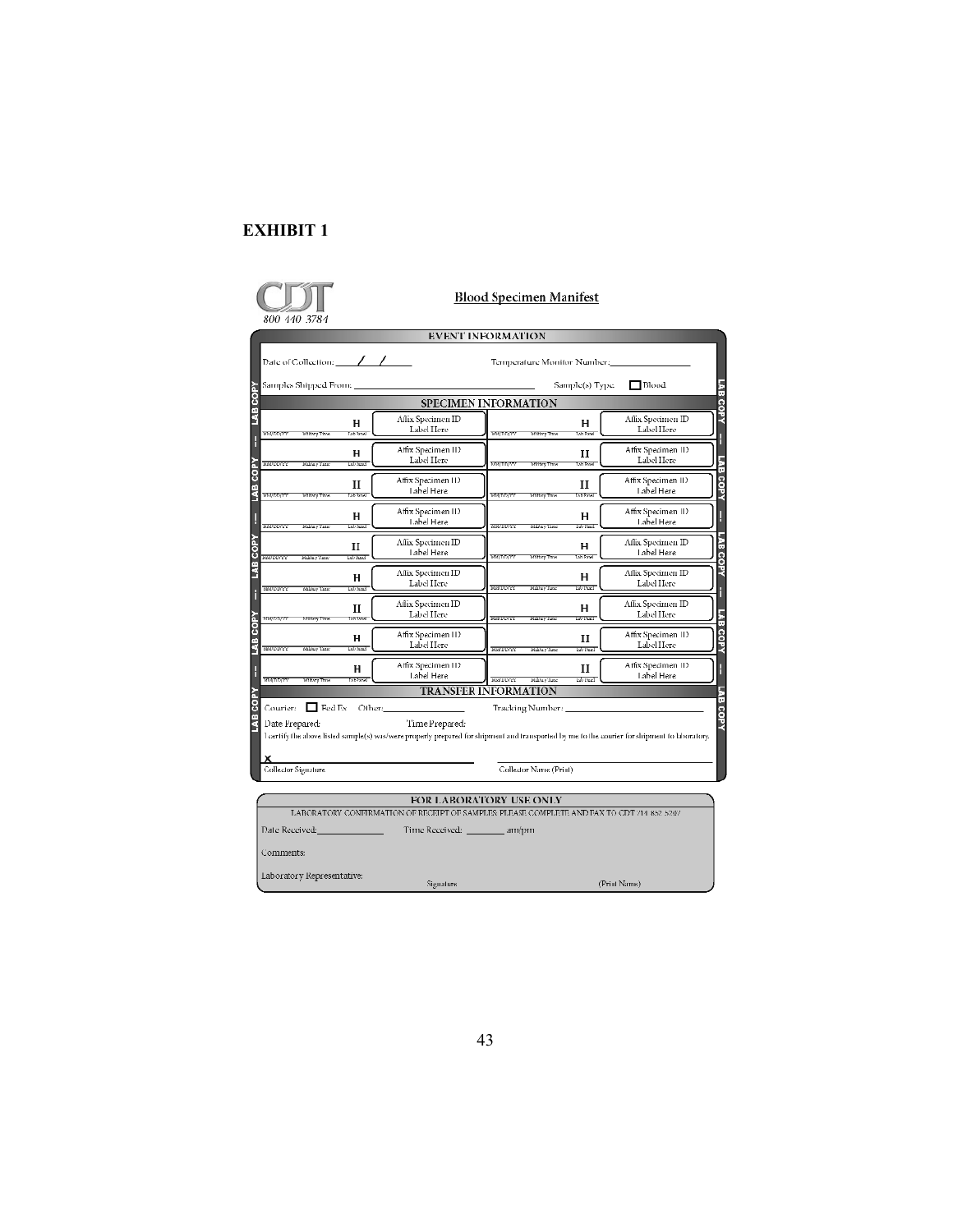|                                                                                                                                                                                                                                                                                                                                                                                                                                                                                                                                                                                                                                                                                                                                    | <b>Affix Specimen ID</b><br><b>Label Here</b>                                                              |
|------------------------------------------------------------------------------------------------------------------------------------------------------------------------------------------------------------------------------------------------------------------------------------------------------------------------------------------------------------------------------------------------------------------------------------------------------------------------------------------------------------------------------------------------------------------------------------------------------------------------------------------------------------------------------------------------------------------------------------|------------------------------------------------------------------------------------------------------------|
| <b>Blood Custody Control Form</b><br>(CCF)                                                                                                                                                                                                                                                                                                                                                                                                                                                                                                                                                                                                                                                                                         | <b>Record Specimen ID</b><br>Number from label:                                                            |
| <b>ACCOUNT:</b><br>$\Box$ 10001 $\Box$ 10002<br>$\Box$ OTHER                                                                                                                                                                                                                                                                                                                                                                                                                                                                                                                                                                                                                                                                       | OTHER<br><b>TEST TYPE:</b><br>$\overline{a}$                                                               |
| <b>Comments:</b>                                                                                                                                                                                                                                                                                                                                                                                                                                                                                                                                                                                                                                                                                                                   |                                                                                                            |
|                                                                                                                                                                                                                                                                                                                                                                                                                                                                                                                                                                                                                                                                                                                                    |                                                                                                            |
|                                                                                                                                                                                                                                                                                                                                                                                                                                                                                                                                                                                                                                                                                                                                    |                                                                                                            |
| <b>Blood Collector Official (BCO) Statement:</b><br>I personally conducted a blood draw on the donor identified on this form according to the Blood Collection<br>Procedures as specified in the Collection Procedures and Testing Protocols.                                                                                                                                                                                                                                                                                                                                                                                                                                                                                      | # of tubes                                                                                                 |
|                                                                                                                                                                                                                                                                                                                                                                                                                                                                                                                                                                                                                                                                                                                                    |                                                                                                            |
| <b>BCO</b> Signature<br>BCO Name (Print)                                                                                                                                                                                                                                                                                                                                                                                                                                                                                                                                                                                                                                                                                           | Time of Collection<br>(Military Time)<br>Date(MM/DD/YY)                                                    |
| <b>Collector Statement:</b><br>I personally observed the donor identified on this form provide a blood specimen. I applied the Specimen ID Number<br>Labels to the vacutainer tubes and to this form in the presence of the donor. I certify that the BCO and the donor<br>followed the Blood Collection Procedures as specified in the Collection Procedures and Testing Protocols. I secured<br>the caps on the transport kits in the locked position in the donor's presence and directed the donor to attempt to<br>remove the caps from both bottles to confirm that they were properly locked and could not be opened. I placed the<br>transport kits into a blood specimen bag, and sealed the bag in the donor's presence. |                                                                                                            |
| x<br>Collector Signature<br>Collector Name (Print)                                                                                                                                                                                                                                                                                                                                                                                                                                                                                                                                                                                                                                                                                 | Date(MM/DD/YY)                                                                                             |
| CBT - DO NOT<br><b>Donor Statement:</b><br>I certify that I provided a blood specimen under observation; that the specimen provided consists entirely of my own<br>blood; that the Specimen ID Number Labels were applied in my presence; the the Specimen ID Number Labels on the                                                                                                                                                                                                                                                                                                                                                                                                                                                 | vacutainer tubes are the same as the Specimen ID Number Label on the CCF Form; that the Specimen ID Number |
| Labels are the same as the Specimen ID Numbers on the transport kits; that the vacutainer tubes were inserted into<br>transport kits in my presence; that the transport kits were capped and locked in my presence; that I confirmed that<br>both transport kits were properly locked and could not be opened; that the transport kits were placed into a blood<br>specimen bag, and the bags were securely sealed in my presence.                                                                                                                                                                                                                                                                                                 |                                                                                                            |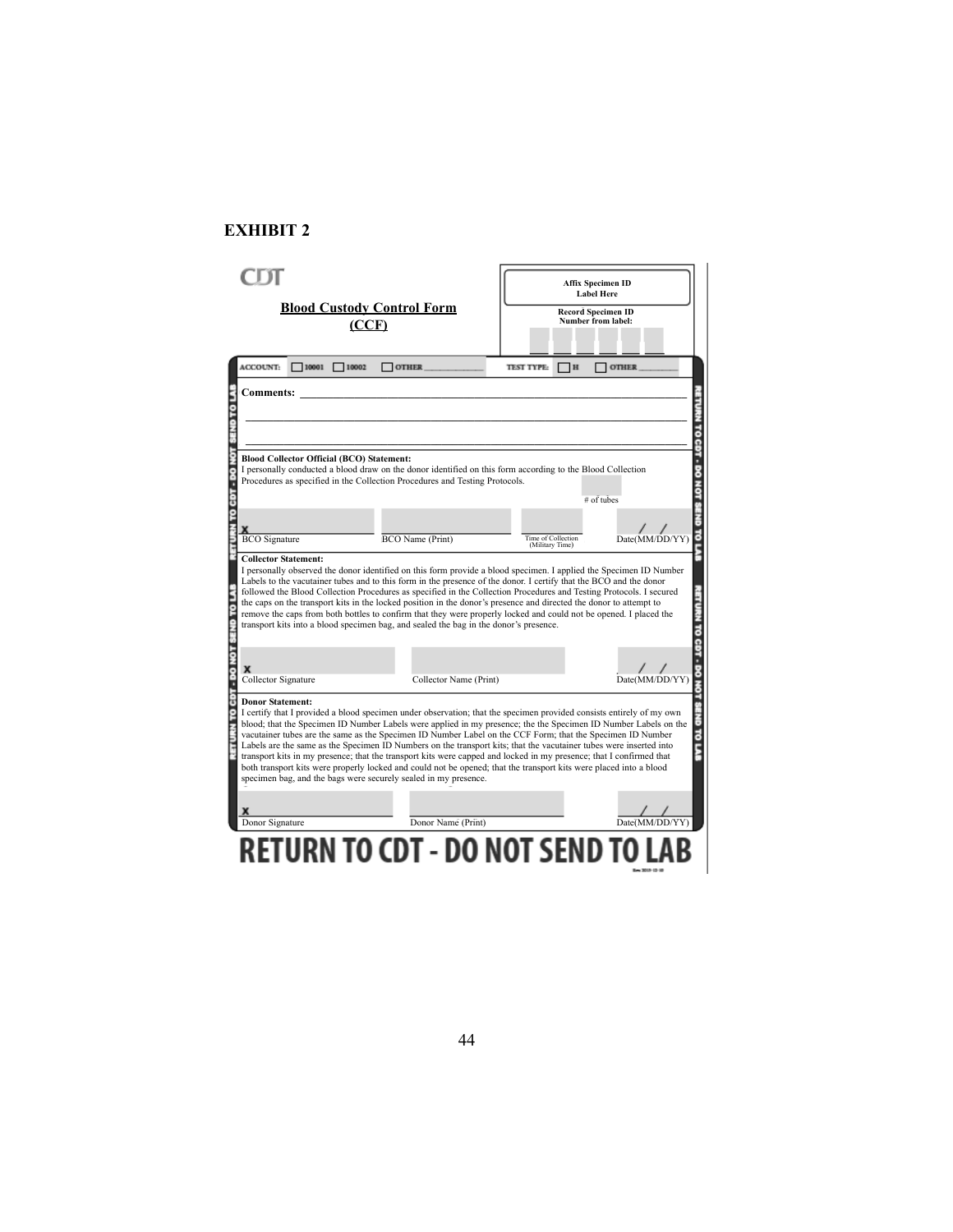# **BLOOD COLLECTION EVENT LOG**

| Event Date: $\_\_\_\_\_\_\_\$ Event ID #: $\_\_\_\_\_\_\_\_\_\_\_\_\_\_\_\_\_\_\_\_\_\_\_$ |                                                     |
|--------------------------------------------------------------------------------------------|-----------------------------------------------------|
| <b>TIME SHEET:</b>                                                                         |                                                     |
| Arrival Time on Site:                                                                      |                                                     |
| Time of 1st Collection:                                                                    |                                                     |
| Departure Time from Site:                                                                  |                                                     |
| <b>SPECIMEN SHIPMENT</b> (check appropriate box)                                           | <b>Total Number of</b><br><b>Specimens Shipped:</b> |
| □ INRS - Laval, Quebec Canada                                                              |                                                     |
| Shipped Via: $\Box$ FedEx $\Box$ World Courier $\Box$ Other:                               |                                                     |
| Date Shipped: Time: Drop-Off (City/State) Location:                                        |                                                     |
| Tracking Number:                                                                           |                                                     |
| PAPERWORK SHIPMENT to CDT:                                                                 |                                                     |
|                                                                                            |                                                     |
| <b>BLOOD COLLECTION BIO-HAZARD (NEEDLES/SHARPS) DISPOSAL:</b>                              |                                                     |
| Disposed Via: $\Box$ Shipped/Mailed $\Box$ Drop-Off $\Box$ Other:                          |                                                     |
| Date Shipped: ______ Time: ______ Drop-Off (City/State) Location: _____________            |                                                     |
| Tracking Number:                                                                           |                                                     |
| <b>BCO NAME(S)</b> (if applicable)                                                         |                                                     |

# **MISCELLANEOUS INFORMATION:**

Do not use this for Donor information

\_\_\_\_\_\_\_\_\_\_\_\_\_\_\_\_\_\_\_\_\_\_\_\_\_\_\_\_\_\_\_\_\_\_\_\_\_\_\_\_\_\_\_\_\_\_\_\_\_\_\_\_\_\_\_\_\_\_\_\_\_\_\_\_\_\_\_\_\_